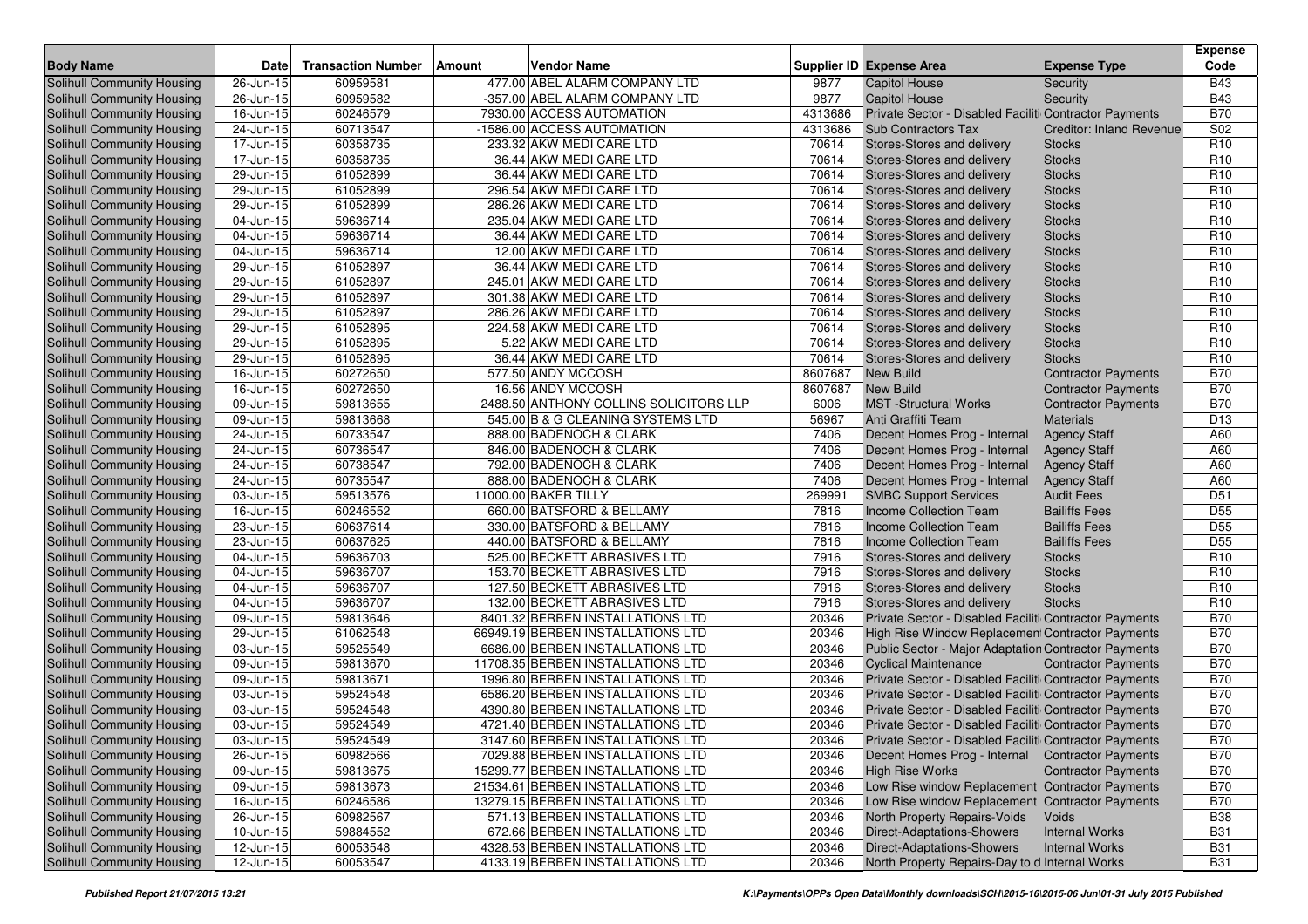| <b>Body Name</b>                  | Date                    | <b>Transaction Number</b> | Vendor Name<br>Amount                     |         | <b>Supplier ID Expense Area</b>                     | <b>Expense Type</b>          | <b>Expense</b><br>Code |
|-----------------------------------|-------------------------|---------------------------|-------------------------------------------|---------|-----------------------------------------------------|------------------------------|------------------------|
| <b>Solihull Community Housing</b> | 10-Jun-15               | 59884553                  | 1166.56 BERBEN INSTALLATIONS LTD          | 20346   | North Property Repairs-Day to d External Structures |                              | <b>B33</b>             |
| Solihull Community Housing        | 04-Jun-15               | 59670554                  | 571.13 BERBEN INSTALLATIONS LTD           | 20346   | North Property Repairs-Day to d External Structures |                              | <b>B33</b>             |
| Solihull Community Housing        | 04-Jun-15               | 59670552                  | 799.69 BERBEN INSTALLATIONS LTD           | 20346   | North Property Repairs-Day to d External Structures |                              | <b>B33</b>             |
| Solihull Community Housing        | 04-Jun-15               | 59670551                  | 571.13 BERBEN INSTALLATIONS LTD           | 20346   | North Property Repairs-Day to d External Structures |                              | <b>B33</b>             |
| Solihull Community Housing        | 26-Jun-15               | 60982565                  | 765.64 BERBEN INSTALLATIONS LTD           | 20346   | Direct-Fire Precaution Works                        | Mechanical & Electrical C    | <b>B92</b>             |
| Solihull Community Housing        | 04-Jun-15               | 59670553                  | 765.64 BERBEN INSTALLATIONS LTD           | 20346   | <b>Direct-Fire Precaution Works</b>                 | Mechanical & Electrical C    | <b>B92</b>             |
| Solihull Community Housing        | 26-Jun-15               | 60959587                  | 4830.00 BLUEBELL GUEST HOUSE              | 4821686 | <b>Housing Aid &amp; Homelessness</b>               | <b>B&amp;B Accommodation</b> | <b>B23</b>             |
| Solihull Community Housing        | 09-Jun-15               | 59813677                  | 5740.00 BLUEBELL GUEST HOUSE              | 4821686 | Housing Aid & Homelessness                          | <b>B&amp;B Accommodation</b> | <b>B23</b>             |
| <b>Solihull Community Housing</b> | 09-Jun-15               | 59813680                  | 5740.00 BLUEBELL GUEST HOUSE              | 4821686 | <b>Housing Aid &amp; Homelessness</b>               | <b>B&amp;B Accommodation</b> | <b>B23</b>             |
| Solihull Community Housing        | 09-Jun-15               | 59813682                  | 5740.00 BLUEBELL GUEST HOUSE              | 4821686 | Housing Aid & Homelessness                          | <b>B&amp;B Accommodation</b> | <b>B23</b>             |
| Solihull Community Housing        | 26-Jun-15               | 60959586                  | 5740.00 BLUEBELL GUEST HOUSE              | 4821686 | Housing Aid & Homelessness                          | <b>B&amp;B Accommodation</b> | <b>B23</b>             |
| Solihull Community Housing        | 23-Jun-15               | 60637626                  | 625.00 BRIDGEHOUSE VALUATION SERVICES LTD | 8490687 | New Build - Ipswich Walk                            | <b>Contractor Payments</b>   | <b>B70</b>             |
| Solihull Community Housing        | 23-Jun-15               | 60637627                  | 475.00 BRIDGEHOUSE VALUATION SERVICES LTD | 8490687 | New Build - Coleshill Heath Sch Contractor Payments |                              | <b>B70</b>             |
| Solihull Community Housing        | 03-Jun-15               | 59525551                  | 231.50 BRUEL & KJAER UK LIMITED           | 6454690 | Anti-Social Behaviour Team                          | <b>Materials</b>             | D <sub>13</sub>        |
| Solihull Community Housing        | 26-Jun-15               | 60959588                  | 3570.00 BRUTON KNOWLES                    | 80545   | Business Support - MST Back O Other Premises Costs  |                              | <b>B90</b>             |
| Solihull Community Housing        | 19-Jun-15               | 60548679                  | 61.92 BUILDBASE                           | 56468   | Stores-Stores and delivery                          | <b>Stocks</b>                | R <sub>10</sub>        |
| Solihull Community Housing        | 19-Jun-15               | 60548679                  | 195.02 BUILDBASE                          | 56468   | Stores-Stores and delivery                          | <b>Stocks</b>                | R <sub>10</sub>        |
| Solihull Community Housing        | 17-Jun-15               | 60358730                  | 850.00 BUILDBASE                          | 56468   | Stores-Stores and delivery                          | <b>Stocks</b>                | R <sub>10</sub>        |
| Solihull Community Housing        | 17-Jun-15               | 60358730                  | 570.00 BUILDBASE                          | 56468   | Stores-Stores and delivery                          | <b>Stocks</b>                | R <sub>10</sub>        |
| Solihull Community Housing        | 19-Jun-15               | 60548679                  | 91.77 BUILDBASE                           | 56468   | Stores-Stores and delivery                          | <b>Stocks</b>                | R <sub>10</sub>        |
| Solihull Community Housing        | 19-Jun-15               | 60548679                  | 46.20 BUILDBASE                           | 56468   | Stores-Stores and delivery                          | <b>Stocks</b>                | R <sub>10</sub>        |
| Solihull Community Housing        | 19-Jun-15               | 60548679                  | 65.00 BUILDBASE                           | 56468   | Stores-Stores and delivery                          | <b>Stocks</b>                | R <sub>10</sub>        |
| <b>Solihull Community Housing</b> | 19-Jun-15               | 60548679                  | 37.44 BUILDBASE                           | 56468   | Stores-Stores and delivery                          | <b>Stocks</b>                | R <sub>10</sub>        |
| Solihull Community Housing        | 19-Jun-15               | 60548679                  | 266.11 BUILDBASE                          | 56468   | Stores-Stores and delivery                          | <b>Stocks</b>                | R <sub>10</sub>        |
| Solihull Community Housing        | 19-Jun-15               | 60548679                  | 35.55 BUILDBASE                           | 56468   | Stores-Stores and delivery                          | <b>Stocks</b>                | R <sub>10</sub>        |
| Solihull Community Housing        | 19-Jun-15               | 60548679                  | 337.46 BUILDBASE                          | 56468   | Stores-Stores and delivery                          | <b>Stocks</b>                | R <sub>10</sub>        |
| Solihull Community Housing        | 19-Jun-15               | 60548679                  | 136.80 BUILDBASE                          | 56468   | Stores-Stores and delivery                          | <b>Stocks</b>                | R <sub>10</sub>        |
| Solihull Community Housing        | 19-Jun-15               | 60548679                  | 57.00 BUILDBASE                           | 56468   | Stores-Stores and delivery                          | <b>Stocks</b>                | R <sub>10</sub>        |
| Solihull Community Housing        | 04-Jun-15               | 59636700                  | 473.82 BUILDBASE                          | 56468   | Stores-Stores and delivery                          | <b>Stocks</b>                | R <sub>10</sub>        |
| Solihull Community Housing        | 04-Jun-15               | 59636701                  | 79.92 BUILDBASE                           | 56468   | Stores-Stores and delivery                          | <b>Stocks</b>                | R <sub>10</sub>        |
| Solihull Community Housing        | 04-Jun-15               | 59636701                  | 505.40 BUILDBASE                          | 56468   | Stores-Stores and delivery                          | <b>Stocks</b>                | R <sub>10</sub>        |
| Solihull Community Housing        | 04-Jun-15               | 59636701                  | 69.93 BUILDBASE                           | 56468   | Stores-Stores and delivery                          | <b>Stocks</b>                | R <sub>10</sub>        |
| Solihull Community Housing        | 04-Jun-15               | 59636700                  | 686.03 BUILDBASE                          | 56468   | Stores-Stores and delivery                          | <b>Stocks</b>                | R <sub>10</sub>        |
| Solihull Community Housing        | 04-Jun-15               | 59636700                  | 485.34 BUILDBASE                          | 56468   | Stores-Stores and delivery                          | <b>Stocks</b>                | R <sub>10</sub>        |
| Solihull Community Housing        | 04-Jun-15               | 59636698                  | 429.04 BUILDBASE                          | 56468   | Stores-Stores and delivery                          | <b>Stocks</b>                | R <sub>10</sub>        |
| Solihull Community Housing        | 04-Jun-15               | 59636698                  | 57.40 BUILDBASE                           | 56468   | Stores-Stores and delivery                          | <b>Stocks</b>                | R <sub>10</sub>        |
| <b>Solihull Community Housing</b> | 04-Jun-15               | 59636696                  | 154.80 BUILDBASE                          | 56468   | Stores-Stores and delivery                          | <b>Stocks</b>                | R <sub>10</sub>        |
| Solihull Community Housing        | 04-Jun-15               | 59636696                  | 35.29 BUILDBASE                           | 56468   | Stores-Stores and delivery                          | <b>Stocks</b>                | R <sub>10</sub>        |
| Solihull Community Housing        | 04-Jun-15               | 59636696                  | 92.52 BUILDBASE                           | 56468   | Stores-Stores and delivery                          | <b>Stocks</b>                | R <sub>10</sub>        |
| Solihull Community Housing        | 04-Jun-15               | 59636696                  | 136.80 BUILDBASE                          | 56468   | Stores-Stores and delivery                          | <b>Stocks</b>                | R <sub>10</sub>        |
| Solihull Community Housing        | 04-Jun-15               | 59636695                  | 65.00 BUILDBASE                           | 56468   | Stores-Stores and delivery                          | <b>Stocks</b>                | R <sub>10</sub>        |
| Solihull Community Housing        | 04-Jun-15               | 59636695                  | 425.00 BUILDBASE                          | 56468   | Stores-Stores and delivery                          | <b>Stocks</b>                | R <sub>10</sub>        |
| Solihull Community Housing        | 04-Jun-15               | 59636695                  | 475.00 BUILDBASE                          | 56468   | Stores-Stores and delivery                          | <b>Stocks</b>                | R <sub>10</sub>        |
| Solihull Community Housing        | 04-Jun-15               | 59636695                  | 5.70 BUILDBASE                            | 56468   | Stores-Stores and delivery                          | Stocks                       | R <sub>10</sub>        |
| Solihull Community Housing        | $\overline{04}$ -Jun-15 | 59636693                  | 175.52 BUILDBASE                          | 56468   | Stores-Stores and delivery                          | <b>Stocks</b>                | R <sub>10</sub>        |
| Solihull Community Housing        | 04-Jun-15               | 59636693                  | 82.00 BUILDBASE                           | 56468   | Stores-Stores and delivery                          | <b>Stocks</b>                | R <sub>10</sub>        |
| <b>Solihull Community Housing</b> | 18-Jun-15               | 60526570                  | 11952.62 BURROWS HOME COMFORTS LTD        | 273054  | <b>Fire Protection Works</b>                        | <b>Contractor Payments</b>   | <b>B70</b>             |
| Solihull Community Housing        | 26-Jun-15               | 60982552                  | 773.91 C & C FLOORING                     | 164498  | <b>MST</b> -Structural Works                        | <b>Contractor Payments</b>   | <b>B70</b>             |
| Solihull Community Housing        | 26-Jun-15               | 60982556                  | 214.97 C & C FLOORING                     | 164498  | Decent Homes Prog - Internal                        | <b>Contractor Payments</b>   | <b>B70</b>             |
| Solihull Community Housing        | 26-Jun-15               | 60982555                  | 213.80 C & C FLOORING                     | 164498  | Decent Homes Prog - Internal                        | <b>Contractor Payments</b>   | <b>B70</b>             |
| Solihull Community Housing        | 26-Jun-15               | 60982548                  | 235.51 C & C FLOORING                     | 164498  | North Property Repairs-Voids                        | Voids                        | <b>B38</b>             |
| Solihull Community Housing        | 26-Jun-15               | 60982547                  | 327.86 C & C FLOORING                     | 164498  | <b>North Property Repairs-Voids</b>                 | Voids                        | <b>B38</b>             |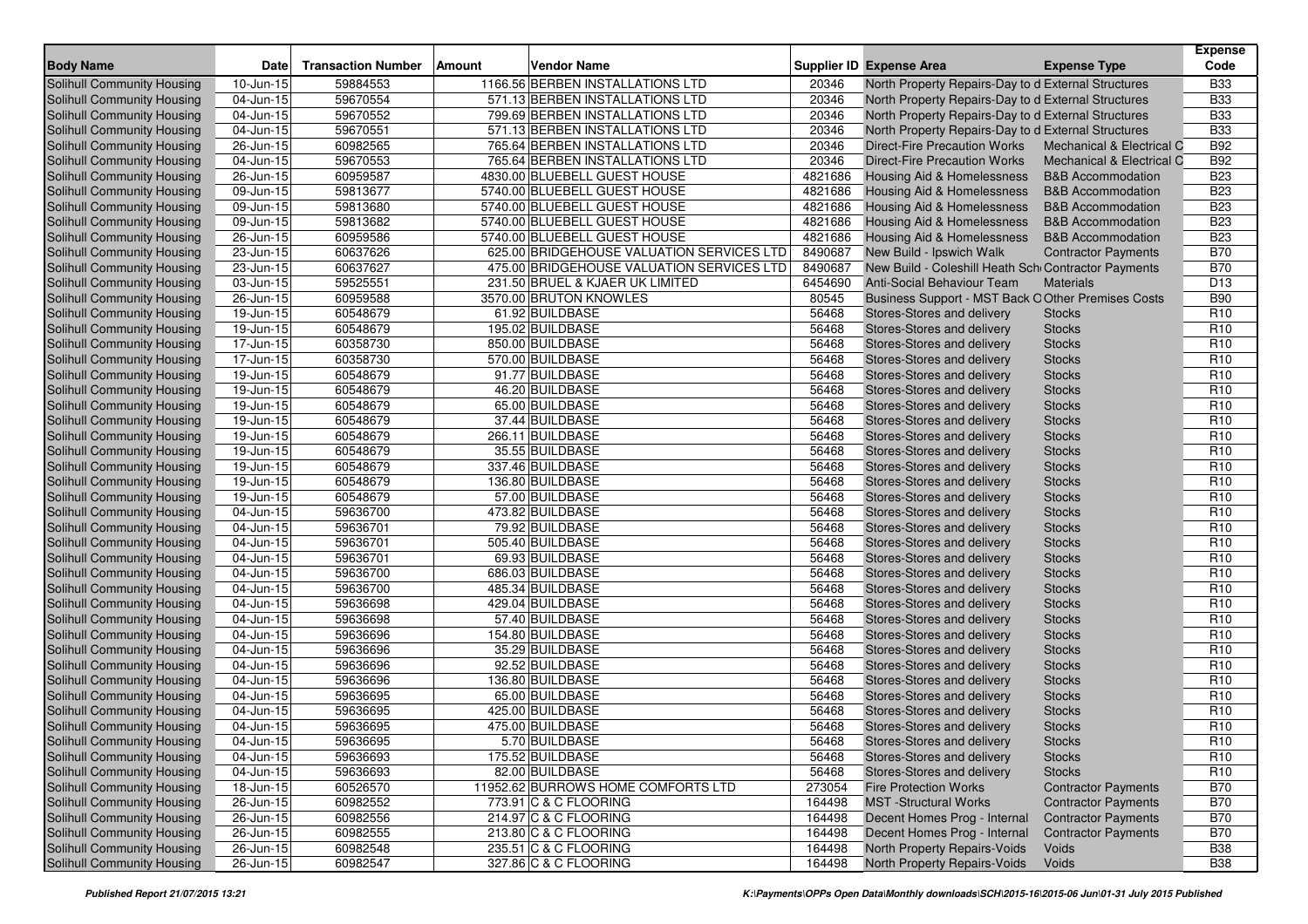| <b>Body Name</b>                  | <b>Date</b>             | <b>Transaction Number</b> | Amount | <b>Vendor Name</b>                        |         | Supplier ID Expense Area                       | <b>Expense Type</b>          | <b>Expense</b><br>Code |
|-----------------------------------|-------------------------|---------------------------|--------|-------------------------------------------|---------|------------------------------------------------|------------------------------|------------------------|
| Solihull Community Housing        | 10-Jun-15               | 59884548                  |        | 858.06 C & C FLOORING                     | 164498  | North Property Repairs-Voids                   | Voids                        | <b>B38</b>             |
| Solihull Community Housing        | $10$ -Jun-15            | 59884547                  |        | 979.00 C & C FLOORING                     | 164498  | North Property Repairs-Voids                   | Voids                        | <b>B38</b>             |
| Solihull Community Housing        | 26-Jun-15               | 60982558                  |        | 232.24 C & C FLOORING                     | 164498  | Direct-Adaptations-Showers                     | <b>Internal Works</b>        | <b>B31</b>             |
| Solihull Community Housing        | 10-Jun-15               | 59884549                  |        | 213.80 C & C FLOORING                     | 164498  | Direct-Adaptations-Showers                     | <b>Internal Works</b>        | <b>B31</b>             |
| Solihull Community Housing        | 19-Jun-15               | 60548766                  |        | 213.80 C & C FLOORING                     | 164498  | Direct-Adaptations-Showers                     | <b>Internal Works</b>        | <b>B31</b>             |
| Solihull Community Housing        | 04-Jun-15               | 59670549                  |        | 283.33 C & C FLOORING                     | 164498  | <b>Direct-Adaptations-Showers</b>              | <b>Internal Works</b>        | <b>B31</b>             |
| Solihull Community Housing        | $\overline{0}$ 4-Jun-15 | 59670548                  |        | 263.46 C & C FLOORING                     | 164498  | Direct-Adaptations-Showers                     | <b>Internal Works</b>        | <b>B31</b>             |
| Solihull Community Housing        | $04$ -Jun- $15$         | 59670547                  |        | 244.81 C & C FLOORING                     | 164498  | Direct-Adaptations-Showers                     | <b>Internal Works</b>        | <b>B31</b>             |
| Solihull Community Housing        | 26-Jun-15               | 60982553                  |        | 238.44 C & C FLOORING                     | 164498  | North Property Repairs-Day to d Internal Works |                              | <b>B31</b>             |
| Solihull Community Housing        | 19-Jun-15               | 60548769                  |        | 256.88 C & C FLOORING                     | 164498  | North Property Repairs-Day to d Internal Works |                              | <b>B31</b>             |
| Solihull Community Housing        | 18-Jun-15               | 60526577                  |        | 243.00 CAMERON FORECOURT LTD              | 102083  | <b>Business Support - MST Back O Tools</b>     |                              | D <sub>16</sub>        |
| Solihull Community Housing        | $05 - Jun - 15$         | 59684547                  |        | 350.00 CAPITA SYMONDS LTD                 | 218112  | New Build - KHBM7                              | <b>Contractor Payments</b>   | <b>B70</b>             |
| Solihull Community Housing        | 09-Jun-15               | 59813684                  |        | 3281.18 CARETECH (UK) LTD                 | 1610610 | Home Improvement Agency                        | Adaptations                  | <b>B83</b>             |
| Solihull Community Housing        | 09-Jun-15               | 59813687                  |        | 1647.54 CARETECH (UK) LTD                 | 1610610 | Home Improvement Agency                        | Adaptations                  | <b>B83</b>             |
| Solihull Community Housing        | 09-Jun-15               | 59813688                  |        | 732.62 CARETECH (UK) LTD                  | 1610610 | Home Improvement Agency                        | Adaptations                  | <b>B83</b>             |
| Solihull Community Housing        | 09-Jun-15               | 59813691                  |        | 265.66 CARETECH (UK) LTD                  | 1610610 | Home Improvement Agency                        | Adaptations                  | <b>B83</b>             |
| Solihull Community Housing        | 18-Jun-15               | 60526578                  |        | 1978.65 CARETECH (UK) LTD                 | 1610610 | Home Improvement Agency                        | Adaptations                  | <b>B83</b>             |
| Solihull Community Housing        | 18-Jun-15               | 60526580                  |        | 1996.54 CARETECH (UK) LTD                 | 1610610 | Home Improvement Agency                        | Adaptations                  | <b>B83</b>             |
| Solihull Community Housing        | 18-Jun-15               | 60526563                  |        | 292.80 CARETECH (UK) LTD                  | 1610610 | <b>Private Sector Services</b>                 | Adaptations                  | <b>B83</b>             |
| Solihull Community Housing        | 24-Jun-15               | 60739547                  |        | 888.00 CAVERSHAM ENTERPRISES LTD          | 8261687 | North Property Repairs-Day to d Agency Staff   |                              | A60                    |
| Solihull Community Housing        | 18-Jun-15               | 60526581                  |        | 888.00 CAVERSHAM ENTERPRISES LTD          | 8261687 | North Property Repairs-Day to d Agency Staff   |                              | A60                    |
| Solihull Community Housing        | 09-Jun-15               | 59813694                  |        | 1050.00 CDC TECHNICAL SERVICES LTD        | 2212688 | <b>High Rise CCTV</b>                          | <b>Contractor Payments</b>   | <b>B70</b>             |
| Solihull Community Housing        | 04-Jun-15               | 59658549                  |        | 419.50 CEL ELECTRICAL                     | 138018  | <b>Mechanical &amp; Electrical</b>             | <b>Utility Related Works</b> | <b>B34</b>             |
| Solihull Community Housing        | 09-Jun-15               | 59813696                  |        | 16078.75 CENTRAL (HIGH RISE) LTD          | 56904   | <b>High Rise Works</b>                         | <b>Contractor Payments</b>   | <b>B70</b>             |
| Solihull Community Housing        | 09-Jun-15               | 59813699                  |        | 4223.70 CENTRAL (HIGH RISE) LTD           | 56904   | <b>High Rise Works</b>                         | <b>Contractor Payments</b>   | <b>B70</b>             |
| Solihull Community Housing        | 09-Jun-15               | 59813701                  |        | 3157.59 CENTRAL (HIGH RISE) LTD           | 56904   | <b>High Rise Works</b>                         | <b>Contractor Payments</b>   | <b>B70</b>             |
| Solihull Community Housing        | 04-Jun-15               | 59670585                  |        | 268.00 CENTRAL ENVIRONMENTAL SERVICES LTD | 236452  | North Property Repairs-Day to d Internal Works |                              | <b>B31</b>             |
| <b>Solihull Community Housing</b> | 04-Jun-15               | 59670585                  |        | 70.00 CENTRAL ENVIRONMENTAL SERVICES LTD  | 236452  | North Property Repairs-Day to d Internal Works |                              | <b>B31</b>             |
| <b>Solihull Community Housing</b> | 04-Jun-15               | 59670585                  |        | 374.00 CENTRAL ENVIRONMENTAL SERVICES LTD | 236452  | North Property Repairs-Day to d Internal Works |                              | <b>B31</b>             |
| Solihull Community Housing        | 04-Jun-15               | 59670585                  |        | 44.50 CENTRAL ENVIRONMENTAL SERVICES LTD  | 236452  | North Property Repairs-Day to d Internal Works |                              | <b>B31</b>             |
| Solihull Community Housing        | 04-Jun-15               | 59670585                  |        | 412.00 CENTRAL ENVIRONMENTAL SERVICES LTD | 236452  | North Property Repairs-Day to d Internal Works |                              | <b>B31</b>             |
| Solihull Community Housing        | 04-Jun-15               | 59670585                  |        | 380.00 CENTRAL ENVIRONMENTAL SERVICES LTD | 236452  | North Property Repairs-Day to d Internal Works |                              | <b>B31</b>             |
| Solihull Community Housing        | 04-Jun-15               | 59670585                  |        | 165.00 CENTRAL ENVIRONMENTAL SERVICES LTD | 236452  | North Property Repairs-Day to d Internal Works |                              | <b>B31</b>             |
| Solihull Community Housing        | 04-Jun-15               | 59670585                  |        | 52.00 CENTRAL ENVIRONMENTAL SERVICES LTD  | 236452  | North Property Repairs-Day to d Internal Works |                              | <b>B31</b>             |
| Solihull Community Housing        | 04-Jun-15               | 59670585                  |        | 85.00 CENTRAL ENVIRONMENTAL SERVICES LTD  | 236452  | North Property Repairs-Day to d Internal Works |                              | <b>B31</b>             |
| Solihull Community Housing        | 04-Jun-15               | 59670585                  |        | 21.00 CENTRAL ENVIRONMENTAL SERVICES LTD  | 236452  | North Property Repairs-Day to d Internal Works |                              | <b>B31</b>             |
| Solihull Community Housing        | 04-Jun-15               | 59670585                  |        | 33.00 CENTRAL ENVIRONMENTAL SERVICES LTD  | 236452  | North Property Repairs-Day to d Internal Works |                              | <b>B31</b>             |
| Solihull Community Housing        | 04-Jun-15               | 59670585                  |        | 170.00 CENTRAL ENVIRONMENTAL SERVICES LTD | 236452  | North Property Repairs-Day to d Internal Works |                              | <b>B31</b>             |
| Solihull Community Housing        | 04-Jun-15               | 59670585                  |        | 10.00 CENTRAL ENVIRONMENTAL SERVICES LTD  | 236452  | North Property Repairs-Day to d Internal Works |                              | <b>B31</b>             |
| Solihull Community Housing        | 04-Jun-15               | 59670585                  |        | 60.00 CENTRAL ENVIRONMENTAL SERVICES LTD  | 236452  | North Property Repairs-Day to d Internal Works |                              | <b>B31</b>             |
| Solihull Community Housing        | 04-Jun-15               | 59670585                  |        | 46.00 CENTRAL ENVIRONMENTAL SERVICES LTD  | 236452  | North Property Repairs-Day to d Internal Works |                              | <b>B31</b>             |
| Solihull Community Housing        | 04-Jun-15               | 59670585                  |        | 80.00 CENTRAL ENVIRONMENTAL SERVICES LTD  | 236452  | North Property Repairs-Day to d Internal Works |                              | <b>B31</b>             |
| Solihull Community Housing        | 04-Jun-15               | 59670585                  |        | 23.00 CENTRAL ENVIRONMENTAL SERVICES LTD  | 236452  | North Property Repairs-Day to d Internal Works |                              | <b>B31</b>             |
| Solihull Community Housing        | 04-Jun-15               | 59670585                  |        | 20.00 CENTRAL ENVIRONMENTAL SERVICES LTD  | 236452  | North Property Repairs-Day to d Internal Works |                              | <b>B31</b>             |
| Solihull Community Housing        | 04-Jun-15               | 59670585                  |        | 24.00 CENTRAL ENVIRONMENTAL SERVICES LTD  | 236452  | North Property Repairs-Day to d Internal Works |                              | <b>B31</b>             |
| Solihull Community Housing        | $\overline{0}$ 4-Jun-15 | 59670585                  |        | 10.50 CENTRAL ENVIRONMENTAL SERVICES LTD  | 236452  | North Property Repairs-Day to d Internal Works |                              | <b>B31</b>             |
| Solihull Community Housing        | 04-Jun-15               | 59670585                  |        | 22.00 CENTRAL ENVIRONMENTAL SERVICES LTD  | 236452  | North Property Repairs-Day to d Internal Works |                              | <b>B31</b>             |
| Solihull Community Housing        | 04-Jun-15               | 59670585                  |        | 75.00 CENTRAL ENVIRONMENTAL SERVICES LTD  | 236452  | North Property Repairs-Day to d Internal Works |                              | <b>B31</b>             |
| Solihull Community Housing        | 04-Jun-15               | 59670585                  |        | 14.00 CENTRAL ENVIRONMENTAL SERVICES LTD  | 236452  | North Property Repairs-Day to d Internal Works |                              | <b>B31</b>             |
| Solihull Community Housing        | 04-Jun-15               | 59670585                  |        | 90.00 CENTRAL ENVIRONMENTAL SERVICES LTD  | 236452  | North Property Repairs-Day to d Internal Works |                              | <b>B31</b>             |
| Solihull Community Housing        | 04-Jun-15               | 59670585                  |        | 110.00 CENTRAL ENVIRONMENTAL SERVICES LTD | 236452  | North Property Repairs-Day to d Internal Works |                              | <b>B31</b>             |
| Solihull Community Housing        | 04-Jun-15               | 59670585                  |        | 57.00 CENTRAL ENVIRONMENTAL SERVICES LTD  | 236452  | North Property Repairs-Day to d Internal Works |                              | <b>B31</b>             |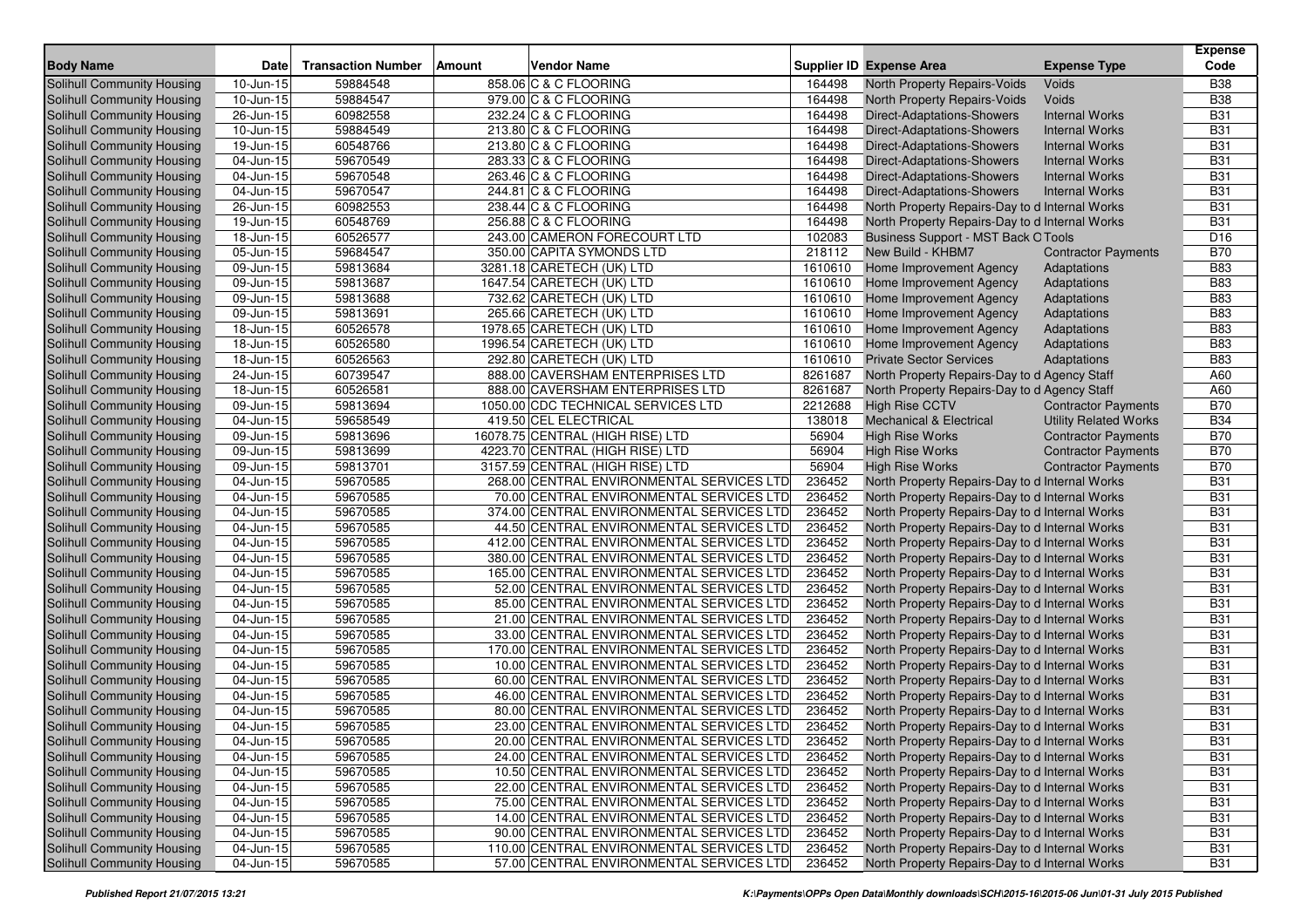| <b>Body Name</b>                  | Date                    | <b>Transaction Number</b> | Amount | <b>Vendor Name</b>                        |        | Supplier ID Expense Area                           | <b>Expense Type</b>        | <b>Expense</b><br>Code |
|-----------------------------------|-------------------------|---------------------------|--------|-------------------------------------------|--------|----------------------------------------------------|----------------------------|------------------------|
| Solihull Community Housing        | 04-Jun-15               | 59670585                  |        | 153.00 CENTRAL ENVIRONMENTAL SERVICES LTD | 236452 | North Property Repairs-Day to d Internal Works     |                            | <b>B31</b>             |
| Solihull Community Housing        | 16-Jun-15               | 60246587                  |        | 918.00 CHARTER OFFICE EQUIPMENT LTD       | 9886   | Business Support - MST Back O Other Premises Costs |                            | <b>B90</b>             |
| Solihull Community Housing        | 16-Jun-15               | 60246589                  |        | 387.00 CHARTER OFFICE EQUIPMENT LTD       | 9886   | Business Support - MST Back O Other Premises Costs |                            | <b>B90</b>             |
| Solihull Community Housing        | 11-Jun-15               | 59911631                  |        | 868.74 COLLECTIVE ENTERPRISE LTD          | 200600 | <b>Endeavour House</b>                             | Stationery                 | D <sub>25</sub>        |
| Solihull Community Housing        | 11-Jun-15               | 59911631                  |        | 265.50 COLLECTIVE ENTERPRISE LTD          | 200600 | Anti Graffiti Team                                 | Printing                   | D80                    |
| Solihull Community Housing        | 11-Jun-15               | 59911631                  |        | 40.20 COLLECTIVE ENTERPRISE LTD           | 200600 | <b>Endeavour House</b>                             | Printing                   | D80                    |
| Solihull Community Housing        | 11-Jun-15               | 59911631                  |        | 7.08 COLLECTIVE ENTERPRISE LTD            | 200600 | <b>Endeavour House</b>                             | <b>Catering Provisions</b> | D75                    |
| Solihull Community Housing        | 11-Jun-15               | 59911631                  |        | 70.50 COLLECTIVE ENTERPRISE LTD           | 200600 | <b>Endeavour House</b>                             | <b>ICT Consumables</b>     | D33                    |
| Solihull Community Housing        | $11$ -Jun-15            | 59911631                  |        | 1541.49 COLLECTIVE ENTERPRISE LTD         | 200600 | <b>Endeavour House</b>                             | <b>ICT Consumables</b>     | D33                    |
| Solihull Community Housing        | 04-Jun-15               | 59670588                  |        | 135.00 DMW ENVIRONMENTAL                  | 281856 | Health & Safety - Other                            | <b>Contractor Payments</b> | <b>B70</b>             |
| Solihull Community Housing        | 26-Jun-15               | 60982591                  |        | 135.00 DMW ENVIRONMENTAL                  | 281856 | <b>Electrical Improvement Works</b>                | <b>Contractor Payments</b> | <b>B70</b>             |
| Solihull Community Housing        | 04-Jun-15               | 59670588                  |        | 135.00 DMW ENVIRONMENTAL                  | 281856 | Health & Safety - Other                            | <b>Contractor Payments</b> | <b>B70</b>             |
| Solihull Community Housing        | 04-Jun-15               | 59670588                  |        | 135.00 DMW ENVIRONMENTAL                  | 281856 | Health & Safety - Other                            | <b>Contractor Payments</b> | <b>B70</b>             |
| Solihull Community Housing        | 04-Jun-15               | 59670588                  |        | 135.00 DMW ENVIRONMENTAL                  | 281856 | Health & Safety - Other                            | <b>Contractor Payments</b> | <b>B70</b>             |
| Solihull Community Housing        | 04-Jun-15               | 59670588                  |        | 135.00 DMW ENVIRONMENTAL                  | 281856 | Health & Safety - Other                            | <b>Contractor Payments</b> | <b>B70</b>             |
| Solihull Community Housing        | 04-Jun-15               | 59670589                  |        | 135.00 DMW ENVIRONMENTAL                  | 281856 | <b>Direct-Adaptations-Showers</b>                  | <b>Internal Works</b>      | <b>B31</b>             |
| Solihull Community Housing        | 04-Jun-15               | 59670589                  |        | 135.00 DMW ENVIRONMENTAL                  | 281856 | Direct-Adaptations-Showers                         | <b>Internal Works</b>      | <b>B31</b>             |
| Solihull Community Housing        | 04-Jun-15               | 59670589                  |        | 135.00 DMW ENVIRONMENTAL                  | 281856 | Direct-Adaptations-Showers                         | <b>Internal Works</b>      | <b>B31</b>             |
| Solihull Community Housing        | 04-Jun-15               | 59670589                  |        | 135.00 DMW ENVIRONMENTAL                  | 281856 | Direct-Adaptations-Showers                         | <b>Internal Works</b>      | <b>B31</b>             |
| Solihull Community Housing        | 04-Jun-15               | 59670589                  |        | 135.00 DMW ENVIRONMENTAL                  | 281856 | Direct-Adaptations-Showers                         | <b>Internal Works</b>      | <b>B31</b>             |
| Solihull Community Housing        | 04-Jun-15               | 59670589                  |        | 85.00 DMW ENVIRONMENTAL                   | 281856 | <b>Direct-Adaptations-Showers</b>                  | <b>Internal Works</b>      | <b>B31</b>             |
| Solihull Community Housing        | 04-Jun-15               | 59670589                  |        | 85.00 DMW ENVIRONMENTAL                   | 281856 | <b>Direct-Adaptations-Showers</b>                  | <b>Internal Works</b>      | <b>B31</b>             |
| Solihull Community Housing        | 26-Jun-15               | 60982591                  |        | 135.00 DMW ENVIRONMENTAL                  | 281856 | North Property Repairs-Day to d Internal Works     |                            | <b>B31</b>             |
| Solihull Community Housing        | 26-Jun-15               | 60982591                  |        | 135.00 DMW ENVIRONMENTAL                  | 281856 | North Property Repairs-Day to d Internal Works     |                            | <b>B31</b>             |
| Solihull Community Housing        | 26-Jun-15               | 60982591                  |        | 85.00 DMW ENVIRONMENTAL                   | 281856 | North Property Repairs-Day to d Internal Works     |                            | <b>B31</b>             |
| Solihull Community Housing        | 26-Jun-15               | 60982591                  |        | 95.00 DMW ENVIRONMENTAL                   | 281856 | North Property Repairs-Day to d Internal Works     |                            | <b>B31</b>             |
| Solihull Community Housing        | 26-Jun-15               | 60982591                  |        | 675.00 DMW ENVIRONMENTAL                  | 281856 | North Property Repairs-Day to d Internal Works     |                            | <b>B31</b>             |
| <b>Solihull Community Housing</b> | 26-Jun-15               | 60982591                  |        | 450.00 DMW ENVIRONMENTAL                  | 281856 | North Property Repairs-Day to d Internal Works     |                            | <b>B31</b>             |
| <b>Solihull Community Housing</b> | 26-Jun-15               | 60982591                  |        | 225.00 DMW ENVIRONMENTAL                  | 281856 | North Property Repairs-Day to d Internal Works     |                            | <b>B31</b>             |
| Solihull Community Housing        | 26-Jun-15               | 60982590                  |        | 95.00 DMW ENVIRONMENTAL                   | 281856 | North Property Repairs-Day to d Internal Works     |                            | <b>B31</b>             |
| Solihull Community Housing        | 26-Jun-15               | 60982590                  |        | 95.00 DMW ENVIRONMENTAL                   | 281856 | North Property Repairs-Day to d Internal Works     |                            | <b>B31</b>             |
| Solihull Community Housing        | 26-Jun-15               | 60982590                  |        | 95.00 DMW ENVIRONMENTAL                   | 281856 | North Property Repairs-Day to d Internal Works     |                            | <b>B31</b>             |
| <b>Solihull Community Housing</b> | 26-Jun-15               | 60982590                  |        | 95.00 DMW ENVIRONMENTAL                   | 281856 | North Property Repairs-Day to d Internal Works     |                            | <b>B31</b>             |
| Solihull Community Housing        | 26-Jun-15               | 60982590                  |        | 135.00 DMW ENVIRONMENTAL                  | 281856 | North Property Repairs-Day to d Internal Works     |                            | <b>B31</b>             |
| Solihull Community Housing        | 26-Jun-15               | 60982590                  |        | 95.00 DMW ENVIRONMENTAL                   | 281856 | North Property Repairs-Day to d Internal Works     |                            | <b>B31</b>             |
| Solihull Community Housing        | 26-Jun-15               | 60982590                  |        | 95.00 DMW ENVIRONMENTAL                   | 281856 | North Property Repairs-Day to d Internal Works     |                            | <b>B31</b>             |
| <b>Solihull Community Housing</b> | 26-Jun-15               | 60982590                  |        | 135.00 DMW ENVIRONMENTAL                  | 281856 | North Property Repairs-Day to d Internal Works     |                            | <b>B31</b>             |
| Solihull Community Housing        | 26-Jun-15               | 60982590                  |        | 95.00 DMW ENVIRONMENTAL                   | 281856 | North Property Repairs-Day to d Internal Works     |                            | <b>B31</b>             |
| Solihull Community Housing        | 26-Jun-15               | 60982590                  |        | 95.00 DMW ENVIRONMENTAL                   | 281856 | North Property Repairs-Day to d Internal Works     |                            | <b>B31</b>             |
| Solihull Community Housing        | 26-Jun-15               | 60982590                  |        | 95.00 DMW ENVIRONMENTAL                   | 281856 | North Property Repairs-Day to d Internal Works     |                            | <b>B31</b>             |
| Solihull Community Housing        | 26-Jun-15               | 60982590                  |        | 135.00 DMW ENVIRONMENTAL                  | 281856 | North Property Repairs-Day to d Internal Works     |                            | <b>B31</b>             |
| Solihull Community Housing        | 26-Jun-15               | 60982590                  |        | 95.00 DMW ENVIRONMENTAL                   | 281856 | North Property Repairs-Day to d Internal Works     |                            | <b>B31</b>             |
| Solihull Community Housing        | 26-Jun-15               | 60982590                  |        | 95.00 DMW ENVIRONMENTAL                   | 281856 | North Property Repairs-Day to d Internal Works     |                            | <b>B31</b>             |
| Solihull Community Housing        | $26 - Jun - 15$         | 60982590                  |        | 95.00 DMW ENVIRONMENTAL                   | 281856 | North Property Repairs-Day to d Internal Works     |                            | <b>B31</b>             |
| Solihull Community Housing        | $\overline{2}6$ -Jun-15 | 60982590                  |        | 95.00 DMW ENVIRONMENTAL                   | 281856 | North Property Repairs-Day to d Internal Works     |                            | <b>B31</b>             |
| Solihull Community Housing        | $\overline{2}$ 6-Jun-15 | 60982590                  |        | 95.00 DMW ENVIRONMENTAL                   | 281856 | North Property Repairs-Day to d Internal Works     |                            | <b>B31</b>             |
| <b>Solihull Community Housing</b> | 26-Jun-15               | 60982590                  |        | 135.00 DMW ENVIRONMENTAL                  | 281856 | North Property Repairs-Day to d Internal Works     |                            | <b>B31</b>             |
| Solihull Community Housing        | 26-Jun-15               | 60982590                  |        | 95.00 DMW ENVIRONMENTAL                   | 281856 | North Property Repairs-Day to d Internal Works     |                            | <b>B31</b>             |
| Solihull Community Housing        | 26-Jun-15               | 60982590                  |        | 225.00 DMW ENVIRONMENTAL                  | 281856 | North Property Repairs-Day to d Internal Works     |                            | <b>B31</b>             |
| Solihull Community Housing        | 26-Jun-15               | 60982590                  |        | 225.00 DMW ENVIRONMENTAL                  | 281856 | North Property Repairs-Day to d Internal Works     |                            | <b>B31</b>             |
| Solihull Community Housing        | 26-Jun-15               | 60982590                  |        | 225.00 DMW ENVIRONMENTAL                  | 281856 | North Property Repairs-Day to d Internal Works     |                            | <b>B31</b>             |
| Solihull Community Housing        | 26-Jun-15               | 60982590                  |        | 225.00 DMW ENVIRONMENTAL                  | 281856 | North Property Repairs-Day to d Internal Works     |                            | <b>B31</b>             |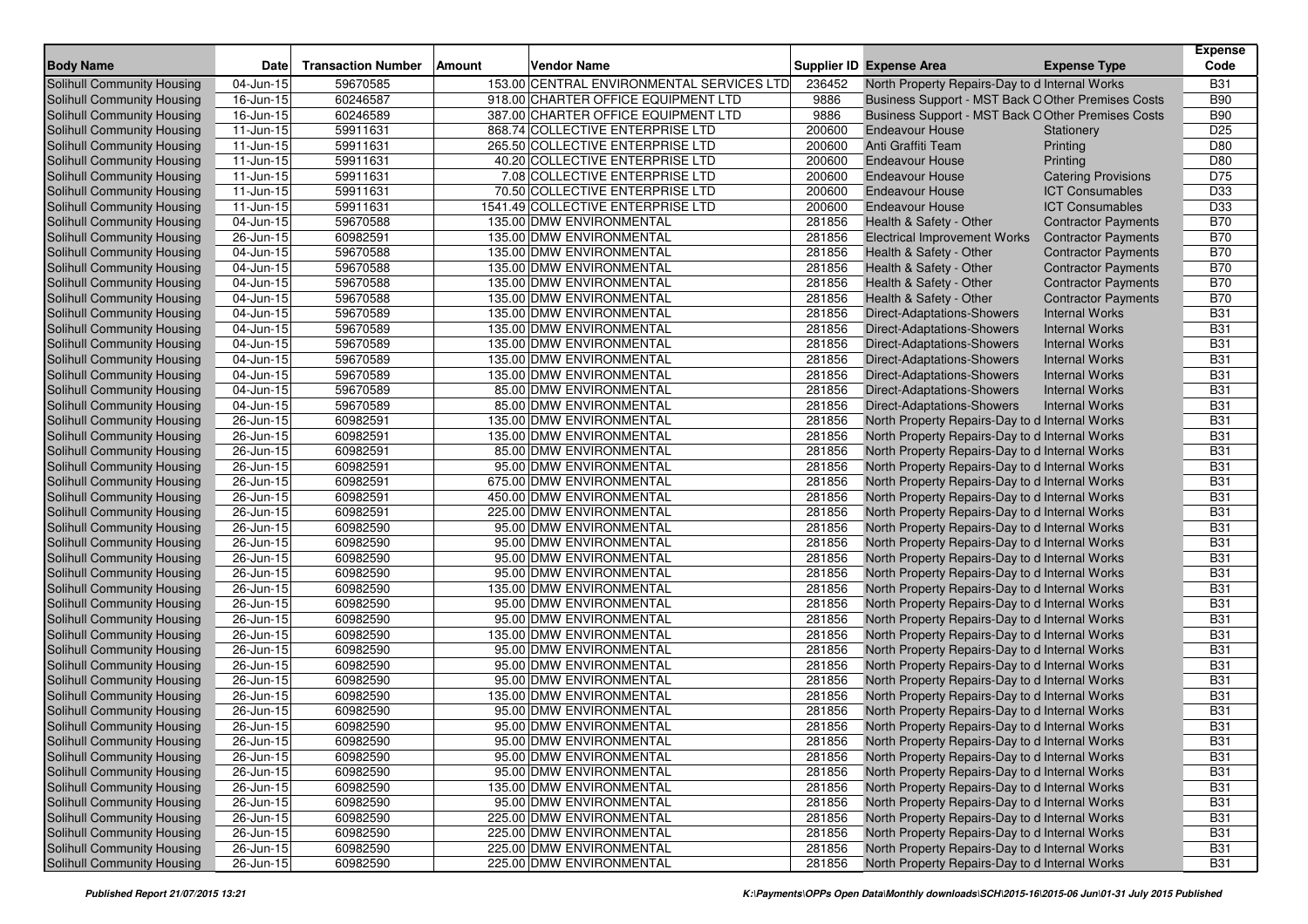| <b>Body Name</b>                  | <b>Date</b>             | <b>Transaction Number</b> | <b>Amount</b> | Vendor Name                 |        | <b>Supplier ID Expense Area</b>                     | <b>Expense Type</b>          | <b>Expense</b><br>Code |
|-----------------------------------|-------------------------|---------------------------|---------------|-----------------------------|--------|-----------------------------------------------------|------------------------------|------------------------|
| Solihull Community Housing        | 26-Jun-15               | 60982590                  |               | 225.00 DMW ENVIRONMENTAL    | 281856 | North Property Repairs-Day to d Internal Works      |                              | <b>B31</b>             |
| Solihull Community Housing        | 04-Jun-15               | 59670587                  |               | 95.00 DMW ENVIRONMENTAL     | 281856 | North Property Repairs-Day to d Internal Works      |                              | <b>B31</b>             |
| Solihull Community Housing        | 04-Jun-15               | 59670587                  |               | 95.00 DMW ENVIRONMENTAL     | 281856 | North Property Repairs-Day to d Internal Works      |                              | <b>B31</b>             |
| Solihull Community Housing        | 04-Jun-15               | 59670587                  |               | 95.00 DMW ENVIRONMENTAL     | 281856 | North Property Repairs-Day to d Internal Works      |                              | <b>B31</b>             |
| Solihull Community Housing        | 04-Jun-15               | 59670587                  |               | 95.00 DMW ENVIRONMENTAL     | 281856 | North Property Repairs-Day to d Internal Works      |                              | <b>B31</b>             |
| Solihull Community Housing        | 04-Jun-15               | 59670587                  |               | 135.00 DMW ENVIRONMENTAL    | 281856 | North Property Repairs-Day to d Internal Works      |                              | <b>B31</b>             |
| Solihull Community Housing        | 04-Jun-15               | 59670587                  |               | 95.00 DMW ENVIRONMENTAL     | 281856 | North Property Repairs-Day to d Internal Works      |                              | <b>B31</b>             |
| Solihull Community Housing        | 04-Jun-15               | 59670587                  |               | 95.00 DMW ENVIRONMENTAL     | 281856 | North Property Repairs-Day to d Internal Works      |                              | <b>B31</b>             |
| Solihull Community Housing        | 04-Jun-15               | 59670587                  |               | 95.00 DMW ENVIRONMENTAL     | 281856 | North Property Repairs-Day to d Internal Works      |                              | <b>B31</b>             |
| Solihull Community Housing        | 04-Jun-15               | 59670587                  |               | 95.00 DMW ENVIRONMENTAL     | 281856 | North Property Repairs-Day to d Internal Works      |                              | <b>B31</b>             |
| Solihull Community Housing        | 04-Jun-15               | 59670587                  |               | 95.00 DMW ENVIRONMENTAL     | 281856 | North Property Repairs-Day to d Internal Works      |                              | <b>B31</b>             |
| <b>Solihull Community Housing</b> | 04-Jun-15               | 59670587                  |               | 95.00 DMW ENVIRONMENTAL     | 281856 | North Property Repairs-Day to d Internal Works      |                              | <b>B31</b>             |
| Solihull Community Housing        | 04-Jun-15               | 59670587                  |               | 95.00 DMW ENVIRONMENTAL     | 281856 | North Property Repairs-Day to d Internal Works      |                              | <b>B31</b>             |
| Solihull Community Housing        | 04-Jun-15               | 59670587                  |               | 85.00 DMW ENVIRONMENTAL     | 281856 | North Property Repairs-Day to d Internal Works      |                              | <b>B31</b>             |
| <b>Solihull Community Housing</b> | 04-Jun-15               | 59670587                  |               | 225.00 DMW ENVIRONMENTAL    | 281856 | North Property Repairs-Day to d Internal Works      |                              | <b>B31</b>             |
| Solihull Community Housing        | 24-Jun-15               | 60741547                  |               | 31900.00 DODD GROUP         | 164798 | Gas Warm Air/B'boiler/Storage I Contractor Payments |                              | <b>B70</b>             |
| Solihull Community Housing        | 10-Jun-15               | 59921548                  |               | 210.03 DODD GROUP           | 164798 | Decent Homes Prog - Internal Contractor Payments    |                              | <b>B70</b>             |
| Solihull Community Housing        | 09-Jun-15               | 59795553                  |               | 234.29 DODD GROUP           | 164798 | North Property Repairs-Voids                        | Voids                        | <b>B38</b>             |
| Solihull Community Housing        | 22-Jun-15               | 60580041                  |               | 215.38 DODD GROUP           | 164798 | Direct-Adaptations-General                          | <b>Internal Works</b>        | <b>B31</b>             |
| Solihull Community Housing        | 24-Jun-15               | 60740547                  |               | 1970.92 DODD GROUP          | 164798 | <b>Electrical Testing</b>                           | <b>Utility Related Works</b> | <b>B34</b>             |
| Solihull Community Housing        | 09-Jun-15               | 59813707                  |               | 1830.14 DODD GROUP          | 164798 | <b>Electrical Testing</b>                           | <b>Utility Related Works</b> | <b>B34</b>             |
| Solihull Community Housing        | 16-Jun-15               | 60246784                  |               | 3519.50 DODD GROUP          | 164798 | <b>Electrical Testing</b>                           | <b>Utility Related Works</b> | <b>B34</b>             |
| Solihull Community Housing        | 16-Jun-15               | 60246786                  |               | 3519.50 DODD GROUP          | 164798 | <b>Electrical Testing</b>                           | <b>Utility Related Works</b> | <b>B34</b>             |
| Solihull Community Housing        | 10-Jun-15               | 59880947                  |               | 401.11 DODD GROUP           | 164798 | <b>Mechanical &amp; Electrical</b>                  | <b>Utility Related Works</b> | <b>B34</b>             |
| Solihull Community Housing        | 10-Jun-15               | 59881042                  |               | 426.46 DODD GROUP           | 164798 | <b>Mechanical &amp; Electrical</b>                  | <b>Utility Related Works</b> | <b>B34</b>             |
| Solihull Community Housing        | $10$ -Jun-15            | 59913640                  |               | 824.24 DODD GROUP           | 164798 | <b>Mechanical &amp; Electrical</b>                  | <b>Utility Related Works</b> | <b>B34</b>             |
| Solihull Community Housing        | 10-Jun-15               | 59913696                  |               | 273.55 DODD GROUP           | 164798 | <b>Mechanical &amp; Electrical</b>                  | <b>Utility Related Works</b> | <b>B34</b>             |
| Solihull Community Housing        | 10-Jun-15               | 59913745                  |               | 289.25 DODD GROUP           | 164798 | <b>Mechanical &amp; Electrical</b>                  | <b>Utility Related Works</b> | <b>B34</b>             |
| Solihull Community Housing        | 10-Jun-15               | 59880984                  |               | 603.01 DODD GROUP           | 164798 | <b>Mechanical &amp; Electrical</b>                  | <b>Utility Related Works</b> | <b>B34</b>             |
| Solihull Community Housing        | 10-Jun-15               | 59840859                  |               | 323.04 DODD GROUP           | 164798 | <b>Mechanical &amp; Electrical</b>                  | <b>Utility Related Works</b> | <b>B34</b>             |
| Solihull Community Housing        | 19-Jun-15               | 60548636                  |               | 163.00 DOORFIT PRODUCTS LTD | 5228   | Stores-Stores and delivery                          | <b>Stocks</b>                | R <sub>10</sub>        |
| Solihull Community Housing        | 19-Jun-15               | 60548636                  |               | 30.87 DOORFIT PRODUCTS LTD  | 5228   | Stores-Stores and delivery                          | <b>Stocks</b>                | R <sub>10</sub>        |
| Solihull Community Housing        | 19-Jun-15               | 60548636                  |               | 46.60 DOORFIT PRODUCTS LTD  | 5228   | Stores-Stores and delivery                          | <b>Stocks</b>                | R <sub>10</sub>        |
| <b>Solihull Community Housing</b> | $\overline{19}$ -Jun-15 | 60548636                  |               | 40.00 DOORFIT PRODUCTS LTD  | 5228   | Stores-Stores and delivery                          | <b>Stocks</b>                | R <sub>10</sub>        |
| Solihull Community Housing        | 19-Jun-15               | 60548636                  |               | 41.90 DOORFIT PRODUCTS LTD  | 5228   | Stores-Stores and delivery                          | <b>Stocks</b>                | R <sub>10</sub>        |
| Solihull Community Housing        | 19-Jun-15               | 60548636                  |               | 13.23 DOORFIT PRODUCTS LTD  | 5228   | Stores-Stores and delivery                          | <b>Stocks</b>                | R <sub>10</sub>        |
| Solihull Community Housing        | 19-Jun-15               | 60548636                  |               | 67.00 DOORFIT PRODUCTS LTD  | 5228   | Stores-Stores and delivery                          | <b>Stocks</b>                | R <sub>10</sub>        |
| Solihull Community Housing        | 29-Jun-15               | 61052776                  |               | 61.25 DOORFIT PRODUCTS LTD  | 5228   | Stores-Stores and delivery                          | <b>Stocks</b>                | R <sub>10</sub>        |
| Solihull Community Housing        | 29-Jun-15               | 61052776                  |               | 42.00 DOORFIT PRODUCTS LTD  | 5228   | Stores-Stores and delivery                          | <b>Stocks</b>                | R <sub>10</sub>        |
| Solihull Community Housing        | 29-Jun-15               | 61052776                  |               | 81.00 DOORFIT PRODUCTS LTD  | 5228   | Stores-Stores and delivery                          | <b>Stocks</b>                | R <sub>10</sub>        |
| Solihull Community Housing        | 29-Jun-15               | 61052776                  |               | 85.00 DOORFIT PRODUCTS LTD  | 5228   | Stores-Stores and delivery                          | <b>Stocks</b>                | R <sub>10</sub>        |
| Solihull Community Housing        | 29-Jun-15               | 61052776                  |               | 42.50 DOORFIT PRODUCTS LTD  | 5228   | Stores-Stores and delivery                          | <b>Stocks</b>                | R <sub>10</sub>        |
| Solihull Community Housing        | 29-Jun-15               | 61052776                  |               | 479.80 DOORFIT PRODUCTS LTD | 5228   | Stores-Stores and delivery                          | <b>Stocks</b>                | R <sub>10</sub>        |
| Solihull Community Housing        | 29-Jun-15               | 61052776                  |               | 20.00 DOORFIT PRODUCTS LTD  | 5228   | Stores-Stores and delivery                          | Stocks                       | R <sub>10</sub>        |
| <b>Solihull Community Housing</b> | $\overline{29}$ -Jun-15 | 61052776                  |               | 325.00 DOORFIT PRODUCTS LTD | 5228   | Stores-Stores and delivery                          | <b>Stocks</b>                | R <sub>10</sub>        |
| Solihull Community Housing        | 29-Jun-15               | 61052776                  |               | 325.00 DOORFIT PRODUCTS LTD | 5228   | Stores-Stores and delivery                          | <b>Stocks</b>                | R <sub>10</sub>        |
| <b>Solihull Community Housing</b> | 29-Jun-15               | 61052771                  |               | 17.00 DOORFIT PRODUCTS LTD  | 5228   | Stores-Stores and delivery                          | <b>Stocks</b>                | R <sub>10</sub>        |
| Solihull Community Housing        | $29$ -Jun-15            | 61052771                  |               | 27.00 DOORFIT PRODUCTS LTD  | 5228   | Stores-Stores and delivery                          | <b>Stocks</b>                | R <sub>10</sub>        |
| <b>Solihull Community Housing</b> | 29-Jun-15               | 61052771                  |               | 50.00 DOORFIT PRODUCTS LTD  | 5228   | Stores-Stores and delivery                          | <b>Stocks</b>                | R <sub>10</sub>        |
| Solihull Community Housing        | 29-Jun-15               | 61052771                  |               | 42.00 DOORFIT PRODUCTS LTD  | 5228   | Stores-Stores and delivery                          | <b>Stocks</b>                | R <sub>10</sub>        |
| <b>Solihull Community Housing</b> | 29-Jun-15               | 61052771                  |               | 51.40 DOORFIT PRODUCTS LTD  | 5228   | Stores-Stores and delivery                          | <b>Stocks</b>                | R <sub>10</sub>        |
| Solihull Community Housing        | 29-Jun-15               | 61052771                  |               | 51.40 DOORFIT PRODUCTS LTD  | 5228   | Stores-Stores and delivery                          | <b>Stocks</b>                | R <sub>10</sub>        |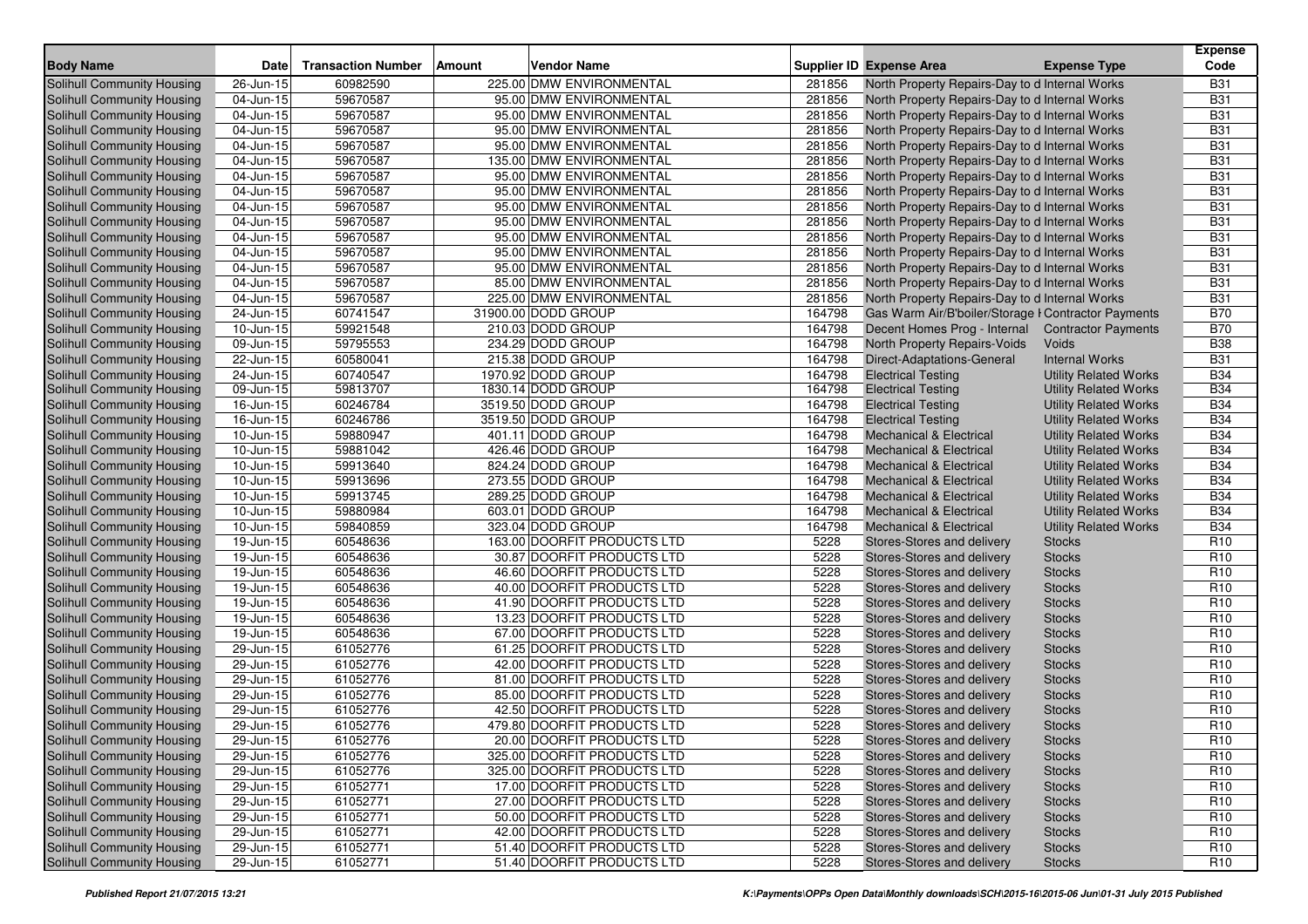| <b>Body Name</b>                  | Date                    | <b>Transaction Number</b> | Amount | Vendor Name                                  |         | <b>Supplier ID Expense Area</b>                             | <b>Expense Type</b>             | <b>Expense</b><br>Code |
|-----------------------------------|-------------------------|---------------------------|--------|----------------------------------------------|---------|-------------------------------------------------------------|---------------------------------|------------------------|
| <b>Solihull Community Housing</b> | 29-Jun-15               | 61052771                  |        | 23.00 DOORFIT PRODUCTS LTD                   | 5228    | Stores-Stores and delivery                                  | <b>Stocks</b>                   | R <sub>10</sub>        |
| Solihull Community Housing        | 29-Jun-15               | 61052771                  |        | 479.80 DOORFIT PRODUCTS LTD                  | 5228    | Stores-Stores and delivery                                  | <b>Stocks</b>                   | R <sub>10</sub>        |
| Solihull Community Housing        | 29-Jun-15               | 61052769                  |        | 239.90 DOORFIT PRODUCTS LTD                  | 5228    | Stores-Stores and delivery                                  | <b>Stocks</b>                   | R <sub>10</sub>        |
| Solihull Community Housing        | 29-Jun-15               | 61052768                  |        | 18.00 DOORFIT PRODUCTS LTD                   | 5228    | Stores-Stores and delivery                                  | <b>Stocks</b>                   | R <sub>10</sub>        |
| Solihull Community Housing        | 29-Jun-15               | 61052768                  |        | 479.80 DOORFIT PRODUCTS LTD                  | 5228    | Stores-Stores and delivery                                  | <b>Stocks</b>                   | R <sub>10</sub>        |
| Solihull Community Housing        | 29-Jun-15               | 61052767                  |        | 1400.00 DOORFIT PRODUCTS LTD                 | 5228    | Stores-Stores and delivery                                  | <b>Stocks</b>                   | R <sub>10</sub>        |
| Solihull Community Housing        | 19-Jun-15               | 60548776                  |        | 475.00 DRAINTECH SERVICES (MIDLANDS) LTD     | 338596  | North Property Repairs-Day to d Other Works                 |                                 | <b>B32</b>             |
| Solihull Community Housing        | 04-Jun-15               | 59670623                  |        | 350.50 DRAINTECH SERVICES (MIDLANDS) LTD     | 338596  | North Property Repairs-Day to d Other Works                 |                                 | <b>B32</b>             |
| <b>Solihull Community Housing</b> | 04-Jun-15               | 59670621                  |        | 240.00 DRAINTECH SERVICES (MIDLANDS) LTD     | 338596  | North Property Repairs-Day to d Other Works                 |                                 | <b>B32</b>             |
| Solihull Community Housing        | 04-Jun-15               | 59670609                  |        | 1224.00 DRAINTECH SERVICES (MIDLANDS) LTD    | 338596  | North Property Repairs-Day to d Other Works                 |                                 | <b>B32</b>             |
| Solihull Community Housing        | 09-Jun-15               | 59813709                  |        | 327.79 E.ON ENERGY                           | 108799  | <b>Private Sector Leasing</b>                               | Gas                             | <b>B10</b>             |
| Solihull Community Housing        | 03-Jun-15               | 59526547                  |        | -5190.00 EDEN BUILD LTD BUILDING CONTRACTORS | 5243773 | Public Sector - Major Adaptation Contractor Payments        |                                 | <b>B70</b>             |
| Solihull Community Housing        | 03-Jun-15               | 59526547                  |        | 6228.00 EDEN BUILD LTD BUILDING CONTRACTORS  | 5243773 | Public Sector - Major Adaptation Contractor Payments        |                                 | <b>B70</b>             |
| Solihull Community Housing        | 03-Jun-15               | 59526547                  |        | 5190.00 EDEN BUILD LTD BUILDING CONTRACTORS  | 5243773 | Public Sector - Major Adaptation Contractor Payments        |                                 | <b>B70</b>             |
| Solihull Community Housing        | $03$ -Jun-15            | 59521548                  |        | 1103.70 EDENRED                              | 276843  | <b>Payroll Deductions</b>                                   | <b>General Creditors</b>        | S01                    |
| Solihull Community Housing        | 03-Jun-15               | 59521548                  |        | 4.41 EDENRED                                 | 276843  | <b>Central Administration</b>                               | Other Fees and Charges          | D <sub>59</sub>        |
| Solihull Community Housing        | 09-Jun-15               | 59813741                  |        | 395.00 EDSTROM OF SWEDEN LTD                 | 45148   | Anti Graffiti Team                                          | <b>Materials</b>                | D <sub>13</sub>        |
| Solihull Community Housing        | 22-Jun-15               | 60579563                  |        | 3000.00 ENCRAFT LTD                          | 274398  | <b>Commercial Activity</b>                                  | <b>Professional Fees</b>        | D <sub>50</sub>        |
| Solihull Community Housing        | 18-Jun-15               | 60526565                  |        | 798.00 FAMILY CARE TRUST (SOLIHULL)          | 5472    | North Property Repairs-Voids                                | Voids                           | <b>B38</b>             |
| Solihull Community Housing        | 09-Jun-15               | 59813649                  |        | 1125.00 FAMILY CARE TRUST (SOLIHULL)         | 5472    | <b>Grounds Maintenance</b>                                  | <b>Grounds Maintenance</b>      | <b>B40</b>             |
| Solihull Community Housing        | 18-Jun-15               | 60526583                  |        | 1050.00 FINELINE ARCHITECTURAL DESIGN LTD    | 8605687 | Low Rise Overcladding                                       | <b>Contractor Payments</b>      | <b>B70</b>             |
| Solihull Community Housing        | 16-Jun-15               | 60246787                  |        | 425.00 FLOOR RESTORATIONS LTD                | 5521    | <b>Planned Maintenance</b>                                  | Planned Works - Progran         | <b>B36</b>             |
| <b>Solihull Community Housing</b> | 24-Jun-15               | 60731550                  |        | 300.00 G & S SMIRTHWAITE LTD                 | 56903   | Private Sector - Disabled Faciliti Contractor Payments      |                                 | <b>B70</b>             |
| Solihull Community Housing        | 18-Jun-15               | 60526584                  |        | 7260.50 GATELEY LLP                          | 3271686 | <b>Balance Sheet</b>                                        | Accruals                        | S06                    |
| Solihull Community Housing        | 19-Jun-15               | 60544547                  |        | 230.00 GRANGE REMOVAL CO LTD                 | 5676    | Housing Aid & Homelessness  Other Supplies And Servi        |                                 | D90                    |
| Solihull Community Housing        | 10-Jun-15               | 59884574                  |        | 3631.00 HANDICARE ACCESSIBILITY LTD          | 277953  | <b>Public Sector - Major Adaptation Contractor Payments</b> |                                 | <b>B70</b>             |
| Solihull Community Housing        | 10-Jun-15               | 59884573                  |        | 2019.58 HANDICARE ACCESSIBILITY LTD          | 277953  | Public Sector - Major Adaptation Contractor Payments        |                                 | <b>B70</b>             |
| Solihull Community Housing        | 10-Jun-15               | 59884572                  |        | 2019.58 HANDICARE ACCESSIBILITY LTD          | 277953  | Public Sector - Major Adaptation Contractor Payments        |                                 | <b>B70</b>             |
| Solihull Community Housing        | 10-Jun-15               | 59884575                  |        | 3383.00 HANDICARE ACCESSIBILITY LTD          | 277953  | Private Sector - Disabled Faciliti Contractor Payments      |                                 | <b>B70</b>             |
| Solihull Community Housing        | 10-Jun-15               | 59884568                  |        | 220.00 HARROLD-JONES SERVICES                | 5768    | <b>Mechanical &amp; Electrical</b>                          | <b>Utility Related Works</b>    | <b>B34</b>             |
| Solihull Community Housing        | 10-Jun-15               | 59884567                  |        | 220.00 HARROLD-JONES SERVICES                | 5768    | <b>Mechanical &amp; Electrical</b>                          | <b>Utility Related Works</b>    | <b>B34</b>             |
| <b>Solihull Community Housing</b> | 10-Jun-15               | 59884570                  |        | 220.00 HARROLD-JONES SERVICES                | 5768    | <b>Mechanical &amp; Electrical</b>                          | <b>Utility Related Works</b>    | <b>B34</b>             |
| Solihull Community Housing        | 10-Jun-15               | 59884569                  |        | 220.00 HARROLD-JONES SERVICES                | 5768    | <b>Mechanical &amp; Electrical</b>                          | <b>Utility Related Works</b>    | <b>B34</b>             |
| Solihull Community Housing        | 10-Jun-15               | 59884566                  |        | 220.00 HARROLD-JONES SERVICES                | 5768    | <b>Mechanical &amp; Electrical</b>                          | <b>Utility Related Works</b>    | <b>B34</b>             |
| Solihull Community Housing        | 10-Jun-15               | 59884565                  |        | 220.00 HARROLD-JONES SERVICES                | 5768    | Mechanical & Electrical                                     | <b>Utility Related Works</b>    | <b>B34</b>             |
| Solihull Community Housing        | 10-Jun-15               | 59884564                  |        | 220.00 HARROLD-JONES SERVICES                | 5768    | Mechanical & Electrical                                     | <b>Utility Related Works</b>    | <b>B34</b>             |
| <b>Solihull Community Housing</b> | 10-Jun-15               | 59884563                  |        | 220.00 HARROLD-JONES SERVICES                | 5768    | <b>Mechanical &amp; Electrical</b>                          | <b>Utility Related Works</b>    | <b>B34</b>             |
| <b>Solihull Community Housing</b> | 10-Jun-15               | 59884562                  |        | 220.00 HARROLD-JONES SERVICES                | 5768    | Mechanical & Electrical                                     | <b>Utility Related Works</b>    | <b>B34</b>             |
| Solihull Community Housing        | 10-Jun-15               | 59884561                  |        | 220.00 HARROLD-JONES SERVICES                | 5768    | <b>Mechanical &amp; Electrical</b>                          | <b>Utility Related Works</b>    | <b>B34</b>             |
| Solihull Community Housing        | $10$ -Jun-15            | 59884560                  |        | 220.00 HARROLD-JONES SERVICES                | 5768    | <b>Mechanical &amp; Electrical</b>                          | <b>Utility Related Works</b>    | <b>B34</b>             |
| Solihull Community Housing        | 10-Jun-15               | 59884559                  |        | 220.00 HARROLD-JONES SERVICES                | 5768    | <b>Mechanical &amp; Electrical</b>                          | <b>Utility Related Works</b>    | <b>B34</b>             |
| Solihull Community Housing        | 10-Jun-15               | 59884558                  |        | 220.00 HARROLD-JONES SERVICES                | 5768    | <b>Mechanical &amp; Electrical</b>                          | <b>Utility Related Works</b>    | <b>B34</b>             |
| Solihull Community Housing        | 10-Jun-15               | 59884557                  |        | 220.00 HARROLD-JONES SERVICES                | 5768    | <b>Mechanical &amp; Electrical</b>                          | <b>Utility Related Works</b>    | <b>B34</b>             |
| Solihull Community Housing        | $10 - Jun-15$           | 59884556                  |        | 220.00 HARROLD-JONES SERVICES                | 5768    | <b>Mechanical &amp; Electrical</b>                          | <b>Utility Related Works</b>    | <b>B34</b>             |
| Solihull Community Housing        | $10$ -Jun-15            | 59884555                  |        | 220.00 HARROLD-JONES SERVICES                | 5768    | Mechanical & Electrical                                     | <b>Utility Related Works</b>    | <b>B34</b>             |
| Solihull Community Housing        | 29-Jun-15               | 61024547                  |        | 6806.28 HM REVENUE & CUSTOMS                 | 121335  | Rec of Net Pay                                              | Debtors: General                | R <sub>20</sub>        |
| <b>Solihull Community Housing</b> | 29-Jun-15               | 61025547                  |        | 762.00 HM REVENUE & CUSTOMS                  | 121335  | Rec of Net Pay                                              | Debtors: General                | R <sub>20</sub>        |
| Solihull Community Housing        | $\overline{23}$ -Jun-15 | 60637751                  |        | 152080.00 HM REVENUE & CUSTOMS               | 121335  | <b>VAT</b>                                                  | <b>Creditor: Government</b>     | S04                    |
| Solihull Community Housing        | 04-Jun-15               | 59660547                  |        | 695.00 HOUSEMARK LTD                         | 103535  | <b>Anti-Social Behaviour Team</b>                           | <b>Professional Fees</b>        | D <sub>50</sub>        |
| Solihull Community Housing        | 04-Jun-15               | 59660548                  |        | 600.00 HOUSEMARK LTD                         | 103535  | <b>Anti-Social Behaviour Team</b>                           | <b>Professional Fees</b>        | D <sub>50</sub>        |
| Solihull Community Housing        | 11-Jun-15               | 59990547                  |        | 818.98 INLAND REVENUE ONLY                   | 5962    | <b>Sub Contractors Tax</b>                                  | <b>Creditor: Inland Revenue</b> | S02                    |
| <b>Solihull Community Housing</b> | 12-Jun-15               | 60037595                  |        | 1640.00 INTEC MICROS LTD                     | 222791  | <b>IT Strategy</b>                                          | ICT - General                   | D30                    |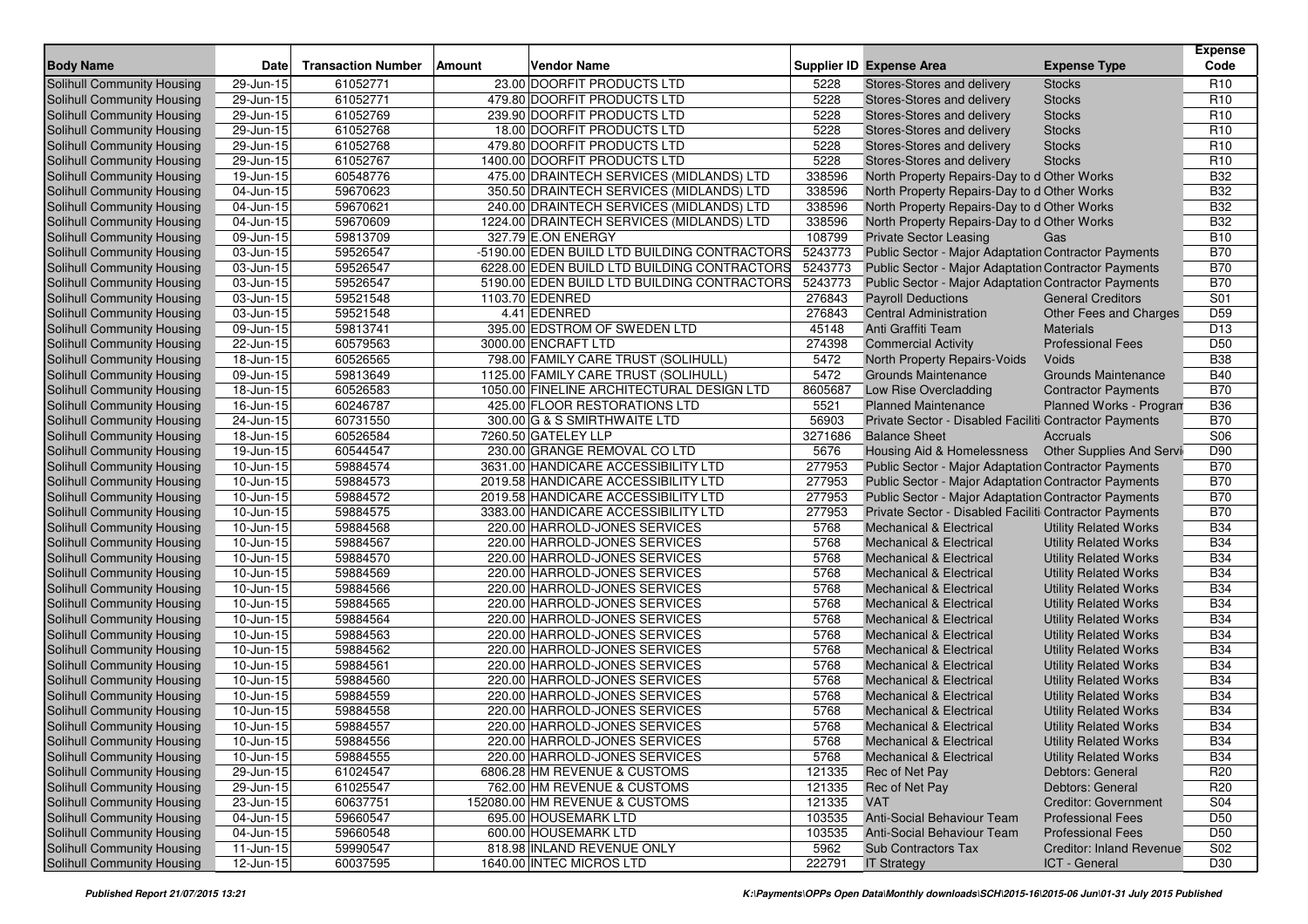| <b>Body Name</b>                  | <b>Date</b>             | <b>Transaction Number</b> | Amount | <b>Vendor Name</b>                        |         | <b>Supplier ID Expense Area</b>       | <b>Expense Type</b>        | <b>Expense</b><br>Code |
|-----------------------------------|-------------------------|---------------------------|--------|-------------------------------------------|---------|---------------------------------------|----------------------------|------------------------|
| <b>Solihull Community Housing</b> | 24-Jun-15               | 60743547                  |        | 4940.95 J C S COCHRANE ELECTRICAL LTD     | 4056686 | <b>Electrical Improvement Works</b>   | <b>Contractor Payments</b> | <b>B70</b>             |
| Solihull Community Housing        | 24-Jun-15               | 60742547                  |        | 4877.89 J C S COCHRANE ELECTRICAL LTD     | 4056686 | <b>Electrical Improvement Works</b>   | <b>Contractor Payments</b> | <b>B70</b>             |
| Solihull Community Housing        | 24-Jun-15               | 60742548                  |        | 2958.15 J C S COCHRANE ELECTRICAL LTD     | 4056686 | <b>Electrical Improvement Works</b>   | <b>Contractor Payments</b> | <b>B70</b>             |
| <b>Solihull Community Housing</b> | 19-Jun-15               | 60541547                  |        | 4545.09 J C S COCHRANE ELECTRICAL LTD     | 4056686 | <b>Electrical Improvement Works</b>   | <b>Contractor Payments</b> | <b>B70</b>             |
| Solihull Community Housing        | 19-Jun-15               | 60541548                  |        | 2715.42 J C S COCHRANE ELECTRICAL LTD     | 4056686 | <b>Electrical Improvement Works</b>   | <b>Contractor Payments</b> | <b>B70</b>             |
| Solihull Community Housing        | 19-Jun-15               | 60541549                  |        | 1880.88 J C S COCHRANE ELECTRICAL LTD     | 4056686 | <b>Electrical Improvement Works</b>   | <b>Contractor Payments</b> | <b>B70</b>             |
| Solihull Community Housing        | $\overline{0}9$ -Jun-15 | 59813713                  |        | 3900.64 J C S COCHRANE ELECTRICAL LTD     | 4056686 | <b>Electrical Improvement Works</b>   | <b>Contractor Payments</b> | <b>B70</b>             |
| Solihull Community Housing        | 16-Jun-15               | 60246798                  |        | 6189.94 J C S COCHRANE ELECTRICAL LTD     | 4056686 | <b>Electrical Improvement Works</b>   | <b>Contractor Payments</b> | <b>B70</b>             |
| Solihull Community Housing        | 16-Jun-15               | 60246801                  |        | 3424.90 J C S COCHRANE ELECTRICAL LTD     | 4056686 | <b>Electrical Improvement Works</b>   | <b>Contractor Payments</b> | <b>B70</b>             |
| Solihull Community Housing        | 18-Jun-15               | 60526591                  |        | 4439.08 J C S COCHRANE ELECTRICAL LTD     | 4056686 | <b>Electrical Improvement Works</b>   | <b>Contractor Payments</b> | <b>B70</b>             |
| Solihull Community Housing        | 12-Jun-15               | 60037597                  |        | 5422.06 J C S COCHRANE ELECTRICAL LTD     | 4056686 | <b>Electrical Improvement Works</b>   | <b>Contractor Payments</b> | <b>B70</b>             |
| Solihull Community Housing        | 16-Jun-15               | 60246795                  |        | 869.50 JAMES ANDREWS RECRUITMENT SOLUTIO  | 673596  | Housing Aid & Homelessness            | <b>Agency Staff</b>        | A60                    |
| Solihull Community Housing        | 16-Jun-15               | 60246796                  |        | 1059.78 JAMES ANDREWS RECRUITMENT SOLUTIO | 673596  | <b>Housing Aid &amp; Homelessness</b> | <b>Agency Staff</b>        | A60                    |
| Solihull Community Housing        | 16-Jun-15               | 60246793                  |        | 705.00 JAMES ANDREWS RECRUITMENT SOLUTIO  | 673596  | Housing Aid & Homelessness            | <b>Agency Staff</b>        | A60                    |
| <b>Solihull Community Housing</b> | 03-Jun-15               | 59513587                  |        | 869.50 JAMES ANDREWS RECRUITMENT SOLUTIO  | 673596  | Housing Aid & Homelessness            | <b>Agency Staff</b>        | A60                    |
| Solihull Community Housing        | 03-Jun-15               | 59513619                  |        | 1018.22 JAMES ANDREWS RECRUITMENT SOLUTIO | 673596  | Housing Aid & Homelessness            | <b>Agency Staff</b>        | A60                    |
| Solihull Community Housing        | 03-Jun-15               | 59527548                  |        | 1122.12 JAMES ANDREWS RECRUITMENT SOLUTIO | 673596  | <b>Housing Aid &amp; Homelessness</b> | <b>Agency Staff</b>        | A60                    |
| <b>Solihull Community Housing</b> | 23-Jun-15               | 60637643                  |        | 705.00 JAMES ANDREWS RECRUITMENT SOLUTIO  | 673596  | <b>Housing Aid &amp; Homelessness</b> | <b>Agency Staff</b>        | A60                    |
| Solihull Community Housing        | 23-Jun-15               | 60637617                  |        | 500.00 JAMES K JACKSON                    | 6082    | <b>Community Centres</b>              | <b>Contractor Payments</b> | <b>B70</b>             |
| Solihull Community Housing        | 23-Jun-15               | 60637618                  |        | 500.00 JAMES K JACKSON                    | 6082    | <b>Community Centres</b>              | <b>Contractor Payments</b> | <b>B70</b>             |
| <b>Solihull Community Housing</b> | 23-Jun-15               | 60637619                  |        | 500.00 JAMES K JACKSON                    | 6082    | <b>Community Centres</b>              | <b>Contractor Payments</b> | <b>B70</b>             |
| Solihull Community Housing        | 16-Jun-15               | 60246805                  |        | 352.15 JASPERS COVENTRY LTD               | 228740  | <b>Endeavour House</b>                | <b>Catering Provisions</b> | D75                    |
| Solihull Community Housing        | 16-Jun-15               | 60246807                  |        | 208.50 JASPERS COVENTRY LTD               | 228740  | <b>Endeavour House</b>                | <b>Catering Provisions</b> | D75                    |
| Solihull Community Housing        | 05-Jun-15               | 59684549                  |        | 494.60 JESSUP BROTHERS LTD                | 3190686 | New Build - Alcott House              | <b>Contractor Payments</b> | <b>B70</b>             |
| Solihull Community Housing        | 17-Jun-15               | 60358702                  |        | 145.60 JEWSON LTD                         | 6111    | Stores-Stores and delivery            | <b>Stocks</b>              | R <sub>10</sub>        |
| Solihull Community Housing        | 04-Jun-15               | 59636619                  |        | 182.43 JEWSON LTD                         | 6111    | Stores-Stores and delivery            | <b>Stocks</b>              | R <sub>10</sub>        |
| Solihull Community Housing        | 04-Jun-15               | 59636619                  |        | 259.24 JEWSON LTD                         | 6111    | Stores-Stores and delivery            | <b>Stocks</b>              | R <sub>10</sub>        |
| Solihull Community Housing        | 04-Jun-15               | 59636618                  |        | 946.11 JEWSON LTD                         | 6111    | Stores-Stores and delivery            | <b>Stocks</b>              | R <sub>10</sub>        |
| Solihull Community Housing        | 04-Jun-15               | 59636614                  |        | 243.24 JEWSON LTD                         | 6111    | Stores-Stores and delivery            | <b>Stocks</b>              | R <sub>10</sub>        |
| Solihull Community Housing        | 04-Jun-15               | 59636614                  |        | 197.20 JEWSON LTD                         | 6111    | Stores-Stores and delivery            | <b>Stocks</b>              | R <sub>10</sub>        |
| Solihull Community Housing        | 04-Jun-15               | 59636614                  |        | 262.05 JEWSON LTD                         | 6111    | Stores-Stores and delivery            | <b>Stocks</b>              | R <sub>10</sub>        |
| Solihull Community Housing        | 04-Jun-15               | 59636614                  |        | 5.97 JEWSON LTD                           | 6111    | Stores-Stores and delivery            | <b>Stocks</b>              | R <sub>10</sub>        |
| Solihull Community Housing        | 17-Jun-15               | 60358702                  |        | 75.04 JEWSON LTD                          | 6111    | Stores-Stores and delivery            | <b>Stocks</b>              | R <sub>10</sub>        |
| Solihull Community Housing        | 17-Jun-15               | 60358701                  |        | 471.10 JEWSON LTD                         | 6111    | Stores-Stores and delivery            | <b>Stocks</b>              | R <sub>10</sub>        |
| Solihull Community Housing        | 17-Jun-15               | 60358700                  |        | 471.10 JEWSON LTD                         | 6111    | Stores-Stores and delivery            | <b>Stocks</b>              | R <sub>10</sub>        |
| Solihull Community Housing        | 17-Jun-15               | 60358698                  |        | 180.70 JEWSON LTD                         | 6111    | Stores-Stores and delivery            | <b>Stocks</b>              | R <sub>10</sub>        |
| Solihull Community Housing        | 17-Jun-15               | 60358698                  |        | 520.00 JEWSON LTD                         | 6111    | Stores-Stores and delivery            | <b>Stocks</b>              | R <sub>10</sub>        |
| Solihull Community Housing        | 17-Jun-15               | 60358602                  |        | 306.80 JEWSON LTD                         | 6111    | Stores-Stores and delivery            | <b>Stocks</b>              | R <sub>10</sub>        |
| Solihull Community Housing        | 17-Jun-15               | 60358602                  |        | 131.50 JEWSON LTD                         | 6111    | Stores-Stores and delivery            | <b>Stocks</b>              | R <sub>10</sub>        |
| <b>Solihull Community Housing</b> | 17-Jun-15               | 60358602                  |        | 31.84 JEWSON LTD                          | 6111    | Stores-Stores and delivery            | <b>Stocks</b>              | R <sub>10</sub>        |
| Solihull Community Housing        | 17-Jun-15               | 60358602                  |        | 320.04 JEWSON LTD                         | 6111    | Stores-Stores and delivery            | <b>Stocks</b>              | R <sub>10</sub>        |
| Solihull Community Housing        | 17-Jun-15               | 60358602                  |        | 137.24 JEWSON LTD                         | 6111    | Stores-Stores and delivery            | <b>Stocks</b>              | R <sub>10</sub>        |
| <b>Solihull Community Housing</b> | 17-Jun-15               | 60358602                  |        | 13.00 JEWSON LTD                          | 6111    | Stores-Stores and delivery            | <b>Stocks</b>              | R <sub>10</sub>        |
| Solihull Community Housing        | $17 - Jun-15$           | 60358602                  |        | 347.60 JEWSON LTD                         | 6111    | Stores-Stores and delivery            | <b>Stocks</b>              | R <sub>10</sub>        |
| <b>Solihull Community Housing</b> | 17-Jun-15               | 60358602                  |        | 18.16 JEWSON LTD                          | 6111    | Stores-Stores and delivery            | <b>Stocks</b>              | R <sub>10</sub>        |
| Solihull Community Housing        | $\overline{17}$ -Jun-15 | 60358602                  |        | 13.40 JEWSON LTD                          | 6111    | Stores-Stores and delivery            | <b>Stocks</b>              | R <sub>10</sub>        |
| Solihull Community Housing        | 17-Jun-15               | 60358602                  |        | 92.00 JEWSON LTD                          | 6111    | Stores-Stores and delivery            | <b>Stocks</b>              | R <sub>10</sub>        |
| <b>Solihull Community Housing</b> | 17-Jun-15               | 60358602                  |        | 62.55 JEWSON LTD                          | 6111    | Stores-Stores and delivery            | <b>Stocks</b>              | R <sub>10</sub>        |
| Solihull Community Housing        | 17-Jun-15               | 60358602                  |        | 62.55 JEWSON LTD                          | 6111    | Stores-Stores and delivery            | <b>Stocks</b>              | R <sub>10</sub>        |
| Solihull Community Housing        | $17 - Jun - 15$         | 60358600                  |        | 142.60 JEWSON LTD                         | 6111    | Stores-Stores and delivery            | <b>Stocks</b>              | R <sub>10</sub>        |
| Solihull Community Housing        | 17-Jun-15               | 60358600                  |        | 200.90 JEWSON LTD                         | 6111    | Stores-Stores and delivery            | <b>Stocks</b>              | R <sub>10</sub>        |
| <b>Solihull Community Housing</b> | 17-Jun-15               | 60358695                  |        | 254.48 JEWSON LTD                         | 6111    | Stores-Stores and delivery            | <b>Stocks</b>              | R <sub>10</sub>        |
|                                   |                         |                           |        |                                           |         |                                       |                            |                        |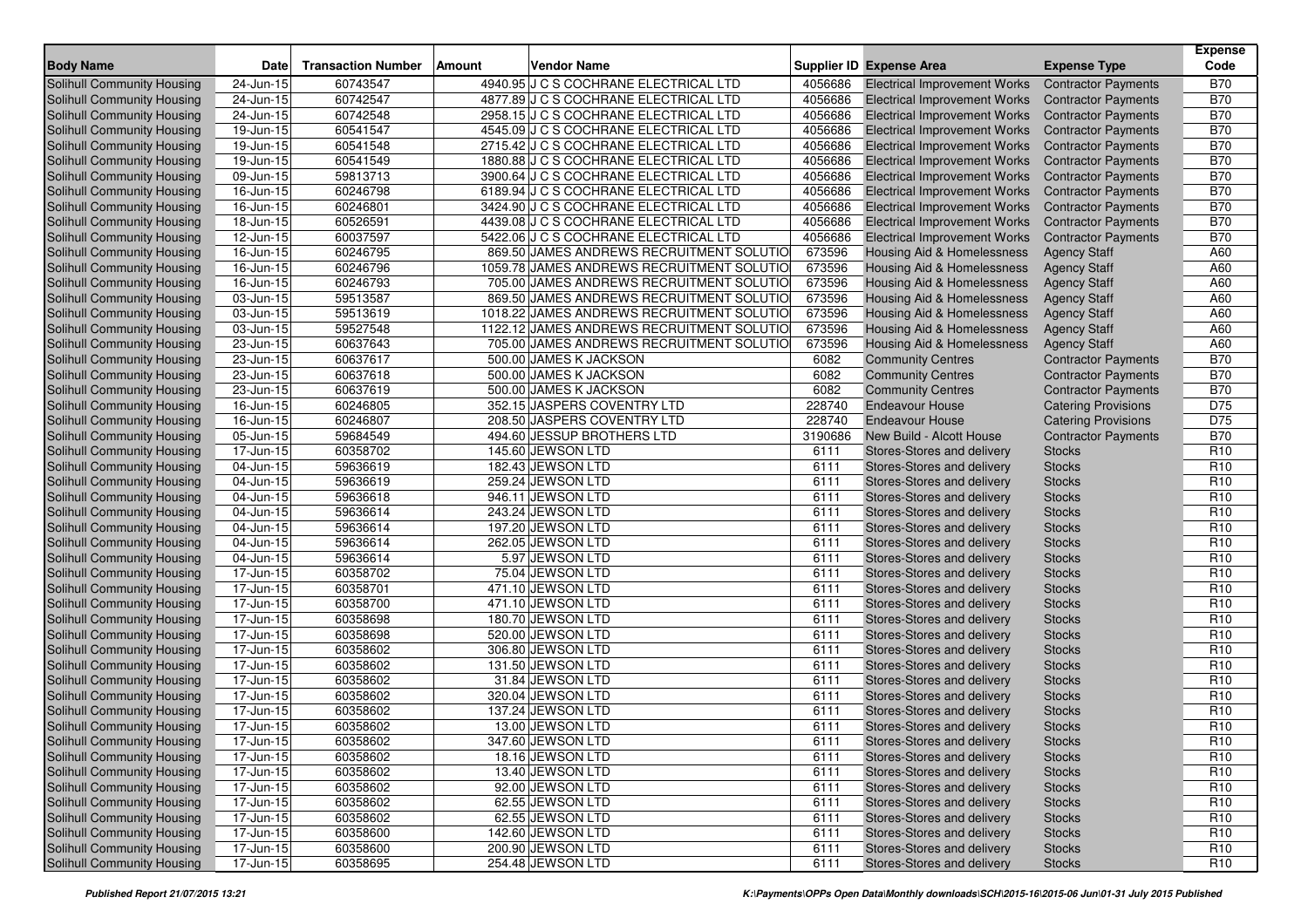| <b>Body Name</b>                  | <b>Date</b>                | <b>Transaction Number</b> | <b>Amount</b> | <b>Vendor Name</b> |      | <b>Supplier ID Expense Area</b> | <b>Expense Type</b> | <b>Expense</b><br>Code |
|-----------------------------------|----------------------------|---------------------------|---------------|--------------------|------|---------------------------------|---------------------|------------------------|
| <b>Solihull Community Housing</b> | 17-Jun-15                  | 60358692                  |               | 471.10 JEWSON LTD  | 6111 | Stores-Stores and delivery      | <b>Stocks</b>       | R <sub>10</sub>        |
| Solihull Community Housing        | 17-Jun-15                  | 60358691                  |               | 489.00 JEWSON LTD  | 6111 | Stores-Stores and delivery      | <b>Stocks</b>       | R <sub>10</sub>        |
| Solihull Community Housing        | 17-Jun-15                  | 60358686                  |               | 268.40 JEWSON LTD  | 6111 | Stores-Stores and delivery      | <b>Stocks</b>       | R <sub>10</sub>        |
| <b>Solihull Community Housing</b> | 17-Jun-15                  | 60358686                  |               | 527.35 JEWSON LTD  | 6111 | Stores-Stores and delivery      | <b>Stocks</b>       | R <sub>10</sub>        |
| Solihull Community Housing        | 17-Jun-15                  | 60358686                  |               | 306.35 JEWSON LTD  | 6111 | Stores-Stores and delivery      | <b>Stocks</b>       | R <sub>10</sub>        |
| Solihull Community Housing        | 17-Jun-15                  | 60358686                  |               | 236.76 JEWSON LTD  | 6111 | Stores-Stores and delivery      | <b>Stocks</b>       | R <sub>10</sub>        |
| Solihull Community Housing        | 17-Jun-15                  | 60358680                  |               | 291.20 JEWSON LTD  | 6111 | Stores-Stores and delivery      | <b>Stocks</b>       | R <sub>10</sub>        |
| <b>Solihull Community Housing</b> | 17-Jun-15                  | 60358680                  |               | 291.20 JEWSON LTD  | 6111 | Stores-Stores and delivery      | <b>Stocks</b>       | R <sub>10</sub>        |
| Solihull Community Housing        | 17-Jun-15                  | 60358679                  |               | 335.68 JEWSON LTD  | 6111 | Stores-Stores and delivery      | <b>Stocks</b>       | R <sub>10</sub>        |
| Solihull Community Housing        | 17-Jun-15                  | 60358676                  |               | 179.40 JEWSON LTD  | 6111 | Stores-Stores and delivery      | <b>Stocks</b>       | R <sub>10</sub>        |
| Solihull Community Housing        | 17-Jun-15                  | 60358676                  |               | 75.30 JEWSON LTD   | 6111 | Stores-Stores and delivery      | <b>Stocks</b>       | R <sub>10</sub>        |
| Solihull Community Housing        | 17-Jun-15                  | 60358673                  |               | 160.88 JEWSON LTD  | 6111 | Stores-Stores and delivery      | <b>Stocks</b>       | R <sub>10</sub>        |
| Solihull Community Housing        | 17-Jun-15                  | 60358673                  |               | 50.63 JEWSON LTD   | 6111 | Stores-Stores and delivery      | <b>Stocks</b>       | R <sub>10</sub>        |
| <b>Solihull Community Housing</b> | 17-Jun-15                  | 60358671                  |               | 211.75 JEWSON LTD  | 6111 | Stores-Stores and delivery      | <b>Stocks</b>       | R <sub>10</sub>        |
| <b>Solihull Community Housing</b> | $\overline{17}$ -Jun-15    | 60358670                  |               | 256.20 JEWSON LTD  | 6111 | Stores-Stores and delivery      | <b>Stocks</b>       | R <sub>10</sub>        |
| Solihull Community Housing        | 19-Jun-15                  | 60548652                  |               | 597.52 JEWSON LTD  | 6111 | Stores-Stores and delivery      | <b>Stocks</b>       | R <sub>10</sub>        |
| Solihull Community Housing        | $19$ -Jun-15               | 60548652                  |               | 136.84 JEWSON LTD  | 6111 | Stores-Stores and delivery      | <b>Stocks</b>       | R <sub>10</sub>        |
| Solihull Community Housing        | 19-Jun-15                  | 60548652                  |               | 183.63 JEWSON LTD  | 6111 | Stores-Stores and delivery      | <b>Stocks</b>       | R <sub>10</sub>        |
| <b>Solihull Community Housing</b> | 19-Jun-15                  | 60548643                  |               | 745.41 JEWSON LTD  | 6111 | Stores-Stores and delivery      | <b>Stocks</b>       | R <sub>10</sub>        |
| Solihull Community Housing        | 29-Jun-15                  | 61052841                  |               | 108.40 JEWSON LTD  | 6111 | Stores-Stores and delivery      | <b>Stocks</b>       | R <sub>10</sub>        |
| <b>Solihull Community Housing</b> | 29-Jun-15                  | 61052841                  |               | 200.00 JEWSON LTD  | 6111 | Stores-Stores and delivery      | <b>Stocks</b>       | R <sub>10</sub>        |
| Solihull Community Housing        | 29-Jun-15                  | 61052841                  |               | 16.80 JEWSON LTD   | 6111 | Stores-Stores and delivery      | <b>Stocks</b>       | R <sub>10</sub>        |
| Solihull Community Housing        | 29-Jun-15                  | 61052841                  |               | 182.60 JEWSON LTD  | 6111 | Stores-Stores and delivery      | <b>Stocks</b>       | R <sub>10</sub>        |
| <b>Solihull Community Housing</b> | 29-Jun-15                  | 61052841                  |               | 173.80 JEWSON LTD  | 6111 | Stores-Stores and delivery      | <b>Stocks</b>       | R <sub>10</sub>        |
| Solihull Community Housing        | 29-Jun-15                  | 61052841                  |               | 93.90 JEWSON LTD   | 6111 | Stores-Stores and delivery      | <b>Stocks</b>       | R <sub>10</sub>        |
| Solihull Community Housing        | $29$ -Jun-15               | 61052841                  |               | 972.80 JEWSON LTD  | 6111 | Stores-Stores and delivery      | <b>Stocks</b>       | R <sub>10</sub>        |
| Solihull Community Housing        | 29-Jun-15                  | 61052841                  |               | 1319.00 JEWSON LTD | 6111 | Stores-Stores and delivery      | <b>Stocks</b>       | R <sub>10</sub>        |
| Solihull Community Housing        | 29-Jun-15                  | 61052841                  |               | 23.00 JEWSON LTD   | 6111 | Stores-Stores and delivery      | <b>Stocks</b>       | R <sub>10</sub>        |
| <b>Solihull Community Housing</b> | 29-Jun-15                  | 61052841                  |               | 3.80 JEWSON LTD    | 6111 | Stores-Stores and delivery      | <b>Stocks</b>       | R <sub>10</sub>        |
| <b>Solihull Community Housing</b> | 29-Jun-15                  | 61052841                  |               | 246.80 JEWSON LTD  | 6111 | Stores-Stores and delivery      | <b>Stocks</b>       | R <sub>10</sub>        |
| Solihull Community Housing        | 29-Jun-15                  | 61052841                  |               | 93.80 JEWSON LTD   | 6111 | Stores-Stores and delivery      | <b>Stocks</b>       | R <sub>10</sub>        |
| Solihull Community Housing        | 29-Jun-15                  | 61052841                  |               | 121.80 JEWSON LTD  | 6111 | Stores-Stores and delivery      | <b>Stocks</b>       | R <sub>10</sub>        |
| Solihull Community Housing        | 29-Jun-15                  | 61052839                  |               | 237.90 JEWSON LTD  | 6111 | Stores-Stores and delivery      | <b>Stocks</b>       | R <sub>10</sub>        |
| Solihull Community Housing        | 19-Jun-15                  | 60548663                  |               | 50.00 JEWSON LTD   | 6111 | Stores-Stores and delivery      | <b>Stocks</b>       | R <sub>10</sub>        |
| <b>Solihull Community Housing</b> | 19-Jun-15                  | 60548663                  |               | 63.50 JEWSON LTD   | 6111 | Stores-Stores and delivery      | <b>Stocks</b>       | R <sub>10</sub>        |
| Solihull Community Housing        | 19-Jun-15                  | 60548663                  |               | 10.80 JEWSON LTD   | 6111 | Stores-Stores and delivery      | <b>Stocks</b>       | R <sub>10</sub>        |
| <b>Solihull Community Housing</b> | 19-Jun-15                  | 60548663                  |               | 69.00 JEWSON LTD   | 6111 | Stores-Stores and delivery      | <b>Stocks</b>       | R <sub>10</sub>        |
| Solihull Community Housing        | 19-Jun-15                  | 60548663                  |               | 67.50 JEWSON LTD   | 6111 | Stores-Stores and delivery      | <b>Stocks</b>       | R <sub>10</sub>        |
| Solihull Community Housing        | 19-Jun-15                  | 60548663                  |               | 20.00 JEWSON LTD   | 6111 | Stores-Stores and delivery      | <b>Stocks</b>       | R <sub>10</sub>        |
| <b>Solihull Community Housing</b> | 19-Jun-15                  | 60548663                  |               | 10.60 JEWSON LTD   | 6111 | Stores-Stores and delivery      | <b>Stocks</b>       | R <sub>10</sub>        |
| Solihull Community Housing        | 19-Jun-15                  | 60548663                  |               | 96.00 JEWSON LTD   | 6111 | Stores-Stores and delivery      | <b>Stocks</b>       | R <sub>10</sub>        |
| Solihull Community Housing        | 19-Jun-15                  | 60548663                  |               | 69.50 JEWSON LTD   | 6111 | Stores-Stores and delivery      | <b>Stocks</b>       | R <sub>10</sub>        |
| Solihull Community Housing        | 19-Jun-15                  | 60548663                  |               | 16.00 JEWSON LTD   | 6111 | Stores-Stores and delivery      | <b>Stocks</b>       | R <sub>10</sub>        |
| Solihull Community Housing        | $19$ -Jun-15               | 60548663                  |               | 3.20 JEWSON LTD    | 6111 | Stores-Stores and delivery      | Stocks              | R <sub>10</sub>        |
| Solihull Community Housing        | $\overline{19}$ -Jun-15    | 60548663                  |               | 22.65 JEWSON LTD   | 6111 | Stores-Stores and delivery      | <b>Stocks</b>       | R <sub>10</sub>        |
| Solihull Community Housing        | $\overline{19}$ -Jun-15    | 60548663                  |               | 164.00 JEWSON LTD  | 6111 | Stores-Stores and delivery      | <b>Stocks</b>       | R <sub>10</sub>        |
| Solihull Community Housing        | $19$ -Jun- $\overline{15}$ | 60548663                  |               | 367.40 JEWSON LTD  | 6111 | Stores-Stores and delivery      | <b>Stocks</b>       | R <sub>10</sub>        |
| Solihull Community Housing        | $19$ -Jun-15               | 60548663                  |               | 3.50 JEWSON LTD    | 6111 | Stores-Stores and delivery      | <b>Stocks</b>       | R <sub>10</sub>        |
| Solihull Community Housing        | 19-Jun-15                  | 60548663                  |               | 193.11 JEWSON LTD  | 6111 | Stores-Stores and delivery      | <b>Stocks</b>       | R <sub>10</sub>        |
| Solihull Community Housing        | 19-Jun-15                  | 60548663                  |               | 29.95 JEWSON LTD   | 6111 | Stores-Stores and delivery      | <b>Stocks</b>       | R <sub>10</sub>        |
| Solihull Community Housing        | $19$ -Jun-15               | 60548662                  |               | 170.50 JEWSON LTD  | 6111 | Stores-Stores and delivery      | <b>Stocks</b>       | R <sub>10</sub>        |
| Solihull Community Housing        | 19-Jun-15                  | 60548662                  |               | 83.40 JEWSON LTD   | 6111 | Stores-Stores and delivery      | <b>Stocks</b>       | R <sub>10</sub>        |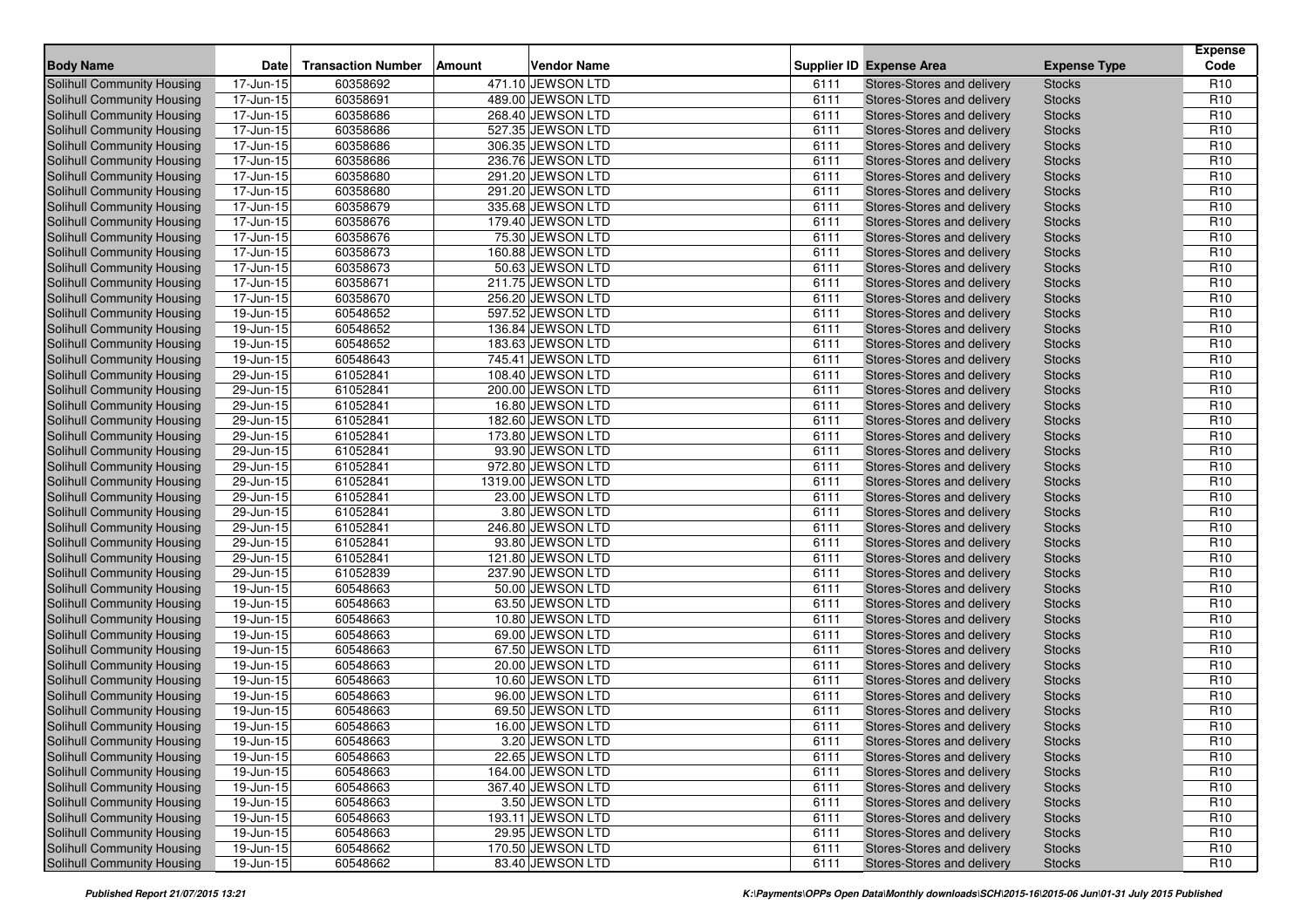| <b>Body Name</b>                  | <b>Date</b>             | <b>Transaction Number</b> | Vendor Name<br>Amount |      | <b>Supplier ID Expense Area</b> | <b>Expense Type</b> | <b>Expense</b><br>Code |
|-----------------------------------|-------------------------|---------------------------|-----------------------|------|---------------------------------|---------------------|------------------------|
| <b>Solihull Community Housing</b> | 29-Jun-15               | 61052819                  | 326.00 JEWSON LTD     | 6111 | Stores-Stores and delivery      | <b>Stocks</b>       | R <sub>10</sub>        |
| Solihull Community Housing        | 29-Jun-15               | 61052818                  | 3.16 JEWSON LTD       | 6111 | Stores-Stores and delivery      | <b>Stocks</b>       | R <sub>10</sub>        |
| Solihull Community Housing        | 29-Jun-15               | 61052818                  | 238.00 JEWSON LTD     | 6111 | Stores-Stores and delivery      | <b>Stocks</b>       | R <sub>10</sub>        |
| Solihull Community Housing        | 29-Jun-15               | 61052815                  | 36.00 JEWSON LTD      | 6111 | Stores-Stores and delivery      | <b>Stocks</b>       | R <sub>10</sub>        |
| Solihull Community Housing        | 29-Jun-15               | 61052815                  | 36.82 JEWSON LTD      | 6111 | Stores-Stores and delivery      | <b>Stocks</b>       | R <sub>10</sub>        |
| Solihull Community Housing        | 29-Jun-15               | 61052815                  | 8.65 JEWSON LTD       | 6111 | Stores-Stores and delivery      | <b>Stocks</b>       | R <sub>10</sub>        |
| Solihull Community Housing        | 29-Jun-15               | 61052815                  | 20.00 JEWSON LTD      | 6111 | Stores-Stores and delivery      | <b>Stocks</b>       | R <sub>10</sub>        |
| Solihull Community Housing        | 29-Jun-15               | 61052815                  | 56.40 JEWSON LTD      | 6111 | Stores-Stores and delivery      | <b>Stocks</b>       | R <sub>10</sub>        |
| Solihull Community Housing        | 29-Jun-15               | 61052815                  | 14.15 JEWSON LTD      | 6111 | Stores-Stores and delivery      | <b>Stocks</b>       | R <sub>10</sub>        |
| Solihull Community Housing        | 29-Jun-15               | 61052815                  | 13.60 JEWSON LTD      | 6111 | Stores-Stores and delivery      | <b>Stocks</b>       | R <sub>10</sub>        |
| Solihull Community Housing        | 29-Jun-15               | 61052815                  | 34.00 JEWSON LTD      | 6111 | Stores-Stores and delivery      | <b>Stocks</b>       | R <sub>10</sub>        |
| Solihull Community Housing        | 29-Jun-15               | 61052815                  | 28.00 JEWSON LTD      | 6111 | Stores-Stores and delivery      | <b>Stocks</b>       | R <sub>10</sub>        |
| Solihull Community Housing        | 29-Jun-15               | 61052815                  | 14.60 JEWSON LTD      | 6111 | Stores-Stores and delivery      | <b>Stocks</b>       | R <sub>10</sub>        |
| Solihull Community Housing        | 29-Jun-15               | 61052815                  | 8.70 JEWSON LTD       | 6111 | Stores-Stores and delivery      | <b>Stocks</b>       | R <sub>10</sub>        |
| <b>Solihull Community Housing</b> | 29-Jun-15               | 61052815                  | 318.10 JEWSON LTD     | 6111 | Stores-Stores and delivery      | <b>Stocks</b>       | R <sub>10</sub>        |
| Solihull Community Housing        | 29-Jun-15               | 61052815                  | 20.60 JEWSON LTD      | 6111 | Stores-Stores and delivery      | <b>Stocks</b>       | R <sub>10</sub>        |
| Solihull Community Housing        | 29-Jun-15               | 61052815                  | 38.00 JEWSON LTD      | 6111 | Stores-Stores and delivery      | <b>Stocks</b>       | R <sub>10</sub>        |
| Solihull Community Housing        | 29-Jun-15               | 61052815                  | 2.80 JEWSON LTD       | 6111 | Stores-Stores and delivery      | <b>Stocks</b>       | R <sub>10</sub>        |
| <b>Solihull Community Housing</b> | 29-Jun-15               | 61052815                  | 20.25 JEWSON LTD      | 6111 | Stores-Stores and delivery      | <b>Stocks</b>       | R <sub>10</sub>        |
| Solihull Community Housing        | 29-Jun-15               | 61052815                  | 3.00 JEWSON LTD       | 6111 | Stores-Stores and delivery      | <b>Stocks</b>       | R <sub>10</sub>        |
| <b>Solihull Community Housing</b> | 29-Jun-15               | 61052815                  | 3.20 JEWSON LTD       | 6111 | Stores-Stores and delivery      | <b>Stocks</b>       | R <sub>10</sub>        |
| Solihull Community Housing        | 29-Jun-15               | 61052815                  | 162.00 JEWSON LTD     | 6111 | Stores-Stores and delivery      | <b>Stocks</b>       | R <sub>10</sub>        |
| Solihull Community Housing        | 29-Jun-15               | 61052815                  | 141.30 JEWSON LTD     | 6111 | Stores-Stores and delivery      | <b>Stocks</b>       | R <sub>10</sub>        |
| <b>Solihull Community Housing</b> | 17-Jun-15               | 60358663                  | 83.92 JEWSON LTD      | 6111 | Stores-Stores and delivery      | <b>Stocks</b>       | R <sub>10</sub>        |
| Solihull Community Housing        | 17-Jun-15               | 60358663                  | 232.00 JEWSON LTD     | 6111 | Stores-Stores and delivery      | <b>Stocks</b>       | R <sub>10</sub>        |
| <b>Solihull Community Housing</b> | 29-Jun-15               | 61052836                  | 12.64 JEWSON LTD      | 6111 | Stores-Stores and delivery      | <b>Stocks</b>       | R <sub>10</sub>        |
| Solihull Community Housing        | 29-Jun-15               | 61052836                  | 600.00 JEWSON LTD     | 6111 | Stores-Stores and delivery      | <b>Stocks</b>       | R <sub>10</sub>        |
| Solihull Community Housing        | 29-Jun-15               | 61052836                  | 46.22 JEWSON LTD      | 6111 | Stores-Stores and delivery      | <b>Stocks</b>       | R <sub>10</sub>        |
| Solihull Community Housing        | 29-Jun-15               | 61052836                  | 160.00 JEWSON LTD     | 6111 | Stores-Stores and delivery      | <b>Stocks</b>       | R <sub>10</sub>        |
| <b>Solihull Community Housing</b> | 29-Jun-15               | 61052836                  | 107.00 JEWSON LTD     | 6111 | Stores-Stores and delivery      | <b>Stocks</b>       | R <sub>10</sub>        |
| Solihull Community Housing        | 29-Jun-15               | 61052836                  | 267.00 JEWSON LTD     | 6111 | Stores-Stores and delivery      | <b>Stocks</b>       | R <sub>10</sub>        |
| Solihull Community Housing        | 29-Jun-15               | 61052836                  | 185.60 JEWSON LTD     | 6111 | Stores-Stores and delivery      | <b>Stocks</b>       | R <sub>10</sub>        |
| Solihull Community Housing        | 29-Jun-15               | 61052836                  | 274.50 JEWSON LTD     | 6111 | Stores-Stores and delivery      | <b>Stocks</b>       | R <sub>10</sub>        |
| Solihull Community Housing        | 29-Jun-15               | 61052836                  | 1040.00 JEWSON LTD    | 6111 | Stores-Stores and delivery      | <b>Stocks</b>       | R <sub>10</sub>        |
| Solihull Community Housing        | 29-Jun-15               | 61052836                  | 40.00 JEWSON LTD      | 6111 | Stores-Stores and delivery      | <b>Stocks</b>       | R <sub>10</sub>        |
| Solihull Community Housing        | 29-Jun-15               | 61052836                  | 6.75 JEWSON LTD       | 6111 | Stores-Stores and delivery      | <b>Stocks</b>       | R <sub>10</sub>        |
| Solihull Community Housing        | $\overline{29}$ -Jun-15 | 61052836                  | 57.00 JEWSON LTD      | 6111 | Stores-Stores and delivery      | <b>Stocks</b>       | R <sub>10</sub>        |
| Solihull Community Housing        | 29-Jun-15               | 61052836                  | 231.45 JEWSON LTD     | 6111 | Stores-Stores and delivery      | <b>Stocks</b>       | R <sub>10</sub>        |
| Solihull Community Housing        | 29-Jun-15               | 61052836                  | 231.45 JEWSON LTD     | 6111 | Stores-Stores and delivery      | <b>Stocks</b>       | R <sub>10</sub>        |
| Solihull Community Housing        | $\overline{29}$ -Jun-15 | 61052836                  | 180.70 JEWSON LTD     | 6111 | Stores-Stores and delivery      | <b>Stocks</b>       | R <sub>10</sub>        |
| Solihull Community Housing        | 29-Jun-15               | 61052834                  | 655.50 JEWSON LTD     | 6111 | Stores-Stores and delivery      | <b>Stocks</b>       | R <sub>10</sub>        |
| Solihull Community Housing        | 29-Jun-15               | 61052806                  | 27.80 JEWSON LTD      | 6111 | Stores-Stores and delivery      | <b>Stocks</b>       | R <sub>10</sub>        |
| <b>Solihull Community Housing</b> | 29-Jun-15               | 61052806                  | 24.50 JEWSON LTD      | 6111 | Stores-Stores and delivery      | <b>Stocks</b>       | R <sub>10</sub>        |
| Solihull Community Housing        | $29$ -Jun-15            | 61052806                  | 326.00 JEWSON LTD     | 6111 | Stores-Stores and delivery      | <b>Stocks</b>       | R <sub>10</sub>        |
| Solihull Community Housing        | $\overline{29}$ -Jun-15 | 61052806                  | 267.00 JEWSON LTD     | 6111 | Stores-Stores and delivery      | <b>Stocks</b>       | R <sub>10</sub>        |
| Solihull Community Housing        | 29-Jun-15               | 61052806                  | 1410.00 JEWSON LTD    | 6111 | Stores-Stores and delivery      | <b>Stocks</b>       | R <sub>10</sub>        |
| Solihull Community Housing        | 29-Jun-15               | 61052806                  | 366.00 JEWSON LTD     | 6111 | Stores-Stores and delivery      | <b>Stocks</b>       | R <sub>10</sub>        |
| Solihull Community Housing        | 29-Jun-15               | 61052806                  | 79.05 JEWSON LTD      | 6111 | Stores-Stores and delivery      | <b>Stocks</b>       | R <sub>10</sub>        |
| Solihull Community Housing        | 29-Jun-15               | 61052806                  | 145.20 JEWSON LTD     | 6111 | Stores-Stores and delivery      | <b>Stocks</b>       | R <sub>10</sub>        |
| Solihull Community Housing        | 29-Jun-15               | 61052806                  | 54.40 JEWSON LTD      | 6111 | Stores-Stores and delivery      | <b>Stocks</b>       | R <sub>10</sub>        |
| Solihull Community Housing        | 29-Jun-15               | 61052806                  | 75.04 JEWSON LTD      | 6111 | Stores-Stores and delivery      | <b>Stocks</b>       | R <sub>10</sub>        |
| Solihull Community Housing        | 29-Jun-15               | 61052806                  | 145.60 JEWSON LTD     | 6111 | Stores-Stores and delivery      | <b>Stocks</b>       | R <sub>10</sub>        |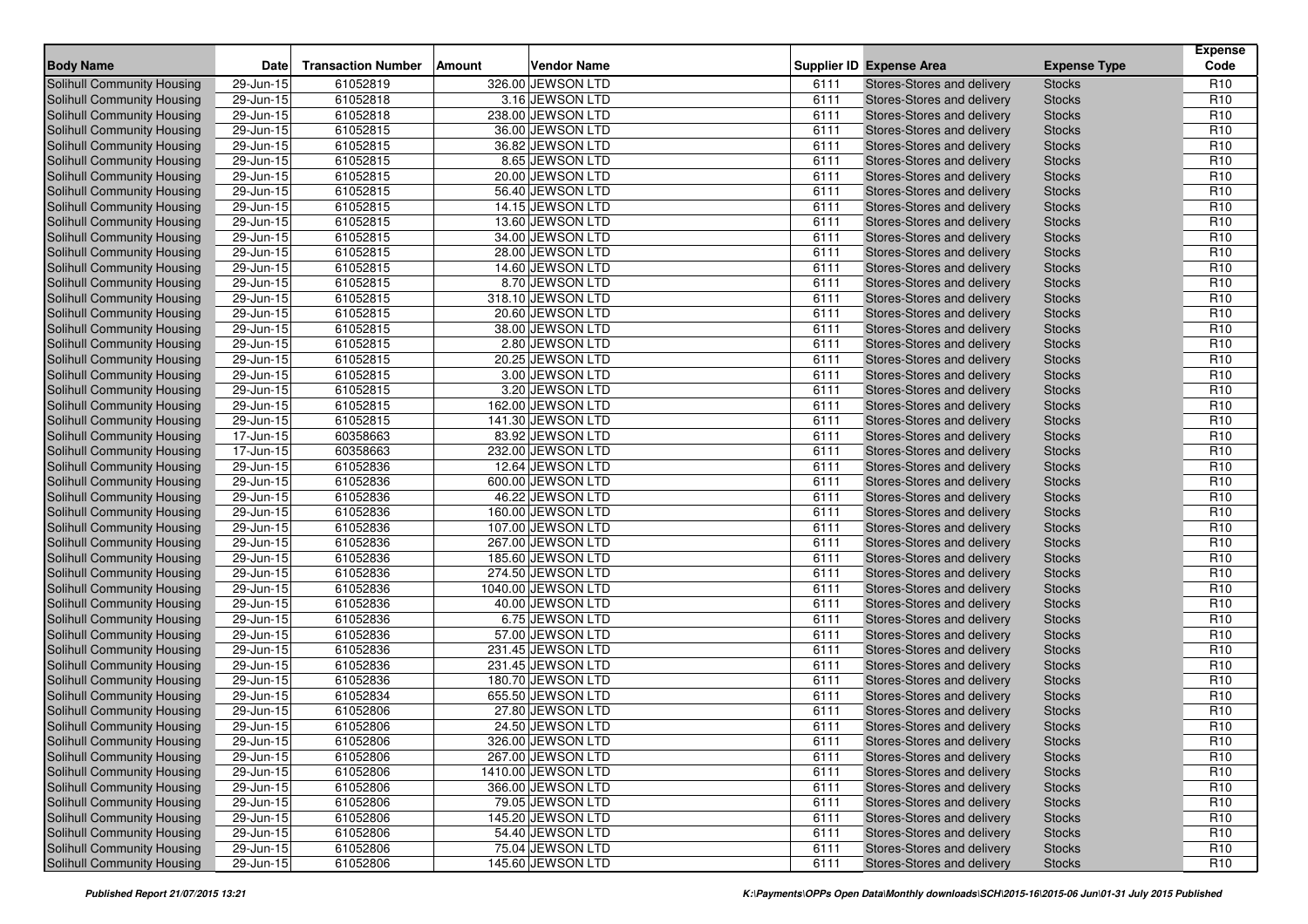| <b>Body Name</b>                  | <b>Date</b>   | <b>Transaction Number</b> | Vendor Name<br>Amount |              | <b>Supplier ID Expense Area</b> | <b>Expense Type</b>            | <b>Expense</b><br>Code |
|-----------------------------------|---------------|---------------------------|-----------------------|--------------|---------------------------------|--------------------------------|------------------------|
| <b>Solihull Community Housing</b> | 29-Jun-15     | 61052806                  | 16.00 JEWSON LTD      |              | Stores-Stores and delivery      |                                | R <sub>10</sub>        |
| Solihull Community Housing        | 29-Jun-15     | 61052833                  | 655.50 JEWSON LTD     | 6111<br>6111 | Stores-Stores and delivery      | <b>Stocks</b><br><b>Stocks</b> | R <sub>10</sub>        |
| Solihull Community Housing        | 29-Jun-15     | 61052832                  | 288.42 JEWSON LTD     | 6111         | Stores-Stores and delivery      | <b>Stocks</b>                  | R <sub>10</sub>        |
| Solihull Community Housing        | 29-Jun-15     | 61052831                  | 51.84 JEWSON LTD      | 6111         | Stores-Stores and delivery      | <b>Stocks</b>                  | R <sub>10</sub>        |
| Solihull Community Housing        | 29-Jun-15     | 61052831                  | 128.16 JEWSON LTD     | 6111         | Stores-Stores and delivery      | <b>Stocks</b>                  | R <sub>10</sub>        |
| Solihull Community Housing        | 29-Jun-15     | 61052831                  | 106.92 JEWSON LTD     | 6111         | Stores-Stores and delivery      | <b>Stocks</b>                  | R <sub>10</sub>        |
| Solihull Community Housing        | 29-Jun-15     | 61052831                  | 137.16 JEWSON LTD     | 6111         | Stores-Stores and delivery      | <b>Stocks</b>                  | R <sub>10</sub>        |
| Solihull Community Housing        | 29-Jun-15     | 61052831                  | 205.80 JEWSON LTD     | 6111         | Stores-Stores and delivery      | <b>Stocks</b>                  | R <sub>10</sub>        |
| Solihull Community Housing        | 17-Jun-15     | 60358656                  | 710.89 JEWSON LTD     | 6111         | Stores-Stores and delivery      | <b>Stocks</b>                  | R <sub>10</sub>        |
| Solihull Community Housing        | 17-Jun-15     | 60358655                  | 694.50 JEWSON LTD     | 6111         | Stores-Stores and delivery      | <b>Stocks</b>                  | R <sub>10</sub>        |
| Solihull Community Housing        | 17-Jun-15     | 60358654                  | 60.60 JEWSON LTD      | 6111         | Stores-Stores and delivery      | <b>Stocks</b>                  | R <sub>10</sub>        |
| Solihull Community Housing        | 17-Jun-15     | 60358654                  | 366.00 JEWSON LTD     | 6111         | Stores-Stores and delivery      | <b>Stocks</b>                  | R <sub>10</sub>        |
| Solihull Community Housing        | 17-Jun-15     | 60358652                  | 390.00 JEWSON LTD     | 6111         | Stores-Stores and delivery      | <b>Stocks</b>                  | R <sub>10</sub>        |
| Solihull Community Housing        | 17-Jun-15     | 60358651                  | 240.00 JEWSON LTD     | 6111         | Stores-Stores and delivery      | <b>Stocks</b>                  | R <sub>10</sub>        |
| <b>Solihull Community Housing</b> | 17-Jun-15     | 60358648                  | 202.00 JEWSON LTD     | 6111         | Stores-Stores and delivery      | <b>Stocks</b>                  | R <sub>10</sub>        |
| Solihull Community Housing        | 17-Jun-15     | 60358648                  | 286.00 JEWSON LTD     | 6111         | Stores-Stores and delivery      | <b>Stocks</b>                  | R <sub>10</sub>        |
| Solihull Community Housing        | 17-Jun-15     | 60358648                  | 443.60 JEWSON LTD     | 6111         | Stores-Stores and delivery      | <b>Stocks</b>                  | R <sub>10</sub>        |
| Solihull Community Housing        | 17-Jun-15     | 60358647                  | 319.80 JEWSON LTD     | 6111         | Stores-Stores and delivery      | <b>Stocks</b>                  | R <sub>10</sub>        |
| Solihull Community Housing        | 17-Jun-15     | 60358644                  | 225.93 JEWSON LTD     | 6111         | Stores-Stores and delivery      | <b>Stocks</b>                  | R <sub>10</sub>        |
| Solihull Community Housing        | 17-Jun-15     | 60358643                  | 201.28 JEWSON LTD     | 6111         | Stores-Stores and delivery      | <b>Stocks</b>                  | R <sub>10</sub>        |
| Solihull Community Housing        | 17-Jun-15     | 60358643                  | 14.70 JEWSON LTD      | 6111         | Stores-Stores and delivery      | <b>Stocks</b>                  | R <sub>10</sub>        |
| Solihull Community Housing        | 17-Jun-15     | 60358641                  | 32.60 JEWSON LTD      | 6111         | Stores-Stores and delivery      | <b>Stocks</b>                  | R <sub>10</sub>        |
| Solihull Community Housing        | 17-Jun-15     | 60358641                  | 566.80 JEWSON LTD     | 6111         | Stores-Stores and delivery      | <b>Stocks</b>                  | R <sub>10</sub>        |
| Solihull Community Housing        | 17-Jun-15     | 60358641                  | 14.00 JEWSON LTD      | 6111         | Stores-Stores and delivery      | <b>Stocks</b>                  | R <sub>10</sub>        |
| Solihull Community Housing        | 17-Jun-15     | 60358641                  | 2.78 JEWSON LTD       | 6111         | Stores-Stores and delivery      | <b>Stocks</b>                  | R <sub>10</sub>        |
| Solihull Community Housing        | 17-Jun-15     | 60358637                  | 574.40 JEWSON LTD     | 6111         | Stores-Stores and delivery      | <b>Stocks</b>                  | R <sub>10</sub>        |
| Solihull Community Housing        | 17-Jun-15     | 60358636                  | 154.44 JEWSON LTD     | 6111         | Stores-Stores and delivery      | <b>Stocks</b>                  | R <sub>10</sub>        |
| Solihull Community Housing        | 17-Jun-15     | 60358636                  | 791.40 JEWSON LTD     | 6111         | Stores-Stores and delivery      | <b>Stocks</b>                  | R <sub>10</sub>        |
| Solihull Community Housing        | 17-Jun-15     | 60358635                  | 47.94 JEWSON LTD      | 6111         | Stores-Stores and delivery      | <b>Stocks</b>                  | R <sub>10</sub>        |
| Solihull Community Housing        | 17-Jun-15     | 60358635                  | 583.40 JEWSON LTD     | 6111         | Stores-Stores and delivery      | <b>Stocks</b>                  | R <sub>10</sub>        |
| Solihull Community Housing        | 17-Jun-15     | 60358634                  | 710.60 JEWSON LTD     | 6111         | Stores-Stores and delivery      | <b>Stocks</b>                  | R <sub>10</sub>        |
| Solihull Community Housing        | 17-Jun-15     | 60358631                  | 75.04 JEWSON LTD      | 6111         | Stores-Stores and delivery      | <b>Stocks</b>                  | R <sub>10</sub>        |
| Solihull Community Housing        | 17-Jun-15     | 60358631                  | 145.60 JEWSON LTD     | 6111         | Stores-Stores and delivery      | <b>Stocks</b>                  | R <sub>10</sub>        |
| Solihull Community Housing        | 17-Jun-15     | 60358631                  | 150.20 JEWSON LTD     | 6111         | Stores-Stores and delivery      | <b>Stocks</b>                  | R <sub>10</sub>        |
| Solihull Community Housing        | 17-Jun-15     | 60358630                  | 202.00 JEWSON LTD     | 6111         | Stores-Stores and delivery      | <b>Stocks</b>                  | R <sub>10</sub>        |
| Solihull Community Housing        | 29-Jun-15     | 61052875                  | 388.86 JEWSON LTD     | 6111         | Stores-Stores and delivery      | <b>Stocks</b>                  | R <sub>10</sub>        |
| Solihull Community Housing        | 29-Jun-15     | 61052873                  | 121.62 JEWSON LTD     | 6111         | Stores-Stores and delivery      | <b>Stocks</b>                  | R <sub>10</sub>        |
| Solihull Community Housing        | 29-Jun-15     | 61052873                  | 473.52 JEWSON LTD     | 6111         | Stores-Stores and delivery      | <b>Stocks</b>                  | R <sub>10</sub>        |
| Solihull Community Housing        | 17-Jun-15     | 60358630                  | 286.00 JEWSON LTD     | 6111         | Stores-Stores and delivery      | <b>Stocks</b>                  | R <sub>10</sub>        |
| Solihull Community Housing        | 17-Jun-15     | 60358630                  | 443.60 JEWSON LTD     | 6111         | Stores-Stores and delivery      | <b>Stocks</b>                  | R <sub>10</sub>        |
| Solihull Community Housing        | 17-Jun-15     | 60358627                  | 246.60 JEWSON LTD     | 6111         | Stores-Stores and delivery      | <b>Stocks</b>                  | R <sub>10</sub>        |
| Solihull Community Housing        | 17-Jun-15     | 60358626                  | 154.30 JEWSON LTD     | 6111         | Stores-Stores and delivery      | <b>Stocks</b>                  | R <sub>10</sub>        |
| Solihull Community Housing        | 17-Jun-15     | 60358626                  | 154.30 JEWSON LTD     | 6111         | Stores-Stores and delivery      | <b>Stocks</b>                  | R <sub>10</sub>        |
| Solihull Community Housing        | $17 - Jun-15$ | 60358623                  | 267.00 JEWSON LTD     | 6111         | Stores-Stores and delivery      | <b>Stocks</b>                  | R <sub>10</sub>        |
| Solihull Community Housing        | 17-Jun-15     | 60358623                  | 27.00 JEWSON LTD      | 6111         | Stores-Stores and delivery      | <b>Stocks</b>                  | R <sub>10</sub>        |
| Solihull Community Housing        | 17-Jun-15     | 60358623                  | 68.20 JEWSON LTD      | 6111         | Stores-Stores and delivery      | <b>Stocks</b>                  | R <sub>10</sub>        |
| Solihull Community Housing        | 17-Jun-15     | 60358623                  | 22.14 JEWSON LTD      | 6111         | Stores-Stores and delivery      | <b>Stocks</b>                  | R <sub>10</sub>        |
| Solihull Community Housing        | 17-Jun-15     | 60358623                  | 43.40 JEWSON LTD      | 6111         | Stores-Stores and delivery      | <b>Stocks</b>                  | R <sub>10</sub>        |
| Solihull Community Housing        | 17-Jun-15     | 60358623                  | 61.20 JEWSON LTD      | 6111         | Stores-Stores and delivery      | <b>Stocks</b>                  | R <sub>10</sub>        |
| Solihull Community Housing        | 17-Jun-15     | 60358623                  | 48.00 JEWSON LTD      | 6111         | Stores-Stores and delivery      | <b>Stocks</b>                  | R <sub>10</sub>        |
| Solihull Community Housing        | 17-Jun-15     | 60358623                  | 13.00 JEWSON LTD      | 6111         | Stores-Stores and delivery      | <b>Stocks</b>                  | R <sub>10</sub>        |
| Solihull Community Housing        | 17-Jun-15     | 60358623                  | 13.00 JEWSON LTD      | 6111         | Stores-Stores and delivery      | <b>Stocks</b>                  | R <sub>10</sub>        |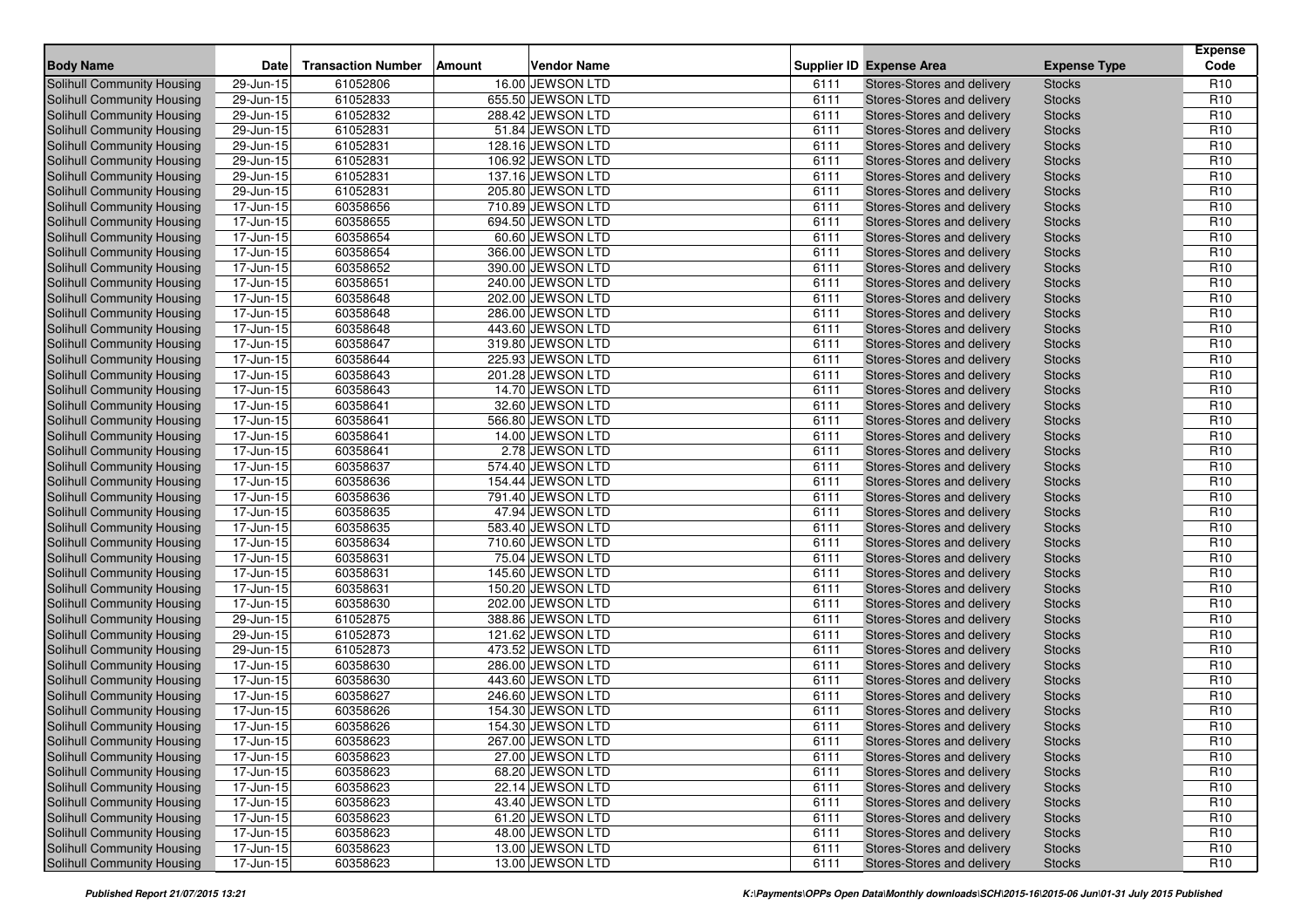| <b>Body Name</b>                  | <b>Date</b>             | <b>Transaction Number</b> | <b>Amount</b> | <b>Vendor Name</b> |      | <b>Supplier ID Expense Area</b> | <b>Expense Type</b> | <b>Expense</b><br>Code |
|-----------------------------------|-------------------------|---------------------------|---------------|--------------------|------|---------------------------------|---------------------|------------------------|
| <b>Solihull Community Housing</b> | 17-Jun-15               | 60358623                  |               | 46.20 JEWSON LTD   | 6111 | Stores-Stores and delivery      | <b>Stocks</b>       | R <sub>10</sub>        |
| Solihull Community Housing        | 17-Jun-15               | 60358623                  |               | 48.50 JEWSON LTD   | 6111 | Stores-Stores and delivery      | <b>Stocks</b>       | R <sub>10</sub>        |
| Solihull Community Housing        | 17-Jun-15               | 60358621                  |               | 263.58 JEWSON LTD  | 6111 | Stores-Stores and delivery      | <b>Stocks</b>       | R <sub>10</sub>        |
| <b>Solihull Community Housing</b> | 17-Jun-15               | 60358621                  |               | 236.76 JEWSON LTD  | 6111 | Stores-Stores and delivery      | <b>Stocks</b>       | R <sub>10</sub>        |
| Solihull Community Housing        | 17-Jun-15               | 60358621                  |               | 243.24 JEWSON LTD  | 6111 | Stores-Stores and delivery      | <b>Stocks</b>       | R <sub>10</sub>        |
| Solihull Community Housing        | 17-Jun-15               | 60358621                  |               | 194.43 JEWSON LTD  | 6111 | Stores-Stores and delivery      | <b>Stocks</b>       | R <sub>10</sub>        |
| Solihull Community Housing        | 17-Jun-15               | 60358619                  |               | 405.04 JEWSON LTD  | 6111 | Stores-Stores and delivery      | <b>Stocks</b>       | R <sub>10</sub>        |
| <b>Solihull Community Housing</b> | 17-Jun-15               | 60358609                  |               | 320.58 JEWSON LTD  | 6111 | Stores-Stores and delivery      | <b>Stocks</b>       | R <sub>10</sub>        |
| Solihull Community Housing        | 17-Jun-15               | 60358609                  |               | 9.00 JEWSON LTD    | 6111 | Stores-Stores and delivery      | <b>Stocks</b>       | R <sub>10</sub>        |
| Solihull Community Housing        | 17-Jun-15               | 60358609                  |               | 47.50 JEWSON LTD   | 6111 | Stores-Stores and delivery      | <b>Stocks</b>       | R <sub>10</sub>        |
| Solihull Community Housing        | 17-Jun-15               | 60358609                  |               | 22.50 JEWSON LTD   | 6111 | Stores-Stores and delivery      | <b>Stocks</b>       | R <sub>10</sub>        |
| Solihull Community Housing        | 17-Jun-15               | 60358609                  |               | 0.18 JEWSON LTD    | 6111 | Stores-Stores and delivery      | <b>Stocks</b>       | R <sub>10</sub>        |
| Solihull Community Housing        | 17-Jun-15               | 60358609                  |               | 4.00 JEWSON LTD    | 6111 | Stores-Stores and delivery      | <b>Stocks</b>       | R <sub>10</sub>        |
| <b>Solihull Community Housing</b> | 29-Jun-15               | 61052866                  |               | 243.20 JEWSON LTD  | 6111 | Stores-Stores and delivery      | <b>Stocks</b>       | R <sub>10</sub>        |
| <b>Solihull Community Housing</b> | 29-Jun-15               | 61052828                  |               | 661.84 JEWSON LTD  | 6111 | Stores-Stores and delivery      | <b>Stocks</b>       | R <sub>10</sub>        |
| Solihull Community Housing        | 29-Jun-15               | 61052826                  |               | 537.39 JEWSON LTD  | 6111 | Stores-Stores and delivery      | <b>Stocks</b>       | R <sub>10</sub>        |
| Solihull Community Housing        | 19-Jun-15               | 60548662                  |               | 183.00 JEWSON LTD  | 6111 | Stores-Stores and delivery      | <b>Stocks</b>       | R <sub>10</sub>        |
| Solihull Community Housing        | 19-Jun-15               | 60548662                  |               | 39.40 JEWSON LTD   | 6111 | Stores-Stores and delivery      | <b>Stocks</b>       | R <sub>10</sub>        |
| <b>Solihull Community Housing</b> | 19-Jun-15               | 60548662                  |               | 96.50 JEWSON LTD   | 6111 | Stores-Stores and delivery      | <b>Stocks</b>       | R <sub>10</sub>        |
| Solihull Community Housing        | 19-Jun-15               | 60548662                  |               | 70.44 JEWSON LTD   | 6111 | Stores-Stores and delivery      | <b>Stocks</b>       | R <sub>10</sub>        |
| <b>Solihull Community Housing</b> | 19-Jun-15               | 60548662                  |               | 157.20 JEWSON LTD  | 6111 | Stores-Stores and delivery      | <b>Stocks</b>       | R <sub>10</sub>        |
| Solihull Community Housing        | 19-Jun-15               | 60548661                  |               | 527.35 JEWSON LTD  | 6111 | Stores-Stores and delivery      | <b>Stocks</b>       | R <sub>10</sub>        |
| <b>Solihull Community Housing</b> | 19-Jun-15               | 60548661                  |               | 219.65 JEWSON LTD  | 6111 | Stores-Stores and delivery      | <b>Stocks</b>       | R <sub>10</sub>        |
| Solihull Community Housing        | 19-Jun-15               | 60548661                  |               | 198.80 JEWSON LTD  | 6111 | Stores-Stores and delivery      | <b>Stocks</b>       | R <sub>10</sub>        |
| Solihull Community Housing        | 19-Jun-15               | 60548661                  |               | 285.20 JEWSON LTD  | 6111 | Stores-Stores and delivery      | <b>Stocks</b>       | R <sub>10</sub>        |
| Solihull Community Housing        | $\overline{19}$ -Jun-15 | 60548661                  |               | 89.70 JEWSON LTD   | 6111 | Stores-Stores and delivery      | <b>Stocks</b>       | R <sub>10</sub>        |
| Solihull Community Housing        | 19-Jun-15               | 60548661                  |               | 217.60 JEWSON LTD  | 6111 | Stores-Stores and delivery      | <b>Stocks</b>       | R <sub>10</sub>        |
| Solihull Community Housing        | 19-Jun-15               | 60548661                  |               | 201.90 JEWSON LTD  | 6111 | Stores-Stores and delivery      | <b>Stocks</b>       | R <sub>10</sub>        |
| <b>Solihull Community Housing</b> | $19 - Jun-15$           | 60548661                  |               | 504.50 JEWSON LTD  | 6111 | Stores-Stores and delivery      | <b>Stocks</b>       | R <sub>10</sub>        |
| <b>Solihull Community Housing</b> | 19-Jun-15               | 60548661                  |               | 336.40 JEWSON LTD  | 6111 | Stores-Stores and delivery      | <b>Stocks</b>       | R <sub>10</sub>        |
| Solihull Community Housing        | 19-Jun-15               | 60548661                  |               | 119.40 JEWSON LTD  | 6111 | Stores-Stores and delivery      | <b>Stocks</b>       | R <sub>10</sub>        |
| Solihull Community Housing        | 19-Jun-15               | 60548661                  |               | 394.60 JEWSON LTD  | 6111 | Stores-Stores and delivery      | <b>Stocks</b>       | R <sub>10</sub>        |
| Solihull Community Housing        | 19-Jun-15               | 60548658                  |               | 170.50 JEWSON LTD  | 6111 | Stores-Stores and delivery      | <b>Stocks</b>       | R <sub>10</sub>        |
| Solihull Community Housing        | 19-Jun-15               | 60548658                  |               | 83.40 JEWSON LTD   | 6111 | Stores-Stores and delivery      | <b>Stocks</b>       | R <sub>10</sub>        |
| <b>Solihull Community Housing</b> | 19-Jun-15               | 60548658                  |               | 26.00 JEWSON LTD   | 6111 | Stores-Stores and delivery      | <b>Stocks</b>       | R <sub>10</sub>        |
| Solihull Community Housing        | 19-Jun-15               | 60548658                  |               | 102.96 JEWSON LTD  | 6111 | Stores-Stores and delivery      | <b>Stocks</b>       | R <sub>10</sub>        |
| <b>Solihull Community Housing</b> | 04-Jun-15               | 59636679                  |               | 127.00 JEWSON LTD  | 6111 | Stores-Stores and delivery      | <b>Stocks</b>       | R <sub>10</sub>        |
| Solihull Community Housing        | 04-Jun-15               | 59636679                  |               | 16.50 JEWSON LTD   | 6111 | Stores-Stores and delivery      | <b>Stocks</b>       | R <sub>10</sub>        |
| Solihull Community Housing        | 04-Jun-15               | 59636679                  |               | 63.60 JEWSON LTD   | 6111 | Stores-Stores and delivery      | <b>Stocks</b>       | R <sub>10</sub>        |
| <b>Solihull Community Housing</b> | 04-Jun-15               | 59636679                  |               | 57.00 JEWSON LTD   | 6111 | Stores-Stores and delivery      | <b>Stocks</b>       | R <sub>10</sub>        |
| Solihull Community Housing        | 04-Jun-15               | 59636679                  |               | 35.40 JEWSON LTD   | 6111 | Stores-Stores and delivery      | <b>Stocks</b>       | R <sub>10</sub>        |
| Solihull Community Housing        | 04-Jun-15               | 59636679                  |               | 50.70 JEWSON LTD   | 6111 | Stores-Stores and delivery      | <b>Stocks</b>       | R <sub>10</sub>        |
| Solihull Community Housing        | 04-Jun-15               | 59636679                  |               | 26.90 JEWSON LTD   | 6111 | Stores-Stores and delivery      | <b>Stocks</b>       | R <sub>10</sub>        |
| Solihull Community Housing        | $04$ -Jun-15            | 59636679                  |               | 2.20 JEWSON LTD    | 6111 | Stores-Stores and delivery      | Stocks              | R <sub>10</sub>        |
| Solihull Community Housing        | 04-Jun-15               | 59636679                  |               | 49.32 JEWSON LTD   | 6111 | Stores-Stores and delivery      | <b>Stocks</b>       | R <sub>10</sub>        |
| Solihull Community Housing        | 04-Jun-15               | 59636679                  |               | 9.50 JEWSON LTD    | 6111 | Stores-Stores and delivery      | <b>Stocks</b>       | R <sub>10</sub>        |
| Solihull Community Housing        | 04-Jun-15               | 59636679                  |               | 393.00 JEWSON LTD  | 6111 | Stores-Stores and delivery      | <b>Stocks</b>       | R <sub>10</sub>        |
| Solihull Community Housing        | $04 - Jun - 15$         | 59636679                  |               | 11.00 JEWSON LTD   | 6111 | Stores-Stores and delivery      | <b>Stocks</b>       | R <sub>10</sub>        |
| Solihull Community Housing        | 04-Jun-15               | 59636679                  |               | 89.20 JEWSON LTD   | 6111 | Stores-Stores and delivery      | <b>Stocks</b>       | R <sub>10</sub>        |
| Solihull Community Housing        | 04-Jun-15               | 59636679                  |               | 56.20 JEWSON LTD   | 6111 | Stores-Stores and delivery      | <b>Stocks</b>       | R <sub>10</sub>        |
| Solihull Community Housing        | $04 - Jun - 15$         | 59636679                  |               | 49.60 JEWSON LTD   | 6111 | Stores-Stores and delivery      | <b>Stocks</b>       | R <sub>10</sub>        |
| <b>Solihull Community Housing</b> | 04-Jun-15               | 59636679                  |               | 85.80 JEWSON LTD   | 6111 | Stores-Stores and delivery      | <b>Stocks</b>       | R <sub>10</sub>        |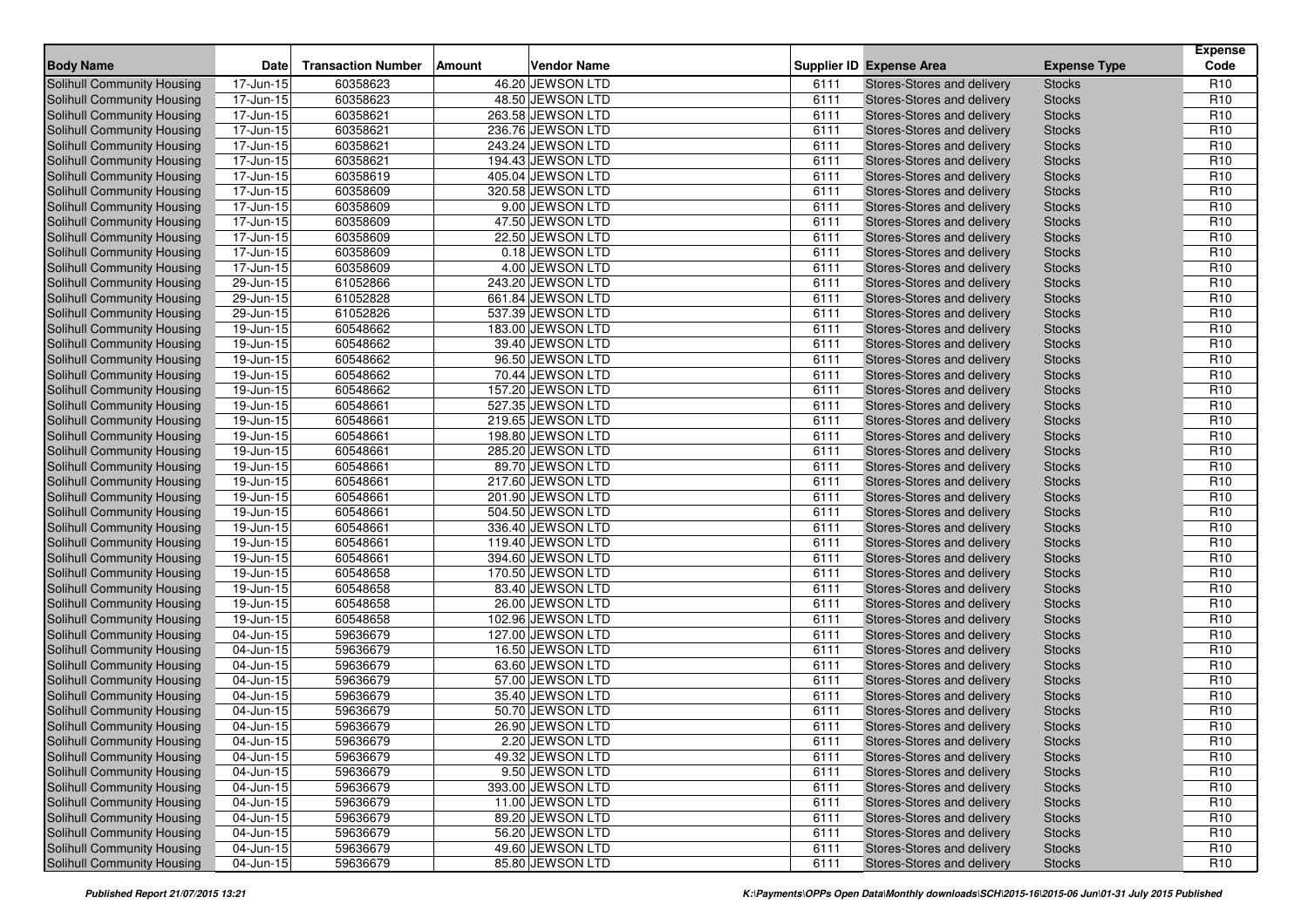| <b>Body Name</b>                                                | <b>Date</b>             | <b>Transaction Number</b> | <b>Amount</b> | <b>Vendor Name</b>                     |              | <b>Supplier ID Expense Area</b>                          | <b>Expense Type</b>            | <b>Expense</b><br>Code             |
|-----------------------------------------------------------------|-------------------------|---------------------------|---------------|----------------------------------------|--------------|----------------------------------------------------------|--------------------------------|------------------------------------|
| <b>Solihull Community Housing</b>                               | 04-Jun-15               | 59636679                  |               | 8.46 JEWSON LTD                        | 6111         | Stores-Stores and delivery                               | <b>Stocks</b>                  | R <sub>10</sub>                    |
| Solihull Community Housing                                      | 04-Jun-15               | 59636679                  |               | 46.50 JEWSON LTD                       | 6111         | Stores-Stores and delivery                               | <b>Stocks</b>                  | R <sub>10</sub>                    |
| Solihull Community Housing                                      | 04-Jun-15               | 59636679                  |               | 13.60 JEWSON LTD                       | 6111         | Stores-Stores and delivery                               | <b>Stocks</b>                  | R <sub>10</sub>                    |
| Solihull Community Housing                                      | 04-Jun-15               | 59636659                  |               | 593.22 JEWSON LTD                      | 6111         | Stores-Stores and delivery                               | <b>Stocks</b>                  | R <sub>10</sub>                    |
| Solihull Community Housing                                      | 04-Jun-15               | 59636657                  |               | 376.11 JEWSON LTD                      | 6111         | Stores-Stores and delivery                               | <b>Stocks</b>                  | R <sub>10</sub>                    |
| Solihull Community Housing                                      | 19-Jun-15               | 60548658                  |               | 83.40 JEWSON LTD                       | 6111         | Stores-Stores and delivery                               | <b>Stocks</b>                  | R <sub>10</sub>                    |
| Solihull Community Housing                                      | 19-Jun-15               | 60548658                  |               | 97.50 JEWSON LTD                       | 6111         | Stores-Stores and delivery                               | <b>Stocks</b>                  | R <sub>10</sub>                    |
| <b>Solihull Community Housing</b>                               | 19-Jun-15               | 60548658                  |               | 60.60 JEWSON LTD                       | 6111         | Stores-Stores and delivery                               | <b>Stocks</b>                  | R <sub>10</sub>                    |
| Solihull Community Housing                                      | 19-Jun-15               | 60548658                  |               | 489.00 JEWSON LTD                      | 6111         | Stores-Stores and delivery                               | <b>Stocks</b>                  | R <sub>10</sub>                    |
| Solihull Community Housing                                      | 19-Jun-15               | 60548658                  |               | 163.00 JEWSON LTD                      | 6111         | Stores-Stores and delivery                               | <b>Stocks</b>                  | R <sub>10</sub>                    |
| Solihull Community Housing                                      | 19-Jun-15               | 60548658                  |               | 163.50 JEWSON LTD                      | 6111         | Stores-Stores and delivery                               | <b>Stocks</b>                  | R <sub>10</sub>                    |
| Solihull Community Housing                                      | 19-Jun-15               | 60548658                  |               | 400.00 JEWSON LTD                      | 6111         | Stores-Stores and delivery                               | <b>Stocks</b>                  | R <sub>10</sub>                    |
| Solihull Community Housing                                      | 19-Jun-15               | 60548658                  |               | 400.00 JEWSON LTD                      | 6111         | Stores-Stores and delivery                               | <b>Stocks</b>                  | R <sub>10</sub>                    |
| <b>Solihull Community Housing</b>                               | 19-Jun-15               | 60548658                  |               | 172.60 JEWSON LTD                      | 6111         | Stores-Stores and delivery                               | <b>Stocks</b>                  | R <sub>10</sub>                    |
| Solihull Community Housing                                      | 04-Jun-15               | 59636679                  |               | 34.00 JEWSON LTD                       | 6111         | Stores-Stores and delivery                               | <b>Stocks</b>                  | R <sub>10</sub>                    |
| Solihull Community Housing                                      | 04-Jun-15               | 59636679                  |               | 7.00 JEWSON LTD                        | 6111         | Stores-Stores and delivery                               | <b>Stocks</b>                  | R <sub>10</sub>                    |
| Solihull Community Housing                                      | $\overline{04}$ -Jun-15 | 59636679                  |               | 15.80 JEWSON LTD                       | 6111         | Stores-Stores and delivery                               | <b>Stocks</b>                  | R <sub>10</sub>                    |
| Solihull Community Housing                                      | 04-Jun-15               | 59636679                  |               | 2.80 JEWSON LTD                        | 6111         | Stores-Stores and delivery                               | <b>Stocks</b>                  | R <sub>10</sub>                    |
| <b>Solihull Community Housing</b>                               | 04-Jun-15               | 59636679                  |               | 6.40 JEWSON LTD                        | 6111         | Stores-Stores and delivery                               | <b>Stocks</b>                  | R <sub>10</sub>                    |
| Solihull Community Housing                                      | $\overline{04}$ -Jun-15 | 59636679                  |               | 8.00 JEWSON LTD                        | 6111         | Stores-Stores and delivery                               | <b>Stocks</b>                  | R <sub>10</sub>                    |
| <b>Solihull Community Housing</b>                               | 04-Jun-15               | 59636679                  |               | 8.00 JEWSON LTD                        | 6111         | Stores-Stores and delivery                               | <b>Stocks</b>                  | R <sub>10</sub>                    |
| Solihull Community Housing                                      | 04-Jun-15               | 59636679                  |               | 63.62 JEWSON LTD                       | 6111         | Stores-Stores and delivery                               | <b>Stocks</b>                  | R <sub>10</sub>                    |
| Solihull Community Housing                                      | 04-Jun-15               | 59636679                  |               | 86.60 JEWSON LTD                       | 6111         | Stores-Stores and delivery                               | <b>Stocks</b>                  | R <sub>10</sub>                    |
| Solihull Community Housing                                      | 04-Jun-15               | 59636679                  |               | 200.90 JEWSON LTD                      | 6111         | Stores-Stores and delivery                               | <b>Stocks</b>                  | R <sub>10</sub>                    |
| Solihull Community Housing                                      | 04-Jun-15               | 59636679                  |               | 274.00 JEWSON LTD                      | 6111         | Stores-Stores and delivery                               | <b>Stocks</b>                  | R <sub>10</sub>                    |
| Solihull Community Housing                                      | $\overline{04}$ -Jun-15 | 59636679                  |               | 258.00 JEWSON LTD                      | 6111         | Stores-Stores and delivery                               | <b>Stocks</b>                  | R <sub>10</sub>                    |
| Solihull Community Housing                                      | 04-Jun-15               | 59636679                  |               | 5.50 JEWSON LTD                        | 6111         | Stores-Stores and delivery                               | <b>Stocks</b>                  | R <sub>10</sub>                    |
| Solihull Community Housing                                      | 04-Jun-15               | 59636679                  |               | 4.20 JEWSON LTD                        | 6111         | Stores-Stores and delivery                               | <b>Stocks</b>                  | R <sub>10</sub>                    |
| <b>Solihull Community Housing</b>                               | $\overline{04}$ -Jun-15 | 59636679                  |               | 2.82 JEWSON LTD                        | 6111         | Stores-Stores and delivery                               | <b>Stocks</b>                  | R <sub>10</sub>                    |
| Solihull Community Housing                                      | 04-Jun-15               | 59636679                  |               | 45.60 JEWSON LTD                       | 6111         | Stores-Stores and delivery                               | <b>Stocks</b>                  | R <sub>10</sub>                    |
| Solihull Community Housing                                      | 04-Jun-15               | 59636679                  |               | 141.30 JEWSON LTD                      | 6111         | Stores-Stores and delivery                               | <b>Stocks</b>                  | R <sub>10</sub>                    |
| Solihull Community Housing                                      | 04-Jun-15               | 59636679                  |               | 36.00 JEWSON LTD                       | 6111         | Stores-Stores and delivery                               | <b>Stocks</b>                  | R <sub>10</sub>                    |
| <b>Solihull Community Housing</b>                               | 04-Jun-15               | 59636679                  |               | 24.90 JEWSON LTD                       | 6111         | Stores-Stores and delivery                               | <b>Stocks</b>                  | R <sub>10</sub>                    |
| Solihull Community Housing                                      | 04-Jun-15               | 59636657                  |               | 7.20 JEWSON LTD                        | 6111         | Stores-Stores and delivery                               | <b>Stocks</b>                  | R <sub>10</sub>                    |
| Solihull Community Housing                                      | 04-Jun-15               | 59636657                  |               | 3.16 JEWSON LTD                        | 6111         | Stores-Stores and delivery                               | <b>Stocks</b>                  | R <sub>10</sub>                    |
| Solihull Community Housing                                      | 04-Jun-15               | 59636657                  |               | 37.50 JEWSON LTD                       | 6111         | Stores-Stores and delivery                               | <b>Stocks</b>                  | R <sub>10</sub>                    |
| <b>Solihull Community Housing</b>                               | 04-Jun-15<br>04-Jun-15  | 59636657                  |               | 42.50 JEWSON LTD                       | 6111<br>6111 | Stores-Stores and delivery                               | <b>Stocks</b>                  | R <sub>10</sub><br>R <sub>10</sub> |
| Solihull Community Housing                                      | 04-Jun-15               | 59636657<br>59636653      |               | 25.43 JEWSON LTD                       |              | Stores-Stores and delivery                               | <b>Stocks</b>                  | R <sub>10</sub>                    |
| Solihull Community Housing<br><b>Solihull Community Housing</b> |                         | 59636653                  |               | 390.00 JEWSON LTD<br>107.50 JEWSON LTD | 6111<br>6111 | Stores-Stores and delivery<br>Stores-Stores and delivery | <b>Stocks</b><br><b>Stocks</b> | R <sub>10</sub>                    |
| Solihull Community Housing                                      | 04-Jun-15<br>04-Jun-15  | 59636653                  |               | 293.40 JEWSON LTD                      | 6111         | Stores-Stores and delivery                               | <b>Stocks</b>                  | R <sub>10</sub>                    |
| Solihull Community Housing                                      | 04-Jun-15               | 59636653                  |               | 267.00 JEWSON LTD                      | 6111         | Stores-Stores and delivery                               | <b>Stocks</b>                  | R <sub>10</sub>                    |
| Solihull Community Housing                                      | 04-Jun-15               | 59636653                  |               | 58.56 JEWSON LTD                       | 6111         | Stores-Stores and delivery                               | <b>Stocks</b>                  | R <sub>10</sub>                    |
| Solihull Community Housing                                      | 04-Jun-15               | 59636653                  |               | 3.60 JEWSON LTD                        | 6111         | Stores-Stores and delivery                               | Stocks                         | R <sub>10</sub>                    |
| Solihull Community Housing                                      | 04-Jun-15               | 59636653                  |               | 1.90 JEWSON LTD                        | 6111         | Stores-Stores and delivery                               | <b>Stocks</b>                  | R <sub>10</sub>                    |
| Solihull Community Housing                                      | 04-Jun-15               | 59636653                  |               | 27.20 JEWSON LTD                       | 6111         | Stores-Stores and delivery                               | <b>Stocks</b>                  | R <sub>10</sub>                    |
| Solihull Community Housing                                      | 04-Jun-15               | 59636653                  |               | 19.00 JEWSON LTD                       | 6111         | Stores-Stores and delivery                               | <b>Stocks</b>                  | R <sub>10</sub>                    |
| Solihull Community Housing                                      | $04$ -Jun-15            | 59636653                  |               | 6.75 JEWSON LTD                        | 6111         | Stores-Stores and delivery                               | <b>Stocks</b>                  | R <sub>10</sub>                    |
| Solihull Community Housing                                      | 04-Jun-15               | 59636679                  |               | 16.32 JEWSON LTD                       | 6111         | Stores-Stores and delivery                               | <b>Stocks</b>                  | R <sub>10</sub>                    |
| Solihull Community Housing                                      | 04-Jun-15               | 59636679                  |               | 13.50 JEWSON LTD                       | 6111         | Stores-Stores and delivery                               | <b>Stocks</b>                  | R <sub>10</sub>                    |
| Solihull Community Housing                                      | $04$ -Jun-15            | 59636679                  |               | 22.48 JEWSON LTD                       | 6111         | Stores-Stores and delivery                               | <b>Stocks</b>                  | R <sub>10</sub>                    |
| <b>Solihull Community Housing</b>                               | 04-Jun-15               | 59636679                  |               | 96.00 JEWSON LTD                       | 6111         | Stores-Stores and delivery                               | <b>Stocks</b>                  | R <sub>10</sub>                    |
|                                                                 |                         |                           |               |                                        |              |                                                          |                                |                                    |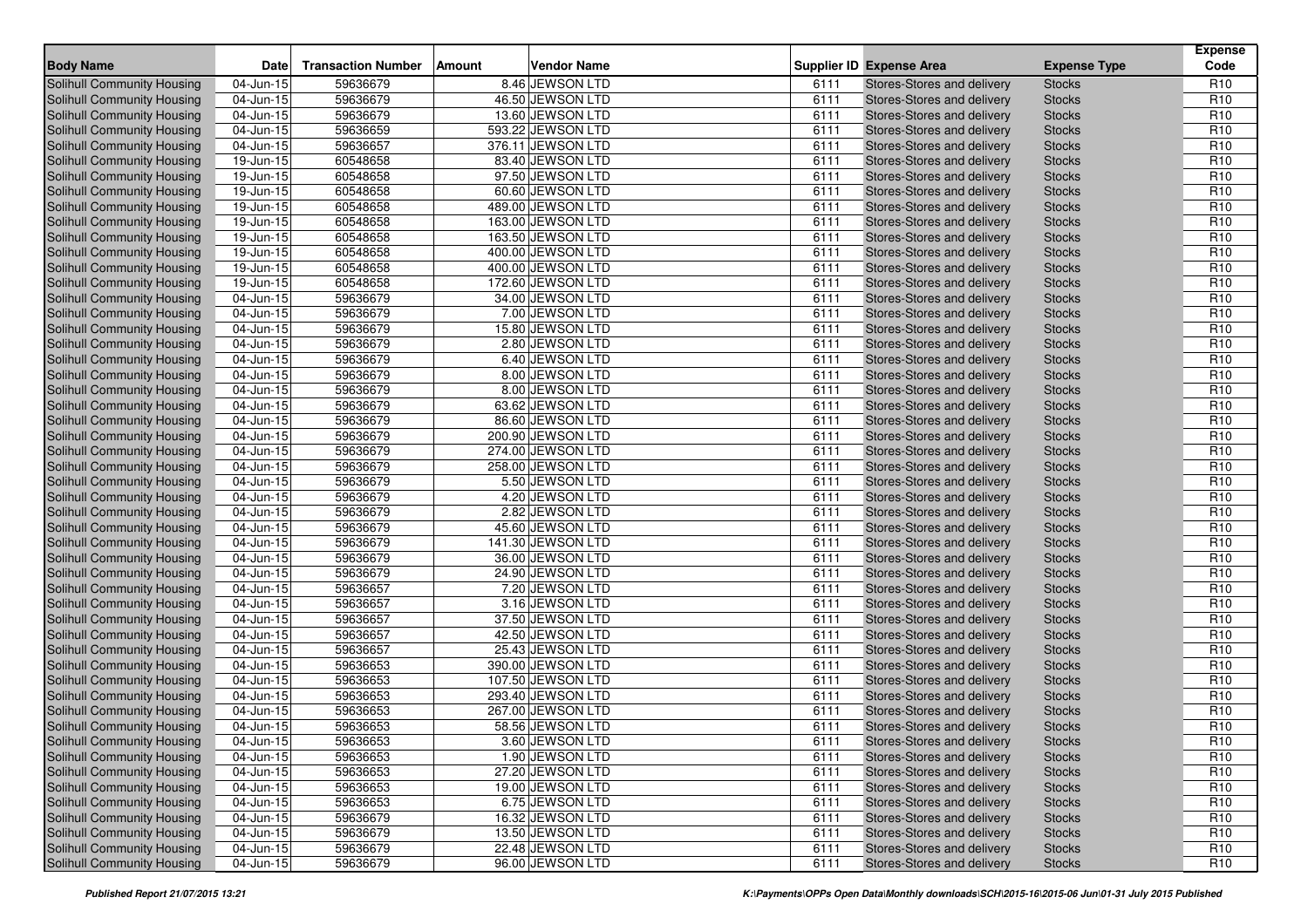| <b>Body Name</b>                                                |                           |                           |                                        |              |                                                          |                                | <b>Expense</b>                     |
|-----------------------------------------------------------------|---------------------------|---------------------------|----------------------------------------|--------------|----------------------------------------------------------|--------------------------------|------------------------------------|
|                                                                 | <b>Date</b>               | <b>Transaction Number</b> | Vendor Name<br>Amount                  |              | <b>Supplier ID Expense Area</b>                          | <b>Expense Type</b>            | Code                               |
| <b>Solihull Community Housing</b>                               | 04-Jun-15                 | 59636677                  | 836.00 JEWSON LTD                      | 6111         | Stores-Stores and delivery                               | <b>Stocks</b>                  | R <sub>10</sub>                    |
| Solihull Community Housing                                      | 04-Jun-15                 | 59636674                  | 269.10 JEWSON LTD                      | 6111         | Stores-Stores and delivery                               | <b>Stocks</b>                  | R <sub>10</sub>                    |
| Solihull Community Housing                                      | 04-Jun-15                 | 59636674                  | 150.60 JEWSON LTD                      | 6111         | Stores-Stores and delivery                               | <b>Stocks</b>                  | R <sub>10</sub>                    |
| Solihull Community Housing                                      | 04-Jun-15                 | 59636672                  | 398.82 JEWSON LTD                      | 6111         | Stores-Stores and delivery                               | <b>Stocks</b>                  | R <sub>10</sub>                    |
| Solihull Community Housing                                      | 04-Jun-15                 | 59636612                  | 163.20 JEWSON LTD                      | 6111         | Stores-Stores and delivery                               | <b>Stocks</b>                  | R <sub>10</sub>                    |
| Solihull Community Housing                                      | 04-Jun-15                 | 59636612                  | 843.76 JEWSON LTD                      | 6111         | Stores-Stores and delivery                               | <b>Stocks</b>                  | R <sub>10</sub><br>R <sub>10</sub> |
| Solihull Community Housing                                      | 04-Jun-15                 | 59636612                  | 298.50 JEWSON LTD                      | 6111         | Stores-Stores and delivery<br>Stores-Stores and delivery | <b>Stocks</b>                  |                                    |
| Solihull Community Housing<br>Solihull Community Housing        | 04-Jun-15                 | 59636612<br>59636612      | 319.00 JEWSON LTD                      | 6111<br>6111 |                                                          | <b>Stocks</b>                  | R <sub>10</sub>                    |
|                                                                 | 04-Jun-15                 |                           | 307.40 JEWSON LTD                      |              | Stores-Stores and delivery                               | <b>Stocks</b>                  | R <sub>10</sub><br>R <sub>10</sub> |
| Solihull Community Housing                                      | $04$ -Jun-15<br>04-Jun-15 | 59636612<br>59636653      | 242.28 JEWSON LTD<br>72.80 JEWSON LTD  | 6111<br>6111 | Stores-Stores and delivery<br>Stores-Stores and delivery | <b>Stocks</b><br><b>Stocks</b> | R <sub>10</sub>                    |
| Solihull Community Housing                                      | 04-Jun-15                 | 59636653                  | 94.50 JEWSON LTD                       | 6111         | Stores-Stores and delivery                               | <b>Stocks</b>                  | R <sub>10</sub>                    |
| Solihull Community Housing<br>Solihull Community Housing        |                           | 59636653                  |                                        | 6111         |                                                          |                                | R <sub>10</sub>                    |
|                                                                 | 04-Jun-15                 |                           | 95.00 JEWSON LTD                       |              | Stores-Stores and delivery                               | <b>Stocks</b>                  | R <sub>10</sub>                    |
| Solihull Community Housing<br><b>Solihull Community Housing</b> | 04-Jun-15<br>04-Jun-15    | 59636653<br>59636653      | 45.60 JEWSON LTD<br>11.00 JEWSON LTD   | 6111<br>6111 | Stores-Stores and delivery<br>Stores-Stores and delivery | <b>Stocks</b><br><b>Stocks</b> | R <sub>10</sub>                    |
|                                                                 | 04-Jun-15                 | 59636653                  | 20.00 JEWSON LTD                       | 6111         |                                                          | <b>Stocks</b>                  | R <sub>10</sub>                    |
| Solihull Community Housing                                      |                           |                           |                                        |              | Stores-Stores and delivery                               |                                | R <sub>10</sub>                    |
| Solihull Community Housing                                      | $04$ -Jun- $15$           | 59636653                  | 16.00 JEWSON LTD                       | 6111         | Stores-Stores and delivery                               | <b>Stocks</b>                  | R <sub>10</sub>                    |
| Solihull Community Housing                                      | 04-Jun-15                 | 59636650                  | 1066.70 JEWSON LTD<br>46.62 JEWSON LTD | 6111         | Stores-Stores and delivery                               | <b>Stocks</b>                  | R <sub>10</sub>                    |
| Solihull Community Housing                                      | 04-Jun-15                 | 59636649                  |                                        | 6111         | Stores-Stores and delivery                               | <b>Stocks</b>                  |                                    |
| Solihull Community Housing<br><b>Solihull Community Housing</b> | 04-Jun-15                 | 59636649                  | 160.80 JEWSON LTD                      | 6111         | Stores-Stores and delivery                               | <b>Stocks</b>                  | R <sub>10</sub><br>R <sub>10</sub> |
|                                                                 | 04-Jun-15                 | 59636611                  | 354.50 JEWSON LTD                      | 6111         | Stores-Stores and delivery                               | <b>Stocks</b>                  | R <sub>10</sub>                    |
| Solihull Community Housing                                      | 04-Jun-15                 | 59636611<br>59636611      | 1950.00 JEWSON LTD                     | 6111<br>6111 | Stores-Stores and delivery<br>Stores-Stores and delivery | <b>Stocks</b>                  |                                    |
| Solihull Community Housing<br><b>Solihull Community Housing</b> | 04-Jun-15                 |                           | 460.00 JEWSON LTD                      |              |                                                          | <b>Stocks</b>                  | R <sub>10</sub><br>R <sub>10</sub> |
|                                                                 | 04-Jun-15                 | 59636611<br>59636611      | 32.00 JEWSON LTD<br>262.20 JEWSON LTD  | 6111         | Stores-Stores and delivery                               | <b>Stocks</b>                  | R <sub>10</sub>                    |
| Solihull Community Housing<br><b>Solihull Community Housing</b> | 04-Jun-15<br>04-Jun-15    | 59636611                  | 54.20 JEWSON LTD                       | 6111<br>6111 | Stores-Stores and delivery<br>Stores-Stores and delivery | <b>Stocks</b><br><b>Stocks</b> | R <sub>10</sub>                    |
| <b>Solihull Community Housing</b>                               | 04-Jun-15                 | 59636611                  | 200.00 JEWSON LTD                      | 6111         | Stores-Stores and delivery                               | <b>Stocks</b>                  | R <sub>10</sub>                    |
| Solihull Community Housing                                      | 04-Jun-15                 | 59636611                  | 26.00 JEWSON LTD                       | 6111         | Stores-Stores and delivery                               | <b>Stocks</b>                  | R <sub>10</sub>                    |
| Solihull Community Housing                                      | 04-Jun-15                 | 59636611                  | 156.50 JEWSON LTD                      | 6111         | Stores-Stores and delivery                               | <b>Stocks</b>                  | R <sub>10</sub>                    |
| <b>Solihull Community Housing</b>                               | 04-Jun-15                 | 59636611                  | 10.60 JEWSON LTD                       | 6111         | Stores-Stores and delivery                               | <b>Stocks</b>                  | R <sub>10</sub>                    |
| Solihull Community Housing                                      | 04-Jun-15                 | 59636611                  | 16.80 JEWSON LTD                       | 6111         | Stores-Stores and delivery                               | <b>Stocks</b>                  | R <sub>10</sub>                    |
| Solihull Community Housing                                      | 04-Jun-15                 | 59636611                  | 2638.00 JEWSON LTD                     | 6111         | Stores-Stores and delivery                               | <b>Stocks</b>                  | R <sub>10</sub>                    |
| Solihull Community Housing                                      | 04-Jun-15                 | 59636611                  | 46.00 JEWSON LTD                       | 6111         | Stores-Stores and delivery                               | <b>Stocks</b>                  | R <sub>10</sub>                    |
| Solihull Community Housing                                      | 04-Jun-15                 | 59636611                  | 19.00 JEWSON LTD                       | 6111         | Stores-Stores and delivery                               | <b>Stocks</b>                  | R <sub>10</sub>                    |
| <b>Solihull Community Housing</b>                               | 04-Jun-15                 | 59636611                  | 90.60 JEWSON LTD                       | 6111         | Stores-Stores and delivery                               | <b>Stocks</b>                  | R <sub>10</sub>                    |
| Solihull Community Housing                                      | 04-Jun-15                 | 59636611                  | 11.60 JEWSON LTD                       | 6111         | Stores-Stores and delivery                               | <b>Stocks</b>                  | R <sub>10</sub>                    |
| Solihull Community Housing                                      | $\overline{04}$ -Jun-15   | 59636611                  | 617.00 JEWSON LTD                      | 6111         | Stores-Stores and delivery                               | <b>Stocks</b>                  | R <sub>10</sub>                    |
| Solihull Community Housing                                      | 04-Jun-15                 | 59636611                  | 234.50 JEWSON LTD                      | 6111         | Stores-Stores and delivery                               | <b>Stocks</b>                  | R <sub>10</sub>                    |
| Solihull Community Housing                                      | 19-Jun-15                 | 60548667                  | 609.41 JEWSON LTD                      | 6111         | Stores-Stores and delivery                               | <b>Stocks</b>                  | R <sub>10</sub>                    |
| Solihull Community Housing                                      | 19-Jun-15                 | 60548666                  | 601.70 JEWSON LTD                      | 6111         | Stores-Stores and delivery                               | <b>Stocks</b>                  | R <sub>10</sub>                    |
| Solihull Community Housing                                      | 19-Jun-15                 | 60548665                  | 443.97 JEWSON LTD                      | 6111         | Stores-Stores and delivery                               | <b>Stocks</b>                  | R <sub>10</sub>                    |
| Solihull Community Housing                                      | 19-Jun-15                 | 60548655                  | 306.80 JEWSON LTD                      | 6111         | Stores-Stores and delivery                               | <b>Stocks</b>                  | R <sub>10</sub>                    |
| <b>Solihull Community Housing</b>                               | 19-Jun-15                 | 60548654                  | 800.00 JEWSON LTD                      | 6111         | Stores-Stores and delivery                               | <b>Stocks</b>                  | R <sub>10</sub>                    |
| Solihull Community Housing                                      | $29$ -Jun-15              | 61052859                  | 139.00 JEWSON LTD                      | 6111         | Stores-Stores and delivery                               | <b>Stocks</b>                  | R <sub>10</sub>                    |
| Solihull Community Housing                                      | $\overline{29}$ -Jun-15   | 61052859                  | 162.50 JEWSON LTD                      | 6111         | Stores-Stores and delivery                               | <b>Stocks</b>                  | R <sub>10</sub>                    |
| Solihull Community Housing                                      | 29-Jun-15                 | 61052850                  | 340.16 JEWSON LTD                      | 6111         | Stores-Stores and delivery                               | <b>Stocks</b>                  | R <sub>10</sub>                    |
| Solihull Community Housing                                      | 29-Jun-15                 | 61052849                  | 174.70 JEWSON LTD                      | 6111         | Stores-Stores and delivery                               | <b>Stocks</b>                  | R <sub>10</sub>                    |
| Solihull Community Housing                                      | 29-Jun-15                 | 61052849                  | 1054.70 JEWSON LTD                     | 6111         | Stores-Stores and delivery                               | <b>Stocks</b>                  | R <sub>10</sub>                    |
| Solihull Community Housing                                      | 29-Jun-15                 | 61052846                  | 148.00 JEWSON LTD                      | 6111         | Stores-Stores and delivery                               | <b>Stocks</b>                  | R <sub>10</sub>                    |
| Solihull Community Housing                                      | 29-Jun-15                 | 61052846                  | 74.67 JEWSON LTD                       | 6111         | Stores-Stores and delivery                               | <b>Stocks</b>                  | R <sub>10</sub>                    |
| Solihull Community Housing                                      | 29-Jun-15                 | 61052845                  | 91.14 JEWSON LTD                       | 6111         | Stores-Stores and delivery                               | <b>Stocks</b>                  | R <sub>10</sub>                    |
| Solihull Community Housing                                      | 29-Jun-15                 | 61052845                  | 131.60 JEWSON LTD                      | 6111         | Stores-Stores and delivery                               | <b>Stocks</b>                  | R <sub>10</sub>                    |
|                                                                 |                           |                           |                                        |              |                                                          |                                |                                    |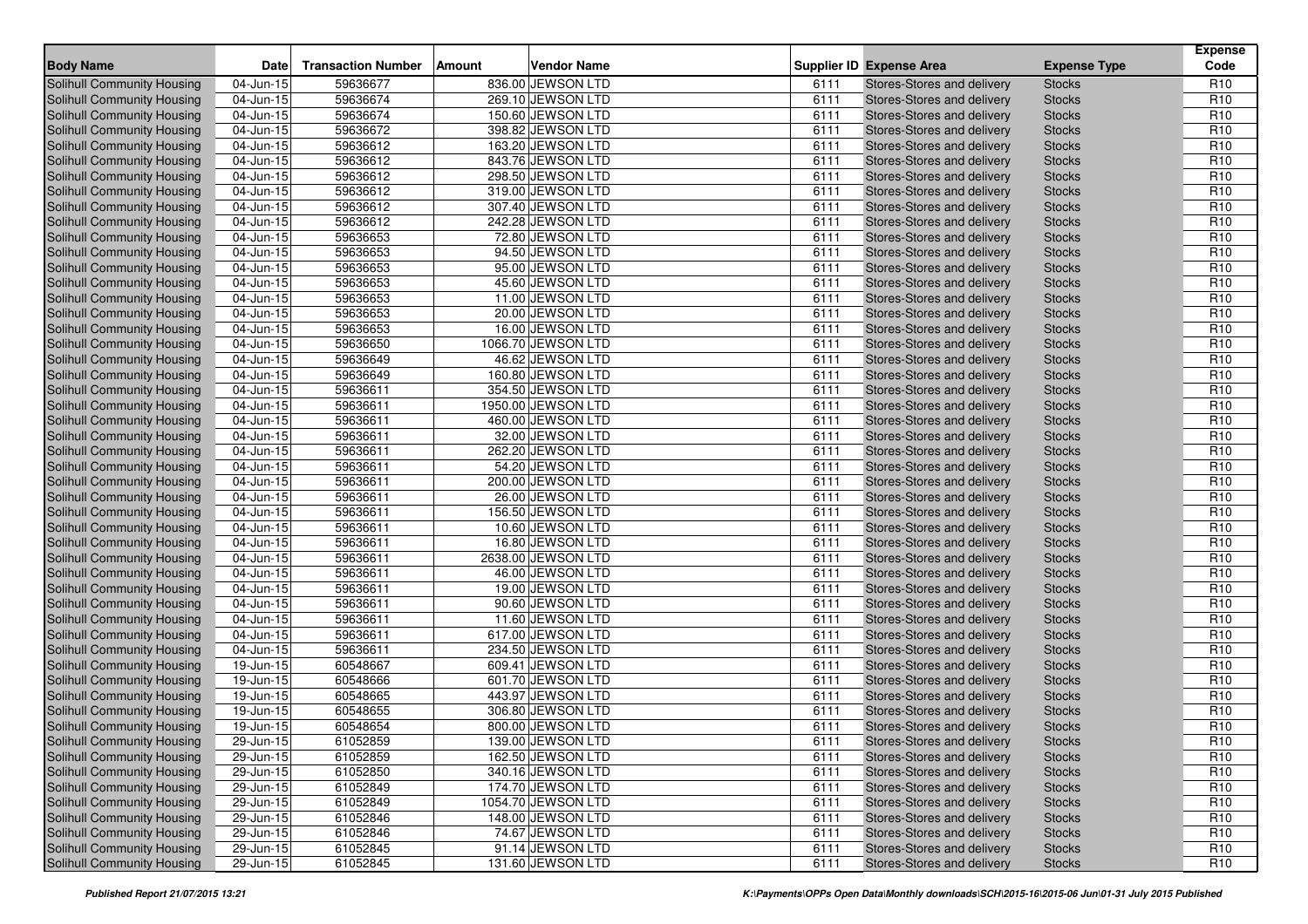| <b>Body Name</b>                                                | <b>Date</b>             | <b>Transaction Number</b> | Vendor Name<br>Amount                  |              | <b>Supplier ID Expense Area</b>                          | <b>Expense Type</b>            | <b>Expense</b><br>Code             |
|-----------------------------------------------------------------|-------------------------|---------------------------|----------------------------------------|--------------|----------------------------------------------------------|--------------------------------|------------------------------------|
|                                                                 |                         |                           |                                        |              |                                                          |                                |                                    |
| <b>Solihull Community Housing</b><br>Solihull Community Housing | 29-Jun-15               | 61052845                  | 127.60 JEWSON LTD                      | 6111         | Stores-Stores and delivery<br>Stores-Stores and delivery | <b>Stocks</b>                  | R <sub>10</sub><br>R <sub>10</sub> |
|                                                                 | 29-Jun-15               | 61052844<br>61052844      | 390.00 JEWSON LTD                      | 6111         |                                                          | <b>Stocks</b>                  | R <sub>10</sub>                    |
| Solihull Community Housing                                      | 29-Jun-15               |                           | 365.60 JEWSON LTD                      | 6111         | Stores-Stores and delivery                               | <b>Stocks</b>                  |                                    |
| Solihull Community Housing                                      | 29-Jun-15               | 61052844<br>61052844      | 361.76 JEWSON LTD<br>249.20 JEWSON LTD | 6111         | Stores-Stores and delivery                               | <b>Stocks</b>                  | R <sub>10</sub><br>R <sub>10</sub> |
| Solihull Community Housing                                      | 29-Jun-15               | 61052844                  |                                        | 6111         | Stores-Stores and delivery                               | <b>Stocks</b>                  |                                    |
| Solihull Community Housing                                      | 29-Jun-15               | 61052844                  | 78.75 JEWSON LTD<br>162.00 JEWSON LTD  | 6111<br>6111 | Stores-Stores and delivery<br>Stores-Stores and delivery | <b>Stocks</b><br><b>Stocks</b> | R <sub>10</sub><br>R <sub>10</sub> |
| Solihull Community Housing<br>Solihull Community Housing        | 29-Jun-15<br>29-Jun-15  | 61052844                  | 201.50 JEWSON LTD                      | 6111         | Stores-Stores and delivery                               | <b>Stocks</b>                  | R <sub>10</sub>                    |
| Solihull Community Housing                                      | 29-Jun-15               | 61052841                  | 84.00 JEWSON LTD                       | 6111         | Stores-Stores and delivery                               | <b>Stocks</b>                  | R <sub>10</sub>                    |
| Solihull Community Housing                                      | 29-Jun-15               | 61052841                  | 129.00 JEWSON LTD                      | 6111         | Stores-Stores and delivery                               | <b>Stocks</b>                  | R <sub>10</sub>                    |
| Solihull Community Housing                                      | 29-Jun-15               | 61052841                  | 91.00 JEWSON LTD                       | 6111         | Stores-Stores and delivery                               | <b>Stocks</b>                  | R <sub>10</sub>                    |
| Solihull Community Housing                                      | 04-Jun-15               | 59636649                  | 242.35 JEWSON LTD                      | 6111         | Stores-Stores and delivery                               | <b>Stocks</b>                  | R <sub>10</sub>                    |
| Solihull Community Housing                                      | 04-Jun-15               | 59636649                  | 128.16 JEWSON LTD                      | 6111         | Stores-Stores and delivery                               | <b>Stocks</b>                  | R <sub>10</sub>                    |
| Solihull Community Housing                                      | 04-Jun-15               | 59636649                  | 59.85 JEWSON LTD                       | 6111         | Stores-Stores and delivery                               | <b>Stocks</b>                  | R <sub>10</sub>                    |
| <b>Solihull Community Housing</b>                               | 04-Jun-15               | 59636649                  | 201.10 JEWSON LTD                      | 6111         | Stores-Stores and delivery                               | <b>Stocks</b>                  | R <sub>10</sub>                    |
| Solihull Community Housing                                      | 04-Jun-15               | 59636649                  | 36.20 JEWSON LTD                       | 6111         | Stores-Stores and delivery                               | <b>Stocks</b>                  | R <sub>10</sub>                    |
| Solihull Community Housing                                      | 04-Jun-15               | 59636649                  | 55.20 JEWSON LTD                       | 6111         | Stores-Stores and delivery                               | <b>Stocks</b>                  | R <sub>10</sub>                    |
| Solihull Community Housing                                      | 04-Jun-15               | 59636611                  | 111.20 JEWSON LTD                      | 6111         | Stores-Stores and delivery                               | <b>Stocks</b>                  | R <sub>10</sub>                    |
| Solihull Community Housing                                      | 04-Jun-15               | 59636611                  | 130.00 JEWSON LTD                      | 6111         | Stores-Stores and delivery                               | <b>Stocks</b>                  | R <sub>10</sub>                    |
| Solihull Community Housing                                      | 04-Jun-15               | 59636605                  | 328.00 JEWSON LTD                      | 6111         | Stores-Stores and delivery                               | <b>Stocks</b>                  | R <sub>10</sub>                    |
| <b>Solihull Community Housing</b>                               | 04-Jun-15               | 59636604                  | 127.00 JEWSON LTD                      | 6111         | Stores-Stores and delivery                               | <b>Stocks</b>                  | R <sub>10</sub>                    |
| Solihull Community Housing                                      | 04-Jun-15               | 59636604                  | 62.50 JEWSON LTD                       | 6111         | Stores-Stores and delivery                               | <b>Stocks</b>                  | R <sub>10</sub>                    |
| Solihull Community Housing                                      | 04-Jun-15               | 59636604                  | 10.50 JEWSON LTD                       | 6111         | Stores-Stores and delivery                               | <b>Stocks</b>                  | R <sub>10</sub>                    |
| <b>Solihull Community Housing</b>                               | 04-Jun-15               | 59636604                  | 26.03 JEWSON LTD                       | 6111         | Stores-Stores and delivery                               | <b>Stocks</b>                  | R <sub>10</sub>                    |
| Solihull Community Housing                                      | 04-Jun-15               | 59636601                  | 11.12 JEWSON LTD                       | 6111         | Stores-Stores and delivery                               | <b>Stocks</b>                  | R <sub>10</sub>                    |
| <b>Solihull Community Housing</b>                               | 04-Jun-15               | 59636601                  | 24.50 JEWSON LTD                       | 6111         | Stores-Stores and delivery                               | <b>Stocks</b>                  | R <sub>10</sub>                    |
| <b>Solihull Community Housing</b>                               | 04-Jun-15               | 59636601                  | 326.00 JEWSON LTD                      | 6111         | Stores-Stores and delivery                               | <b>Stocks</b>                  | R <sub>10</sub>                    |
| Solihull Community Housing                                      | 04-Jun-15               | 59636601                  | 163.50 JEWSON LTD                      | 6111         | Stores-Stores and delivery                               | <b>Stocks</b>                  | R <sub>10</sub>                    |
| Solihull Community Housing                                      | 04-Jun-15               | 59636601                  | 53.50 JEWSON LTD                       | 6111         | Stores-Stores and delivery                               | <b>Stocks</b>                  | R <sub>10</sub>                    |
| <b>Solihull Community Housing</b>                               | 04-Jun-15               | 59636601                  | 22.10 JEWSON LTD                       | 6111         | Stores-Stores and delivery                               | <b>Stocks</b>                  | R <sub>10</sub>                    |
| Solihull Community Housing                                      | 04-Jun-15               | 59636601                  | 457.50 JEWSON LTD                      | 6111         | Stores-Stores and delivery                               | <b>Stocks</b>                  | R <sub>10</sub>                    |
| Solihull Community Housing                                      | 04-Jun-15               | 59636601                  | 520.00 JEWSON LTD                      | 6111         | Stores-Stores and delivery                               | <b>Stocks</b>                  | R <sub>10</sub>                    |
| Solihull Community Housing                                      | 04-Jun-15               | 59636601                  | 170.50 JEWSON LTD                      | 6111         | Stores-Stores and delivery                               | <b>Stocks</b>                  | R <sub>10</sub>                    |
| Solihull Community Housing                                      | 04-Jun-15               | 59636601                  | 79.05 JEWSON LTD                       | 6111         | Stores-Stores and delivery                               | <b>Stocks</b>                  | R <sub>10</sub>                    |
| <b>Solihull Community Housing</b>                               | 04-Jun-15               | 59636601                  | 145.20 JEWSON LTD                      | 6111         | Stores-Stores and delivery                               | <b>Stocks</b>                  | R <sub>10</sub>                    |
| Solihull Community Housing                                      | 04-Jun-15               | 59636601                  | 238.00 JEWSON LTD                      | 6111         | Stores-Stores and delivery                               | <b>Stocks</b>                  | R <sub>10</sub>                    |
| Solihull Community Housing                                      | 04-Jun-15               | 59636601                  | 72.80 JEWSON LTD                       | 6111         | Stores-Stores and delivery                               | <b>Stocks</b>                  | R <sub>10</sub>                    |
| Solihull Community Housing                                      | 04-Jun-15               | 59636601                  | 84.00 JEWSON LTD                       | 6111         | Stores-Stores and delivery                               | <b>Stocks</b>                  | R <sub>10</sub>                    |
| Solihull Community Housing                                      | 04-Jun-15               | 59636601                  | 154.30 JEWSON LTD                      | 6111         | Stores-Stores and delivery                               | <b>Stocks</b>                  | R <sub>10</sub>                    |
| Solihull Community Housing                                      | 04-Jun-15               | 59636601                  | 154.30 JEWSON LTD                      | 6111         | Stores-Stores and delivery                               | <b>Stocks</b>                  | R <sub>10</sub>                    |
| Solihull Community Housing                                      | 04-Jun-15               | 59636670                  | 504.60 JEWSON LTD                      | 6111         | Stores-Stores and delivery                               | <b>Stocks</b>                  | R <sub>10</sub>                    |
| Solihull Community Housing                                      | 05-Jun-15               | 59684548                  | 762.42 JEWSON LTD                      | 6111         | Stores-Stores and delivery                               | <b>Stocks</b>                  | R <sub>10</sub>                    |
| <b>Solihull Community Housing</b>                               | 04-Jun-15               | 59636594                  | 234.00 JEWSON LTD                      | 6111         | Stores-Stores and delivery                               | <b>Stocks</b>                  | R <sub>10</sub>                    |
| Solihull Community Housing                                      | $04$ -Jun-15            | 59636593                  | 798.48 JEWSON LTD                      | 6111         | Stores-Stores and delivery                               | <b>Stocks</b>                  | R <sub>10</sub>                    |
| Solihull Community Housing                                      | $\overline{04}$ -Jun-15 | 59636592                  | 216.00 JEWSON LTD                      | 6111         | Stores-Stores and delivery                               | <b>Stocks</b>                  | R <sub>10</sub>                    |
| Solihull Community Housing                                      | 04-Jun-15               | 59636591                  | 286.00 JEWSON LTD                      | 6111         | Stores-Stores and delivery                               | <b>Stocks</b>                  | R <sub>10</sub>                    |
| Solihull Community Housing                                      | 04-Jun-15               | 59636591                  | 443.60 JEWSON LTD                      | 6111         | Stores-Stores and delivery                               | <b>Stocks</b>                  | R <sub>10</sub>                    |
| Solihull Community Housing                                      | 04-Jun-15               | 59636590                  | 158.40 JEWSON LTD                      | 6111         | Stores-Stores and delivery                               | <b>Stocks</b>                  | R <sub>10</sub>                    |
| Solihull Community Housing                                      | 04-Jun-15               | 59636590                  | 172.80 JEWSON LTD                      | 6111         | Stores-Stores and delivery                               | <b>Stocks</b>                  | R <sub>10</sub>                    |
| Solihull Community Housing                                      | 04-Jun-15               | 59636588                  | 486.20 JEWSON LTD                      | 6111         | Stores-Stores and delivery                               | <b>Stocks</b>                  | R <sub>10</sub>                    |
| Solihull Community Housing                                      | 04-Jun-15               | 59636588                  | 535.00 JEWSON LTD                      | 6111         | Stores-Stores and delivery                               | <b>Stocks</b>                  | R <sub>10</sub>                    |
| <b>Solihull Community Housing</b>                               | 04-Jun-15               | 59636587                  | 659.54 JEWSON LTD                      | 6111         | Stores-Stores and delivery                               | <b>Stocks</b>                  | R <sub>10</sub>                    |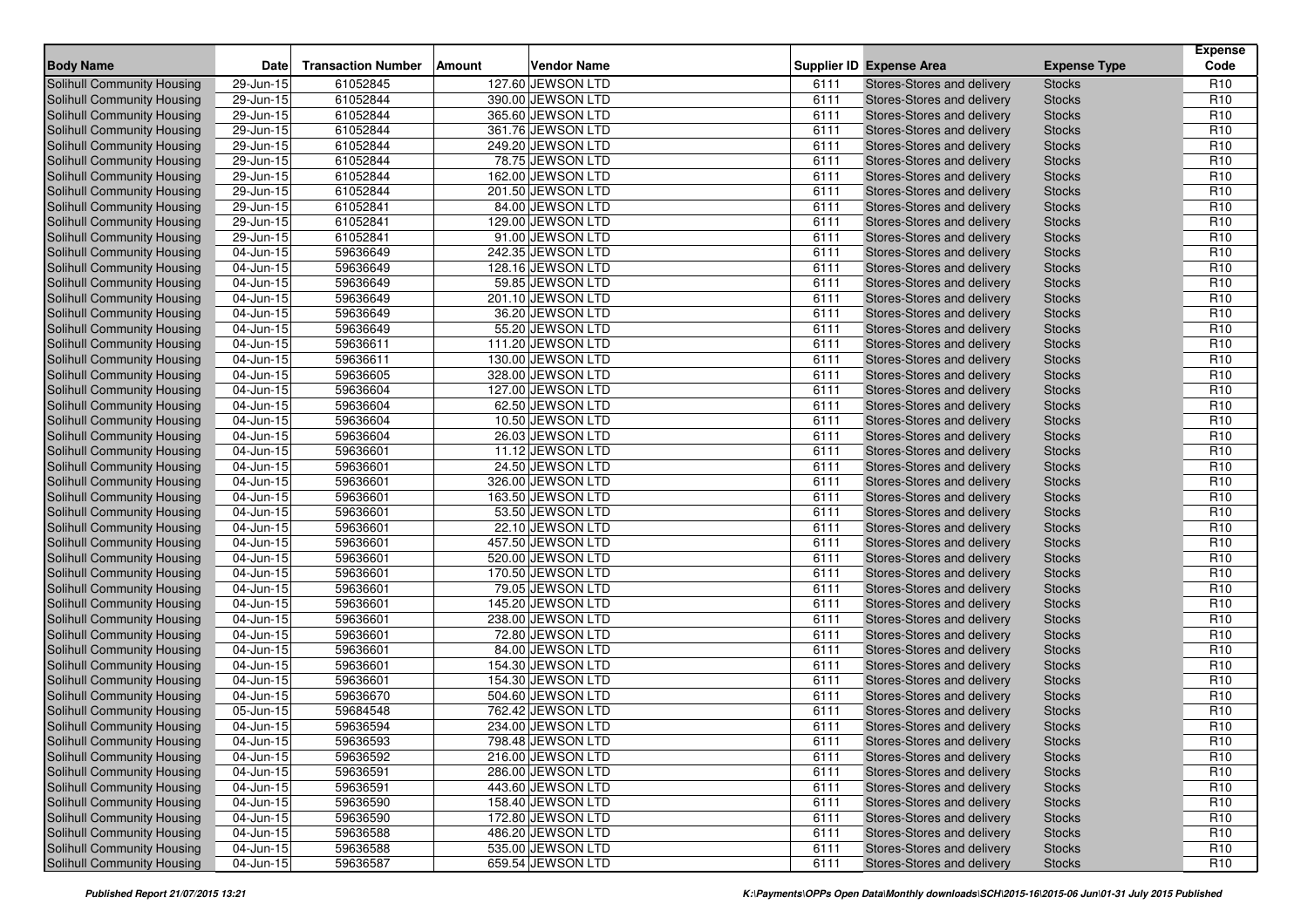| 100.00 JEWSON LTD<br>Solihull Community Housing<br>59636584<br>Stores-Stores and delivery<br>R <sub>10</sub><br>04-Jun-15<br><b>Stocks</b><br>6111<br>59636584<br>16.80 JEWSON LTD<br>R <sub>10</sub><br>Solihull Community Housing<br>04-Jun-15<br>6111<br>Stores-Stores and delivery<br><b>Stocks</b><br>59636584<br>6.30 JEWSON LTD<br>R <sub>10</sub><br>Solihull Community Housing<br>04-Jun-15<br>6111<br>Stores-Stores and delivery<br><b>Stocks</b><br>59636584<br>46.00 JEWSON LTD<br>R <sub>10</sub><br>Solihull Community Housing<br>04-Jun-15<br>6111<br>Stores-Stores and delivery<br><b>Stocks</b><br>59636584<br>7.60 JEWSON LTD<br>Solihull Community Housing<br>6111<br>Stores-Stores and delivery<br>R <sub>10</sub><br>04-Jun-15<br><b>Stocks</b><br>93.80 JEWSON LTD<br>59636584<br>R <sub>10</sub><br>Solihull Community Housing<br>04-Jun-15<br>6111<br>Stores-Stores and delivery<br><b>Stocks</b><br>R <sub>10</sub><br>59636584<br>101.00 JEWSON LTD<br>Solihull Community Housing<br>04-Jun-15<br>6111<br>Stores-Stores and delivery<br><b>Stocks</b><br>59636584<br>130.00 JEWSON LTD<br>R <sub>10</sub><br>Solihull Community Housing<br>04-Jun-15<br>6111<br>Stores-Stores and delivery<br><b>Stocks</b><br>59636584<br>Solihull Community Housing<br>121.80 JEWSON LTD<br>6111<br>Stores-Stores and delivery<br>R <sub>10</sub><br>04-Jun-15<br><b>Stocks</b><br>Solihull Community Housing<br>414.12 JEWSON LTD<br>R <sub>10</sub><br>04-Jun-15<br>59636584<br>6111<br>Stores-Stores and delivery<br><b>Stocks</b><br>R <sub>10</sub><br>59636583<br>177.00 JEWSON LTD<br>Solihull Community Housing<br>04-Jun-15<br>6111<br>Stores-Stores and delivery<br><b>Stocks</b><br>04-Jun-15<br>59636583<br>1212.50 JEWSON LTD<br>R <sub>10</sub><br>Solihull Community Housing<br>6111<br>Stores-Stores and delivery<br><b>Stocks</b><br>Solihull Community Housing<br>59636643<br>471.10 JEWSON LTD<br>6111<br>Stores-Stores and delivery<br>R <sub>10</sub><br>04-Jun-15<br><b>Stocks</b><br>59636641<br>184.45 JEWSON LTD<br>R <sub>10</sub><br>Solihull Community Housing<br>04-Jun-15<br>6111<br>Stores-Stores and delivery<br><b>Stocks</b><br>59636583<br>49.00 JEWSON LTD<br>R <sub>10</sub><br><b>Solihull Community Housing</b><br>04-Jun-15<br>6111<br>Stores-Stores and delivery<br><b>Stocks</b><br>59636583<br>12.80 JEWSON LTD<br>R <sub>10</sub><br>Solihull Community Housing<br>04-Jun-15<br>6111<br>Stores-Stores and delivery<br><b>Stocks</b><br>Solihull Community Housing<br>59636583<br>49.15 JEWSON LTD<br>Stores-Stores and delivery<br>R <sub>10</sub><br>04-Jun-15<br>6111<br><b>Stocks</b><br>59636583<br>30.85 JEWSON LTD<br>R <sub>10</sub><br>Solihull Community Housing<br>04-Jun-15<br>6111<br>Stores-Stores and delivery<br><b>Stocks</b><br>59636583<br>5.20 JEWSON LTD<br>R <sub>10</sub><br>Solihull Community Housing<br>04-Jun-15<br>6111<br>Stores-Stores and delivery<br><b>Stocks</b><br>59636583<br>7.60 JEWSON LTD<br>R <sub>10</sub><br>Solihull Community Housing<br>04-Jun-15<br>6111<br>Stores-Stores and delivery<br><b>Stocks</b><br>Solihull Community Housing<br>59636583<br>24.20 JEWSON LTD<br>Stores-Stores and delivery<br>R <sub>10</sub><br>04-Jun-15<br>6111<br><b>Stocks</b><br>59636583<br>55.60 JEWSON LTD<br>R <sub>10</sub><br>Solihull Community Housing<br>04-Jun-15<br>6111<br>Stores-Stores and delivery<br><b>Stocks</b><br>04-Jun-15<br>59636583<br>61.80 JEWSON LTD<br>R <sub>10</sub><br>Solihull Community Housing<br>6111<br>Stores-Stores and delivery<br><b>Stocks</b><br>59636583<br>26.00 JEWSON LTD<br>R <sub>10</sub><br>Solihull Community Housing<br>04-Jun-15<br>6111<br>Stores-Stores and delivery<br><b>Stocks</b><br>59636583<br>105.60 JEWSON LTD<br>R <sub>10</sub><br>Solihull Community Housing<br>Stores-Stores and delivery<br>04-Jun-15<br>6111<br><b>Stocks</b><br>59636583<br>5.70 JEWSON LTD<br>R <sub>10</sub><br><b>Solihull Community Housing</b><br>04-Jun-15<br>6111<br>Stores-Stores and delivery<br><b>Stocks</b><br>59636641<br>113.00 JEWSON LTD<br>R <sub>10</sub><br>Solihull Community Housing<br>04-Jun-15<br>6111<br>Stores-Stores and delivery<br><b>Stocks</b><br>59636641<br>201.50 JEWSON LTD<br>R <sub>10</sub><br>Solihull Community Housing<br>04-Jun-15<br>6111<br>Stores-Stores and delivery<br><b>Stocks</b><br>129.62 JEWSON LTD<br>R <sub>10</sub><br>Solihull Community Housing<br>59636640<br>Stores-Stores and delivery<br>04-Jun-15<br>6111<br><b>Stocks</b><br>59636640<br>210.94 JEWSON LTD<br>6111<br>R <sub>10</sub><br><b>Solihull Community Housing</b><br>04-Jun-15<br>Stores-Stores and delivery<br><b>Stocks</b><br>59636640<br>197.20 JEWSON LTD<br>R <sub>10</sub><br>Solihull Community Housing<br>04-Jun-15<br>6111<br>Stores-Stores and delivery<br><b>Stocks</b><br>59636629<br>R <sub>10</sub><br>Solihull Community Housing<br>04-Jun-15<br>259.24 JEWSON LTD<br>6111<br>Stores-Stores and delivery<br><b>Stocks</b><br>Solihull Community Housing<br>59636629<br>349.40 JEWSON LTD<br>Stores-Stores and delivery<br>R <sub>10</sub><br>04-Jun-15<br>6111<br><b>Stocks</b><br>59636629<br>76.85 JEWSON LTD<br>6111<br>R <sub>10</sub><br>Solihull Community Housing<br>04-Jun-15<br>Stores-Stores and delivery<br><b>Stocks</b><br>40.40 JEWSON LTD<br>R <sub>10</sub><br><b>Solihull Community Housing</b><br>04-Jun-15<br>59636583<br>6111<br>Stores-Stores and delivery<br><b>Stocks</b><br>59636583<br>975.00 JEWSON LTD<br>R <sub>10</sub><br>Solihull Community Housing<br>04-Jun-15<br>6111<br>Stores-Stores and delivery<br><b>Stocks</b><br>R <sub>10</sub><br>Solihull Community Housing<br>04-Jun-15<br>59636583<br>279.60 JEWSON LTD<br>6111<br>Stores-Stores and delivery<br><b>Stocks</b><br>59636583<br>279.60 JEWSON LTD<br>R <sub>10</sub><br>Solihull Community Housing<br>04-Jun-15<br>6111<br>Stores-Stores and delivery<br><b>Stocks</b><br>59636583<br>230.00 JEWSON LTD<br>R <sub>10</sub><br>Solihull Community Housing<br>04-Jun-15<br>6111<br>Stores-Stores and delivery<br><b>Stocks</b><br>R <sub>10</sub><br>59636628<br>210.94 JEWSON LTD<br>Solihull Community Housing<br>04-Jun-15<br>6111<br>Stores-Stores and delivery<br><b>Stocks</b><br>59636628<br>102.20 JEWSON LTD<br>6111<br>R <sub>10</sub><br>Solihull Community Housing<br>04-Jun-15<br>Stores-Stores and delivery<br><b>Stocks</b><br>Solihull Community Housing<br>59636628<br>338.40 JEWSON LTD<br>Stores-Stores and delivery<br>R <sub>10</sub><br>04-Jun-15<br>6111<br><b>Stocks</b><br>59636626<br>141.70 JEWSON LTD<br>R <sub>10</sub><br>Solihull Community Housing<br>04-Jun-15<br>6111<br>Stores-Stores and delivery<br><b>Stocks</b><br>04-Jun-15<br>59636626<br>40.00 JEWSON LTD<br>R <sub>10</sub><br>Solihull Community Housing<br>6111<br>Stores-Stores and delivery<br>Stocks<br>R <sub>10</sub><br>Solihull Community Housing<br>$\overline{04}$ -Jun-15<br>59636626<br>27.82 JEWSON LTD<br>6111<br>Stores-Stores and delivery<br><b>Stocks</b><br>Solihull Community Housing<br>59636626<br>15.85 JEWSON LTD<br>Stores-Stores and delivery<br>04-Jun-15<br>6111<br><b>Stocks</b><br>R <sub>10</sub><br>Solihull Community Housing<br>59636626<br>33.20 JEWSON LTD<br>Stores-Stores and delivery<br>R <sub>10</sub><br>04-Jun-15<br>6111<br><b>Stocks</b><br>Solihull Community Housing<br>04-Jun-15<br>59636626<br>43.40 JEWSON LTD<br>Stores-Stores and delivery<br>R <sub>10</sub><br>6111<br><b>Stocks</b><br>Solihull Community Housing<br>91.20 JEWSON LTD<br>04-Jun-15<br>59636626<br>6111<br>Stores-Stores and delivery<br><b>Stocks</b><br>R <sub>10</sub><br>Solihull Community Housing<br>59636626<br>40.50 JEWSON LTD<br>Stores-Stores and delivery<br>R <sub>10</sub><br>04-Jun-15<br>6111<br><b>Stocks</b><br>Solihull Community Housing<br>04-Jun-15<br>13.00 JEWSON LTD<br>Stores-Stores and delivery<br>R <sub>10</sub><br>59636626<br>6111<br><b>Stocks</b><br>Solihull Community Housing<br>59636626<br>18.20 JEWSON LTD<br>Stores-Stores and delivery<br>04-Jun-15<br>6111<br><b>Stocks</b><br>R <sub>10</sub> | <b>Body Name</b> | <b>Date</b> | <b>Transaction Number</b> | Amount | Vendor Name | <b>Supplier ID Expense Area</b> | <b>Expense Type</b> | <b>Expense</b><br>Code |
|--------------------------------------------------------------------------------------------------------------------------------------------------------------------------------------------------------------------------------------------------------------------------------------------------------------------------------------------------------------------------------------------------------------------------------------------------------------------------------------------------------------------------------------------------------------------------------------------------------------------------------------------------------------------------------------------------------------------------------------------------------------------------------------------------------------------------------------------------------------------------------------------------------------------------------------------------------------------------------------------------------------------------------------------------------------------------------------------------------------------------------------------------------------------------------------------------------------------------------------------------------------------------------------------------------------------------------------------------------------------------------------------------------------------------------------------------------------------------------------------------------------------------------------------------------------------------------------------------------------------------------------------------------------------------------------------------------------------------------------------------------------------------------------------------------------------------------------------------------------------------------------------------------------------------------------------------------------------------------------------------------------------------------------------------------------------------------------------------------------------------------------------------------------------------------------------------------------------------------------------------------------------------------------------------------------------------------------------------------------------------------------------------------------------------------------------------------------------------------------------------------------------------------------------------------------------------------------------------------------------------------------------------------------------------------------------------------------------------------------------------------------------------------------------------------------------------------------------------------------------------------------------------------------------------------------------------------------------------------------------------------------------------------------------------------------------------------------------------------------------------------------------------------------------------------------------------------------------------------------------------------------------------------------------------------------------------------------------------------------------------------------------------------------------------------------------------------------------------------------------------------------------------------------------------------------------------------------------------------------------------------------------------------------------------------------------------------------------------------------------------------------------------------------------------------------------------------------------------------------------------------------------------------------------------------------------------------------------------------------------------------------------------------------------------------------------------------------------------------------------------------------------------------------------------------------------------------------------------------------------------------------------------------------------------------------------------------------------------------------------------------------------------------------------------------------------------------------------------------------------------------------------------------------------------------------------------------------------------------------------------------------------------------------------------------------------------------------------------------------------------------------------------------------------------------------------------------------------------------------------------------------------------------------------------------------------------------------------------------------------------------------------------------------------------------------------------------------------------------------------------------------------------------------------------------------------------------------------------------------------------------------------------------------------------------------------------------------------------------------------------------------------------------------------------------------------------------------------------------------------------------------------------------------------------------------------------------------------------------------------------------------------------------------------------------------------------------------------------------------------------------------------------------------------------------------------------------------------------------------------------------------------------------------------------------------------------------------------------------------------------------------------------------------------------------------------------------------------------------------------------------------------------------------------------------------------------------------------------------------------------------------------------------------------------------------------------------------------------------------------------------------------------------------------------------------------------------------------------------------------------------------------------------------------------------------------------------------------------------------------------------------------------------------------------------------------------------------------------------------------------------------------------------------------------------------------------------------------------------------------------------------------------------------------------------------------------------------------------------------------------------------------------------------------------------------------------------------------------------------------------------------------------------------------------------------------------------------------------------------------------------------------------------------------------------------------------------------------------------------------------------------------------------------------------------------------------------------------------------------------------------------------------------------------------------------------------------------------------------------------------------------------------------------------------------------------------------------------------------------------------------------------------------------------------------------------------------------------------------------------------------------------------------------------------------------------------------------------------------------------------------------------------------------------------------------------------------------------------------------------------|------------------|-------------|---------------------------|--------|-------------|---------------------------------|---------------------|------------------------|
|                                                                                                                                                                                                                                                                                                                                                                                                                                                                                                                                                                                                                                                                                                                                                                                                                                                                                                                                                                                                                                                                                                                                                                                                                                                                                                                                                                                                                                                                                                                                                                                                                                                                                                                                                                                                                                                                                                                                                                                                                                                                                                                                                                                                                                                                                                                                                                                                                                                                                                                                                                                                                                                                                                                                                                                                                                                                                                                                                                                                                                                                                                                                                                                                                                                                                                                                                                                                                                                                                                                                                                                                                                                                                                                                                                                                                                                                                                                                                                                                                                                                                                                                                                                                                                                                                                                                                                                                                                                                                                                                                                                                                                                                                                                                                                                                                                                                                                                                                                                                                                                                                                                                                                                                                                                                                                                                                                                                                                                                                                                                                                                                                                                                                                                                                                                                                                                                                                                                                                                                                                                                                                                                                                                                                                                                                                                                                                                                                                                                                                                                                                                                                                                                                                                                                                                                                                                                                                                                                                                                                                                                                                                                                                                                                                                                                                                                                                                                                                                                                                                                                                                                                                                                                                                                                                                                                                                                                                                                                                                                                                                                                                                          |                  |             |                           |        |             |                                 |                     |                        |
|                                                                                                                                                                                                                                                                                                                                                                                                                                                                                                                                                                                                                                                                                                                                                                                                                                                                                                                                                                                                                                                                                                                                                                                                                                                                                                                                                                                                                                                                                                                                                                                                                                                                                                                                                                                                                                                                                                                                                                                                                                                                                                                                                                                                                                                                                                                                                                                                                                                                                                                                                                                                                                                                                                                                                                                                                                                                                                                                                                                                                                                                                                                                                                                                                                                                                                                                                                                                                                                                                                                                                                                                                                                                                                                                                                                                                                                                                                                                                                                                                                                                                                                                                                                                                                                                                                                                                                                                                                                                                                                                                                                                                                                                                                                                                                                                                                                                                                                                                                                                                                                                                                                                                                                                                                                                                                                                                                                                                                                                                                                                                                                                                                                                                                                                                                                                                                                                                                                                                                                                                                                                                                                                                                                                                                                                                                                                                                                                                                                                                                                                                                                                                                                                                                                                                                                                                                                                                                                                                                                                                                                                                                                                                                                                                                                                                                                                                                                                                                                                                                                                                                                                                                                                                                                                                                                                                                                                                                                                                                                                                                                                                                                          |                  |             |                           |        |             |                                 |                     |                        |
|                                                                                                                                                                                                                                                                                                                                                                                                                                                                                                                                                                                                                                                                                                                                                                                                                                                                                                                                                                                                                                                                                                                                                                                                                                                                                                                                                                                                                                                                                                                                                                                                                                                                                                                                                                                                                                                                                                                                                                                                                                                                                                                                                                                                                                                                                                                                                                                                                                                                                                                                                                                                                                                                                                                                                                                                                                                                                                                                                                                                                                                                                                                                                                                                                                                                                                                                                                                                                                                                                                                                                                                                                                                                                                                                                                                                                                                                                                                                                                                                                                                                                                                                                                                                                                                                                                                                                                                                                                                                                                                                                                                                                                                                                                                                                                                                                                                                                                                                                                                                                                                                                                                                                                                                                                                                                                                                                                                                                                                                                                                                                                                                                                                                                                                                                                                                                                                                                                                                                                                                                                                                                                                                                                                                                                                                                                                                                                                                                                                                                                                                                                                                                                                                                                                                                                                                                                                                                                                                                                                                                                                                                                                                                                                                                                                                                                                                                                                                                                                                                                                                                                                                                                                                                                                                                                                                                                                                                                                                                                                                                                                                                                                          |                  |             |                           |        |             |                                 |                     |                        |
|                                                                                                                                                                                                                                                                                                                                                                                                                                                                                                                                                                                                                                                                                                                                                                                                                                                                                                                                                                                                                                                                                                                                                                                                                                                                                                                                                                                                                                                                                                                                                                                                                                                                                                                                                                                                                                                                                                                                                                                                                                                                                                                                                                                                                                                                                                                                                                                                                                                                                                                                                                                                                                                                                                                                                                                                                                                                                                                                                                                                                                                                                                                                                                                                                                                                                                                                                                                                                                                                                                                                                                                                                                                                                                                                                                                                                                                                                                                                                                                                                                                                                                                                                                                                                                                                                                                                                                                                                                                                                                                                                                                                                                                                                                                                                                                                                                                                                                                                                                                                                                                                                                                                                                                                                                                                                                                                                                                                                                                                                                                                                                                                                                                                                                                                                                                                                                                                                                                                                                                                                                                                                                                                                                                                                                                                                                                                                                                                                                                                                                                                                                                                                                                                                                                                                                                                                                                                                                                                                                                                                                                                                                                                                                                                                                                                                                                                                                                                                                                                                                                                                                                                                                                                                                                                                                                                                                                                                                                                                                                                                                                                                                                          |                  |             |                           |        |             |                                 |                     |                        |
|                                                                                                                                                                                                                                                                                                                                                                                                                                                                                                                                                                                                                                                                                                                                                                                                                                                                                                                                                                                                                                                                                                                                                                                                                                                                                                                                                                                                                                                                                                                                                                                                                                                                                                                                                                                                                                                                                                                                                                                                                                                                                                                                                                                                                                                                                                                                                                                                                                                                                                                                                                                                                                                                                                                                                                                                                                                                                                                                                                                                                                                                                                                                                                                                                                                                                                                                                                                                                                                                                                                                                                                                                                                                                                                                                                                                                                                                                                                                                                                                                                                                                                                                                                                                                                                                                                                                                                                                                                                                                                                                                                                                                                                                                                                                                                                                                                                                                                                                                                                                                                                                                                                                                                                                                                                                                                                                                                                                                                                                                                                                                                                                                                                                                                                                                                                                                                                                                                                                                                                                                                                                                                                                                                                                                                                                                                                                                                                                                                                                                                                                                                                                                                                                                                                                                                                                                                                                                                                                                                                                                                                                                                                                                                                                                                                                                                                                                                                                                                                                                                                                                                                                                                                                                                                                                                                                                                                                                                                                                                                                                                                                                                                          |                  |             |                           |        |             |                                 |                     |                        |
|                                                                                                                                                                                                                                                                                                                                                                                                                                                                                                                                                                                                                                                                                                                                                                                                                                                                                                                                                                                                                                                                                                                                                                                                                                                                                                                                                                                                                                                                                                                                                                                                                                                                                                                                                                                                                                                                                                                                                                                                                                                                                                                                                                                                                                                                                                                                                                                                                                                                                                                                                                                                                                                                                                                                                                                                                                                                                                                                                                                                                                                                                                                                                                                                                                                                                                                                                                                                                                                                                                                                                                                                                                                                                                                                                                                                                                                                                                                                                                                                                                                                                                                                                                                                                                                                                                                                                                                                                                                                                                                                                                                                                                                                                                                                                                                                                                                                                                                                                                                                                                                                                                                                                                                                                                                                                                                                                                                                                                                                                                                                                                                                                                                                                                                                                                                                                                                                                                                                                                                                                                                                                                                                                                                                                                                                                                                                                                                                                                                                                                                                                                                                                                                                                                                                                                                                                                                                                                                                                                                                                                                                                                                                                                                                                                                                                                                                                                                                                                                                                                                                                                                                                                                                                                                                                                                                                                                                                                                                                                                                                                                                                                                          |                  |             |                           |        |             |                                 |                     |                        |
|                                                                                                                                                                                                                                                                                                                                                                                                                                                                                                                                                                                                                                                                                                                                                                                                                                                                                                                                                                                                                                                                                                                                                                                                                                                                                                                                                                                                                                                                                                                                                                                                                                                                                                                                                                                                                                                                                                                                                                                                                                                                                                                                                                                                                                                                                                                                                                                                                                                                                                                                                                                                                                                                                                                                                                                                                                                                                                                                                                                                                                                                                                                                                                                                                                                                                                                                                                                                                                                                                                                                                                                                                                                                                                                                                                                                                                                                                                                                                                                                                                                                                                                                                                                                                                                                                                                                                                                                                                                                                                                                                                                                                                                                                                                                                                                                                                                                                                                                                                                                                                                                                                                                                                                                                                                                                                                                                                                                                                                                                                                                                                                                                                                                                                                                                                                                                                                                                                                                                                                                                                                                                                                                                                                                                                                                                                                                                                                                                                                                                                                                                                                                                                                                                                                                                                                                                                                                                                                                                                                                                                                                                                                                                                                                                                                                                                                                                                                                                                                                                                                                                                                                                                                                                                                                                                                                                                                                                                                                                                                                                                                                                                                          |                  |             |                           |        |             |                                 |                     |                        |
|                                                                                                                                                                                                                                                                                                                                                                                                                                                                                                                                                                                                                                                                                                                                                                                                                                                                                                                                                                                                                                                                                                                                                                                                                                                                                                                                                                                                                                                                                                                                                                                                                                                                                                                                                                                                                                                                                                                                                                                                                                                                                                                                                                                                                                                                                                                                                                                                                                                                                                                                                                                                                                                                                                                                                                                                                                                                                                                                                                                                                                                                                                                                                                                                                                                                                                                                                                                                                                                                                                                                                                                                                                                                                                                                                                                                                                                                                                                                                                                                                                                                                                                                                                                                                                                                                                                                                                                                                                                                                                                                                                                                                                                                                                                                                                                                                                                                                                                                                                                                                                                                                                                                                                                                                                                                                                                                                                                                                                                                                                                                                                                                                                                                                                                                                                                                                                                                                                                                                                                                                                                                                                                                                                                                                                                                                                                                                                                                                                                                                                                                                                                                                                                                                                                                                                                                                                                                                                                                                                                                                                                                                                                                                                                                                                                                                                                                                                                                                                                                                                                                                                                                                                                                                                                                                                                                                                                                                                                                                                                                                                                                                                                          |                  |             |                           |        |             |                                 |                     |                        |
|                                                                                                                                                                                                                                                                                                                                                                                                                                                                                                                                                                                                                                                                                                                                                                                                                                                                                                                                                                                                                                                                                                                                                                                                                                                                                                                                                                                                                                                                                                                                                                                                                                                                                                                                                                                                                                                                                                                                                                                                                                                                                                                                                                                                                                                                                                                                                                                                                                                                                                                                                                                                                                                                                                                                                                                                                                                                                                                                                                                                                                                                                                                                                                                                                                                                                                                                                                                                                                                                                                                                                                                                                                                                                                                                                                                                                                                                                                                                                                                                                                                                                                                                                                                                                                                                                                                                                                                                                                                                                                                                                                                                                                                                                                                                                                                                                                                                                                                                                                                                                                                                                                                                                                                                                                                                                                                                                                                                                                                                                                                                                                                                                                                                                                                                                                                                                                                                                                                                                                                                                                                                                                                                                                                                                                                                                                                                                                                                                                                                                                                                                                                                                                                                                                                                                                                                                                                                                                                                                                                                                                                                                                                                                                                                                                                                                                                                                                                                                                                                                                                                                                                                                                                                                                                                                                                                                                                                                                                                                                                                                                                                                                                          |                  |             |                           |        |             |                                 |                     |                        |
|                                                                                                                                                                                                                                                                                                                                                                                                                                                                                                                                                                                                                                                                                                                                                                                                                                                                                                                                                                                                                                                                                                                                                                                                                                                                                                                                                                                                                                                                                                                                                                                                                                                                                                                                                                                                                                                                                                                                                                                                                                                                                                                                                                                                                                                                                                                                                                                                                                                                                                                                                                                                                                                                                                                                                                                                                                                                                                                                                                                                                                                                                                                                                                                                                                                                                                                                                                                                                                                                                                                                                                                                                                                                                                                                                                                                                                                                                                                                                                                                                                                                                                                                                                                                                                                                                                                                                                                                                                                                                                                                                                                                                                                                                                                                                                                                                                                                                                                                                                                                                                                                                                                                                                                                                                                                                                                                                                                                                                                                                                                                                                                                                                                                                                                                                                                                                                                                                                                                                                                                                                                                                                                                                                                                                                                                                                                                                                                                                                                                                                                                                                                                                                                                                                                                                                                                                                                                                                                                                                                                                                                                                                                                                                                                                                                                                                                                                                                                                                                                                                                                                                                                                                                                                                                                                                                                                                                                                                                                                                                                                                                                                                                          |                  |             |                           |        |             |                                 |                     |                        |
|                                                                                                                                                                                                                                                                                                                                                                                                                                                                                                                                                                                                                                                                                                                                                                                                                                                                                                                                                                                                                                                                                                                                                                                                                                                                                                                                                                                                                                                                                                                                                                                                                                                                                                                                                                                                                                                                                                                                                                                                                                                                                                                                                                                                                                                                                                                                                                                                                                                                                                                                                                                                                                                                                                                                                                                                                                                                                                                                                                                                                                                                                                                                                                                                                                                                                                                                                                                                                                                                                                                                                                                                                                                                                                                                                                                                                                                                                                                                                                                                                                                                                                                                                                                                                                                                                                                                                                                                                                                                                                                                                                                                                                                                                                                                                                                                                                                                                                                                                                                                                                                                                                                                                                                                                                                                                                                                                                                                                                                                                                                                                                                                                                                                                                                                                                                                                                                                                                                                                                                                                                                                                                                                                                                                                                                                                                                                                                                                                                                                                                                                                                                                                                                                                                                                                                                                                                                                                                                                                                                                                                                                                                                                                                                                                                                                                                                                                                                                                                                                                                                                                                                                                                                                                                                                                                                                                                                                                                                                                                                                                                                                                                                          |                  |             |                           |        |             |                                 |                     |                        |
|                                                                                                                                                                                                                                                                                                                                                                                                                                                                                                                                                                                                                                                                                                                                                                                                                                                                                                                                                                                                                                                                                                                                                                                                                                                                                                                                                                                                                                                                                                                                                                                                                                                                                                                                                                                                                                                                                                                                                                                                                                                                                                                                                                                                                                                                                                                                                                                                                                                                                                                                                                                                                                                                                                                                                                                                                                                                                                                                                                                                                                                                                                                                                                                                                                                                                                                                                                                                                                                                                                                                                                                                                                                                                                                                                                                                                                                                                                                                                                                                                                                                                                                                                                                                                                                                                                                                                                                                                                                                                                                                                                                                                                                                                                                                                                                                                                                                                                                                                                                                                                                                                                                                                                                                                                                                                                                                                                                                                                                                                                                                                                                                                                                                                                                                                                                                                                                                                                                                                                                                                                                                                                                                                                                                                                                                                                                                                                                                                                                                                                                                                                                                                                                                                                                                                                                                                                                                                                                                                                                                                                                                                                                                                                                                                                                                                                                                                                                                                                                                                                                                                                                                                                                                                                                                                                                                                                                                                                                                                                                                                                                                                                                          |                  |             |                           |        |             |                                 |                     |                        |
|                                                                                                                                                                                                                                                                                                                                                                                                                                                                                                                                                                                                                                                                                                                                                                                                                                                                                                                                                                                                                                                                                                                                                                                                                                                                                                                                                                                                                                                                                                                                                                                                                                                                                                                                                                                                                                                                                                                                                                                                                                                                                                                                                                                                                                                                                                                                                                                                                                                                                                                                                                                                                                                                                                                                                                                                                                                                                                                                                                                                                                                                                                                                                                                                                                                                                                                                                                                                                                                                                                                                                                                                                                                                                                                                                                                                                                                                                                                                                                                                                                                                                                                                                                                                                                                                                                                                                                                                                                                                                                                                                                                                                                                                                                                                                                                                                                                                                                                                                                                                                                                                                                                                                                                                                                                                                                                                                                                                                                                                                                                                                                                                                                                                                                                                                                                                                                                                                                                                                                                                                                                                                                                                                                                                                                                                                                                                                                                                                                                                                                                                                                                                                                                                                                                                                                                                                                                                                                                                                                                                                                                                                                                                                                                                                                                                                                                                                                                                                                                                                                                                                                                                                                                                                                                                                                                                                                                                                                                                                                                                                                                                                                                          |                  |             |                           |        |             |                                 |                     |                        |
|                                                                                                                                                                                                                                                                                                                                                                                                                                                                                                                                                                                                                                                                                                                                                                                                                                                                                                                                                                                                                                                                                                                                                                                                                                                                                                                                                                                                                                                                                                                                                                                                                                                                                                                                                                                                                                                                                                                                                                                                                                                                                                                                                                                                                                                                                                                                                                                                                                                                                                                                                                                                                                                                                                                                                                                                                                                                                                                                                                                                                                                                                                                                                                                                                                                                                                                                                                                                                                                                                                                                                                                                                                                                                                                                                                                                                                                                                                                                                                                                                                                                                                                                                                                                                                                                                                                                                                                                                                                                                                                                                                                                                                                                                                                                                                                                                                                                                                                                                                                                                                                                                                                                                                                                                                                                                                                                                                                                                                                                                                                                                                                                                                                                                                                                                                                                                                                                                                                                                                                                                                                                                                                                                                                                                                                                                                                                                                                                                                                                                                                                                                                                                                                                                                                                                                                                                                                                                                                                                                                                                                                                                                                                                                                                                                                                                                                                                                                                                                                                                                                                                                                                                                                                                                                                                                                                                                                                                                                                                                                                                                                                                                                          |                  |             |                           |        |             |                                 |                     |                        |
|                                                                                                                                                                                                                                                                                                                                                                                                                                                                                                                                                                                                                                                                                                                                                                                                                                                                                                                                                                                                                                                                                                                                                                                                                                                                                                                                                                                                                                                                                                                                                                                                                                                                                                                                                                                                                                                                                                                                                                                                                                                                                                                                                                                                                                                                                                                                                                                                                                                                                                                                                                                                                                                                                                                                                                                                                                                                                                                                                                                                                                                                                                                                                                                                                                                                                                                                                                                                                                                                                                                                                                                                                                                                                                                                                                                                                                                                                                                                                                                                                                                                                                                                                                                                                                                                                                                                                                                                                                                                                                                                                                                                                                                                                                                                                                                                                                                                                                                                                                                                                                                                                                                                                                                                                                                                                                                                                                                                                                                                                                                                                                                                                                                                                                                                                                                                                                                                                                                                                                                                                                                                                                                                                                                                                                                                                                                                                                                                                                                                                                                                                                                                                                                                                                                                                                                                                                                                                                                                                                                                                                                                                                                                                                                                                                                                                                                                                                                                                                                                                                                                                                                                                                                                                                                                                                                                                                                                                                                                                                                                                                                                                                                          |                  |             |                           |        |             |                                 |                     |                        |
|                                                                                                                                                                                                                                                                                                                                                                                                                                                                                                                                                                                                                                                                                                                                                                                                                                                                                                                                                                                                                                                                                                                                                                                                                                                                                                                                                                                                                                                                                                                                                                                                                                                                                                                                                                                                                                                                                                                                                                                                                                                                                                                                                                                                                                                                                                                                                                                                                                                                                                                                                                                                                                                                                                                                                                                                                                                                                                                                                                                                                                                                                                                                                                                                                                                                                                                                                                                                                                                                                                                                                                                                                                                                                                                                                                                                                                                                                                                                                                                                                                                                                                                                                                                                                                                                                                                                                                                                                                                                                                                                                                                                                                                                                                                                                                                                                                                                                                                                                                                                                                                                                                                                                                                                                                                                                                                                                                                                                                                                                                                                                                                                                                                                                                                                                                                                                                                                                                                                                                                                                                                                                                                                                                                                                                                                                                                                                                                                                                                                                                                                                                                                                                                                                                                                                                                                                                                                                                                                                                                                                                                                                                                                                                                                                                                                                                                                                                                                                                                                                                                                                                                                                                                                                                                                                                                                                                                                                                                                                                                                                                                                                                                          |                  |             |                           |        |             |                                 |                     |                        |
|                                                                                                                                                                                                                                                                                                                                                                                                                                                                                                                                                                                                                                                                                                                                                                                                                                                                                                                                                                                                                                                                                                                                                                                                                                                                                                                                                                                                                                                                                                                                                                                                                                                                                                                                                                                                                                                                                                                                                                                                                                                                                                                                                                                                                                                                                                                                                                                                                                                                                                                                                                                                                                                                                                                                                                                                                                                                                                                                                                                                                                                                                                                                                                                                                                                                                                                                                                                                                                                                                                                                                                                                                                                                                                                                                                                                                                                                                                                                                                                                                                                                                                                                                                                                                                                                                                                                                                                                                                                                                                                                                                                                                                                                                                                                                                                                                                                                                                                                                                                                                                                                                                                                                                                                                                                                                                                                                                                                                                                                                                                                                                                                                                                                                                                                                                                                                                                                                                                                                                                                                                                                                                                                                                                                                                                                                                                                                                                                                                                                                                                                                                                                                                                                                                                                                                                                                                                                                                                                                                                                                                                                                                                                                                                                                                                                                                                                                                                                                                                                                                                                                                                                                                                                                                                                                                                                                                                                                                                                                                                                                                                                                                                          |                  |             |                           |        |             |                                 |                     |                        |
|                                                                                                                                                                                                                                                                                                                                                                                                                                                                                                                                                                                                                                                                                                                                                                                                                                                                                                                                                                                                                                                                                                                                                                                                                                                                                                                                                                                                                                                                                                                                                                                                                                                                                                                                                                                                                                                                                                                                                                                                                                                                                                                                                                                                                                                                                                                                                                                                                                                                                                                                                                                                                                                                                                                                                                                                                                                                                                                                                                                                                                                                                                                                                                                                                                                                                                                                                                                                                                                                                                                                                                                                                                                                                                                                                                                                                                                                                                                                                                                                                                                                                                                                                                                                                                                                                                                                                                                                                                                                                                                                                                                                                                                                                                                                                                                                                                                                                                                                                                                                                                                                                                                                                                                                                                                                                                                                                                                                                                                                                                                                                                                                                                                                                                                                                                                                                                                                                                                                                                                                                                                                                                                                                                                                                                                                                                                                                                                                                                                                                                                                                                                                                                                                                                                                                                                                                                                                                                                                                                                                                                                                                                                                                                                                                                                                                                                                                                                                                                                                                                                                                                                                                                                                                                                                                                                                                                                                                                                                                                                                                                                                                                                          |                  |             |                           |        |             |                                 |                     |                        |
|                                                                                                                                                                                                                                                                                                                                                                                                                                                                                                                                                                                                                                                                                                                                                                                                                                                                                                                                                                                                                                                                                                                                                                                                                                                                                                                                                                                                                                                                                                                                                                                                                                                                                                                                                                                                                                                                                                                                                                                                                                                                                                                                                                                                                                                                                                                                                                                                                                                                                                                                                                                                                                                                                                                                                                                                                                                                                                                                                                                                                                                                                                                                                                                                                                                                                                                                                                                                                                                                                                                                                                                                                                                                                                                                                                                                                                                                                                                                                                                                                                                                                                                                                                                                                                                                                                                                                                                                                                                                                                                                                                                                                                                                                                                                                                                                                                                                                                                                                                                                                                                                                                                                                                                                                                                                                                                                                                                                                                                                                                                                                                                                                                                                                                                                                                                                                                                                                                                                                                                                                                                                                                                                                                                                                                                                                                                                                                                                                                                                                                                                                                                                                                                                                                                                                                                                                                                                                                                                                                                                                                                                                                                                                                                                                                                                                                                                                                                                                                                                                                                                                                                                                                                                                                                                                                                                                                                                                                                                                                                                                                                                                                                          |                  |             |                           |        |             |                                 |                     |                        |
|                                                                                                                                                                                                                                                                                                                                                                                                                                                                                                                                                                                                                                                                                                                                                                                                                                                                                                                                                                                                                                                                                                                                                                                                                                                                                                                                                                                                                                                                                                                                                                                                                                                                                                                                                                                                                                                                                                                                                                                                                                                                                                                                                                                                                                                                                                                                                                                                                                                                                                                                                                                                                                                                                                                                                                                                                                                                                                                                                                                                                                                                                                                                                                                                                                                                                                                                                                                                                                                                                                                                                                                                                                                                                                                                                                                                                                                                                                                                                                                                                                                                                                                                                                                                                                                                                                                                                                                                                                                                                                                                                                                                                                                                                                                                                                                                                                                                                                                                                                                                                                                                                                                                                                                                                                                                                                                                                                                                                                                                                                                                                                                                                                                                                                                                                                                                                                                                                                                                                                                                                                                                                                                                                                                                                                                                                                                                                                                                                                                                                                                                                                                                                                                                                                                                                                                                                                                                                                                                                                                                                                                                                                                                                                                                                                                                                                                                                                                                                                                                                                                                                                                                                                                                                                                                                                                                                                                                                                                                                                                                                                                                                                                          |                  |             |                           |        |             |                                 |                     |                        |
|                                                                                                                                                                                                                                                                                                                                                                                                                                                                                                                                                                                                                                                                                                                                                                                                                                                                                                                                                                                                                                                                                                                                                                                                                                                                                                                                                                                                                                                                                                                                                                                                                                                                                                                                                                                                                                                                                                                                                                                                                                                                                                                                                                                                                                                                                                                                                                                                                                                                                                                                                                                                                                                                                                                                                                                                                                                                                                                                                                                                                                                                                                                                                                                                                                                                                                                                                                                                                                                                                                                                                                                                                                                                                                                                                                                                                                                                                                                                                                                                                                                                                                                                                                                                                                                                                                                                                                                                                                                                                                                                                                                                                                                                                                                                                                                                                                                                                                                                                                                                                                                                                                                                                                                                                                                                                                                                                                                                                                                                                                                                                                                                                                                                                                                                                                                                                                                                                                                                                                                                                                                                                                                                                                                                                                                                                                                                                                                                                                                                                                                                                                                                                                                                                                                                                                                                                                                                                                                                                                                                                                                                                                                                                                                                                                                                                                                                                                                                                                                                                                                                                                                                                                                                                                                                                                                                                                                                                                                                                                                                                                                                                                                          |                  |             |                           |        |             |                                 |                     |                        |
|                                                                                                                                                                                                                                                                                                                                                                                                                                                                                                                                                                                                                                                                                                                                                                                                                                                                                                                                                                                                                                                                                                                                                                                                                                                                                                                                                                                                                                                                                                                                                                                                                                                                                                                                                                                                                                                                                                                                                                                                                                                                                                                                                                                                                                                                                                                                                                                                                                                                                                                                                                                                                                                                                                                                                                                                                                                                                                                                                                                                                                                                                                                                                                                                                                                                                                                                                                                                                                                                                                                                                                                                                                                                                                                                                                                                                                                                                                                                                                                                                                                                                                                                                                                                                                                                                                                                                                                                                                                                                                                                                                                                                                                                                                                                                                                                                                                                                                                                                                                                                                                                                                                                                                                                                                                                                                                                                                                                                                                                                                                                                                                                                                                                                                                                                                                                                                                                                                                                                                                                                                                                                                                                                                                                                                                                                                                                                                                                                                                                                                                                                                                                                                                                                                                                                                                                                                                                                                                                                                                                                                                                                                                                                                                                                                                                                                                                                                                                                                                                                                                                                                                                                                                                                                                                                                                                                                                                                                                                                                                                                                                                                                                          |                  |             |                           |        |             |                                 |                     |                        |
|                                                                                                                                                                                                                                                                                                                                                                                                                                                                                                                                                                                                                                                                                                                                                                                                                                                                                                                                                                                                                                                                                                                                                                                                                                                                                                                                                                                                                                                                                                                                                                                                                                                                                                                                                                                                                                                                                                                                                                                                                                                                                                                                                                                                                                                                                                                                                                                                                                                                                                                                                                                                                                                                                                                                                                                                                                                                                                                                                                                                                                                                                                                                                                                                                                                                                                                                                                                                                                                                                                                                                                                                                                                                                                                                                                                                                                                                                                                                                                                                                                                                                                                                                                                                                                                                                                                                                                                                                                                                                                                                                                                                                                                                                                                                                                                                                                                                                                                                                                                                                                                                                                                                                                                                                                                                                                                                                                                                                                                                                                                                                                                                                                                                                                                                                                                                                                                                                                                                                                                                                                                                                                                                                                                                                                                                                                                                                                                                                                                                                                                                                                                                                                                                                                                                                                                                                                                                                                                                                                                                                                                                                                                                                                                                                                                                                                                                                                                                                                                                                                                                                                                                                                                                                                                                                                                                                                                                                                                                                                                                                                                                                                                          |                  |             |                           |        |             |                                 |                     |                        |
|                                                                                                                                                                                                                                                                                                                                                                                                                                                                                                                                                                                                                                                                                                                                                                                                                                                                                                                                                                                                                                                                                                                                                                                                                                                                                                                                                                                                                                                                                                                                                                                                                                                                                                                                                                                                                                                                                                                                                                                                                                                                                                                                                                                                                                                                                                                                                                                                                                                                                                                                                                                                                                                                                                                                                                                                                                                                                                                                                                                                                                                                                                                                                                                                                                                                                                                                                                                                                                                                                                                                                                                                                                                                                                                                                                                                                                                                                                                                                                                                                                                                                                                                                                                                                                                                                                                                                                                                                                                                                                                                                                                                                                                                                                                                                                                                                                                                                                                                                                                                                                                                                                                                                                                                                                                                                                                                                                                                                                                                                                                                                                                                                                                                                                                                                                                                                                                                                                                                                                                                                                                                                                                                                                                                                                                                                                                                                                                                                                                                                                                                                                                                                                                                                                                                                                                                                                                                                                                                                                                                                                                                                                                                                                                                                                                                                                                                                                                                                                                                                                                                                                                                                                                                                                                                                                                                                                                                                                                                                                                                                                                                                                                          |                  |             |                           |        |             |                                 |                     |                        |
|                                                                                                                                                                                                                                                                                                                                                                                                                                                                                                                                                                                                                                                                                                                                                                                                                                                                                                                                                                                                                                                                                                                                                                                                                                                                                                                                                                                                                                                                                                                                                                                                                                                                                                                                                                                                                                                                                                                                                                                                                                                                                                                                                                                                                                                                                                                                                                                                                                                                                                                                                                                                                                                                                                                                                                                                                                                                                                                                                                                                                                                                                                                                                                                                                                                                                                                                                                                                                                                                                                                                                                                                                                                                                                                                                                                                                                                                                                                                                                                                                                                                                                                                                                                                                                                                                                                                                                                                                                                                                                                                                                                                                                                                                                                                                                                                                                                                                                                                                                                                                                                                                                                                                                                                                                                                                                                                                                                                                                                                                                                                                                                                                                                                                                                                                                                                                                                                                                                                                                                                                                                                                                                                                                                                                                                                                                                                                                                                                                                                                                                                                                                                                                                                                                                                                                                                                                                                                                                                                                                                                                                                                                                                                                                                                                                                                                                                                                                                                                                                                                                                                                                                                                                                                                                                                                                                                                                                                                                                                                                                                                                                                                                          |                  |             |                           |        |             |                                 |                     |                        |
|                                                                                                                                                                                                                                                                                                                                                                                                                                                                                                                                                                                                                                                                                                                                                                                                                                                                                                                                                                                                                                                                                                                                                                                                                                                                                                                                                                                                                                                                                                                                                                                                                                                                                                                                                                                                                                                                                                                                                                                                                                                                                                                                                                                                                                                                                                                                                                                                                                                                                                                                                                                                                                                                                                                                                                                                                                                                                                                                                                                                                                                                                                                                                                                                                                                                                                                                                                                                                                                                                                                                                                                                                                                                                                                                                                                                                                                                                                                                                                                                                                                                                                                                                                                                                                                                                                                                                                                                                                                                                                                                                                                                                                                                                                                                                                                                                                                                                                                                                                                                                                                                                                                                                                                                                                                                                                                                                                                                                                                                                                                                                                                                                                                                                                                                                                                                                                                                                                                                                                                                                                                                                                                                                                                                                                                                                                                                                                                                                                                                                                                                                                                                                                                                                                                                                                                                                                                                                                                                                                                                                                                                                                                                                                                                                                                                                                                                                                                                                                                                                                                                                                                                                                                                                                                                                                                                                                                                                                                                                                                                                                                                                                                          |                  |             |                           |        |             |                                 |                     |                        |
|                                                                                                                                                                                                                                                                                                                                                                                                                                                                                                                                                                                                                                                                                                                                                                                                                                                                                                                                                                                                                                                                                                                                                                                                                                                                                                                                                                                                                                                                                                                                                                                                                                                                                                                                                                                                                                                                                                                                                                                                                                                                                                                                                                                                                                                                                                                                                                                                                                                                                                                                                                                                                                                                                                                                                                                                                                                                                                                                                                                                                                                                                                                                                                                                                                                                                                                                                                                                                                                                                                                                                                                                                                                                                                                                                                                                                                                                                                                                                                                                                                                                                                                                                                                                                                                                                                                                                                                                                                                                                                                                                                                                                                                                                                                                                                                                                                                                                                                                                                                                                                                                                                                                                                                                                                                                                                                                                                                                                                                                                                                                                                                                                                                                                                                                                                                                                                                                                                                                                                                                                                                                                                                                                                                                                                                                                                                                                                                                                                                                                                                                                                                                                                                                                                                                                                                                                                                                                                                                                                                                                                                                                                                                                                                                                                                                                                                                                                                                                                                                                                                                                                                                                                                                                                                                                                                                                                                                                                                                                                                                                                                                                                                          |                  |             |                           |        |             |                                 |                     |                        |
|                                                                                                                                                                                                                                                                                                                                                                                                                                                                                                                                                                                                                                                                                                                                                                                                                                                                                                                                                                                                                                                                                                                                                                                                                                                                                                                                                                                                                                                                                                                                                                                                                                                                                                                                                                                                                                                                                                                                                                                                                                                                                                                                                                                                                                                                                                                                                                                                                                                                                                                                                                                                                                                                                                                                                                                                                                                                                                                                                                                                                                                                                                                                                                                                                                                                                                                                                                                                                                                                                                                                                                                                                                                                                                                                                                                                                                                                                                                                                                                                                                                                                                                                                                                                                                                                                                                                                                                                                                                                                                                                                                                                                                                                                                                                                                                                                                                                                                                                                                                                                                                                                                                                                                                                                                                                                                                                                                                                                                                                                                                                                                                                                                                                                                                                                                                                                                                                                                                                                                                                                                                                                                                                                                                                                                                                                                                                                                                                                                                                                                                                                                                                                                                                                                                                                                                                                                                                                                                                                                                                                                                                                                                                                                                                                                                                                                                                                                                                                                                                                                                                                                                                                                                                                                                                                                                                                                                                                                                                                                                                                                                                                                                          |                  |             |                           |        |             |                                 |                     |                        |
|                                                                                                                                                                                                                                                                                                                                                                                                                                                                                                                                                                                                                                                                                                                                                                                                                                                                                                                                                                                                                                                                                                                                                                                                                                                                                                                                                                                                                                                                                                                                                                                                                                                                                                                                                                                                                                                                                                                                                                                                                                                                                                                                                                                                                                                                                                                                                                                                                                                                                                                                                                                                                                                                                                                                                                                                                                                                                                                                                                                                                                                                                                                                                                                                                                                                                                                                                                                                                                                                                                                                                                                                                                                                                                                                                                                                                                                                                                                                                                                                                                                                                                                                                                                                                                                                                                                                                                                                                                                                                                                                                                                                                                                                                                                                                                                                                                                                                                                                                                                                                                                                                                                                                                                                                                                                                                                                                                                                                                                                                                                                                                                                                                                                                                                                                                                                                                                                                                                                                                                                                                                                                                                                                                                                                                                                                                                                                                                                                                                                                                                                                                                                                                                                                                                                                                                                                                                                                                                                                                                                                                                                                                                                                                                                                                                                                                                                                                                                                                                                                                                                                                                                                                                                                                                                                                                                                                                                                                                                                                                                                                                                                                                          |                  |             |                           |        |             |                                 |                     |                        |
|                                                                                                                                                                                                                                                                                                                                                                                                                                                                                                                                                                                                                                                                                                                                                                                                                                                                                                                                                                                                                                                                                                                                                                                                                                                                                                                                                                                                                                                                                                                                                                                                                                                                                                                                                                                                                                                                                                                                                                                                                                                                                                                                                                                                                                                                                                                                                                                                                                                                                                                                                                                                                                                                                                                                                                                                                                                                                                                                                                                                                                                                                                                                                                                                                                                                                                                                                                                                                                                                                                                                                                                                                                                                                                                                                                                                                                                                                                                                                                                                                                                                                                                                                                                                                                                                                                                                                                                                                                                                                                                                                                                                                                                                                                                                                                                                                                                                                                                                                                                                                                                                                                                                                                                                                                                                                                                                                                                                                                                                                                                                                                                                                                                                                                                                                                                                                                                                                                                                                                                                                                                                                                                                                                                                                                                                                                                                                                                                                                                                                                                                                                                                                                                                                                                                                                                                                                                                                                                                                                                                                                                                                                                                                                                                                                                                                                                                                                                                                                                                                                                                                                                                                                                                                                                                                                                                                                                                                                                                                                                                                                                                                                                          |                  |             |                           |        |             |                                 |                     |                        |
|                                                                                                                                                                                                                                                                                                                                                                                                                                                                                                                                                                                                                                                                                                                                                                                                                                                                                                                                                                                                                                                                                                                                                                                                                                                                                                                                                                                                                                                                                                                                                                                                                                                                                                                                                                                                                                                                                                                                                                                                                                                                                                                                                                                                                                                                                                                                                                                                                                                                                                                                                                                                                                                                                                                                                                                                                                                                                                                                                                                                                                                                                                                                                                                                                                                                                                                                                                                                                                                                                                                                                                                                                                                                                                                                                                                                                                                                                                                                                                                                                                                                                                                                                                                                                                                                                                                                                                                                                                                                                                                                                                                                                                                                                                                                                                                                                                                                                                                                                                                                                                                                                                                                                                                                                                                                                                                                                                                                                                                                                                                                                                                                                                                                                                                                                                                                                                                                                                                                                                                                                                                                                                                                                                                                                                                                                                                                                                                                                                                                                                                                                                                                                                                                                                                                                                                                                                                                                                                                                                                                                                                                                                                                                                                                                                                                                                                                                                                                                                                                                                                                                                                                                                                                                                                                                                                                                                                                                                                                                                                                                                                                                                                          |                  |             |                           |        |             |                                 |                     |                        |
|                                                                                                                                                                                                                                                                                                                                                                                                                                                                                                                                                                                                                                                                                                                                                                                                                                                                                                                                                                                                                                                                                                                                                                                                                                                                                                                                                                                                                                                                                                                                                                                                                                                                                                                                                                                                                                                                                                                                                                                                                                                                                                                                                                                                                                                                                                                                                                                                                                                                                                                                                                                                                                                                                                                                                                                                                                                                                                                                                                                                                                                                                                                                                                                                                                                                                                                                                                                                                                                                                                                                                                                                                                                                                                                                                                                                                                                                                                                                                                                                                                                                                                                                                                                                                                                                                                                                                                                                                                                                                                                                                                                                                                                                                                                                                                                                                                                                                                                                                                                                                                                                                                                                                                                                                                                                                                                                                                                                                                                                                                                                                                                                                                                                                                                                                                                                                                                                                                                                                                                                                                                                                                                                                                                                                                                                                                                                                                                                                                                                                                                                                                                                                                                                                                                                                                                                                                                                                                                                                                                                                                                                                                                                                                                                                                                                                                                                                                                                                                                                                                                                                                                                                                                                                                                                                                                                                                                                                                                                                                                                                                                                                                                          |                  |             |                           |        |             |                                 |                     |                        |
|                                                                                                                                                                                                                                                                                                                                                                                                                                                                                                                                                                                                                                                                                                                                                                                                                                                                                                                                                                                                                                                                                                                                                                                                                                                                                                                                                                                                                                                                                                                                                                                                                                                                                                                                                                                                                                                                                                                                                                                                                                                                                                                                                                                                                                                                                                                                                                                                                                                                                                                                                                                                                                                                                                                                                                                                                                                                                                                                                                                                                                                                                                                                                                                                                                                                                                                                                                                                                                                                                                                                                                                                                                                                                                                                                                                                                                                                                                                                                                                                                                                                                                                                                                                                                                                                                                                                                                                                                                                                                                                                                                                                                                                                                                                                                                                                                                                                                                                                                                                                                                                                                                                                                                                                                                                                                                                                                                                                                                                                                                                                                                                                                                                                                                                                                                                                                                                                                                                                                                                                                                                                                                                                                                                                                                                                                                                                                                                                                                                                                                                                                                                                                                                                                                                                                                                                                                                                                                                                                                                                                                                                                                                                                                                                                                                                                                                                                                                                                                                                                                                                                                                                                                                                                                                                                                                                                                                                                                                                                                                                                                                                                                                          |                  |             |                           |        |             |                                 |                     |                        |
|                                                                                                                                                                                                                                                                                                                                                                                                                                                                                                                                                                                                                                                                                                                                                                                                                                                                                                                                                                                                                                                                                                                                                                                                                                                                                                                                                                                                                                                                                                                                                                                                                                                                                                                                                                                                                                                                                                                                                                                                                                                                                                                                                                                                                                                                                                                                                                                                                                                                                                                                                                                                                                                                                                                                                                                                                                                                                                                                                                                                                                                                                                                                                                                                                                                                                                                                                                                                                                                                                                                                                                                                                                                                                                                                                                                                                                                                                                                                                                                                                                                                                                                                                                                                                                                                                                                                                                                                                                                                                                                                                                                                                                                                                                                                                                                                                                                                                                                                                                                                                                                                                                                                                                                                                                                                                                                                                                                                                                                                                                                                                                                                                                                                                                                                                                                                                                                                                                                                                                                                                                                                                                                                                                                                                                                                                                                                                                                                                                                                                                                                                                                                                                                                                                                                                                                                                                                                                                                                                                                                                                                                                                                                                                                                                                                                                                                                                                                                                                                                                                                                                                                                                                                                                                                                                                                                                                                                                                                                                                                                                                                                                                                          |                  |             |                           |        |             |                                 |                     |                        |
|                                                                                                                                                                                                                                                                                                                                                                                                                                                                                                                                                                                                                                                                                                                                                                                                                                                                                                                                                                                                                                                                                                                                                                                                                                                                                                                                                                                                                                                                                                                                                                                                                                                                                                                                                                                                                                                                                                                                                                                                                                                                                                                                                                                                                                                                                                                                                                                                                                                                                                                                                                                                                                                                                                                                                                                                                                                                                                                                                                                                                                                                                                                                                                                                                                                                                                                                                                                                                                                                                                                                                                                                                                                                                                                                                                                                                                                                                                                                                                                                                                                                                                                                                                                                                                                                                                                                                                                                                                                                                                                                                                                                                                                                                                                                                                                                                                                                                                                                                                                                                                                                                                                                                                                                                                                                                                                                                                                                                                                                                                                                                                                                                                                                                                                                                                                                                                                                                                                                                                                                                                                                                                                                                                                                                                                                                                                                                                                                                                                                                                                                                                                                                                                                                                                                                                                                                                                                                                                                                                                                                                                                                                                                                                                                                                                                                                                                                                                                                                                                                                                                                                                                                                                                                                                                                                                                                                                                                                                                                                                                                                                                                                                          |                  |             |                           |        |             |                                 |                     |                        |
|                                                                                                                                                                                                                                                                                                                                                                                                                                                                                                                                                                                                                                                                                                                                                                                                                                                                                                                                                                                                                                                                                                                                                                                                                                                                                                                                                                                                                                                                                                                                                                                                                                                                                                                                                                                                                                                                                                                                                                                                                                                                                                                                                                                                                                                                                                                                                                                                                                                                                                                                                                                                                                                                                                                                                                                                                                                                                                                                                                                                                                                                                                                                                                                                                                                                                                                                                                                                                                                                                                                                                                                                                                                                                                                                                                                                                                                                                                                                                                                                                                                                                                                                                                                                                                                                                                                                                                                                                                                                                                                                                                                                                                                                                                                                                                                                                                                                                                                                                                                                                                                                                                                                                                                                                                                                                                                                                                                                                                                                                                                                                                                                                                                                                                                                                                                                                                                                                                                                                                                                                                                                                                                                                                                                                                                                                                                                                                                                                                                                                                                                                                                                                                                                                                                                                                                                                                                                                                                                                                                                                                                                                                                                                                                                                                                                                                                                                                                                                                                                                                                                                                                                                                                                                                                                                                                                                                                                                                                                                                                                                                                                                                                          |                  |             |                           |        |             |                                 |                     |                        |
|                                                                                                                                                                                                                                                                                                                                                                                                                                                                                                                                                                                                                                                                                                                                                                                                                                                                                                                                                                                                                                                                                                                                                                                                                                                                                                                                                                                                                                                                                                                                                                                                                                                                                                                                                                                                                                                                                                                                                                                                                                                                                                                                                                                                                                                                                                                                                                                                                                                                                                                                                                                                                                                                                                                                                                                                                                                                                                                                                                                                                                                                                                                                                                                                                                                                                                                                                                                                                                                                                                                                                                                                                                                                                                                                                                                                                                                                                                                                                                                                                                                                                                                                                                                                                                                                                                                                                                                                                                                                                                                                                                                                                                                                                                                                                                                                                                                                                                                                                                                                                                                                                                                                                                                                                                                                                                                                                                                                                                                                                                                                                                                                                                                                                                                                                                                                                                                                                                                                                                                                                                                                                                                                                                                                                                                                                                                                                                                                                                                                                                                                                                                                                                                                                                                                                                                                                                                                                                                                                                                                                                                                                                                                                                                                                                                                                                                                                                                                                                                                                                                                                                                                                                                                                                                                                                                                                                                                                                                                                                                                                                                                                                                          |                  |             |                           |        |             |                                 |                     |                        |
|                                                                                                                                                                                                                                                                                                                                                                                                                                                                                                                                                                                                                                                                                                                                                                                                                                                                                                                                                                                                                                                                                                                                                                                                                                                                                                                                                                                                                                                                                                                                                                                                                                                                                                                                                                                                                                                                                                                                                                                                                                                                                                                                                                                                                                                                                                                                                                                                                                                                                                                                                                                                                                                                                                                                                                                                                                                                                                                                                                                                                                                                                                                                                                                                                                                                                                                                                                                                                                                                                                                                                                                                                                                                                                                                                                                                                                                                                                                                                                                                                                                                                                                                                                                                                                                                                                                                                                                                                                                                                                                                                                                                                                                                                                                                                                                                                                                                                                                                                                                                                                                                                                                                                                                                                                                                                                                                                                                                                                                                                                                                                                                                                                                                                                                                                                                                                                                                                                                                                                                                                                                                                                                                                                                                                                                                                                                                                                                                                                                                                                                                                                                                                                                                                                                                                                                                                                                                                                                                                                                                                                                                                                                                                                                                                                                                                                                                                                                                                                                                                                                                                                                                                                                                                                                                                                                                                                                                                                                                                                                                                                                                                                                          |                  |             |                           |        |             |                                 |                     |                        |
|                                                                                                                                                                                                                                                                                                                                                                                                                                                                                                                                                                                                                                                                                                                                                                                                                                                                                                                                                                                                                                                                                                                                                                                                                                                                                                                                                                                                                                                                                                                                                                                                                                                                                                                                                                                                                                                                                                                                                                                                                                                                                                                                                                                                                                                                                                                                                                                                                                                                                                                                                                                                                                                                                                                                                                                                                                                                                                                                                                                                                                                                                                                                                                                                                                                                                                                                                                                                                                                                                                                                                                                                                                                                                                                                                                                                                                                                                                                                                                                                                                                                                                                                                                                                                                                                                                                                                                                                                                                                                                                                                                                                                                                                                                                                                                                                                                                                                                                                                                                                                                                                                                                                                                                                                                                                                                                                                                                                                                                                                                                                                                                                                                                                                                                                                                                                                                                                                                                                                                                                                                                                                                                                                                                                                                                                                                                                                                                                                                                                                                                                                                                                                                                                                                                                                                                                                                                                                                                                                                                                                                                                                                                                                                                                                                                                                                                                                                                                                                                                                                                                                                                                                                                                                                                                                                                                                                                                                                                                                                                                                                                                                                                          |                  |             |                           |        |             |                                 |                     |                        |
|                                                                                                                                                                                                                                                                                                                                                                                                                                                                                                                                                                                                                                                                                                                                                                                                                                                                                                                                                                                                                                                                                                                                                                                                                                                                                                                                                                                                                                                                                                                                                                                                                                                                                                                                                                                                                                                                                                                                                                                                                                                                                                                                                                                                                                                                                                                                                                                                                                                                                                                                                                                                                                                                                                                                                                                                                                                                                                                                                                                                                                                                                                                                                                                                                                                                                                                                                                                                                                                                                                                                                                                                                                                                                                                                                                                                                                                                                                                                                                                                                                                                                                                                                                                                                                                                                                                                                                                                                                                                                                                                                                                                                                                                                                                                                                                                                                                                                                                                                                                                                                                                                                                                                                                                                                                                                                                                                                                                                                                                                                                                                                                                                                                                                                                                                                                                                                                                                                                                                                                                                                                                                                                                                                                                                                                                                                                                                                                                                                                                                                                                                                                                                                                                                                                                                                                                                                                                                                                                                                                                                                                                                                                                                                                                                                                                                                                                                                                                                                                                                                                                                                                                                                                                                                                                                                                                                                                                                                                                                                                                                                                                                                                          |                  |             |                           |        |             |                                 |                     |                        |
|                                                                                                                                                                                                                                                                                                                                                                                                                                                                                                                                                                                                                                                                                                                                                                                                                                                                                                                                                                                                                                                                                                                                                                                                                                                                                                                                                                                                                                                                                                                                                                                                                                                                                                                                                                                                                                                                                                                                                                                                                                                                                                                                                                                                                                                                                                                                                                                                                                                                                                                                                                                                                                                                                                                                                                                                                                                                                                                                                                                                                                                                                                                                                                                                                                                                                                                                                                                                                                                                                                                                                                                                                                                                                                                                                                                                                                                                                                                                                                                                                                                                                                                                                                                                                                                                                                                                                                                                                                                                                                                                                                                                                                                                                                                                                                                                                                                                                                                                                                                                                                                                                                                                                                                                                                                                                                                                                                                                                                                                                                                                                                                                                                                                                                                                                                                                                                                                                                                                                                                                                                                                                                                                                                                                                                                                                                                                                                                                                                                                                                                                                                                                                                                                                                                                                                                                                                                                                                                                                                                                                                                                                                                                                                                                                                                                                                                                                                                                                                                                                                                                                                                                                                                                                                                                                                                                                                                                                                                                                                                                                                                                                                                          |                  |             |                           |        |             |                                 |                     |                        |
|                                                                                                                                                                                                                                                                                                                                                                                                                                                                                                                                                                                                                                                                                                                                                                                                                                                                                                                                                                                                                                                                                                                                                                                                                                                                                                                                                                                                                                                                                                                                                                                                                                                                                                                                                                                                                                                                                                                                                                                                                                                                                                                                                                                                                                                                                                                                                                                                                                                                                                                                                                                                                                                                                                                                                                                                                                                                                                                                                                                                                                                                                                                                                                                                                                                                                                                                                                                                                                                                                                                                                                                                                                                                                                                                                                                                                                                                                                                                                                                                                                                                                                                                                                                                                                                                                                                                                                                                                                                                                                                                                                                                                                                                                                                                                                                                                                                                                                                                                                                                                                                                                                                                                                                                                                                                                                                                                                                                                                                                                                                                                                                                                                                                                                                                                                                                                                                                                                                                                                                                                                                                                                                                                                                                                                                                                                                                                                                                                                                                                                                                                                                                                                                                                                                                                                                                                                                                                                                                                                                                                                                                                                                                                                                                                                                                                                                                                                                                                                                                                                                                                                                                                                                                                                                                                                                                                                                                                                                                                                                                                                                                                                                          |                  |             |                           |        |             |                                 |                     |                        |
|                                                                                                                                                                                                                                                                                                                                                                                                                                                                                                                                                                                                                                                                                                                                                                                                                                                                                                                                                                                                                                                                                                                                                                                                                                                                                                                                                                                                                                                                                                                                                                                                                                                                                                                                                                                                                                                                                                                                                                                                                                                                                                                                                                                                                                                                                                                                                                                                                                                                                                                                                                                                                                                                                                                                                                                                                                                                                                                                                                                                                                                                                                                                                                                                                                                                                                                                                                                                                                                                                                                                                                                                                                                                                                                                                                                                                                                                                                                                                                                                                                                                                                                                                                                                                                                                                                                                                                                                                                                                                                                                                                                                                                                                                                                                                                                                                                                                                                                                                                                                                                                                                                                                                                                                                                                                                                                                                                                                                                                                                                                                                                                                                                                                                                                                                                                                                                                                                                                                                                                                                                                                                                                                                                                                                                                                                                                                                                                                                                                                                                                                                                                                                                                                                                                                                                                                                                                                                                                                                                                                                                                                                                                                                                                                                                                                                                                                                                                                                                                                                                                                                                                                                                                                                                                                                                                                                                                                                                                                                                                                                                                                                                                          |                  |             |                           |        |             |                                 |                     |                        |
|                                                                                                                                                                                                                                                                                                                                                                                                                                                                                                                                                                                                                                                                                                                                                                                                                                                                                                                                                                                                                                                                                                                                                                                                                                                                                                                                                                                                                                                                                                                                                                                                                                                                                                                                                                                                                                                                                                                                                                                                                                                                                                                                                                                                                                                                                                                                                                                                                                                                                                                                                                                                                                                                                                                                                                                                                                                                                                                                                                                                                                                                                                                                                                                                                                                                                                                                                                                                                                                                                                                                                                                                                                                                                                                                                                                                                                                                                                                                                                                                                                                                                                                                                                                                                                                                                                                                                                                                                                                                                                                                                                                                                                                                                                                                                                                                                                                                                                                                                                                                                                                                                                                                                                                                                                                                                                                                                                                                                                                                                                                                                                                                                                                                                                                                                                                                                                                                                                                                                                                                                                                                                                                                                                                                                                                                                                                                                                                                                                                                                                                                                                                                                                                                                                                                                                                                                                                                                                                                                                                                                                                                                                                                                                                                                                                                                                                                                                                                                                                                                                                                                                                                                                                                                                                                                                                                                                                                                                                                                                                                                                                                                                                          |                  |             |                           |        |             |                                 |                     |                        |
|                                                                                                                                                                                                                                                                                                                                                                                                                                                                                                                                                                                                                                                                                                                                                                                                                                                                                                                                                                                                                                                                                                                                                                                                                                                                                                                                                                                                                                                                                                                                                                                                                                                                                                                                                                                                                                                                                                                                                                                                                                                                                                                                                                                                                                                                                                                                                                                                                                                                                                                                                                                                                                                                                                                                                                                                                                                                                                                                                                                                                                                                                                                                                                                                                                                                                                                                                                                                                                                                                                                                                                                                                                                                                                                                                                                                                                                                                                                                                                                                                                                                                                                                                                                                                                                                                                                                                                                                                                                                                                                                                                                                                                                                                                                                                                                                                                                                                                                                                                                                                                                                                                                                                                                                                                                                                                                                                                                                                                                                                                                                                                                                                                                                                                                                                                                                                                                                                                                                                                                                                                                                                                                                                                                                                                                                                                                                                                                                                                                                                                                                                                                                                                                                                                                                                                                                                                                                                                                                                                                                                                                                                                                                                                                                                                                                                                                                                                                                                                                                                                                                                                                                                                                                                                                                                                                                                                                                                                                                                                                                                                                                                                                          |                  |             |                           |        |             |                                 |                     |                        |
|                                                                                                                                                                                                                                                                                                                                                                                                                                                                                                                                                                                                                                                                                                                                                                                                                                                                                                                                                                                                                                                                                                                                                                                                                                                                                                                                                                                                                                                                                                                                                                                                                                                                                                                                                                                                                                                                                                                                                                                                                                                                                                                                                                                                                                                                                                                                                                                                                                                                                                                                                                                                                                                                                                                                                                                                                                                                                                                                                                                                                                                                                                                                                                                                                                                                                                                                                                                                                                                                                                                                                                                                                                                                                                                                                                                                                                                                                                                                                                                                                                                                                                                                                                                                                                                                                                                                                                                                                                                                                                                                                                                                                                                                                                                                                                                                                                                                                                                                                                                                                                                                                                                                                                                                                                                                                                                                                                                                                                                                                                                                                                                                                                                                                                                                                                                                                                                                                                                                                                                                                                                                                                                                                                                                                                                                                                                                                                                                                                                                                                                                                                                                                                                                                                                                                                                                                                                                                                                                                                                                                                                                                                                                                                                                                                                                                                                                                                                                                                                                                                                                                                                                                                                                                                                                                                                                                                                                                                                                                                                                                                                                                                                          |                  |             |                           |        |             |                                 |                     |                        |
|                                                                                                                                                                                                                                                                                                                                                                                                                                                                                                                                                                                                                                                                                                                                                                                                                                                                                                                                                                                                                                                                                                                                                                                                                                                                                                                                                                                                                                                                                                                                                                                                                                                                                                                                                                                                                                                                                                                                                                                                                                                                                                                                                                                                                                                                                                                                                                                                                                                                                                                                                                                                                                                                                                                                                                                                                                                                                                                                                                                                                                                                                                                                                                                                                                                                                                                                                                                                                                                                                                                                                                                                                                                                                                                                                                                                                                                                                                                                                                                                                                                                                                                                                                                                                                                                                                                                                                                                                                                                                                                                                                                                                                                                                                                                                                                                                                                                                                                                                                                                                                                                                                                                                                                                                                                                                                                                                                                                                                                                                                                                                                                                                                                                                                                                                                                                                                                                                                                                                                                                                                                                                                                                                                                                                                                                                                                                                                                                                                                                                                                                                                                                                                                                                                                                                                                                                                                                                                                                                                                                                                                                                                                                                                                                                                                                                                                                                                                                                                                                                                                                                                                                                                                                                                                                                                                                                                                                                                                                                                                                                                                                                                                          |                  |             |                           |        |             |                                 |                     |                        |
|                                                                                                                                                                                                                                                                                                                                                                                                                                                                                                                                                                                                                                                                                                                                                                                                                                                                                                                                                                                                                                                                                                                                                                                                                                                                                                                                                                                                                                                                                                                                                                                                                                                                                                                                                                                                                                                                                                                                                                                                                                                                                                                                                                                                                                                                                                                                                                                                                                                                                                                                                                                                                                                                                                                                                                                                                                                                                                                                                                                                                                                                                                                                                                                                                                                                                                                                                                                                                                                                                                                                                                                                                                                                                                                                                                                                                                                                                                                                                                                                                                                                                                                                                                                                                                                                                                                                                                                                                                                                                                                                                                                                                                                                                                                                                                                                                                                                                                                                                                                                                                                                                                                                                                                                                                                                                                                                                                                                                                                                                                                                                                                                                                                                                                                                                                                                                                                                                                                                                                                                                                                                                                                                                                                                                                                                                                                                                                                                                                                                                                                                                                                                                                                                                                                                                                                                                                                                                                                                                                                                                                                                                                                                                                                                                                                                                                                                                                                                                                                                                                                                                                                                                                                                                                                                                                                                                                                                                                                                                                                                                                                                                                                          |                  |             |                           |        |             |                                 |                     |                        |
|                                                                                                                                                                                                                                                                                                                                                                                                                                                                                                                                                                                                                                                                                                                                                                                                                                                                                                                                                                                                                                                                                                                                                                                                                                                                                                                                                                                                                                                                                                                                                                                                                                                                                                                                                                                                                                                                                                                                                                                                                                                                                                                                                                                                                                                                                                                                                                                                                                                                                                                                                                                                                                                                                                                                                                                                                                                                                                                                                                                                                                                                                                                                                                                                                                                                                                                                                                                                                                                                                                                                                                                                                                                                                                                                                                                                                                                                                                                                                                                                                                                                                                                                                                                                                                                                                                                                                                                                                                                                                                                                                                                                                                                                                                                                                                                                                                                                                                                                                                                                                                                                                                                                                                                                                                                                                                                                                                                                                                                                                                                                                                                                                                                                                                                                                                                                                                                                                                                                                                                                                                                                                                                                                                                                                                                                                                                                                                                                                                                                                                                                                                                                                                                                                                                                                                                                                                                                                                                                                                                                                                                                                                                                                                                                                                                                                                                                                                                                                                                                                                                                                                                                                                                                                                                                                                                                                                                                                                                                                                                                                                                                                                                          |                  |             |                           |        |             |                                 |                     |                        |
|                                                                                                                                                                                                                                                                                                                                                                                                                                                                                                                                                                                                                                                                                                                                                                                                                                                                                                                                                                                                                                                                                                                                                                                                                                                                                                                                                                                                                                                                                                                                                                                                                                                                                                                                                                                                                                                                                                                                                                                                                                                                                                                                                                                                                                                                                                                                                                                                                                                                                                                                                                                                                                                                                                                                                                                                                                                                                                                                                                                                                                                                                                                                                                                                                                                                                                                                                                                                                                                                                                                                                                                                                                                                                                                                                                                                                                                                                                                                                                                                                                                                                                                                                                                                                                                                                                                                                                                                                                                                                                                                                                                                                                                                                                                                                                                                                                                                                                                                                                                                                                                                                                                                                                                                                                                                                                                                                                                                                                                                                                                                                                                                                                                                                                                                                                                                                                                                                                                                                                                                                                                                                                                                                                                                                                                                                                                                                                                                                                                                                                                                                                                                                                                                                                                                                                                                                                                                                                                                                                                                                                                                                                                                                                                                                                                                                                                                                                                                                                                                                                                                                                                                                                                                                                                                                                                                                                                                                                                                                                                                                                                                                                                          |                  |             |                           |        |             |                                 |                     |                        |
|                                                                                                                                                                                                                                                                                                                                                                                                                                                                                                                                                                                                                                                                                                                                                                                                                                                                                                                                                                                                                                                                                                                                                                                                                                                                                                                                                                                                                                                                                                                                                                                                                                                                                                                                                                                                                                                                                                                                                                                                                                                                                                                                                                                                                                                                                                                                                                                                                                                                                                                                                                                                                                                                                                                                                                                                                                                                                                                                                                                                                                                                                                                                                                                                                                                                                                                                                                                                                                                                                                                                                                                                                                                                                                                                                                                                                                                                                                                                                                                                                                                                                                                                                                                                                                                                                                                                                                                                                                                                                                                                                                                                                                                                                                                                                                                                                                                                                                                                                                                                                                                                                                                                                                                                                                                                                                                                                                                                                                                                                                                                                                                                                                                                                                                                                                                                                                                                                                                                                                                                                                                                                                                                                                                                                                                                                                                                                                                                                                                                                                                                                                                                                                                                                                                                                                                                                                                                                                                                                                                                                                                                                                                                                                                                                                                                                                                                                                                                                                                                                                                                                                                                                                                                                                                                                                                                                                                                                                                                                                                                                                                                                                                          |                  |             |                           |        |             |                                 |                     |                        |
|                                                                                                                                                                                                                                                                                                                                                                                                                                                                                                                                                                                                                                                                                                                                                                                                                                                                                                                                                                                                                                                                                                                                                                                                                                                                                                                                                                                                                                                                                                                                                                                                                                                                                                                                                                                                                                                                                                                                                                                                                                                                                                                                                                                                                                                                                                                                                                                                                                                                                                                                                                                                                                                                                                                                                                                                                                                                                                                                                                                                                                                                                                                                                                                                                                                                                                                                                                                                                                                                                                                                                                                                                                                                                                                                                                                                                                                                                                                                                                                                                                                                                                                                                                                                                                                                                                                                                                                                                                                                                                                                                                                                                                                                                                                                                                                                                                                                                                                                                                                                                                                                                                                                                                                                                                                                                                                                                                                                                                                                                                                                                                                                                                                                                                                                                                                                                                                                                                                                                                                                                                                                                                                                                                                                                                                                                                                                                                                                                                                                                                                                                                                                                                                                                                                                                                                                                                                                                                                                                                                                                                                                                                                                                                                                                                                                                                                                                                                                                                                                                                                                                                                                                                                                                                                                                                                                                                                                                                                                                                                                                                                                                                                          |                  |             |                           |        |             |                                 |                     |                        |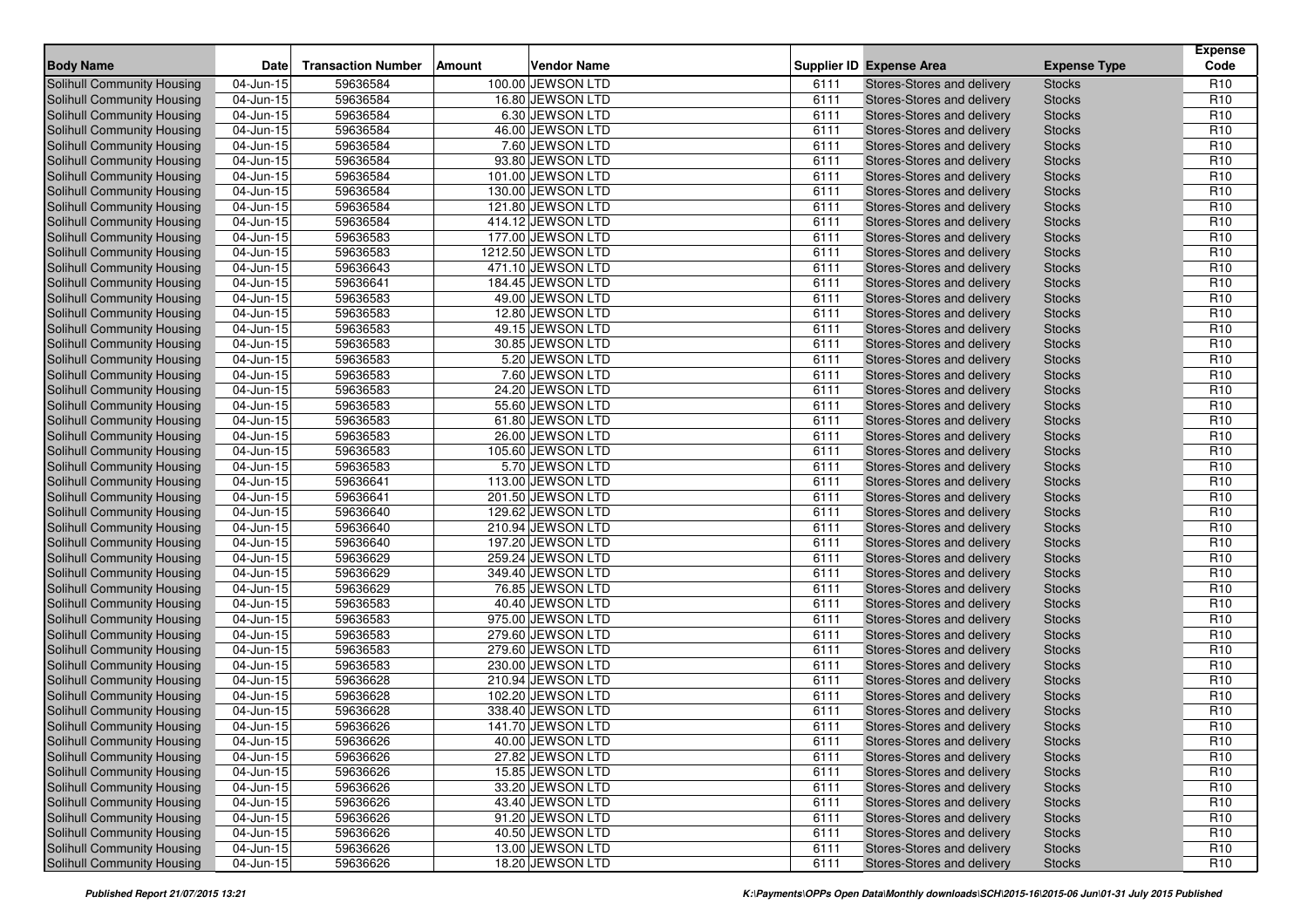| <b>Body Name</b>                                                | <b>Date</b>                | <b>Transaction Number</b> | <b>Amount</b> | <b>Vendor Name</b>                                                                      |                | <b>Supplier ID Expense Area</b>                              | <b>Expense Type</b>           | <b>Expense</b><br>Code   |
|-----------------------------------------------------------------|----------------------------|---------------------------|---------------|-----------------------------------------------------------------------------------------|----------------|--------------------------------------------------------------|-------------------------------|--------------------------|
| Solihull Community Housing                                      | 04-Jun-15                  | 59636626                  |               | 9.10 JEWSON LTD                                                                         | 6111           | Stores-Stores and delivery                                   | <b>Stocks</b>                 | R <sub>10</sub>          |
| Solihull Community Housing                                      | 04-Jun-15                  | 59636585                  |               | -414.12 JEWSON LTD                                                                      | 6111           | Stores-Stores and delivery                                   | <b>Stocks</b>                 | R <sub>10</sub>          |
| Solihull Community Housing                                      | 19-Jun-15                  | 60541550                  |               | 28733.70 JMG ROOFING LTD                                                                | 2076651        | Flat Re-roofing                                              | <b>Contractor Payments</b>    | <b>B70</b>               |
| Solihull Community Housing                                      | 19-Jun-15                  | 60541552                  |               | 552.90 JMG ROOFING LTD                                                                  | 2076651        | Flat Re-roofing                                              | <b>Contractor Payments</b>    | <b>B70</b>               |
| Solihull Community Housing                                      | 09-Jun-15                  | 59813717                  |               | 525.82 KELBEC CIVILS                                                                    | 8543687        | <b>Tarmac &amp; Resurfacing Works</b>                        | <b>Contractor Payments</b>    | <b>B70</b>               |
| Solihull Community Housing                                      | 09-Jun-15                  | 59813718                  |               | 2147.88 KELBEC CIVILS                                                                   | 8543687        | <b>Tarmac &amp; Resurfacing Works</b>                        | <b>Contractor Payments</b>    | <b>B70</b>               |
| Solihull Community Housing                                      | 09-Jun-15                  | 59813720                  |               | 1363.72 KELBEC CIVILS                                                                   | 8543687        | <b>Tarmac &amp; Resurfacing Works</b>                        | <b>Contractor Payments</b>    | <b>B70</b>               |
| Solihull Community Housing                                      | 23-Jun-15                  | 60637652                  |               | 570.04 LEX AUTOLEASE LIMITED                                                            | 5540686        | Client - Fleet Management                                    | <b>Vehicle Hire</b>           | C <sub>30</sub>          |
| Solihull Community Housing                                      | 23-Jun-15                  | 60637648                  |               | 1530.53 LEX AUTOLEASE LIMITED                                                           | 5540686        | Client - Fleet Management                                    | <b>Vehicle Hire</b>           | C30                      |
| Solihull Community Housing                                      | 23-Jun-15                  | 60637649                  |               | 373.52 LEX AUTOLEASE LIMITED                                                            | 5540686        | Client - Fleet Management                                    | <b>Vehicle Hire</b>           | C <sub>30</sub>          |
| Solihull Community Housing                                      | 23-Jun-15                  | 60637651                  |               | 1080.53 LEX AUTOLEASE LIMITED                                                           | 5540686        | Client - Fleet Management                                    | <b>Vehicle Hire</b>           | C <sub>30</sub>          |
| Solihull Community Housing                                      | $23 - Jun-15$              | 60637654                  |               | 3410.90 LEX AUTOLEASE LIMITED                                                           | 5540686        | Client - Fleet Management                                    | <b>Vehicle Hire</b>           | C30                      |
| Solihull Community Housing                                      | 23-Jun-15                  | 60637644                  |               | 6975.00 LEX AUTOLEASE LIMITED                                                           | 5540686        | Client - Fleet Management                                    | <b>Other Transport Costs</b>  | C90                      |
| Solihull Community Housing                                      | 11-Jun-15                  | 59986549                  |               | 3250.00 LIBERATA UK LIMITED                                                             | 260485         | Income Collection Team                                       | <b>Court Fees</b>             | D <sub>54</sub>          |
| Solihull Community Housing                                      | 24-Jun-15                  | 60744547                  |               | 2605.76 LIFT & ENGINEERING SERVICES                                                     | 1656614        | <b>Lift Refurbishment</b>                                    | <b>Contractor Payments</b>    | <b>B70</b>               |
| Solihull Community Housing                                      | $10$ -Jun- $\overline{15}$ | 59884608                  |               | 1067.84 LIFT & ENGINEERING SERVICES                                                     | 1656614        | <b>Mechanical &amp; Electrical</b>                           | <b>Utility Related Works</b>  | <b>B34</b>               |
| Solihull Community Housing                                      | 19-Jun-15                  | 60548792                  |               | 1264.74 LIFT & ENGINEERING SERVICES                                                     | 1656614        | <b>Mechanical &amp; Electrical</b>                           | <b>Utility Related Works</b>  | <b>B34</b>               |
| Solihull Community Housing                                      | 19-Jun-15                  | 60548781                  |               | 211.56 LIFT & ENGINEERING SERVICES                                                      | 1656614        | <b>Mechanical &amp; Electrical</b>                           | <b>Utility Related Works</b>  | <b>B34</b>               |
| Solihull Community Housing                                      | 16-Jun-15                  | 60246810                  |               | 4111.65 LIFT & ENGINEERING SERVICES                                                     | 1656614        | <b>Mechanical &amp; Electrical</b>                           | <b>Utility Related Works</b>  | <b>B34</b>               |
| Solihull Community Housing                                      | 10-Jun-15                  | 59884609                  |               | 301.88 LIFT & ENGINEERING SERVICES                                                      | 1656614        | <b>Mechanical &amp; Electrical</b>                           | <b>Utility Related Works</b>  | <b>B34</b>               |
| <b>Solihull Community Housing</b>                               | 10-Jun-15                  | 59884607                  |               | 1067.84 LIFT & ENGINEERING SERVICES                                                     | 1656614        | <b>Mechanical &amp; Electrical</b>                           | <b>Utility Related Works</b>  | <b>B34</b>               |
| Solihull Community Housing                                      | 10-Jun-15                  | 59884606                  |               | 1067.84 LIFT & ENGINEERING SERVICES                                                     | 1656614        | <b>Mechanical &amp; Electrical</b>                           | <b>Utility Related Works</b>  | <b>B34</b>               |
| Solihull Community Housing                                      | 10-Jun-15                  | 59884605                  |               | 1067.84 LIFT & ENGINEERING SERVICES                                                     | 1656614        | <b>Mechanical &amp; Electrical</b>                           | <b>Utility Related Works</b>  | <b>B34</b>               |
| Solihull Community Housing                                      | 10-Jun-15                  | 59884595                  |               | 211.56 LIFT & ENGINEERING SERVICES                                                      | 1656614        | <b>Mechanical &amp; Electrical</b>                           | <b>Utility Related Works</b>  | <b>B34</b>               |
| Solihull Community Housing                                      | 10-Jun-15                  | 59884593                  |               | 410.04 LIFT & ENGINEERING SERVICES                                                      | 1656614        | <b>Mechanical &amp; Electrical</b>                           | <b>Utility Related Works</b>  | <b>B34</b>               |
| Solihull Community Housing                                      | 10-Jun-15                  | 59884591                  |               | 1067.84 LIFT & ENGINEERING SERVICES                                                     | 1656614        | <b>Mechanical &amp; Electrical</b>                           | <b>Utility Related Works</b>  | <b>B34</b>               |
| Solihull Community Housing                                      | 16-Jun-15                  | 60246814                  |               | 528.03 LYRECO UK LTD                                                                    | 74691          | <b>Endeavour House</b>                                       | Stationery                    | D <sub>25</sub>          |
| Solihull Community Housing                                      | 16-Jun-15                  | 60246816                  |               | 368.22 LYRECO UK LTD                                                                    | 74691          | <b>Endeavour House</b>                                       | Stationery                    | D <sub>25</sub>          |
| <b>Solihull Community Housing</b>                               | 16-Jun-15                  | 60246818                  |               | 17240.43 MAN COMMERCIAL PROTECTION LTD                                                  | 946596         | <b>CCTV</b>                                                  | Security                      | <b>B43</b>               |
| Solihull Community Housing                                      | 04-Jun-15                  | 59662547                  |               | 2423.25 MAYFIELD ASSET & PROPERTY MANAGEME                                              | 196882         | <b>Frontline Offices</b>                                     | <b>General Building Costs</b> | <b>B30</b>               |
| Solihull Community Housing                                      | 04-Jun-15                  | 59662548                  |               | 2423.25 MAYFIELD ASSET & PROPERTY MANAGEME                                              | 196882         | <b>Frontline Offices</b>                                     | <b>General Building Costs</b> | <b>B30</b>               |
| Solihull Community Housing                                      | 04-Jun-15                  | 59662547                  |               | 5000.00 MAYFIELD ASSET & PROPERTY MANAGEME                                              | 196882         | <b>Frontline Offices</b>                                     | Rents                         | <b>B22</b>               |
| Solihull Community Housing                                      | 04-Jun-15                  | 59662548                  |               | 5000.00 MAYFIELD ASSET & PROPERTY MANAGEME                                              | 196882         | <b>Frontline Offices</b>                                     | Rents                         | <b>B22</b>               |
| Solihull Community Housing                                      | 19-Jun-15                  | 60548642                  |               | 15.00 MOBILITY WORLD LTD                                                                | 278858         | Stores-Stores and delivery                                   | <b>Stocks</b>                 | R <sub>10</sub>          |
| Solihull Community Housing                                      | 19-Jun-15                  | 60548642                  |               | 112.80 MOBILITY WORLD LTD                                                               | 278858         | Stores-Stores and delivery                                   | <b>Stocks</b>                 | R <sub>10</sub>          |
| Solihull Community Housing                                      | 19-Jun-15                  | 60548642                  |               | 225.60 MOBILITY WORLD LTD                                                               | 278858         | Stores-Stores and delivery                                   | <b>Stocks</b>                 | R <sub>10</sub>          |
| <b>Solihull Community Housing</b>                               | 03-Jun-15                  | 59513623                  |               | 520.25 MORGAN HUNT UK LTD                                                               | 6871686        | Anti-Social Behaviour Team                                   | <b>Agency Staff</b>           | A60                      |
| Solihull Community Housing                                      | 03-Jun-15                  | 59513623                  |               | 94.00 MORGAN HUNT UK LTD                                                                | 6871686        | <b>Anti-Social Behaviour Team</b>                            | <b>Agency Staff</b>           | A60                      |
| Solihull Community Housing                                      | 03-Jun-15                  | 59582940                  |               | 1172.80 MORGAN HUNT UK LTD                                                              | 6871686        | Anti-Social Behaviour Team                                   | <b>Agency Staff</b>           | A60                      |
| Solihull Community Housing                                      | 03-Jun-15                  | 59582941                  |               | 630.00 MORGAN HUNT UK LTD                                                               | 6871686        | <b>Anti-Social Behaviour Team</b>                            | <b>Agency Staff</b>           | A60                      |
| Solihull Community Housing                                      | 26-Jun-15                  | 60982615                  |               | 177.58 MOSSVALE MAINTENANCE & SEALING SER                                               | 48908          | North Property Repairs-Voids                                 | Voids                         | <b>B38</b>               |
| Solihull Community Housing                                      | 26-Jun-15                  | 60982615                  |               | 96.13 MOSSVALE MAINTENANCE & SEALING SER                                                | 48908          | Voids - Hostels                                              | Voids                         | <b>B38</b>               |
| Solihull Community Housing                                      | 26-Jun-15                  | 60982615                  |               | 1172.63 MOSSVALE MAINTENANCE & SEALING SER                                              | 48908          | North Property Repairs-Voids                                 | Voids                         | <b>B38</b>               |
| Solihull Community Housing                                      | $26 - Jun - 15$            | 60982615                  |               | 294.69 MOSSVALE MAINTENANCE & SEALING SER                                               | 48908          | North Property Repairs-Voids                                 | Voids                         | <b>B38</b>               |
| Solihull Community Housing                                      | $26$ -Jun-15               | 60982615                  |               | 523.17 MOSSVALE MAINTENANCE & SEALING SER                                               | 48908          | North Property Repairs-Voids                                 | Voids                         | <b>B38</b>               |
| <b>Solihull Community Housing</b><br>Solihull Community Housing | $26$ -Jun-15               | 60982615                  |               | 196.55 MOSSVALE MAINTENANCE & SEALING SER                                               | 48908          | North Property Repairs-Voids<br>North Property Repairs-Voids | Voids                         | <b>B38</b>               |
| Solihull Community Housing                                      | 26-Jun-15                  | 60982615<br>60982615      |               | 433.71 MOSSVALE MAINTENANCE & SEALING SER<br>347.32 MOSSVALE MAINTENANCE & SEALING SER  | 48908<br>48908 | North Property Repairs-Voids                                 | Voids                         | <b>B38</b><br><b>B38</b> |
| Solihull Community Housing                                      | 26-Jun-15                  |                           |               |                                                                                         | 48908          |                                                              | Voids                         | <b>B38</b>               |
| Solihull Community Housing                                      | 26-Jun-15                  | 60982615<br>60982615      |               | 2132.38 MOSSVALE MAINTENANCE & SEALING SER<br>349.39 MOSSVALE MAINTENANCE & SEALING SER |                | North Property Repairs-Voids<br>North Property Repairs-Voids | Voids                         | <b>B38</b>               |
| Solihull Community Housing                                      | 26-Jun-15                  | 60982615                  |               | 240.23 MOSSVALE MAINTENANCE & SEALING SER                                               | 48908<br>48908 | North Property Repairs-Voids                                 | Voids                         |                          |
|                                                                 | 26-Jun-15                  |                           |               |                                                                                         |                |                                                              | Voids                         | <b>B38</b>               |
| Solihull Community Housing                                      | 26-Jun-15                  | 60982615                  |               | 227.10 MOSSVALE MAINTENANCE & SEALING SERY                                              | 48908          | North Property Repairs-Voids                                 | Voids                         | <b>B38</b>               |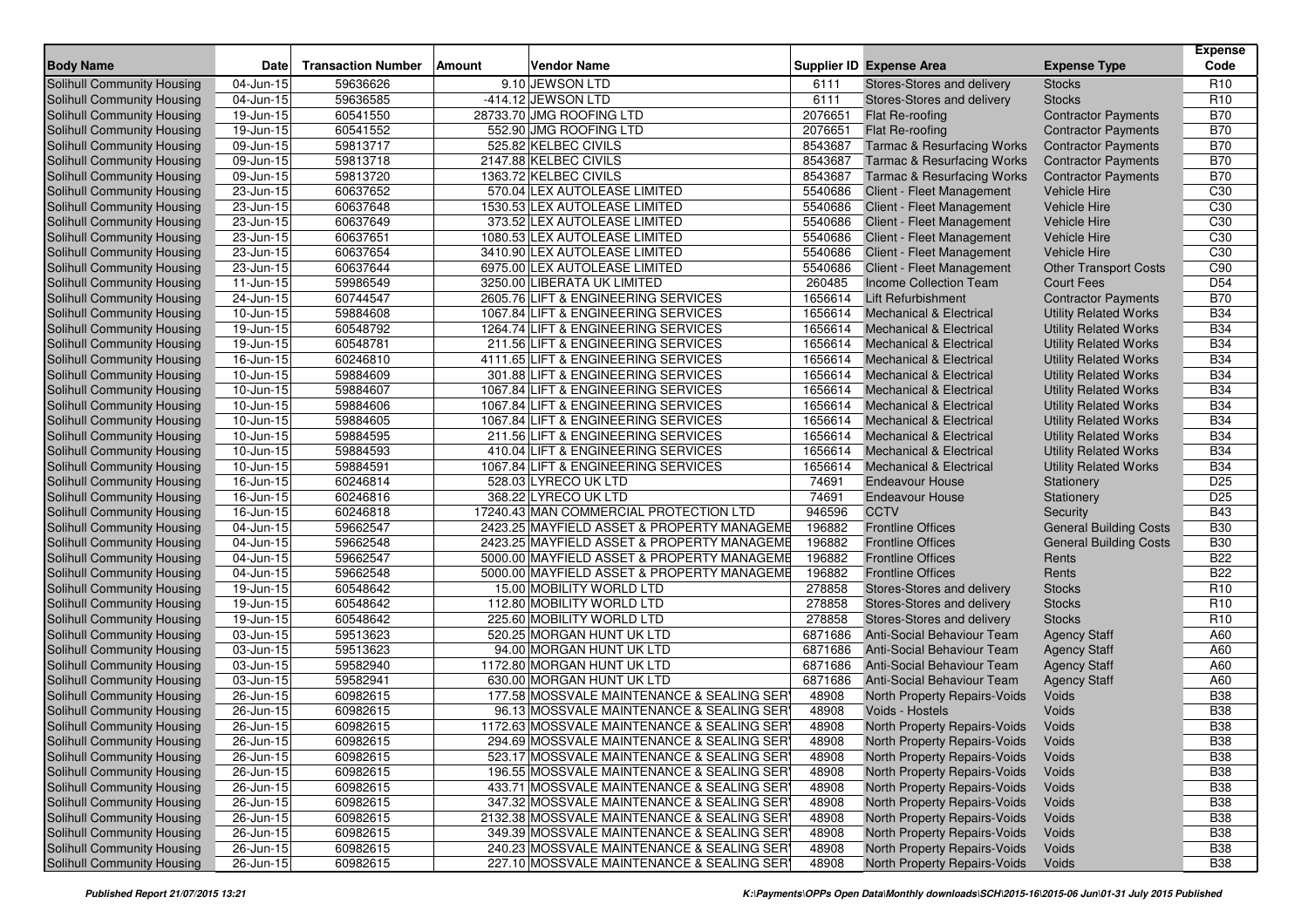| <b>Body Name</b>                  | <b>Date</b>             | <b>Transaction Number</b> | <b>Amount</b> | <b>Vendor Name</b>                          |        | <b>Supplier ID Expense Area</b>                     | <b>Expense Type</b>          | <b>Expense</b><br>Code |
|-----------------------------------|-------------------------|---------------------------|---------------|---------------------------------------------|--------|-----------------------------------------------------|------------------------------|------------------------|
| Solihull Community Housing        | 26-Jun-15               | 60982615                  |               | 548.34 MOSSVALE MAINTENANCE & SEALING SERY  | 48908  | <b>North Property Repairs-Voids</b>                 | Voids                        | <b>B38</b>             |
| Solihull Community Housing        | 26-Jun-15               | 60982615                  |               | 93.11 MOSSVALE MAINTENANCE & SEALING SER    | 48908  | North Property Repairs-Voids                        | Voids                        | <b>B38</b>             |
| Solihull Community Housing        | 26-Jun-15               | 60982615                  |               | 208.62 MOSSVALE MAINTENANCE & SEALING SER   | 48908  | North Property Repairs-Voids                        | Voids                        | <b>B38</b>             |
| <b>Solihull Community Housing</b> | 26-Jun-15               | 60982615                  |               | 400.62 MOSSVALE MAINTENANCE & SEALING SER   | 48908  | North Property Repairs-Voids                        | Voids                        | <b>B38</b>             |
| Solihull Community Housing        | 26-Jun-15               | 60982615                  |               | 190.62 MOSSVALE MAINTENANCE & SEALING SER   | 48908  | North Property Repairs-Voids                        | Voids                        | <b>B38</b>             |
| Solihull Community Housing        | 26-Jun-15               | 60982615                  |               | 112.79 MOSSVALE MAINTENANCE & SEALING SER   | 48908  | North Property Repairs-Voids                        | Voids                        | <b>B38</b>             |
| Solihull Community Housing        | 26-Jun-15               | 60982615                  |               | 298.27 MOSSVALE MAINTENANCE & SEALING SER   | 48908  | North Property Repairs-Voids                        | Voids                        | <b>B38</b>             |
| Solihull Community Housing        | $26$ -Jun- $15$         | 60982615                  |               | 146.85 MOSSVALE MAINTENANCE & SEALING SER   | 48908  | North Property Repairs-Voids                        | Voids                        | <b>B38</b>             |
| Solihull Community Housing        | 26-Jun-15               | 60982615                  |               | 197.15 MOSSVALE MAINTENANCE & SEALING SERY  | 48908  | North Property Repairs-Voids                        | Voids                        | <b>B38</b>             |
| Solihull Community Housing        | 26-Jun-15               | 60982615                  |               | 238.41 MOSSVALE MAINTENANCE & SEALING SER   | 48908  | North Property Repairs-Voids                        | Voids                        | <b>B38</b>             |
| Solihull Community Housing        | 26-Jun-15               | 60982615                  |               | 296.20 MOSSVALE MAINTENANCE & SEALING SER   | 48908  | North Property Repairs-Voids                        | Voids                        | <b>B38</b>             |
| <b>Solihull Community Housing</b> | 26-Jun-15               | 60982615                  |               | 234.85 MOSSVALE MAINTENANCE & SEALING SER   | 48908  | North Property Repairs-Voids                        | Voids                        | <b>B38</b>             |
| Solihull Community Housing        | 26-Jun-15               | 60982615                  |               | 284.36 MOSSVALE MAINTENANCE & SEALING SER   | 48908  | North Property Repairs-Voids                        | Voids                        | <b>B38</b>             |
| Solihull Community Housing        | 26-Jun-15               | 60982615                  |               | 321.90 MOSSVALE MAINTENANCE & SEALING SER   | 48908  | North Property Repairs-Voids                        | Voids                        | <b>B38</b>             |
| <b>Solihull Community Housing</b> | 26-Jun-15               | 60982615                  |               | 301.76 MOSSVALE MAINTENANCE & SEALING SER   | 48908  | North Property Repairs-Voids                        | Voids                        | <b>B38</b>             |
| Solihull Community Housing        | 26-Jun-15               | 60982615                  |               | 412.82 MOSSVALE MAINTENANCE & SEALING SER   | 48908  | North Property Repairs-Voids                        | Voids                        | <b>B38</b>             |
| Solihull Community Housing        | 26-Jun-15               | 60982615                  |               | 295.59 MOSSVALE MAINTENANCE & SEALING SER   | 48908  | North Property Repairs-Voids                        | Voids                        | <b>B38</b>             |
| Solihull Community Housing        | 26-Jun-15               | 60982615                  |               | 93.11 MOSSVALE MAINTENANCE & SEALING SER    | 48908  | North Property Repairs-Voids                        | Voids                        | <b>B38</b>             |
| Solihull Community Housing        | 26-Jun-15               | 60982613                  |               | 426.39 MOSSVALE MAINTENANCE & SEALING SER   | 48908  | Direct-Adaptations-Showers                          | <b>Internal Works</b>        | <b>B31</b>             |
| Solihull Community Housing        | 26-Jun-15               | 60982614                  |               | 609.82 MOSSVALE MAINTENANCE & SEALING SER   | 48908  | Direct - MST Decent Homes                           | <b>Internal Works</b>        | <b>B31</b>             |
| Solihull Community Housing        | 26-Jun-15               | 60959569                  |               | 2499.95 MOSSVALE MAINTENANCE & SEALING SER  | 48908  | <b>Mechanical &amp; Electrical</b>                  | <b>Utility Related Works</b> | <b>B34</b>             |
| Solihull Community Housing        | 26-Jun-15               | 60982612                  |               | 33.21 MOSSVALE MAINTENANCE & SEALING SERY   | 48908  | <b>Mechanical &amp; Electrical</b>                  | <b>Utility Related Works</b> | <b>B34</b>             |
| <b>Solihull Community Housing</b> | 26-Jun-15               | 60982612                  |               | 33.21 MOSSVALE MAINTENANCE & SEALING SERY   | 48908  | Mechanical & Electrical                             | <b>Utility Related Works</b> | <b>B34</b>             |
| <b>Solihull Community Housing</b> | 26-Jun-15               | 60982612                  |               | 33.21 MOSSVALE MAINTENANCE & SEALING SER    | 48908  | <b>Mechanical &amp; Electrical</b>                  | <b>Utility Related Works</b> | <b>B34</b>             |
| <b>Solihull Community Housing</b> | 26-Jun-15               | 60982612                  |               | 33.21 MOSSVALE MAINTENANCE & SEALING SER    | 48908  | <b>Mechanical &amp; Electrical</b>                  | <b>Utility Related Works</b> | <b>B34</b>             |
| <b>Solihull Community Housing</b> | $\overline{2}$ 6-Jun-15 | 60982612                  |               | 33.21 MOSSVALE MAINTENANCE & SEALING SER    | 48908  | <b>Mechanical &amp; Electrical</b>                  | <b>Utility Related Works</b> | <b>B34</b>             |
| <b>Solihull Community Housing</b> | 26-Jun-15               | 60982612                  |               | 33.21 MOSSVALE MAINTENANCE & SEALING SER    | 48908  | <b>Mechanical &amp; Electrical</b>                  | <b>Utility Related Works</b> | <b>B34</b>             |
| <b>Solihull Community Housing</b> | 26-Jun-15               | 60982612                  |               | 33.21 MOSSVALE MAINTENANCE & SEALING SER    | 48908  | Mechanical & Electrical                             | <b>Utility Related Works</b> | <b>B34</b>             |
| <b>Solihull Community Housing</b> | 26-Jun-15               | 60982612                  |               | 33.21 MOSSVALE MAINTENANCE & SEALING SER    | 48908  | <b>Mechanical &amp; Electrical</b>                  | <b>Utility Related Works</b> | <b>B34</b>             |
| <b>Solihull Community Housing</b> | 26-Jun-15               | 60982612                  |               | 33.21 MOSSVALE MAINTENANCE & SEALING SER    | 48908  | <b>Mechanical &amp; Electrical</b>                  | <b>Utility Related Works</b> | <b>B34</b>             |
| Solihull Community Housing        | 26-Jun-15               | 60982612                  |               | 33.21 MOSSVALE MAINTENANCE & SEALING SER    | 48908  | Mechanical & Electrical                             | <b>Utility Related Works</b> | <b>B34</b>             |
| Solihull Community Housing        | 26-Jun-15               | 60982612                  |               | 33.21 MOSSVALE MAINTENANCE & SEALING SER    | 48908  | Mechanical & Electrical                             | <b>Utility Related Works</b> | <b>B34</b>             |
| <b>Solihull Community Housing</b> | 26-Jun-15               | 60982612                  |               | 33.21 MOSSVALE MAINTENANCE & SEALING SER    | 48908  | <b>Mechanical &amp; Electrical</b>                  | <b>Utility Related Works</b> | <b>B34</b>             |
| <b>Solihull Community Housing</b> | 26-Jun-15               | 60982612                  |               | 33.21 MOSSVALE MAINTENANCE & SEALING SER    | 48908  | Mechanical & Electrical                             | <b>Utility Related Works</b> | <b>B34</b>             |
| <b>Solihull Community Housing</b> | 26-Jun-15               | 60982612                  |               | 33.21 MOSSVALE MAINTENANCE & SEALING SER    | 48908  | <b>Mechanical &amp; Electrical</b>                  | <b>Utility Related Works</b> | <b>B34</b>             |
| Solihull Community Housing        | 26-Jun-15               | 60982612                  |               | 33.21 MOSSVALE MAINTENANCE & SEALING SER    | 48908  | Mechanical & Electrical                             | <b>Utility Related Works</b> | <b>B34</b>             |
| <b>Solihull Community Housing</b> | 26-Jun-15               | 60982612                  |               | 33.21 MOSSVALE MAINTENANCE & SEALING SER    | 48908  | <b>Mechanical &amp; Electrical</b>                  | <b>Utility Related Works</b> | <b>B34</b>             |
| Solihull Community Housing        | 26-Jun-15               | 60982612                  |               | 33.21 MOSSVALE MAINTENANCE & SEALING SER    | 48908  | Mechanical & Electrical                             | <b>Utility Related Works</b> | <b>B34</b>             |
| <b>Solihull Community Housing</b> | 26-Jun-15               | 60982612                  |               | 33.21 MOSSVALE MAINTENANCE & SEALING SER    | 48908  | <b>Mechanical &amp; Electrical</b>                  | <b>Utility Related Works</b> | <b>B34</b>             |
| <b>Solihull Community Housing</b> | 26-Jun-15               | 60982612                  |               | 33.21 MOSSVALE MAINTENANCE & SEALING SER    | 48908  | Mechanical & Electrical                             | <b>Utility Related Works</b> | <b>B34</b>             |
| Solihull Community Housing        | 26-Jun-15               | 60982611                  |               | 225.16 MOSSVALE MAINTENANCE & SEALING SER   | 48908  | <b>Mechanical &amp; Electrical</b>                  | <b>Utility Related Works</b> | <b>B34</b>             |
| Solihull Community Housing        | 26-Jun-15               | 60959570                  |               | -2499.95 MOSSVALE MAINTENANCE & SEALING SER | 48908  | <b>Mechanical &amp; Electrical</b>                  | <b>Utility Related Works</b> | <b>B34</b>             |
| Solihull Community Housing        | 04-Jun-15               | 59670579                  |               | 249.41 MTD SCAFFOLDING LTD                  | 233945 | North Property Repairs-Day to d External Structures |                              | <b>B33</b>             |
| Solihull Community Housing        | $12$ -Jun-15            | 60053556                  |               | 392.09 MTD SCAFFOLDING LTD                  | 233945 | North Property Repairs-Day to d External Structures |                              | <b>B33</b>             |
| Solihull Community Housing        | $\overline{26}$ -Jun-15 | 60982573                  |               | 497.78 MTD SCAFFOLDING LTD                  | 233945 | North Property Repairs-Day to d External Structures |                              | <b>B33</b>             |
| Solihull Community Housing        | $\overline{26}$ -Jun-15 | 60982572                  |               | 374.12 MTD SCAFFOLDING LTD                  | 233945 | North Property Repairs-Day to d External Structures |                              | <b>B33</b>             |
| Solihull Community Housing        | 26-Jun-15               | 60982571                  |               | 249.41 MTD SCAFFOLDING LTD                  | 233945 | North Property Repairs-Day to d External Structures |                              | <b>B33</b>             |
| Solihull Community Housing        | $12$ -Jun-15            | 60037577                  |               | 249.41 MTD SCAFFOLDING LTD                  | 233945 | North Property Repairs-Day to d External Structures |                              | <b>B33</b>             |
| <b>Solihull Community Housing</b> | 12-Jun-15               | 60037578                  |               | 249.41 MTD SCAFFOLDING LTD                  | 233945 | North Property Repairs-Day to d External Structures |                              | <b>B33</b>             |
| Solihull Community Housing        | 10-Jun-15               | 59884554                  |               | 359.18 MTD SCAFFOLDING LTD                  | 233945 | North Property Repairs-Day to d External Structures |                              | <b>B33</b>             |
| Solihull Community Housing        | $04$ -Jun-15            | 59670582                  |               | 374.12 MTD SCAFFOLDING LTD                  | 233945 | North Property Repairs-Day to d External Structures |                              | <b>B33</b>             |
| Solihull Community Housing        | 04-Jun-15               | 59670578                  |               | 249.41 MTD SCAFFOLDING LTD                  | 233945 | North Property Repairs-Day to d External Structures |                              | <b>B33</b>             |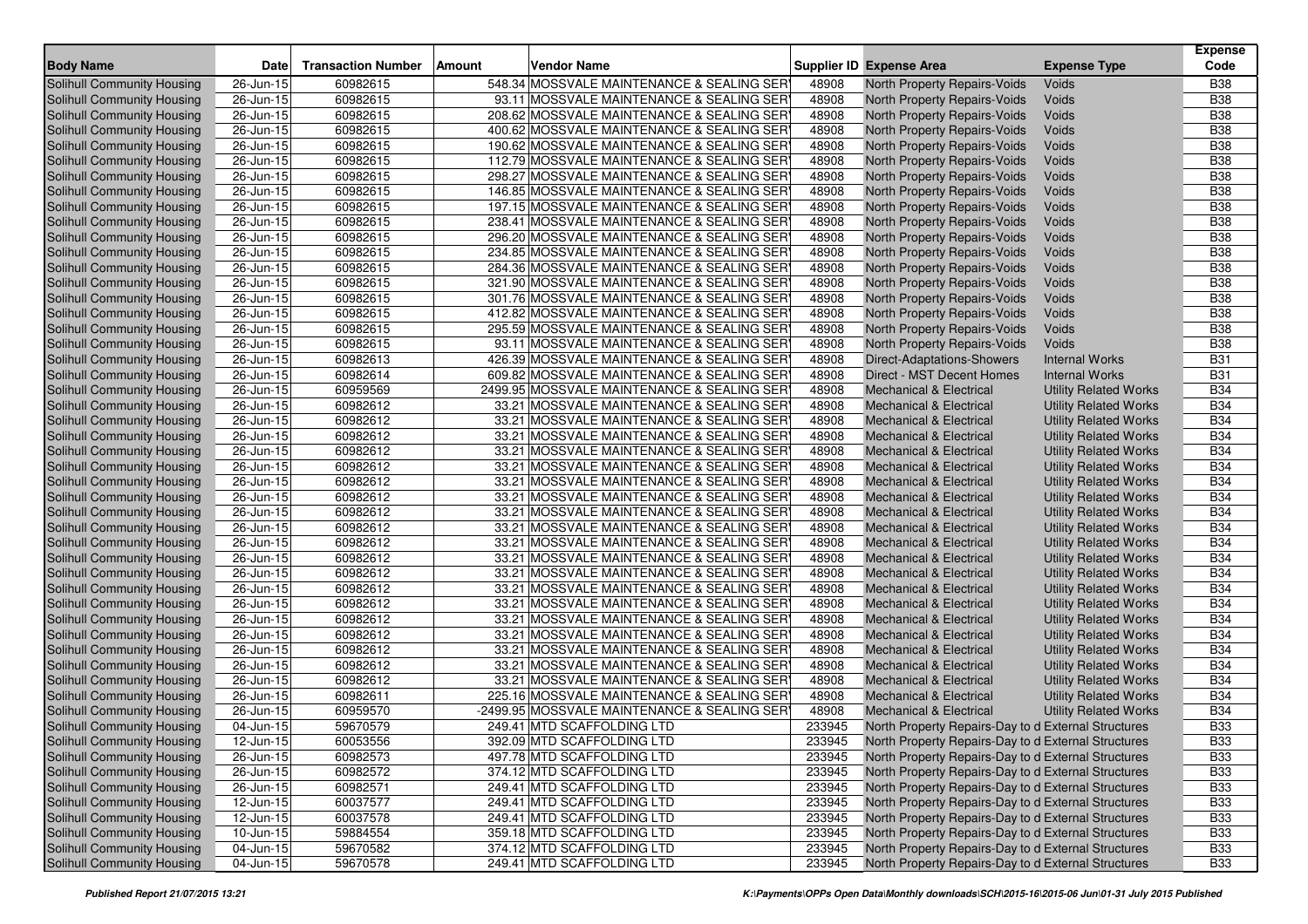| <b>Body Name</b>                  | <b>Date</b>                | <b>Transaction Number</b> | <b>Amount</b> | <b>Vendor Name</b>                         |         | <b>Supplier ID Expense Area</b>                     | <b>Expense Type</b> | <b>Expense</b><br>Code |
|-----------------------------------|----------------------------|---------------------------|---------------|--------------------------------------------|---------|-----------------------------------------------------|---------------------|------------------------|
| <b>Solihull Community Housing</b> | 12-Jun-15                  | 60053558                  |               | 374.12 MTD SCAFFOLDING LTD                 | 233945  | North Property Repairs-Day to d External Structures |                     | <b>B33</b>             |
| Solihull Community Housing        | 12-Jun-15                  | 60037579                  |               | -374.12 MTD SCAFFOLDING LTD                | 233945  | North Property Repairs-Day to d External Structures |                     | <b>B33</b>             |
| Solihull Community Housing        | 17-Jun-15                  | 60358591                  |               | 37.60 NATIONAL PLASTICS                    | 206818  | Stores-Stores and delivery                          | <b>Stocks</b>       | R <sub>10</sub>        |
| Solihull Community Housing        | 17-Jun-15                  | 60358591                  |               | 167.40 NATIONAL PLASTICS                   | 206818  | Stores-Stores and delivery                          | <b>Stocks</b>       | R <sub>10</sub>        |
| Solihull Community Housing        | 17-Jun-15                  | 60358591                  |               | 308.00 NATIONAL PLASTICS                   | 206818  | Stores-Stores and delivery                          | <b>Stocks</b>       | R <sub>10</sub>        |
| Solihull Community Housing        | 29-Jun-15                  | 61052798                  |               | 37.60 NATIONAL PLASTICS                    | 206818  | Stores-Stores and delivery                          | <b>Stocks</b>       | R <sub>10</sub>        |
| Solihull Community Housing        | 29-Jun-15                  | 61052798                  |               | 167.40 NATIONAL PLASTICS                   | 206818  | Stores-Stores and delivery                          | <b>Stocks</b>       | R <sub>10</sub>        |
| Solihull Community Housing        | 29-Jun-15                  | 61052798                  |               | 154.00 NATIONAL PLASTICS                   | 206818  | Stores-Stores and delivery                          | <b>Stocks</b>       | R <sub>10</sub>        |
| Solihull Community Housing        | 29-Jun-15                  | 61052798                  |               | 30.50 NATIONAL PLASTICS                    | 206818  | Stores-Stores and delivery                          | <b>Stocks</b>       | R <sub>10</sub>        |
| Solihull Community Housing        | 04-Jun-15                  | 59636580                  |               | 308.00 NATIONAL PLASTICS                   | 206818  | Stores-Stores and delivery                          | <b>Stocks</b>       | R <sub>10</sub>        |
| Solihull Community Housing        | 04-Jun-15                  | 59636580                  |               | 18.80 NATIONAL PLASTICS                    | 206818  | Stores-Stores and delivery                          | <b>Stocks</b>       | R <sub>10</sub>        |
| Solihull Community Housing        | 19-Jun-15                  | 60548678                  |               | 20.50 NATIONAL SAFETY SUPPLIES             | 8072696 | Stores-Stores and delivery                          | <b>Stocks</b>       | R <sub>10</sub>        |
| Solihull Community Housing        | 17-Jun-15                  | 60358727                  |               | 372.50 NATIONAL SAFETY SUPPLIES            | 8072696 | Stores-Stores and delivery                          | <b>Stocks</b>       | R <sub>10</sub>        |
| <b>Solihull Community Housing</b> | 19-Jun-15                  | 60548678                  |               | 35.40 NATIONAL SAFETY SUPPLIES             | 8072696 | Stores-Stores and delivery                          | <b>Stocks</b>       | R <sub>10</sub>        |
| Solihull Community Housing        | 19-Jun-15                  | 60548678                  |               | 70.35 NATIONAL SAFETY SUPPLIES             | 8072696 | Stores-Stores and delivery                          | <b>Stocks</b>       | R <sub>10</sub>        |
| Solihull Community Housing        | 19-Jun-15                  | 60548678                  |               | 18.50 NATIONAL SAFETY SUPPLIES             | 8072696 | Stores-Stores and delivery                          | <b>Stocks</b>       | R <sub>10</sub>        |
| Solihull Community Housing        | 19-Jun-15                  | 60548678                  |               | 18.00 NATIONAL SAFETY SUPPLIES             | 8072696 | Stores-Stores and delivery                          | <b>Stocks</b>       | R <sub>10</sub>        |
| Solihull Community Housing        | 19-Jun-15                  | 60548678                  |               | 12.20 NATIONAL SAFETY SUPPLIES             | 8072696 | Stores-Stores and delivery                          | <b>Stocks</b>       | R <sub>10</sub>        |
| <b>Solihull Community Housing</b> | 19-Jun-15                  | 60548678                  |               | 50.00 NATIONAL SAFETY SUPPLIES             | 8072696 | Stores-Stores and delivery                          | <b>Stocks</b>       | R <sub>10</sub>        |
| Solihull Community Housing        | 19-Jun-15                  | 60548678                  |               | 30.00 NATIONAL SAFETY SUPPLIES             | 8072696 | Stores-Stores and delivery                          | <b>Stocks</b>       | R <sub>10</sub>        |
| <b>Solihull Community Housing</b> | 19-Jun-15                  | 60548678                  |               | 4.90 NATIONAL SAFETY SUPPLIES              | 8072696 | Stores-Stores and delivery                          | <b>Stocks</b>       | R <sub>10</sub>        |
| <b>Solihull Community Housing</b> | $19$ -Jun- $\overline{15}$ | 60548678                  |               | 74.40 NATIONAL SAFETY SUPPLIES             | 8072696 | Stores-Stores and delivery                          | <b>Stocks</b>       | R <sub>10</sub>        |
| Solihull Community Housing        | 19-Jun-15                  | 60548676                  |               | 24.01 NATIONAL SAFETY SUPPLIES             | 8072696 | Stores-Stores and delivery                          | <b>Stocks</b>       | R <sub>10</sub>        |
| Solihull Community Housing        | $19$ -Jun-15               | 60548676                  |               | 5.00 NATIONAL SAFETY SUPPLIES              | 8072696 | Stores-Stores and delivery                          | <b>Stocks</b>       | R <sub>10</sub>        |
| Solihull Community Housing        | 19-Jun-15                  | 60548676                  |               | 7.40 NATIONAL SAFETY SUPPLIES              | 8072696 | Stores-Stores and delivery                          | <b>Stocks</b>       | R <sub>10</sub>        |
| Solihull Community Housing        | 19-Jun-15                  | 60548676                  |               | 9.24 NATIONAL SAFETY SUPPLIES              | 8072696 | Stores-Stores and delivery                          | <b>Stocks</b>       | R <sub>10</sub>        |
| Solihull Community Housing        | $19$ -Jun-15               | 60548676                  |               | 18.50 NATIONAL SAFETY SUPPLIES             | 8072696 | Stores-Stores and delivery                          | <b>Stocks</b>       | R <sub>10</sub>        |
| Solihull Community Housing        | 19-Jun-15                  | 60548676                  |               | 3.20 NATIONAL SAFETY SUPPLIES              | 8072696 | Stores-Stores and delivery                          | <b>Stocks</b>       | R <sub>10</sub>        |
| <b>Solihull Community Housing</b> | 19-Jun-15                  | 60548676                  |               | 10.00 NATIONAL SAFETY SUPPLIES             | 8072696 | Stores-Stores and delivery                          | <b>Stocks</b>       | R <sub>10</sub>        |
| Solihull Community Housing        | 29-Jun-15                  | 61052887                  |               | 256.00 NATIONAL SAFETY SUPPLIES            | 8072696 | Stores-Stores and delivery                          | <b>Stocks</b>       | R <sub>10</sub>        |
| Solihull Community Housing        | 19-Jun-15                  | 60548676                  |               | 12.20 NATIONAL SAFETY SUPPLIES             | 8072696 | Stores-Stores and delivery                          | <b>Stocks</b>       | R <sub>10</sub>        |
| Solihull Community Housing        | 19-Jun-15                  | 60548676                  |               | 1.40 NATIONAL SAFETY SUPPLIES              | 8072696 | Stores-Stores and delivery                          | <b>Stocks</b>       | R <sub>10</sub>        |
| Solihull Community Housing        | 19-Jun-15                  | 60548676                  |               | 30.00 NATIONAL SAFETY SUPPLIES             | 8072696 | Stores-Stores and delivery                          | <b>Stocks</b>       | R <sub>10</sub>        |
| Solihull Community Housing        | 19-Jun-15                  | 60548676                  |               | 120.10 NATIONAL SAFETY SUPPLIES            | 8072696 | Stores-Stores and delivery                          | <b>Stocks</b>       | R <sub>10</sub>        |
| Solihull Community Housing        | 19-Jun-15                  | 60548676                  |               | 70.35 NATIONAL SAFETY SUPPLIES             | 8072696 | Stores-Stores and delivery                          | <b>Stocks</b>       | R <sub>10</sub>        |
| Solihull Community Housing        | 22-Jun-15                  | 60579570                  |               | 332.80 NEOPOST LTD                         | 6967    | <b>Endeavour House</b>                              | Postages            | D <sub>21</sub>        |
| Solihull Community Housing        | 22-Jun-15                  | 60579562                  |               | 6619.71 NEOPOST LTD CREDIFON RCB ACCOUNT   | 90254   | <b>Endeavour House</b>                              | Postages            | D <sub>21</sub>        |
| Solihull Community Housing        | 04-Jun-15                  | 59636553                  |               | 216.30 NICHOLLS & CLARKE BUILDING PRODUCTS | 176278  | Stores-Stores and delivery                          | <b>Stocks</b>       | R <sub>10</sub>        |
| <b>Solihull Community Housing</b> | 04-Jun-15                  | 59636553                  |               | 39.14 NICHOLLS & CLARKE BUILDING PRODUCTS  | 176278  | Stores-Stores and delivery                          | <b>Stocks</b>       | R <sub>10</sub>        |
| Solihull Community Housing        | 04-Jun-15                  | 59636553                  |               | 173.04 NICHOLLS & CLARKE BUILDING PRODUCTS | 176278  | Stores-Stores and delivery                          | <b>Stocks</b>       | R <sub>10</sub>        |
| Solihull Community Housing        | 04-Jun-15                  | 59636552                  |               | 420.00 NICHOLLS & CLARKE BUILDING PRODUCTS | 176278  | Stores-Stores and delivery                          | <b>Stocks</b>       | R <sub>10</sub>        |
| Solihull Community Housing        | 17-Jun-15                  | 60358550                  |               | 200.00 NICHOLLS & CLARKE BUILDING PRODUCTS | 176278  | Stores-Stores and delivery                          | <b>Stocks</b>       | R <sub>10</sub>        |
| Solihull Community Housing        | 17-Jun-15                  | 60358550                  |               | 39.14 NICHOLLS & CLARKE BUILDING PRODUCTS  | 176278  | Stores-Stores and delivery                          | <b>Stocks</b>       | R <sub>10</sub>        |
| Solihull Community Housing        | 17-Jun-15                  | 60358550                  |               | 26.00 NICHOLLS & CLARKE BUILDING PRODUCTS  | 176278  | Stores-Stores and delivery                          | Stocks              | R <sub>10</sub>        |
| Solihull Community Housing        | 17-Jun-15                  | 60358550                  |               | 8.24 NICHOLLS & CLARKE BUILDING PRODUCTS   | 176278  | Stores-Stores and delivery                          | <b>Stocks</b>       | R <sub>10</sub>        |
| Solihull Community Housing        | $\overline{17}$ -Jun-15    | 60358550                  |               | 11.99 NICHOLLS & CLARKE BUILDING PRODUCTS  | 176278  | Stores-Stores and delivery                          | <b>Stocks</b>       | R <sub>10</sub>        |
| <b>Solihull Community Housing</b> | 17-Jun-15                  | 60358549                  |               | 216.30 NICHOLLS & CLARKE BUILDING PRODUCTS | 176278  | Stores-Stores and delivery                          | <b>Stocks</b>       | R <sub>10</sub>        |
| Solihull Community Housing        | 17-Jun-15                  | 60358549                  |               | 38.00 NICHOLLS & CLARKE BUILDING PRODUCTS  | 176278  | Stores-Stores and delivery                          | <b>Stocks</b>       | R <sub>10</sub>        |
| Solihull Community Housing        | 29-Jun-15                  | 61052766                  |               | 264.93 NICHOLLS & CLARKE BUILDING PRODUCTS | 176278  | Stores-Stores and delivery                          | <b>Stocks</b>       | R <sub>10</sub>        |
| Solihull Community Housing        | 29-Jun-15                  | 61052766                  |               | 51.50 NICHOLLS & CLARKE BUILDING PRODUCTS  | 176278  | Stores-Stores and delivery                          | <b>Stocks</b>       | R <sub>10</sub>        |
| Solihull Community Housing        | 29-Jun-15                  | 61052766                  |               | 255.95 NICHOLLS & CLARKE BUILDING PRODUCTS | 176278  | Stores-Stores and delivery                          | <b>Stocks</b>       | R <sub>10</sub>        |
| Solihull Community Housing        | 29-Jun-15                  | 61052766                  |               | 224.52 NICHOLLS & CLARKE BUILDING PRODUCTS | 176278  | Stores-Stores and delivery                          | <b>Stocks</b>       | R <sub>10</sub>        |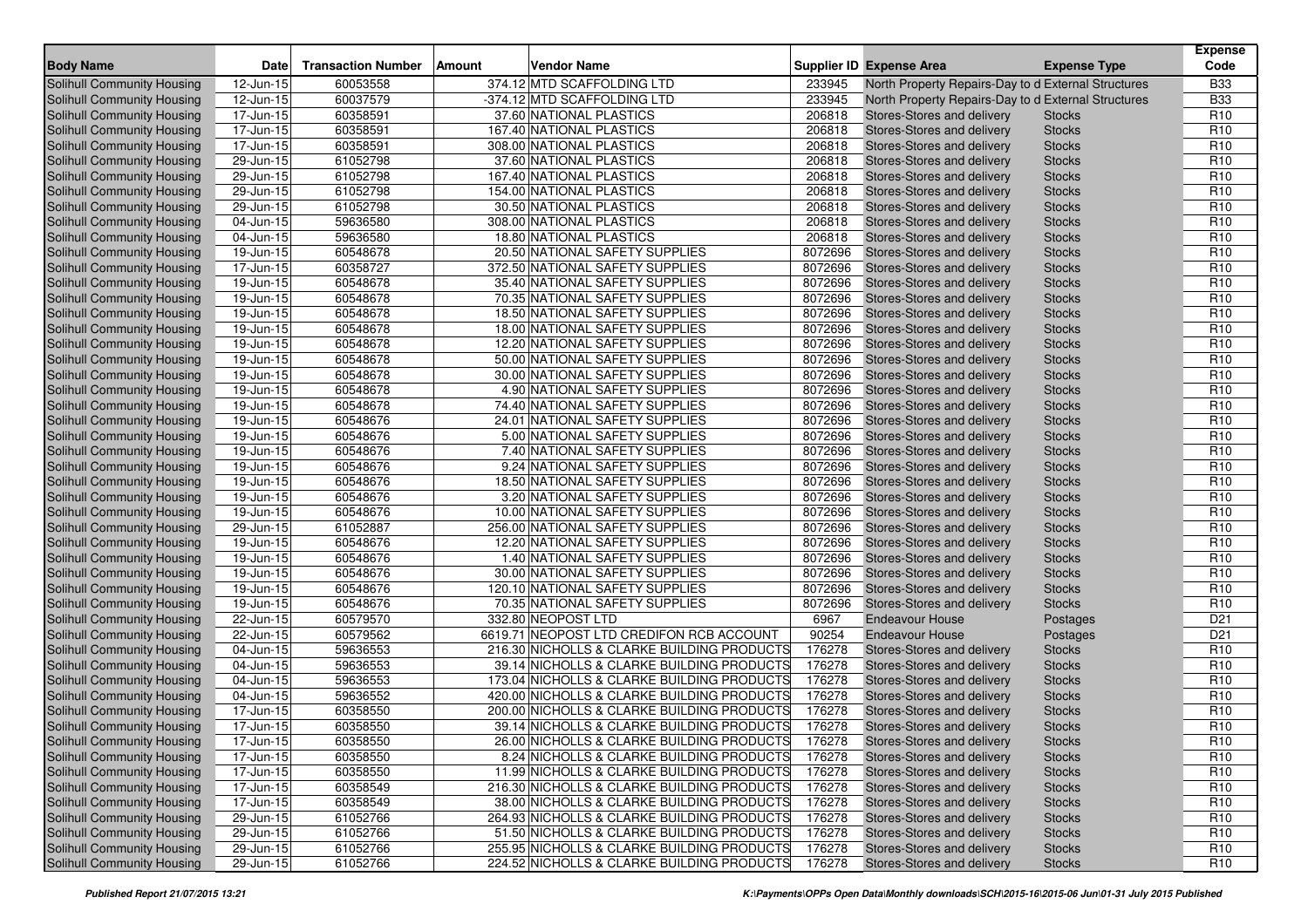| <b>Body Name</b>                  |                         |                           | Amount |                                            |         |                                      |                     | <b>Expense</b><br>Code |
|-----------------------------------|-------------------------|---------------------------|--------|--------------------------------------------|---------|--------------------------------------|---------------------|------------------------|
|                                   | <b>Date</b>             | <b>Transaction Number</b> |        | <b>Vendor Name</b>                         |         | <b>Supplier ID Expense Area</b>      | <b>Expense Type</b> |                        |
| <b>Solihull Community Housing</b> | 29-Jun-15               | 61052766                  |        | 12.36 NICHOLLS & CLARKE BUILDING PRODUCTS  | 176278  | Stores-Stores and delivery           | <b>Stocks</b>       | R <sub>10</sub>        |
| Solihull Community Housing        | 29-Jun-15               | 61052766                  |        | 17.93 NICHOLLS & CLARKE BUILDING PRODUCTS  | 176278  | Stores-Stores and delivery           | <b>Stocks</b>       | R <sub>10</sub>        |
| Solihull Community Housing        | 29-Jun-15               | 61052764                  |        | 216.30 NICHOLLS & CLARKE BUILDING PRODUCTS | 176278  | Stores-Stores and delivery           | <b>Stocks</b>       | R <sub>10</sub>        |
| Solihull Community Housing        | 17-Jun-15               | 60358549                  |        | 18.00 NICHOLLS & CLARKE BUILDING PRODUCTS  | 176278  | Stores-Stores and delivery           | <b>Stocks</b>       | R <sub>10</sub>        |
| Solihull Community Housing        | 17-Jun-15               | 60358549                  |        | 10.00 NICHOLLS & CLARKE BUILDING PRODUCTS  | 176278  | Stores-Stores and delivery           | <b>Stocks</b>       | R <sub>10</sub>        |
| Solihull Community Housing        | 17-Jun-15               | 60358547                  |        | 38.00 NICHOLLS & CLARKE BUILDING PRODUCTS  | 176278  | Stores-Stores and delivery           | <b>Stocks</b>       | R <sub>10</sub>        |
| Solihull Community Housing        | 17-Jun-15               | 60358547                  |        | 216.30 NICHOLLS & CLARKE BUILDING PRODUCTS | 176278  | Stores-Stores and delivery           | <b>Stocks</b>       | R <sub>10</sub>        |
| Solihull Community Housing        | 22-Jun-15               | 60579569                  |        | 971.55 NIYAA PEOPLE                        | 1651616 | <b>Capital Programmes</b>            | <b>Agency Staff</b> | A60                    |
| Solihull Community Housing        | 16-Jun-15               | 60246827                  |        | 853.30 NIYAA PEOPLE                        | 1651616 | <b>Capital Programmes</b>            | <b>Agency Staff</b> | A60                    |
| <b>Solihull Community Housing</b> | 22-Jun-15               | 60579568                  |        | 956.25 NIYAA PEOPLE                        | 1651616 | <b>Capital Programmes</b>            | <b>Agency Staff</b> | A60                    |
| Solihull Community Housing        | 23-Jun-15               | 60637656                  |        | 518.74 NIYAA PEOPLE                        | 1651616 | <b>Capital Programmes</b>            | <b>Agency Staff</b> | A60                    |
| Solihull Community Housing        | 09-Jun-15               | 59813724                  |        | 934.45 NIYAA PEOPLE                        | 1651616 | <b>Capital Programmes</b>            | <b>Agency Staff</b> | A60                    |
| Solihull Community Housing        | 24-Jun-15               | 60745547                  |        | 444.00 NIYAA PEOPLE                        | 1651616 | North Property Repairs-Voids         | <b>Agency Staff</b> | A60                    |
| Solihull Community Housing        | 24-Jun-15               | 60745548                  |        | 552.78 NIYAA PEOPLE                        | 1651616 | North Property Repairs-Voids         | <b>Agency Staff</b> | A60                    |
| <b>Solihull Community Housing</b> | 24-Jun-15               | 60745549                  |        | 444.00 NIYAA PEOPLE                        | 1651616 | North Property Repairs-Voids         | <b>Agency Staff</b> | A60                    |
| Solihull Community Housing        | 24-Jun-15               | 60745550                  |        | 462.50 NIYAA PEOPLE                        | 1651616 | North Property Repairs-Voids         | <b>Agency Staff</b> | A60                    |
| Solihull Community Housing        | 24-Jun-15               | 60745551                  |        | 414.00 NIYAA PEOPLE                        | 1651616 | North Property Repairs-Voids         | <b>Agency Staff</b> | A60                    |
| Solihull Community Housing        | 24-Jun-15               | 60745552                  |        | 552.78 NIYAA PEOPLE                        | 1651616 | North Property Repairs-Voids         | <b>Agency Staff</b> | A60                    |
| Solihull Community Housing        | 24-Jun-15               | 60745553                  |        | 444.00 NIYAA PEOPLE                        | 1651616 | North Property Repairs-Voids         | <b>Agency Staff</b> | A60                    |
| Solihull Community Housing        | 24-Jun-15               | 60745555                  |        | 552.78 NIYAA PEOPLE                        | 1651616 | North Property Repairs-Voids         | <b>Agency Staff</b> | A60                    |
| <b>Solihull Community Housing</b> | 24-Jun-15               | 60746547                  |        | 552.78 NIYAA PEOPLE                        | 1651616 | North Property Repairs-Voids         | <b>Agency Staff</b> | A60                    |
| Solihull Community Housing        | 24-Jun-15               | 60749548                  |        | 444.00 NIYAA PEOPLE                        | 1651616 | North Property Repairs-Voids         | <b>Agency Staff</b> | A60                    |
| Solihull Community Housing        | 24-Jun-15               | 60749549                  |        | 552.78 NIYAA PEOPLE                        | 1651616 | North Property Repairs-Voids         | <b>Agency Staff</b> | A60                    |
| <b>Solihull Community Housing</b> | 24-Jun-15               | 60750547                  |        | 552.78 NIYAA PEOPLE                        | 1651616 | North Property Repairs-Voids         | <b>Agency Staff</b> | A60                    |
| Solihull Community Housing        | 24-Jun-15               | 60750548                  |        | 552.78 NIYAA PEOPLE                        | 1651616 | North Property Repairs-Voids         | <b>Agency Staff</b> | A60                    |
| Solihull Community Housing        | 24-Jun-15               | 60751547                  |        | 552.78 NIYAA PEOPLE                        | 1651616 | North Property Repairs-Voids         | <b>Agency Staff</b> | A60                    |
| <b>Solihull Community Housing</b> | 23-Jun-15               | 60637657                  |        | 444.00 NIYAA PEOPLE                        | 1651616 | North Property Repairs-Voids         | <b>Agency Staff</b> | A60                    |
| Solihull Community Housing        | 23-Jun-15               | 60637658                  |        | 444.00 NIYAA PEOPLE                        | 1651616 | North Property Repairs-Voids         | <b>Agency Staff</b> | A60                    |
| Solihull Community Housing        | $23$ -Jun-15            | 60637659                  |        | 552.78 NIYAA PEOPLE                        | 1651616 | North Property Repairs-Voids         | <b>Agency Staff</b> | A60                    |
| <b>Solihull Community Housing</b> | 23-Jun-15               | 60637661                  |        | 552.78 NIYAA PEOPLE                        | 1651616 | North Property Repairs-Voids         | <b>Agency Staff</b> | A60                    |
| Solihull Community Housing        | 23-Jun-15               | 60637663                  |        | 552.78 NIYAA PEOPLE                        | 1651616 | North Property Repairs-Voids         | <b>Agency Staff</b> | A60                    |
| Solihull Community Housing        | 23-Jun-15               | 60637670                  |        | 440.73 NIYAA PEOPLE                        | 1651616 | North Property Repairs-Voids         | <b>Agency Staff</b> | A60                    |
| Solihull Community Housing        | 23-Jun-15               | 60637672                  |        | 440.73 NIYAA PEOPLE                        | 1651616 | North Property Repairs-Voids         | <b>Agency Staff</b> | A60                    |
| Solihull Community Housing        | 23-Jun-15               | 60637673                  |        | 368.75 NIYAA PEOPLE                        | 1651616 | North Property Repairs-Voids         | <b>Agency Staff</b> | A60                    |
| Solihull Community Housing        | 23-Jun-15               | 60637675                  |        | 354.00 NIYAA PEOPLE                        | 1651616 | North Property Repairs-Voids         | <b>Agency Staff</b> | A60                    |
| Solihull Community Housing        | 23-Jun-15               | 60637677                  |        | 440.73 NIYAA PEOPLE                        | 1651616 | North Property Repairs-Voids         | <b>Agency Staff</b> | A60                    |
| Solihull Community Housing        | 23-Jun-15               | 60637678                  |        | 354.00 NIYAA PEOPLE                        | 1651616 | North Property Repairs-Voids         | <b>Agency Staff</b> | A60                    |
| Solihull Community Housing        | 23-Jun-15               | 60637679                  |        | 354.00 NIYAA PEOPLE                        | 1651616 | North Property Repairs-Voids         | <b>Agency Staff</b> | A60                    |
| Solihull Community Housing        | 23-Jun-15               | 60637681                  |        | 440.73 NIYAA PEOPLE                        | 1651616 | North Property Repairs-Voids         | <b>Agency Staff</b> | A60                    |
| <b>Solihull Community Housing</b> | 23-Jun-15               | 60637682                  |        | 330.00 NIYAA PEOPLE                        | 1651616 | North Property Repairs-Voids         | <b>Agency Staff</b> | A60                    |
| <b>Solihull Community Housing</b> | 23-Jun-15               | 60637683                  |        | 321.21 NIYAA PEOPLE                        | 1651616 | North Property Repairs-Voids         | <b>Agency Staff</b> | A60                    |
| Solihull Community Housing        | 23-Jun-15               | 60637684                  |        | 440.73 NIYAA PEOPLE                        | 1651616 | North Property Repairs-Voids         | <b>Agency Staff</b> | A60                    |
| Solihull Community Housing        | 23-Jun-15               | 60637685                  |        | 440.73 NIYAA PEOPLE                        | 1651616 | North Property Repairs-Voids         | <b>Agency Staff</b> | A60                    |
| Solihull Community Housing        | 23-Jun-15               | 60637686                  |        | 440.73 NIYAA PEOPLE                        |         | 1651616 North Property Repairs-Voids | <b>Agency Staff</b> | A60                    |
| <b>Solihull Community Housing</b> | 23-Jun-15               | 60637687                  |        | 354.00 NIYAA PEOPLE                        |         | 1651616 North Property Repairs-Voids | <b>Agency Staff</b> | A60                    |
| Solihull Community Housing        | $\overline{2}3$ -Jun-15 | 60637688                  |        | 440.73 NIYAA PEOPLE                        | 1651616 | North Property Repairs-Voids         | <b>Agency Staff</b> | A60                    |
| <b>Solihull Community Housing</b> | 23-Jun-15               | 60637689                  |        | 448.20 NIYAA PEOPLE                        |         | 1651616 North Property Repairs-Voids | <b>Agency Staff</b> | A60                    |
| Solihull Community Housing        | $23$ -Jun-15            | 60637690                  |        | 440.73 NIYAA PEOPLE                        | 1651616 | North Property Repairs-Voids         | <b>Agency Staff</b> | A60                    |
| Solihull Community Housing        | 23-Jun-15               | 60637691                  |        | 552.78 NIYAA PEOPLE                        | 1651616 | North Property Repairs-Voids         | <b>Agency Staff</b> | A60                    |
| <b>Solihull Community Housing</b> | 23-Jun-15               | 60637692                  |        | 552.78 NIYAA PEOPLE                        | 1651616 | North Property Repairs-Voids         | <b>Agency Staff</b> | A60                    |
| <b>Solihull Community Housing</b> | $23$ -Jun-15            | 60637693                  |        | 552.78 NIYAA PEOPLE                        | 1651616 | North Property Repairs-Voids         | <b>Agency Staff</b> | A60                    |
| <b>Solihull Community Housing</b> | 23-Jun-15               | 60637694                  |        | 444.00 NIYAA PEOPLE                        | 1651616 | <b>North Property Repairs-Voids</b>  | <b>Agency Staff</b> | A60                    |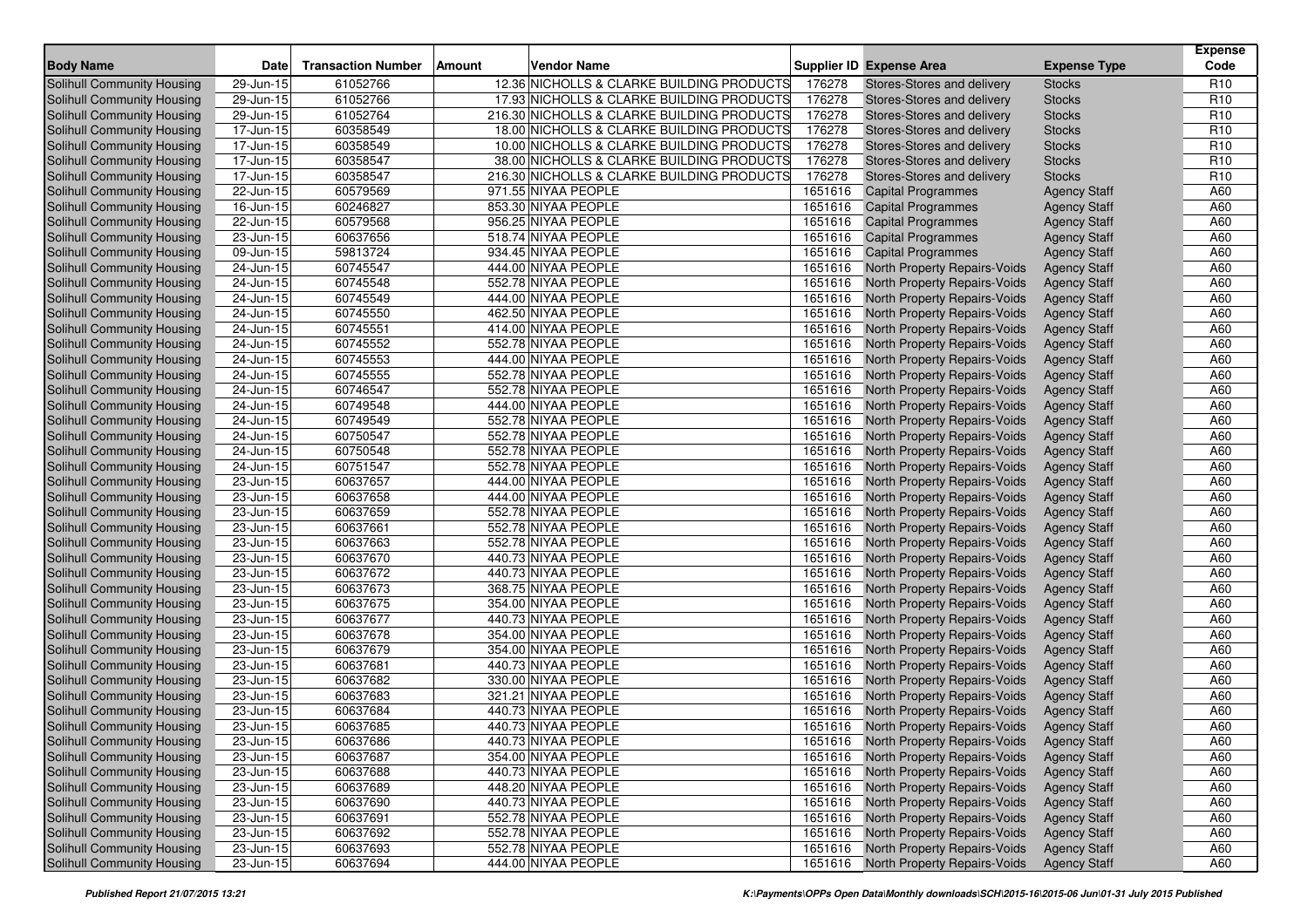|                                   |                         |                           |               |                                             |         |                                                        |                              | <b>Expense</b>  |
|-----------------------------------|-------------------------|---------------------------|---------------|---------------------------------------------|---------|--------------------------------------------------------|------------------------------|-----------------|
| <b>Body Name</b>                  | <b>Date</b>             | <b>Transaction Number</b> | <b>Amount</b> | Vendor Name                                 |         | <b>Supplier ID Expense Area</b>                        | <b>Expense Type</b>          | Code            |
| <b>Solihull Community Housing</b> | 23-Jun-15               | 60637695                  |               | 444.00 NIYAA PEOPLE                         | 1651616 | North Property Repairs-Voids                           | <b>Agency Staff</b>          | A60             |
| Solihull Community Housing        | 23-Jun-15               | 60637696                  |               | 552.78 NIYAA PEOPLE                         | 1651616 | North Property Repairs-Voids                           | <b>Agency Staff</b>          | A60             |
| Solihull Community Housing        | 23-Jun-15               | 60637697                  |               | 444.00 NIYAA PEOPLE                         | 1651616 | North Property Repairs-Voids                           | <b>Agency Staff</b>          | A60             |
| Solihull Community Housing        | 23-Jun-15               | 60637698                  |               | 440.73 NIYAA PEOPLE                         | 1651616 | North Property Repairs-Voids                           | <b>Agency Staff</b>          | A60             |
| Solihull Community Housing        | 23-Jun-15               | 60637699                  |               | 426.00 NIYAA PEOPLE                         | 1651616 | North Property Repairs-Voids                           | <b>Agency Staff</b>          | A60             |
| Solihull Community Housing        | 23-Jun-15               | 60637701                  |               | 552.78 NIYAA PEOPLE                         | 1651616 | North Property Repairs-Voids                           | <b>Agency Staff</b>          | A60             |
| Solihull Community Housing        | 23-Jun-15               | 60637702                  |               | 552.78 NIYAA PEOPLE                         | 1651616 | North Property Repairs-Voids                           | <b>Agency Staff</b>          | A60             |
| Solihull Community Housing        | 23-Jun-15               | 60637703                  |               | 462.50 NIYAA PEOPLE                         | 1651616 | North Property Repairs-Voids                           | <b>Agency Staff</b>          | A60             |
| Solihull Community Housing        | 23-Jun-15               | 60637704                  |               | 444.00 NIYAA PEOPLE                         | 1651616 | North Property Repairs-Voids                           | <b>Agency Staff</b>          | A60             |
| Solihull Community Housing        | $23$ -Jun-15            | 60637707                  |               | 552.78 NIYAA PEOPLE                         | 1651616 | North Property Repairs-Day to d Agency Staff           |                              | A60             |
| Solihull Community Housing        | 16-Jun-15               | 60246829                  |               | 440.73 NIYAA PEOPLE                         | 1651616 | North Property Repairs-Day to d Agency Staff           |                              | A60             |
| <b>Solihull Community Housing</b> | $16$ -Jun-15            | 60246830                  |               | 427.75 NIYAA PEOPLE                         | 1651616 | North Property Repairs-Day to d Agency Staff           |                              | A60             |
| Solihull Community Housing        | 16-Jun-15               | 60246832                  |               | 1015.00 NIYAA PEOPLE                        | 1651616 | North Property Repairs-Day to d Agency Staff           |                              | A60             |
| Solihull Community Housing        | 23-Jun-15               | 60637709                  |               | 552.78 NIYAA PEOPLE                         | 1651616 | North Property Repairs-Day to d Agency Staff           |                              | A60             |
| <b>Solihull Community Housing</b> | 24-Jun-15               | 60754547                  |               | 552.78 NIYAA PEOPLE                         | 1651616 | North Property Repairs-Day to d Agency Staff           |                              | A60             |
| Solihull Community Housing        | 24-Jun-15               | 60755547                  |               | 552.78 NIYAA PEOPLE                         | 1651616 | North Property Repairs-Day to d Agency Staff           |                              | A60             |
| <b>Solihull Community Housing</b> | 09-Jun-15               | 59813723                  |               | 536.50 NIYAA PEOPLE                         | 1651616 | North Property Repairs-Day to d Agency Staff           |                              | A60             |
| <b>Solihull Community Housing</b> | 23-Jun-15               | 60637668                  |               | 440.73 NIYAA PEOPLE                         | 1651616 | Decent Homes Prog - Internal                           | <b>Agency Staff</b>          | A60             |
| Solihull Community Housing        | 23-Jun-15               | 60637706                  |               | 552.78 NIYAA PEOPLE                         | 1651616 | Direct-Adaptations-Showers                             | <b>Agency Staff</b>          | A60             |
| Solihull Community Housing        | 24-Jun-15               | 60752547                  |               | 224.10 NIYAA PEOPLE                         | 1651616 | <b>Direct-Adaptations-Showers</b>                      | <b>Agency Staff</b>          | A60             |
| <b>Solihull Community Housing</b> | 24-Jun-15               | 60753547                  |               | 552.78 NIYAA PEOPLE                         | 1651616 | Direct-Adaptations-Showers                             | <b>Agency Staff</b>          | A60             |
| Solihull Community Housing        | 23-Jun-15               | 60637705                  |               | 440.73 NIYAA PEOPLE                         | 1651616 | Direct-Adaptations-Showers                             | <b>Agency Staff</b>          | A60             |
| <b>Solihull Community Housing</b> | 23-Jun-15               | 60637665                  |               | 552.78 NIYAA PEOPLE                         | 1651616 | <b>Direct-Adaptations-Showers</b>                      | <b>Agency Staff</b>          | A60             |
| Solihull Community Housing        | $16$ -Jun-15            | 60246824                  |               | 770.00 NIYAA PEOPLE                         | 1651616 | <b>Mechanical &amp; Electrical</b>                     | <b>Agency Staff</b>          | A60             |
| Solihull Community Housing        | 16-Jun-15               | 60246825                  |               | 714.00 NIYAA PEOPLE                         | 1651616 | <b>Mechanical &amp; Electrical</b>                     | <b>Agency Staff</b>          | A60             |
| <b>Solihull Community Housing</b> | 16-Jun-15               | 60246826                  |               | 900.00 NIYAA PEOPLE                         | 1651616 | <b>Mechanical &amp; Electrical</b>                     | <b>Agency Staff</b>          | A60             |
| Solihull Community Housing        | 24-Jun-15               | 60746548                  |               | 720.00 NIYAA PEOPLE                         | 1651616 | <b>Mechanical &amp; Electrical</b>                     | <b>Agency Staff</b>          | A60             |
| Solihull Community Housing        | 24-Jun-15               | 60747547                  |               | 1017.50 NIYAA PEOPLE                        | 1651616 | <b>Mechanical &amp; Electrical</b>                     | <b>Agency Staff</b>          | A60             |
| Solihull Community Housing        | 24-Jun-15               | 60748547                  |               | 888.00 NIYAA PEOPLE                         | 1651616 | <b>Mechanical &amp; Electrical</b>                     | <b>Agency Staff</b>          | A60             |
| Solihull Community Housing        | 24-Jun-15               | 60749547                  |               | 1017.50 NIYAA PEOPLE                        | 1651616 | <b>Mechanical &amp; Electrical</b>                     | <b>Agency Staff</b>          | A60             |
| Solihull Community Housing        | 05-Jun-15               | 59684550                  |               | 1017.50 NIYAA PEOPLE                        | 1651616 | <b>Mechanical &amp; Electrical</b>                     | <b>Agency Staff</b>          | A60             |
| Solihull Community Housing        | 26-Jun-15               | 60982622                  |               | 324.52 NOVUS PROPERTY SOLUTIONS             | 3522686 | Decent Homes Prog - Internal                           | <b>Contractor Payments</b>   | <b>B70</b>      |
| Solihull Community Housing        | 26-Jun-15               | 60982617                  |               | 1341.79 NOVUS PROPERTY SOLUTIONS            | 3522686 | Decent Homes Prog - Internal                           | <b>Contractor Payments</b>   | <b>B70</b>      |
| Solihull Community Housing        | 26-Jun-15               | 60982623                  |               | 486.78 NOVUS PROPERTY SOLUTIONS             | 3522686 | Direct-Adaptations-Showers                             | <b>Internal Works</b>        | <b>B31</b>      |
| Solihull Community Housing        | 12-Jun-15               | 60053593                  |               | 303.86 NOVUS PROPERTY SOLUTIONS             | 3522686 | <b>Direct-Adaptations-Showers</b>                      | <b>Internal Works</b>        | <b>B31</b>      |
| Solihull Community Housing        | 26-Jun-15               | 60982616                  |               | 385.64 NOVUS PROPERTY SOLUTIONS             | 3522686 | Direct - MST Decent Homes                              | <b>Internal Works</b>        | <b>B31</b>      |
| Solihull Community Housing        | $\overline{26}$ -Jun-15 | 60982625                  |               | 888.18 NOVUS PROPERTY SOLUTIONS             | 3522686 | North Property Repairs-Day to d Internal Works         |                              | <b>B31</b>      |
| Solihull Community Housing        | 24-Jun-15               | 60731547                  |               | 446.47 NPOWER BUSINESS & SOCIAL HOUSING LT  | 2846690 | <b>Cyclical Maintenance</b>                            | <b>Contractor Payments</b>   | <b>B70</b>      |
| Solihull Community Housing        | 24-Jun-15               | 60731549                  |               | -446.47 NPOWER BUSINESS & SOCIAL HOUSING LT | 2846690 | <b>Cyclical Maintenance</b>                            | <b>Contractor Payments</b>   | <b>B70</b>      |
| <b>Solihull Community Housing</b> | $10$ -Jun-15            | 59884616                  |               | 3167.83 OAKLEAF COMMERCIAL SERVICES LTD     | 5136686 | Private Sector - Disabled Faciliti Contractor Payments |                              | <b>B70</b>      |
| Solihull Community Housing        | $10$ -Jun-15            | 59884615                  |               | 343.90 OAKLEAF COMMERCIAL SERVICES LTD      | 5136686 | Private Sector - Disabled Faciliti Contractor Payments |                              | <b>B70</b>      |
| Solihull Community Housing        | $10$ -Jun-15            | 59884614                  |               | 3876.40 OAKLEAF COMMERCIAL SERVICES LTD     | 5136686 | Private Sector - Disabled Faciliti Contractor Payments |                              | <b>B70</b>      |
| Solihull Community Housing        | 16-Jun-15               | 60246861                  |               | 475.00 OCEAN MEDIA GROUP LTD                | 181618  | <b>Board Administration</b>                            | Conferences                  | D <sub>56</sub> |
| Solihull Community Housing        | $16$ -Jun-15            | 60246861                  |               | 2330.00 OCEAN MEDIA GROUP LTD               | 181618  | <b>Central Administration</b>                          | Conferences                  | D <sub>56</sub> |
| Solihull Community Housing        | 19-Jun-15               | 60548825                  |               | 314.85 OPENVIEW SECURITY SOLUTIONS LTD      | 2385686 | <b>Mechanical &amp; Electrical</b>                     | <b>Utility Related Works</b> | <b>B34</b>      |
| Solihull Community Housing        | 19-Jun-15               | 60548818                  |               | 325.36 OPENVIEW SECURITY SOLUTIONS LTD      | 2385686 | <b>Mechanical &amp; Electrical</b>                     | <b>Utility Related Works</b> | <b>B34</b>      |
| Solihull Community Housing        | 19-Jun-15               | 60548852                  |               | 492.89 OPENVIEW SECURITY SOLUTIONS LTD      | 2385686 | <b>Mechanical &amp; Electrical</b>                     | <b>Utility Related Works</b> | <b>B34</b>      |
| Solihull Community Housing        | 19-Jun-15               | 60548849                  |               | 589.77 OPENVIEW SECURITY SOLUTIONS LTD      | 2385686 | Mechanical & Electrical                                | <b>Utility Related Works</b> | <b>B34</b>      |
| Solihull Community Housing        | 19-Jun-15               | 60548826                  |               | 325.36 OPENVIEW SECURITY SOLUTIONS LTD      | 2385686 | <b>Mechanical &amp; Electrical</b>                     | <b>Utility Related Works</b> | <b>B34</b>      |
| <b>Solihull Community Housing</b> | 26-Jun-15               | 60959571                  |               | 359.95 OPENVIEW SECURITY SOLUTIONS LTD      | 2385686 | <b>Mechanical &amp; Electrical</b>                     | <b>Utility Related Works</b> | <b>B34</b>      |
| Solihull Community Housing        | 19-Jun-15               | 60548869                  |               | 325.36 OPENVIEW SECURITY SOLUTIONS LTD      | 2385686 | Mechanical & Electrical                                | <b>Utility Related Works</b> | <b>B34</b>      |
| Solihull Community Housing        | 12-Jun-15               | 60053592                  |               | 1476.00 OPENVIEW SECURITY SOLUTIONS LTD     | 2385686 | <b>Mechanical &amp; Electrical</b>                     | <b>Utility Related Works</b> | <b>B34</b>      |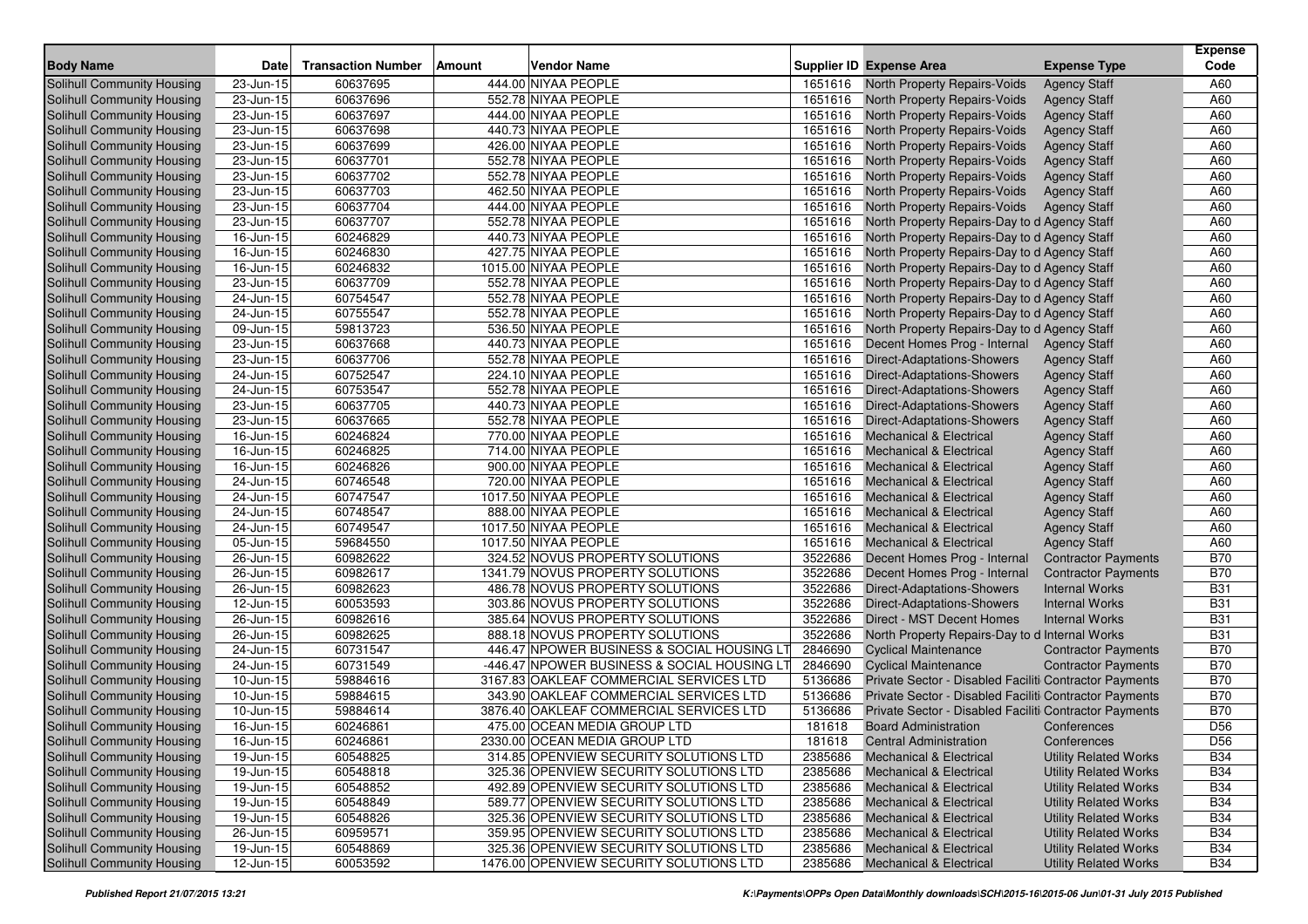| <b>Body Name</b>                                                | <b>Date</b>               | <b>Transaction Number</b> | Amount | Vendor Name                                           |                | <b>Supplier ID Expense Area</b>                        | <b>Expense Type</b>          | <b>Expense</b><br>Code |
|-----------------------------------------------------------------|---------------------------|---------------------------|--------|-------------------------------------------------------|----------------|--------------------------------------------------------|------------------------------|------------------------|
| Solihull Community Housing                                      | $12$ -Jun-15              | 60053591                  |        | 1321.60 OPENVIEW SECURITY SOLUTIONS LTD               | 2385686        | <b>Mechanical &amp; Electrical</b>                     | <b>Utility Related Works</b> | <b>B34</b>             |
| Solihull Community Housing                                      | 12-Jun-15                 | 60053580                  |        | 325.36 OPENVIEW SECURITY SOLUTIONS LTD                | 2385686        | <b>Mechanical &amp; Electrical</b>                     | <b>Utility Related Works</b> | <b>B34</b>             |
| Solihull Community Housing                                      | 12-Jun-15                 | 60053579                  |        | 325.36 OPENVIEW SECURITY SOLUTIONS LTD                | 2385686        | <b>Mechanical &amp; Electrical</b>                     | <b>Utility Related Works</b> | <b>B34</b>             |
| Solihull Community Housing                                      | $12$ -Jun-15              | 60053577                  |        | 327.76 OPENVIEW SECURITY SOLUTIONS LTD                | 2385686        | <b>Mechanical &amp; Electrical</b>                     | <b>Utility Related Works</b> | <b>B34</b>             |
| Solihull Community Housing                                      | 26-Jun-15                 | 60959574                  |        | -359.95 OPENVIEW SECURITY SOLUTIONS LTD               | 2385686        | <b>Mechanical &amp; Electrical</b>                     | <b>Utility Related Works</b> | <b>B34</b>             |
| Solihull Community Housing                                      | 26-Jun-15                 | 60982638                  |        | 275.00 OPUS STRUCTURAL SURVEYS                        | 7489686        | <b>MST</b> -Structural Works                           | <b>Contractor Payments</b>   | <b>B70</b>             |
| Solihull Community Housing                                      | 04-Jun-15                 | 59670633                  |        | 220.00 OPUS STRUCTURAL SURVEYS                        | 7489686        | <b>MST</b> -Structural Works                           | <b>Contractor Payments</b>   | <b>B70</b>             |
| Solihull Community Housing                                      | 04-Jun-15                 | 59670626                  |        | 295.00 OPUS STRUCTURAL SURVEYS                        | 7489686        | <b>MST</b> -Structural Works                           | <b>Contractor Payments</b>   | <b>B70</b>             |
| Solihull Community Housing                                      | 16-Jun-15                 | 60246862                  |        | 308.33 ORBIS PROTECT LIMITED                          | 6049687        | Family Housing Association Con Other Fees and Charges  |                              | D <sub>59</sub>        |
| <b>Solihull Community Housing</b>                               | 16-Jun-15                 | 60246862                  |        | 2350.00 ORBIS PROTECT LIMITED                         | 6049687        | <b>Call Centre</b>                                     | Other Fees and Charges       | D <sub>59</sub>        |
| Solihull Community Housing                                      | 26-Jun-15                 | 60982626                  |        | 220.50 ORBIS PROTECT LIMITED                          | 6049687        | North Property Repairs-Voids                           | Voids                        | <b>B38</b>             |
| Solihull Community Housing                                      | 19-Jun-15                 | 60548872                  |        | 278.50 ORBIS PROTECT LIMITED                          | 6049687        | North Property Repairs-Voids                           | Voids                        | <b>B38</b>             |
| <b>Solihull Community Housing</b>                               | 12-Jun-15                 | 60053609                  |        | 278.50 ORBIS PROTECT LIMITED                          | 6049687        | North Property Repairs-Voids                           | Voids                        | <b>B38</b>             |
| Solihull Community Housing                                      | 12-Jun-15                 | 60053606                  |        | 307.50 ORBIS PROTECT LIMITED                          | 6049687        | North Property Repairs-Voids                           | Voids                        | <b>B38</b>             |
| <b>Solihull Community Housing</b>                               | 19-Jun-15                 | 60541553                  |        | 122.75 PAKAWASTE LTD                                  | 7167           | Stores-Stores and delivery                             | <b>Waste Disposal</b>        | E20                    |
| Solihull Community Housing                                      | $19 - Jun - 15$           | 60541553                  |        | 88.25 PAKAWASTE LTD                                   | 7167           | Stores-Stores and delivery                             | <b>Waste Disposal</b>        | E20                    |
| Solihull Community Housing                                      | 19-Jun-15                 | 60541554                  |        | -122.75 PAKAWASTE LTD                                 | 7167           | Stores-Stores and delivery                             | <b>Waste Disposal</b>        | E20                    |
|                                                                 |                           | 60541554                  |        | -88.25 PAKAWASTE LTD                                  | 7167           | Stores-Stores and delivery                             | <b>Waste Disposal</b>        | E20                    |
| Solihull Community Housing<br><b>Solihull Community Housing</b> | 19-Jun-15<br>$12$ -Jun-15 | 60037591                  |        | 500.00 PARK RETAIL LTD                                | 218404         | <b>Balance Sheet</b>                                   |                              | <b>R51</b>             |
| Solihull Community Housing                                      | 12-Jun-15                 | 60037591                  |        | 6.00 PARK RETAIL LTD                                  | 218404         | <b>Endeavour House</b>                                 | <b>High Street Vouchers</b>  | D <sub>20</sub>        |
|                                                                 |                           | 60637713                  |        |                                                       | 227134         |                                                        | <b>Office Expenses</b>       | D <sub>59</sub>        |
| Solihull Community Housing                                      | 23-Jun-15                 | 60959597                  |        | 2341.20 PENNINGTON CHOICE LTD<br>283.40 PHS GROUP PLC |                | Energy Performance Certificates Other Fees and Charges | <b>Other Premises Costs</b>  |                        |
| Solihull Community Housing                                      | 26-Jun-15                 | 60246865                  |        |                                                       | 82208<br>82208 | <b>Endeavour House</b>                                 | <b>Other Premises Costs</b>  | <b>B90</b>             |
| Solihull Community Housing                                      | $16$ -Jun-15              |                           |        | 259.90 PHS GROUP PLC                                  |                | <b>Endeavour House</b>                                 |                              | <b>B90</b>             |
| Solihull Community Housing                                      | 16-Jun-15                 | 60246868                  |        | 4111.70 PINNACLE HOUSING LTD                          | 280244         | <b>Endeavour House</b>                                 | Cleaning                     | <b>B50</b>             |
| Solihull Community Housing                                      | 26-Jun-15                 | 60982588                  |        | 186.67 PINNACLE HOUSING LTD                           | 280244         | North Property Repairs-Voids                           | Voids                        | <b>B38</b>             |
| <b>Solihull Community Housing</b>                               | 26-Jun-15                 | 60982588                  |        | 442.18 PINNACLE HOUSING LTD                           | 280244         | Voids - Hostels                                        | Voids                        | <b>B38</b>             |
| Solihull Community Housing                                      | 26-Jun-15                 | 60982588                  |        | 133.82 PINNACLE HOUSING LTD                           | 280244         | Voids - Hostels                                        | Voids                        | <b>B38</b>             |
| Solihull Community Housing                                      | 26-Jun-15                 | 60982588                  |        | 213.25 PINNACLE HOUSING LTD                           | 280244         | Voids - Welfare Reform                                 | Voids                        | <b>B38</b>             |
| <b>Solihull Community Housing</b>                               | 26-Jun-15                 | 60982588                  |        | 176.27 PINNACLE HOUSING LTD                           | 280244         | North Property Repairs-Voids                           | Voids                        | <b>B38</b>             |
| <b>Solihull Community Housing</b>                               | 26-Jun-15                 | 60982588                  |        | 315.90 PINNACLE HOUSING LTD                           | 280244         | North Property Repairs-Voids                           | Voids                        | <b>B38</b>             |
| Solihull Community Housing                                      | 26-Jun-15                 | 60982588                  |        | 186.67 PINNACLE HOUSING LTD                           | 280244         | North Property Repairs-Voids                           | Voids                        | <b>B38</b>             |
| Solihull Community Housing                                      | 26-Jun-15                 | 60982588                  |        | 319.59 PINNACLE HOUSING LTD                           | 280244         | North Property Repairs-Voids                           | Voids                        | <b>B38</b>             |
| Solihull Community Housing                                      | 26-Jun-15                 | 60982588                  |        | 126.79 PINNACLE HOUSING LTD                           | 280244         | North Property Repairs-Voids                           | Voids                        | <b>B38</b>             |
| Solihull Community Housing                                      | 26-Jun-15                 | 60982588                  |        | 571.76 PINNACLE HOUSING LTD                           | 280244         | North Property Repairs-Voids                           | Voids                        | <b>B38</b>             |
| <b>Solihull Community Housing</b>                               | 26-Jun-15                 | 60982588                  |        | 325.58 PINNACLE HOUSING LTD                           | 280244         | North Property Repairs-Voids                           | Voids                        | <b>B38</b>             |
| Solihull Community Housing                                      | 26-Jun-15                 | 60982588                  |        | 262.73 PINNACLE HOUSING LTD                           | 280244         | North Property Repairs-Voids                           | Voids                        | <b>B38</b>             |
| <b>Solihull Community Housing</b>                               | $\overline{26}$ -Jun-15   | 60982588                  |        | 435.53 PINNACLE HOUSING LTD                           | 280244         | North Property Repairs-Voids                           | Voids                        | <b>B38</b>             |
| Solihull Community Housing                                      | 26-Jun-15                 | 60982588                  |        | 313.33 PINNACLE HOUSING LTD                           | 280244         | North Property Repairs-Voids                           | Voids                        | <b>B38</b>             |
| Solihull Community Housing                                      | 26-Jun-15                 | 60982588                  |        | 89.73 PINNACLE HOUSING LTD                            | 280244         | North Property Repairs-Voids                           | Voids                        | <b>B38</b>             |
| Solihull Community Housing                                      | 26-Jun-15                 | 60982588                  |        | 186.67 PINNACLE HOUSING LTD                           | 280244         | North Property Repairs-Voids                           | Voids                        | <b>B38</b>             |
| Solihull Community Housing                                      | 26-Jun-15                 | 60982588                  |        | 110.18 PINNACLE HOUSING LTD                           | 280244         | North Property Repairs-Voids                           | Voids                        | <b>B38</b>             |
| Solihull Community Housing                                      | 26-Jun-15                 | 60982588                  |        | 166.30 PINNACLE HOUSING LTD                           | 280244         | North Property Repairs-Voids                           | Voids                        | <b>B38</b>             |
| Solihull Community Housing                                      | 26-Jun-15                 | 60982588                  |        | 262.73 PINNACLE HOUSING LTD                           | 280244         | North Property Repairs-Voids                           | Voids                        | <b>B38</b>             |
| Solihull Community Housing                                      | $26$ -Jun-15              | 60982588                  |        | 186.67 PINNACLE HOUSING LTD                           | 280244         | North Property Repairs-Voids                           | Voids                        | <b>B38</b>             |
| Solihull Community Housing                                      | $\overline{26}$ -Jun-15   | 60982588                  |        | 186.67 PINNACLE HOUSING LTD                           | 280244         | North Property Repairs-Voids                           | Voids                        | <b>B38</b>             |
| <b>Solihull Community Housing</b>                               | 26-Jun-15                 | 60982588                  |        | 110.18 PINNACLE HOUSING LTD                           | 280244         | North Property Repairs-Voids                           | Voids                        | <b>B38</b>             |
| Solihull Community Housing                                      | 26-Jun-15                 | 60982588                  |        | 292.65 PINNACLE HOUSING LTD                           | 280244         | North Property Repairs-Voids                           | Voids                        | <b>B38</b>             |
| Solihull Community Housing                                      | 26-Jun-15                 | 60982588                  |        | 252.76 PINNACLE HOUSING LTD                           | 280244         | North Property Repairs-Voids                           | Voids                        | <b>B38</b>             |
| <b>Solihull Community Housing</b>                               | 26-Jun-15                 | 60982588                  |        | 239.83 PINNACLE HOUSING LTD                           | 280244         | North Property Repairs-Voids                           | Voids                        | <b>B38</b>             |
| Solihull Community Housing                                      | 26-Jun-15                 | 60982588                  |        | 196.64 PINNACLE HOUSING LTD                           | 280244         | North Property Repairs-Voids                           | Voids                        | <b>B38</b>             |
| Solihull Community Housing                                      | 26-Jun-15                 | 60982588                  |        | 176.27 PINNACLE HOUSING LTD                           | 280244         | North Property Repairs-Voids                           | Voids                        | <b>B38</b>             |
| Solihull Community Housing                                      | 26-Jun-15                 | 60982588                  |        | 186.67 PINNACLE HOUSING LTD                           | 280244         | North Property Repairs-Voids                           | Voids                        | <b>B38</b>             |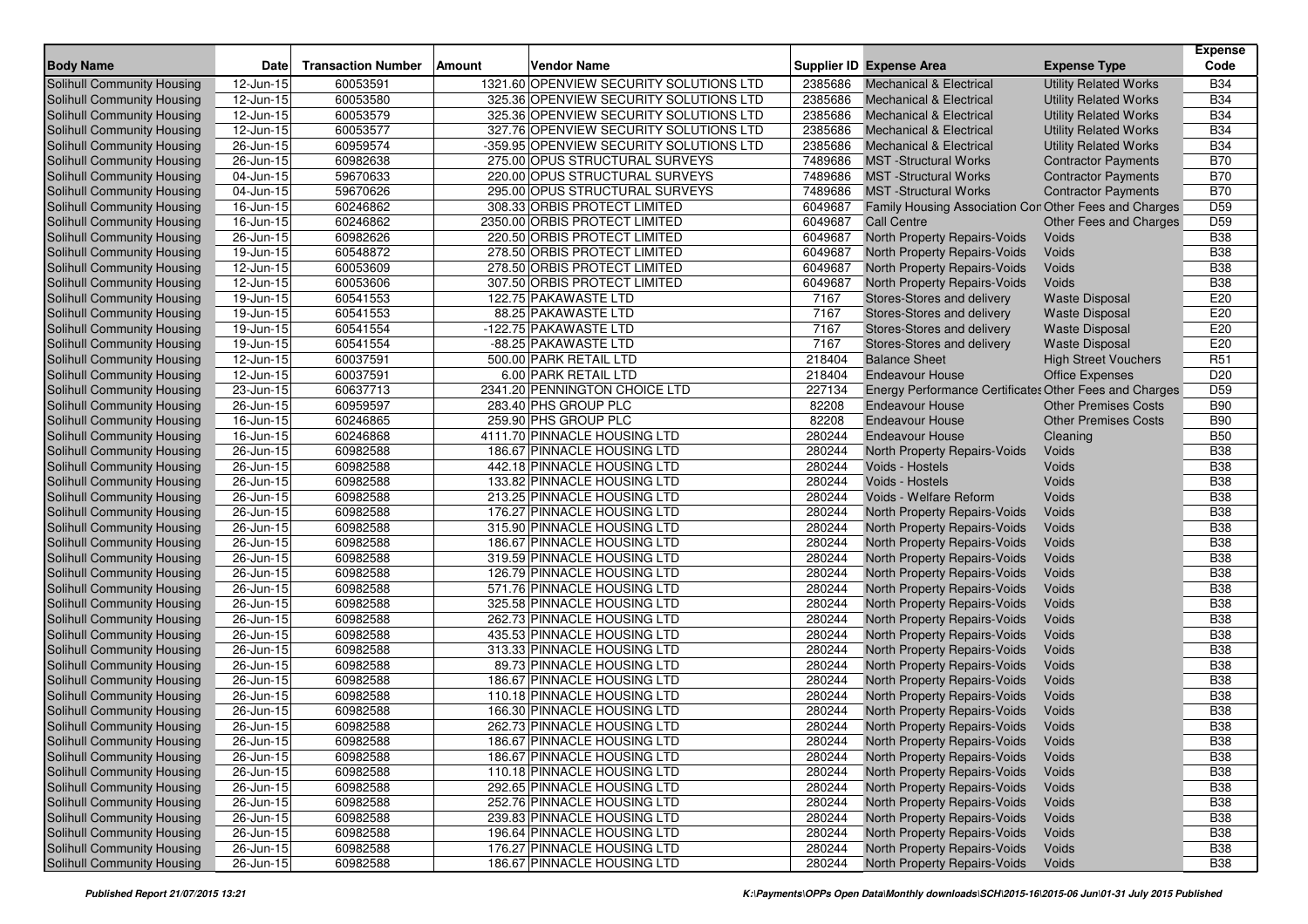| <b>Supplier ID Expense Area</b><br>Solihull Community Housing<br>196.64 PINNACLE HOUSING LTD<br>North Property Repairs-Voids<br><b>B38</b><br>26-Jun-15<br>60982588<br>280244<br>Voids<br>60982588<br>186.67 PINNACLE HOUSING LTD<br>280244<br><b>B38</b><br>Solihull Community Housing<br>26-Jun-15<br>North Property Repairs-Voids<br>Voids<br>292.56 PINNACLE HOUSING LTD<br>280244<br>Voids<br><b>B38</b><br>Solihull Community Housing<br>26-Jun-15<br>60982588<br>North Property Repairs-Voids<br>280244<br><b>B38</b><br>Solihull Community Housing<br>26-Jun-15<br>60982588<br>385.68 PINNACLE HOUSING LTD<br>North Property Repairs-Voids<br>Voids<br>60982588<br>289.31 PINNACLE HOUSING LTD<br>280244<br>Voids<br><b>B38</b><br><b>Solihull Community Housing</b><br>26-Jun-15<br>North Property Repairs-Voids<br>60982588<br>262.73 PINNACLE HOUSING LTD<br>280244<br>Voids<br><b>B38</b><br>Solihull Community Housing<br>26-Jun-15<br>North Property Repairs-Voids<br>280244<br><b>B38</b><br>Solihull Community Housing<br>26-Jun-15<br>60982588<br>266.41 PINNACLE HOUSING LTD<br>North Property Repairs-Voids<br>Voids<br>60982588<br>280244<br>Voids<br><b>B38</b><br>Solihull Community Housing<br>26-Jun-15<br>196.64 PINNACLE HOUSING LTD<br>North Property Repairs-Voids<br>60982588<br>461.73 PINNACLE HOUSING LTD<br>280244<br><b>B38</b><br>Solihull Community Housing<br>26-Jun-15<br>North Property Repairs-Voids<br>Voids<br>280244<br>Voids<br><b>B38</b><br><b>Solihull Community Housing</b><br>60982588<br>528.53 PINNACLE HOUSING LTD<br>North Property Repairs-Voids<br>26-Jun-15<br>60982588<br>280244<br><b>B38</b><br>Solihull Community Housing<br>26-Jun-15<br>252.76 PINNACLE HOUSING LTD<br>North Property Repairs-Voids<br>Voids<br>$26$ -Jun-15<br>60982588<br>262.73 PINNACLE HOUSING LTD<br>280244<br><b>B38</b><br>Solihull Community Housing<br>North Property Repairs-Voids<br>Voids<br>60982588<br>252.76 PINNACLE HOUSING LTD<br>280244<br><b>B38</b><br>Solihull Community Housing<br>26-Jun-15<br>North Property Repairs-Voids<br>Voids<br>280244<br><b>B38</b><br>60982588<br><b>Solihull Community Housing</b><br>26-Jun-15<br>252.76 PINNACLE HOUSING LTD<br>North Property Repairs-Voids<br>Voids<br>60982588<br>186.67 PINNACLE HOUSING LTD<br>280244<br><b>B38</b><br>Solihull Community Housing<br>26-Jun-15<br>North Property Repairs-Voids<br>Voids<br>60982588<br>280244<br><b>B38</b><br>Solihull Community Housing<br>26-Jun-15<br>252.76 PINNACLE HOUSING LTD<br>North Property Repairs-Voids<br>Voids<br><b>B38</b><br>60982588<br>262.73 PINNACLE HOUSING LTD<br>280244<br>Voids<br>Solihull Community Housing<br>26-Jun-15<br>North Property Repairs-Voids<br>60982588<br>100.21 PINNACLE HOUSING LTD<br>280244<br><b>B38</b><br>Solihull Community Housing<br>26-Jun-15<br>North Property Repairs-Voids<br>Voids<br>280244<br>Voids<br><b>B38</b><br><b>Solihull Community Housing</b><br>26-Jun-15<br>60982588<br>289.17 PINNACLE HOUSING LTD<br>North Property Repairs-Voids<br>60982588<br>100.21 PINNACLE HOUSING LTD<br>280244<br><b>B38</b><br>Solihull Community Housing<br>26-Jun-15<br>North Property Repairs-Voids<br>Voids<br>60982588<br>280244<br>Voids<br><b>B38</b><br>Solihull Community Housing<br>26-Jun-15<br>176.27 PINNACLE HOUSING LTD<br>North Property Repairs-Voids<br>$26$ -Jun- $15$<br>60982588<br>262.73 PINNACLE HOUSING LTD<br>280244<br>Voids<br><b>B38</b><br><b>Solihull Community Housing</b><br>North Property Repairs-Voids<br>60982588<br>223.22 PINNACLE HOUSING LTD<br>280244<br><b>B38</b><br>Solihull Community Housing<br>26-Jun-15<br>North Property Repairs-Voids<br>Voids<br>280244<br><b>B38</b><br><b>Solihull Community Housing</b><br>26-Jun-15<br>60982588<br>186.67 PINNACLE HOUSING LTD<br>North Property Repairs-Voids<br>Voids<br><b>B38</b><br>60982588<br>100.21 PINNACLE HOUSING LTD<br>280244<br>North Property Repairs-Voids<br><b>Solihull Community Housing</b><br>26-Jun-15<br>Voids<br>252.76 PINNACLE HOUSING LTD<br>280244<br><b>B38</b><br>Solihull Community Housing<br>26-Jun-15<br>60982588<br>North Property Repairs-Voids<br>Voids<br>186.67 PINNACLE HOUSING LTD<br>280244<br><b>B38</b><br><b>Solihull Community Housing</b><br>26-Jun-15<br>60982588<br>North Property Repairs-Voids<br>Voids<br>528.58 PINNACLE HOUSING LTD<br>280244<br>Voids<br><b>B38</b><br><b>Solihull Community Housing</b><br>26-Jun-15<br>60982588<br>North Property Repairs-Voids<br><b>Solihull Community Housing</b><br>60982588<br>252.76 PINNACLE HOUSING LTD<br>280244<br><b>B38</b><br>26-Jun-15<br>North Property Repairs-Voids<br>Voids<br>280244<br>60982588<br><b>B38</b><br><b>Solihull Community Housing</b><br>26-Jun-15<br>100.21 PINNACLE HOUSING LTD<br>North Property Repairs-Voids<br>Voids<br>60982588<br>280244<br><b>B38</b><br>Solihull Community Housing<br>26-Jun-15<br>196.64 PINNACLE HOUSING LTD<br>North Property Repairs-Voids<br>Voids<br>280244<br><b>B38</b><br>Solihull Community Housing<br>60982588<br>252.76 PINNACLE HOUSING LTD<br>North Property Repairs-Voids<br>Voids<br>26-Jun-15<br><b>B</b> 38<br><b>Solihull Community Housing</b><br>60982588<br>358.94 PINNACLE HOUSING LTD<br>280244<br>Voids<br>26-Jun-15<br>North Property Repairs-Voids<br>60982588<br>100.21 PINNACLE HOUSING LTD<br>280244<br><b>B38</b><br>Solihull Community Housing<br>26-Jun-15<br>North Property Repairs-Voids<br>Voids<br>280244<br><b>B38</b><br><b>Solihull Community Housing</b><br>60982588<br>361.46 PINNACLE HOUSING LTD<br>North Property Repairs-Voids<br>Voids<br>26-Jun-15<br>60982588<br>280244<br><b>B38</b><br>Solihull Community Housing<br>26-Jun-15<br>221.82 PINNACLE HOUSING LTD<br>North Property Repairs-Voids<br>Voids<br>280244<br>60982588<br>254.29 PINNACLE HOUSING LTD<br><b>B38</b><br>Solihull Community Housing<br>26-Jun-15<br>North Property Repairs-Voids<br>Voids<br>60982588<br>280244<br><b>B38</b><br>Solihull Community Housing<br>26-Jun-15<br>213.25 PINNACLE HOUSING LTD<br>North Property Repairs-Voids<br>Voids<br>280244<br><b>B38</b><br>60982588<br>176.27 PINNACLE HOUSING LTD<br>Solihull Community Housing<br>26-Jun-15<br>North Property Repairs-Voids<br>Voids<br>60982588<br>306.74 PINNACLE HOUSING LTD<br>280244<br><b>B38</b><br><b>Solihull Community Housing</b><br>26-Jun-15<br>North Property Repairs-Voids<br>Voids<br>60982588<br>260.77 PINNACLE HOUSING LTD<br>280244<br><b>B38</b><br>Solihull Community Housing<br>26-Jun-15<br>North Property Repairs-Voids<br>Voids<br>280244<br>Voids<br><b>B38</b><br>Solihull Community Housing<br>26-Jun-15<br>60982588<br>311.98 PINNACLE HOUSING LTD<br>North Property Repairs-Voids<br>60982588<br>305.94 PINNACLE HOUSING LTD<br>280244<br>North Property Repairs-Voids<br><b>B38</b><br>Solihull Community Housing<br>26-Jun-15<br>Voids<br>$26$ -Jun-15<br>280244<br>Voids<br><b>B38</b><br>Solihull Community Housing<br>60982588<br>110.18 PINNACLE HOUSING LTD<br>North Property Repairs-Voids<br><b>B38</b><br>Solihull Community Housing<br>$\overline{26}$ -Jun-15<br>60982588<br>385.68 PINNACLE HOUSING LTD<br>280244<br>North Property Repairs-Voids<br>Voids<br><b>Solihull Community Housing</b><br>North Property Repairs-Voids<br>$\overline{2}$ 6-Jun-15<br>60982588<br>398.84 PINNACLE HOUSING LTD<br>280244<br><b>B38</b><br>Voids<br>Solihull Community Housing<br>60982588<br>166.30 PINNACLE HOUSING LTD<br>280244<br>North Property Repairs-Voids<br><b>B38</b><br>26-Jun-15<br>Voids<br>Solihull Community Housing<br>26-Jun-15<br>126.79 PINNACLE HOUSING LTD<br>280244<br>North Property Repairs-Voids<br><b>B38</b><br>60982588<br>Voids<br>Solihull Community Housing<br>26-Jun-15<br>60982588<br>342.48 PINNACLE HOUSING LTD<br>280244<br>North Property Repairs-Voids<br><b>B38</b><br>Voids<br>Solihull Community Housing<br>60982588<br>140.10 PINNACLE HOUSING LTD<br>280244<br>North Property Repairs-Voids<br><b>B38</b><br>26-Jun-15<br>Voids<br><b>Solihull Community Housing</b><br>26-Jun-15<br>176.27 PINNACLE HOUSING LTD<br>280244<br>North Property Repairs-Voids<br>60982588<br>Voids<br><b>B38</b><br>252.76 PINNACLE HOUSING LTD<br>Solihull Community Housing<br>26-Jun-15<br>60982588<br>280244<br>North Property Repairs-Voids<br><b>B38</b><br>Voids | <b>Body Name</b> | Date | <b>Transaction Number</b> | <b>Amount</b> | Vendor Name |  | <b>Expense Type</b> | <b>Expense</b><br>Code |
|----------------------------------------------------------------------------------------------------------------------------------------------------------------------------------------------------------------------------------------------------------------------------------------------------------------------------------------------------------------------------------------------------------------------------------------------------------------------------------------------------------------------------------------------------------------------------------------------------------------------------------------------------------------------------------------------------------------------------------------------------------------------------------------------------------------------------------------------------------------------------------------------------------------------------------------------------------------------------------------------------------------------------------------------------------------------------------------------------------------------------------------------------------------------------------------------------------------------------------------------------------------------------------------------------------------------------------------------------------------------------------------------------------------------------------------------------------------------------------------------------------------------------------------------------------------------------------------------------------------------------------------------------------------------------------------------------------------------------------------------------------------------------------------------------------------------------------------------------------------------------------------------------------------------------------------------------------------------------------------------------------------------------------------------------------------------------------------------------------------------------------------------------------------------------------------------------------------------------------------------------------------------------------------------------------------------------------------------------------------------------------------------------------------------------------------------------------------------------------------------------------------------------------------------------------------------------------------------------------------------------------------------------------------------------------------------------------------------------------------------------------------------------------------------------------------------------------------------------------------------------------------------------------------------------------------------------------------------------------------------------------------------------------------------------------------------------------------------------------------------------------------------------------------------------------------------------------------------------------------------------------------------------------------------------------------------------------------------------------------------------------------------------------------------------------------------------------------------------------------------------------------------------------------------------------------------------------------------------------------------------------------------------------------------------------------------------------------------------------------------------------------------------------------------------------------------------------------------------------------------------------------------------------------------------------------------------------------------------------------------------------------------------------------------------------------------------------------------------------------------------------------------------------------------------------------------------------------------------------------------------------------------------------------------------------------------------------------------------------------------------------------------------------------------------------------------------------------------------------------------------------------------------------------------------------------------------------------------------------------------------------------------------------------------------------------------------------------------------------------------------------------------------------------------------------------------------------------------------------------------------------------------------------------------------------------------------------------------------------------------------------------------------------------------------------------------------------------------------------------------------------------------------------------------------------------------------------------------------------------------------------------------------------------------------------------------------------------------------------------------------------------------------------------------------------------------------------------------------------------------------------------------------------------------------------------------------------------------------------------------------------------------------------------------------------------------------------------------------------------------------------------------------------------------------------------------------------------------------------------------------------------------------------------------------------------------------------------------------------------------------------------------------------------------------------------------------------------------------------------------------------------------------------------------------------------------------------------------------------------------------------------------------------------------------------------------------------------------------------------------------------------------------------------------------------------------------------------------------------------------------------------------------------------------------------------------------------------------------------------------------------------------------------------------------------------------------------------------------------------------------------------------------------------------------------------------------------------------------------------------------------------------------------------------------------------------------------------------------------------------------------------------------------------------------------------------------------------------------------------------------------------------------------------------------------------------------------------------------------------------------------------------------------------------------------------------------------------------------------------------------------------------------------------------------------------------------------------------------------------------------------------------------------------------------------------------------------------------------------------------------------------------------------------------------------------------------------------------------------------------------------------------------------------------------------------------------------------------------------------------------------------------------------------------------------------------------------------------------------------------------------------------------------------------------------------------------------------------------------------------------------------------------------------------------------------------------------------------------------------------------------------------------------------------------------------------------------------------------------------------|------------------|------|---------------------------|---------------|-------------|--|---------------------|------------------------|
|                                                                                                                                                                                                                                                                                                                                                                                                                                                                                                                                                                                                                                                                                                                                                                                                                                                                                                                                                                                                                                                                                                                                                                                                                                                                                                                                                                                                                                                                                                                                                                                                                                                                                                                                                                                                                                                                                                                                                                                                                                                                                                                                                                                                                                                                                                                                                                                                                                                                                                                                                                                                                                                                                                                                                                                                                                                                                                                                                                                                                                                                                                                                                                                                                                                                                                                                                                                                                                                                                                                                                                                                                                                                                                                                                                                                                                                                                                                                                                                                                                                                                                                                                                                                                                                                                                                                                                                                                                                                                                                                                                                                                                                                                                                                                                                                                                                                                                                                                                                                                                                                                                                                                                                                                                                                                                                                                                                                                                                                                                                                                                                                                                                                                                                                                                                                                                                                                                                                                                                                                                                                                                                                                                                                                                                                                                                                                                                                                                                                                                                                                                                                                                                                                                                                                                                                                                                                                                                                                                                                                                                                                                                                                                                                                                                                                                                                                                                                                                                                                                                                                                                                                                                                                                                                                                                                                                                                                                                                                                                                                                                                                                                                                                                                                                                                                                                                                                      |                  |      |                           |               |             |  |                     |                        |
|                                                                                                                                                                                                                                                                                                                                                                                                                                                                                                                                                                                                                                                                                                                                                                                                                                                                                                                                                                                                                                                                                                                                                                                                                                                                                                                                                                                                                                                                                                                                                                                                                                                                                                                                                                                                                                                                                                                                                                                                                                                                                                                                                                                                                                                                                                                                                                                                                                                                                                                                                                                                                                                                                                                                                                                                                                                                                                                                                                                                                                                                                                                                                                                                                                                                                                                                                                                                                                                                                                                                                                                                                                                                                                                                                                                                                                                                                                                                                                                                                                                                                                                                                                                                                                                                                                                                                                                                                                                                                                                                                                                                                                                                                                                                                                                                                                                                                                                                                                                                                                                                                                                                                                                                                                                                                                                                                                                                                                                                                                                                                                                                                                                                                                                                                                                                                                                                                                                                                                                                                                                                                                                                                                                                                                                                                                                                                                                                                                                                                                                                                                                                                                                                                                                                                                                                                                                                                                                                                                                                                                                                                                                                                                                                                                                                                                                                                                                                                                                                                                                                                                                                                                                                                                                                                                                                                                                                                                                                                                                                                                                                                                                                                                                                                                                                                                                                                                      |                  |      |                           |               |             |  |                     |                        |
|                                                                                                                                                                                                                                                                                                                                                                                                                                                                                                                                                                                                                                                                                                                                                                                                                                                                                                                                                                                                                                                                                                                                                                                                                                                                                                                                                                                                                                                                                                                                                                                                                                                                                                                                                                                                                                                                                                                                                                                                                                                                                                                                                                                                                                                                                                                                                                                                                                                                                                                                                                                                                                                                                                                                                                                                                                                                                                                                                                                                                                                                                                                                                                                                                                                                                                                                                                                                                                                                                                                                                                                                                                                                                                                                                                                                                                                                                                                                                                                                                                                                                                                                                                                                                                                                                                                                                                                                                                                                                                                                                                                                                                                                                                                                                                                                                                                                                                                                                                                                                                                                                                                                                                                                                                                                                                                                                                                                                                                                                                                                                                                                                                                                                                                                                                                                                                                                                                                                                                                                                                                                                                                                                                                                                                                                                                                                                                                                                                                                                                                                                                                                                                                                                                                                                                                                                                                                                                                                                                                                                                                                                                                                                                                                                                                                                                                                                                                                                                                                                                                                                                                                                                                                                                                                                                                                                                                                                                                                                                                                                                                                                                                                                                                                                                                                                                                                                                      |                  |      |                           |               |             |  |                     |                        |
|                                                                                                                                                                                                                                                                                                                                                                                                                                                                                                                                                                                                                                                                                                                                                                                                                                                                                                                                                                                                                                                                                                                                                                                                                                                                                                                                                                                                                                                                                                                                                                                                                                                                                                                                                                                                                                                                                                                                                                                                                                                                                                                                                                                                                                                                                                                                                                                                                                                                                                                                                                                                                                                                                                                                                                                                                                                                                                                                                                                                                                                                                                                                                                                                                                                                                                                                                                                                                                                                                                                                                                                                                                                                                                                                                                                                                                                                                                                                                                                                                                                                                                                                                                                                                                                                                                                                                                                                                                                                                                                                                                                                                                                                                                                                                                                                                                                                                                                                                                                                                                                                                                                                                                                                                                                                                                                                                                                                                                                                                                                                                                                                                                                                                                                                                                                                                                                                                                                                                                                                                                                                                                                                                                                                                                                                                                                                                                                                                                                                                                                                                                                                                                                                                                                                                                                                                                                                                                                                                                                                                                                                                                                                                                                                                                                                                                                                                                                                                                                                                                                                                                                                                                                                                                                                                                                                                                                                                                                                                                                                                                                                                                                                                                                                                                                                                                                                                                      |                  |      |                           |               |             |  |                     |                        |
|                                                                                                                                                                                                                                                                                                                                                                                                                                                                                                                                                                                                                                                                                                                                                                                                                                                                                                                                                                                                                                                                                                                                                                                                                                                                                                                                                                                                                                                                                                                                                                                                                                                                                                                                                                                                                                                                                                                                                                                                                                                                                                                                                                                                                                                                                                                                                                                                                                                                                                                                                                                                                                                                                                                                                                                                                                                                                                                                                                                                                                                                                                                                                                                                                                                                                                                                                                                                                                                                                                                                                                                                                                                                                                                                                                                                                                                                                                                                                                                                                                                                                                                                                                                                                                                                                                                                                                                                                                                                                                                                                                                                                                                                                                                                                                                                                                                                                                                                                                                                                                                                                                                                                                                                                                                                                                                                                                                                                                                                                                                                                                                                                                                                                                                                                                                                                                                                                                                                                                                                                                                                                                                                                                                                                                                                                                                                                                                                                                                                                                                                                                                                                                                                                                                                                                                                                                                                                                                                                                                                                                                                                                                                                                                                                                                                                                                                                                                                                                                                                                                                                                                                                                                                                                                                                                                                                                                                                                                                                                                                                                                                                                                                                                                                                                                                                                                                                                      |                  |      |                           |               |             |  |                     |                        |
|                                                                                                                                                                                                                                                                                                                                                                                                                                                                                                                                                                                                                                                                                                                                                                                                                                                                                                                                                                                                                                                                                                                                                                                                                                                                                                                                                                                                                                                                                                                                                                                                                                                                                                                                                                                                                                                                                                                                                                                                                                                                                                                                                                                                                                                                                                                                                                                                                                                                                                                                                                                                                                                                                                                                                                                                                                                                                                                                                                                                                                                                                                                                                                                                                                                                                                                                                                                                                                                                                                                                                                                                                                                                                                                                                                                                                                                                                                                                                                                                                                                                                                                                                                                                                                                                                                                                                                                                                                                                                                                                                                                                                                                                                                                                                                                                                                                                                                                                                                                                                                                                                                                                                                                                                                                                                                                                                                                                                                                                                                                                                                                                                                                                                                                                                                                                                                                                                                                                                                                                                                                                                                                                                                                                                                                                                                                                                                                                                                                                                                                                                                                                                                                                                                                                                                                                                                                                                                                                                                                                                                                                                                                                                                                                                                                                                                                                                                                                                                                                                                                                                                                                                                                                                                                                                                                                                                                                                                                                                                                                                                                                                                                                                                                                                                                                                                                                                                      |                  |      |                           |               |             |  |                     |                        |
|                                                                                                                                                                                                                                                                                                                                                                                                                                                                                                                                                                                                                                                                                                                                                                                                                                                                                                                                                                                                                                                                                                                                                                                                                                                                                                                                                                                                                                                                                                                                                                                                                                                                                                                                                                                                                                                                                                                                                                                                                                                                                                                                                                                                                                                                                                                                                                                                                                                                                                                                                                                                                                                                                                                                                                                                                                                                                                                                                                                                                                                                                                                                                                                                                                                                                                                                                                                                                                                                                                                                                                                                                                                                                                                                                                                                                                                                                                                                                                                                                                                                                                                                                                                                                                                                                                                                                                                                                                                                                                                                                                                                                                                                                                                                                                                                                                                                                                                                                                                                                                                                                                                                                                                                                                                                                                                                                                                                                                                                                                                                                                                                                                                                                                                                                                                                                                                                                                                                                                                                                                                                                                                                                                                                                                                                                                                                                                                                                                                                                                                                                                                                                                                                                                                                                                                                                                                                                                                                                                                                                                                                                                                                                                                                                                                                                                                                                                                                                                                                                                                                                                                                                                                                                                                                                                                                                                                                                                                                                                                                                                                                                                                                                                                                                                                                                                                                                                      |                  |      |                           |               |             |  |                     |                        |
|                                                                                                                                                                                                                                                                                                                                                                                                                                                                                                                                                                                                                                                                                                                                                                                                                                                                                                                                                                                                                                                                                                                                                                                                                                                                                                                                                                                                                                                                                                                                                                                                                                                                                                                                                                                                                                                                                                                                                                                                                                                                                                                                                                                                                                                                                                                                                                                                                                                                                                                                                                                                                                                                                                                                                                                                                                                                                                                                                                                                                                                                                                                                                                                                                                                                                                                                                                                                                                                                                                                                                                                                                                                                                                                                                                                                                                                                                                                                                                                                                                                                                                                                                                                                                                                                                                                                                                                                                                                                                                                                                                                                                                                                                                                                                                                                                                                                                                                                                                                                                                                                                                                                                                                                                                                                                                                                                                                                                                                                                                                                                                                                                                                                                                                                                                                                                                                                                                                                                                                                                                                                                                                                                                                                                                                                                                                                                                                                                                                                                                                                                                                                                                                                                                                                                                                                                                                                                                                                                                                                                                                                                                                                                                                                                                                                                                                                                                                                                                                                                                                                                                                                                                                                                                                                                                                                                                                                                                                                                                                                                                                                                                                                                                                                                                                                                                                                                                      |                  |      |                           |               |             |  |                     |                        |
|                                                                                                                                                                                                                                                                                                                                                                                                                                                                                                                                                                                                                                                                                                                                                                                                                                                                                                                                                                                                                                                                                                                                                                                                                                                                                                                                                                                                                                                                                                                                                                                                                                                                                                                                                                                                                                                                                                                                                                                                                                                                                                                                                                                                                                                                                                                                                                                                                                                                                                                                                                                                                                                                                                                                                                                                                                                                                                                                                                                                                                                                                                                                                                                                                                                                                                                                                                                                                                                                                                                                                                                                                                                                                                                                                                                                                                                                                                                                                                                                                                                                                                                                                                                                                                                                                                                                                                                                                                                                                                                                                                                                                                                                                                                                                                                                                                                                                                                                                                                                                                                                                                                                                                                                                                                                                                                                                                                                                                                                                                                                                                                                                                                                                                                                                                                                                                                                                                                                                                                                                                                                                                                                                                                                                                                                                                                                                                                                                                                                                                                                                                                                                                                                                                                                                                                                                                                                                                                                                                                                                                                                                                                                                                                                                                                                                                                                                                                                                                                                                                                                                                                                                                                                                                                                                                                                                                                                                                                                                                                                                                                                                                                                                                                                                                                                                                                                                                      |                  |      |                           |               |             |  |                     |                        |
|                                                                                                                                                                                                                                                                                                                                                                                                                                                                                                                                                                                                                                                                                                                                                                                                                                                                                                                                                                                                                                                                                                                                                                                                                                                                                                                                                                                                                                                                                                                                                                                                                                                                                                                                                                                                                                                                                                                                                                                                                                                                                                                                                                                                                                                                                                                                                                                                                                                                                                                                                                                                                                                                                                                                                                                                                                                                                                                                                                                                                                                                                                                                                                                                                                                                                                                                                                                                                                                                                                                                                                                                                                                                                                                                                                                                                                                                                                                                                                                                                                                                                                                                                                                                                                                                                                                                                                                                                                                                                                                                                                                                                                                                                                                                                                                                                                                                                                                                                                                                                                                                                                                                                                                                                                                                                                                                                                                                                                                                                                                                                                                                                                                                                                                                                                                                                                                                                                                                                                                                                                                                                                                                                                                                                                                                                                                                                                                                                                                                                                                                                                                                                                                                                                                                                                                                                                                                                                                                                                                                                                                                                                                                                                                                                                                                                                                                                                                                                                                                                                                                                                                                                                                                                                                                                                                                                                                                                                                                                                                                                                                                                                                                                                                                                                                                                                                                                                      |                  |      |                           |               |             |  |                     |                        |
|                                                                                                                                                                                                                                                                                                                                                                                                                                                                                                                                                                                                                                                                                                                                                                                                                                                                                                                                                                                                                                                                                                                                                                                                                                                                                                                                                                                                                                                                                                                                                                                                                                                                                                                                                                                                                                                                                                                                                                                                                                                                                                                                                                                                                                                                                                                                                                                                                                                                                                                                                                                                                                                                                                                                                                                                                                                                                                                                                                                                                                                                                                                                                                                                                                                                                                                                                                                                                                                                                                                                                                                                                                                                                                                                                                                                                                                                                                                                                                                                                                                                                                                                                                                                                                                                                                                                                                                                                                                                                                                                                                                                                                                                                                                                                                                                                                                                                                                                                                                                                                                                                                                                                                                                                                                                                                                                                                                                                                                                                                                                                                                                                                                                                                                                                                                                                                                                                                                                                                                                                                                                                                                                                                                                                                                                                                                                                                                                                                                                                                                                                                                                                                                                                                                                                                                                                                                                                                                                                                                                                                                                                                                                                                                                                                                                                                                                                                                                                                                                                                                                                                                                                                                                                                                                                                                                                                                                                                                                                                                                                                                                                                                                                                                                                                                                                                                                                                      |                  |      |                           |               |             |  |                     |                        |
|                                                                                                                                                                                                                                                                                                                                                                                                                                                                                                                                                                                                                                                                                                                                                                                                                                                                                                                                                                                                                                                                                                                                                                                                                                                                                                                                                                                                                                                                                                                                                                                                                                                                                                                                                                                                                                                                                                                                                                                                                                                                                                                                                                                                                                                                                                                                                                                                                                                                                                                                                                                                                                                                                                                                                                                                                                                                                                                                                                                                                                                                                                                                                                                                                                                                                                                                                                                                                                                                                                                                                                                                                                                                                                                                                                                                                                                                                                                                                                                                                                                                                                                                                                                                                                                                                                                                                                                                                                                                                                                                                                                                                                                                                                                                                                                                                                                                                                                                                                                                                                                                                                                                                                                                                                                                                                                                                                                                                                                                                                                                                                                                                                                                                                                                                                                                                                                                                                                                                                                                                                                                                                                                                                                                                                                                                                                                                                                                                                                                                                                                                                                                                                                                                                                                                                                                                                                                                                                                                                                                                                                                                                                                                                                                                                                                                                                                                                                                                                                                                                                                                                                                                                                                                                                                                                                                                                                                                                                                                                                                                                                                                                                                                                                                                                                                                                                                                                      |                  |      |                           |               |             |  |                     |                        |
|                                                                                                                                                                                                                                                                                                                                                                                                                                                                                                                                                                                                                                                                                                                                                                                                                                                                                                                                                                                                                                                                                                                                                                                                                                                                                                                                                                                                                                                                                                                                                                                                                                                                                                                                                                                                                                                                                                                                                                                                                                                                                                                                                                                                                                                                                                                                                                                                                                                                                                                                                                                                                                                                                                                                                                                                                                                                                                                                                                                                                                                                                                                                                                                                                                                                                                                                                                                                                                                                                                                                                                                                                                                                                                                                                                                                                                                                                                                                                                                                                                                                                                                                                                                                                                                                                                                                                                                                                                                                                                                                                                                                                                                                                                                                                                                                                                                                                                                                                                                                                                                                                                                                                                                                                                                                                                                                                                                                                                                                                                                                                                                                                                                                                                                                                                                                                                                                                                                                                                                                                                                                                                                                                                                                                                                                                                                                                                                                                                                                                                                                                                                                                                                                                                                                                                                                                                                                                                                                                                                                                                                                                                                                                                                                                                                                                                                                                                                                                                                                                                                                                                                                                                                                                                                                                                                                                                                                                                                                                                                                                                                                                                                                                                                                                                                                                                                                                                      |                  |      |                           |               |             |  |                     |                        |
|                                                                                                                                                                                                                                                                                                                                                                                                                                                                                                                                                                                                                                                                                                                                                                                                                                                                                                                                                                                                                                                                                                                                                                                                                                                                                                                                                                                                                                                                                                                                                                                                                                                                                                                                                                                                                                                                                                                                                                                                                                                                                                                                                                                                                                                                                                                                                                                                                                                                                                                                                                                                                                                                                                                                                                                                                                                                                                                                                                                                                                                                                                                                                                                                                                                                                                                                                                                                                                                                                                                                                                                                                                                                                                                                                                                                                                                                                                                                                                                                                                                                                                                                                                                                                                                                                                                                                                                                                                                                                                                                                                                                                                                                                                                                                                                                                                                                                                                                                                                                                                                                                                                                                                                                                                                                                                                                                                                                                                                                                                                                                                                                                                                                                                                                                                                                                                                                                                                                                                                                                                                                                                                                                                                                                                                                                                                                                                                                                                                                                                                                                                                                                                                                                                                                                                                                                                                                                                                                                                                                                                                                                                                                                                                                                                                                                                                                                                                                                                                                                                                                                                                                                                                                                                                                                                                                                                                                                                                                                                                                                                                                                                                                                                                                                                                                                                                                                                      |                  |      |                           |               |             |  |                     |                        |
|                                                                                                                                                                                                                                                                                                                                                                                                                                                                                                                                                                                                                                                                                                                                                                                                                                                                                                                                                                                                                                                                                                                                                                                                                                                                                                                                                                                                                                                                                                                                                                                                                                                                                                                                                                                                                                                                                                                                                                                                                                                                                                                                                                                                                                                                                                                                                                                                                                                                                                                                                                                                                                                                                                                                                                                                                                                                                                                                                                                                                                                                                                                                                                                                                                                                                                                                                                                                                                                                                                                                                                                                                                                                                                                                                                                                                                                                                                                                                                                                                                                                                                                                                                                                                                                                                                                                                                                                                                                                                                                                                                                                                                                                                                                                                                                                                                                                                                                                                                                                                                                                                                                                                                                                                                                                                                                                                                                                                                                                                                                                                                                                                                                                                                                                                                                                                                                                                                                                                                                                                                                                                                                                                                                                                                                                                                                                                                                                                                                                                                                                                                                                                                                                                                                                                                                                                                                                                                                                                                                                                                                                                                                                                                                                                                                                                                                                                                                                                                                                                                                                                                                                                                                                                                                                                                                                                                                                                                                                                                                                                                                                                                                                                                                                                                                                                                                                                                      |                  |      |                           |               |             |  |                     |                        |
|                                                                                                                                                                                                                                                                                                                                                                                                                                                                                                                                                                                                                                                                                                                                                                                                                                                                                                                                                                                                                                                                                                                                                                                                                                                                                                                                                                                                                                                                                                                                                                                                                                                                                                                                                                                                                                                                                                                                                                                                                                                                                                                                                                                                                                                                                                                                                                                                                                                                                                                                                                                                                                                                                                                                                                                                                                                                                                                                                                                                                                                                                                                                                                                                                                                                                                                                                                                                                                                                                                                                                                                                                                                                                                                                                                                                                                                                                                                                                                                                                                                                                                                                                                                                                                                                                                                                                                                                                                                                                                                                                                                                                                                                                                                                                                                                                                                                                                                                                                                                                                                                                                                                                                                                                                                                                                                                                                                                                                                                                                                                                                                                                                                                                                                                                                                                                                                                                                                                                                                                                                                                                                                                                                                                                                                                                                                                                                                                                                                                                                                                                                                                                                                                                                                                                                                                                                                                                                                                                                                                                                                                                                                                                                                                                                                                                                                                                                                                                                                                                                                                                                                                                                                                                                                                                                                                                                                                                                                                                                                                                                                                                                                                                                                                                                                                                                                                                                      |                  |      |                           |               |             |  |                     |                        |
|                                                                                                                                                                                                                                                                                                                                                                                                                                                                                                                                                                                                                                                                                                                                                                                                                                                                                                                                                                                                                                                                                                                                                                                                                                                                                                                                                                                                                                                                                                                                                                                                                                                                                                                                                                                                                                                                                                                                                                                                                                                                                                                                                                                                                                                                                                                                                                                                                                                                                                                                                                                                                                                                                                                                                                                                                                                                                                                                                                                                                                                                                                                                                                                                                                                                                                                                                                                                                                                                                                                                                                                                                                                                                                                                                                                                                                                                                                                                                                                                                                                                                                                                                                                                                                                                                                                                                                                                                                                                                                                                                                                                                                                                                                                                                                                                                                                                                                                                                                                                                                                                                                                                                                                                                                                                                                                                                                                                                                                                                                                                                                                                                                                                                                                                                                                                                                                                                                                                                                                                                                                                                                                                                                                                                                                                                                                                                                                                                                                                                                                                                                                                                                                                                                                                                                                                                                                                                                                                                                                                                                                                                                                                                                                                                                                                                                                                                                                                                                                                                                                                                                                                                                                                                                                                                                                                                                                                                                                                                                                                                                                                                                                                                                                                                                                                                                                                                                      |                  |      |                           |               |             |  |                     |                        |
|                                                                                                                                                                                                                                                                                                                                                                                                                                                                                                                                                                                                                                                                                                                                                                                                                                                                                                                                                                                                                                                                                                                                                                                                                                                                                                                                                                                                                                                                                                                                                                                                                                                                                                                                                                                                                                                                                                                                                                                                                                                                                                                                                                                                                                                                                                                                                                                                                                                                                                                                                                                                                                                                                                                                                                                                                                                                                                                                                                                                                                                                                                                                                                                                                                                                                                                                                                                                                                                                                                                                                                                                                                                                                                                                                                                                                                                                                                                                                                                                                                                                                                                                                                                                                                                                                                                                                                                                                                                                                                                                                                                                                                                                                                                                                                                                                                                                                                                                                                                                                                                                                                                                                                                                                                                                                                                                                                                                                                                                                                                                                                                                                                                                                                                                                                                                                                                                                                                                                                                                                                                                                                                                                                                                                                                                                                                                                                                                                                                                                                                                                                                                                                                                                                                                                                                                                                                                                                                                                                                                                                                                                                                                                                                                                                                                                                                                                                                                                                                                                                                                                                                                                                                                                                                                                                                                                                                                                                                                                                                                                                                                                                                                                                                                                                                                                                                                                                      |                  |      |                           |               |             |  |                     |                        |
|                                                                                                                                                                                                                                                                                                                                                                                                                                                                                                                                                                                                                                                                                                                                                                                                                                                                                                                                                                                                                                                                                                                                                                                                                                                                                                                                                                                                                                                                                                                                                                                                                                                                                                                                                                                                                                                                                                                                                                                                                                                                                                                                                                                                                                                                                                                                                                                                                                                                                                                                                                                                                                                                                                                                                                                                                                                                                                                                                                                                                                                                                                                                                                                                                                                                                                                                                                                                                                                                                                                                                                                                                                                                                                                                                                                                                                                                                                                                                                                                                                                                                                                                                                                                                                                                                                                                                                                                                                                                                                                                                                                                                                                                                                                                                                                                                                                                                                                                                                                                                                                                                                                                                                                                                                                                                                                                                                                                                                                                                                                                                                                                                                                                                                                                                                                                                                                                                                                                                                                                                                                                                                                                                                                                                                                                                                                                                                                                                                                                                                                                                                                                                                                                                                                                                                                                                                                                                                                                                                                                                                                                                                                                                                                                                                                                                                                                                                                                                                                                                                                                                                                                                                                                                                                                                                                                                                                                                                                                                                                                                                                                                                                                                                                                                                                                                                                                                                      |                  |      |                           |               |             |  |                     |                        |
|                                                                                                                                                                                                                                                                                                                                                                                                                                                                                                                                                                                                                                                                                                                                                                                                                                                                                                                                                                                                                                                                                                                                                                                                                                                                                                                                                                                                                                                                                                                                                                                                                                                                                                                                                                                                                                                                                                                                                                                                                                                                                                                                                                                                                                                                                                                                                                                                                                                                                                                                                                                                                                                                                                                                                                                                                                                                                                                                                                                                                                                                                                                                                                                                                                                                                                                                                                                                                                                                                                                                                                                                                                                                                                                                                                                                                                                                                                                                                                                                                                                                                                                                                                                                                                                                                                                                                                                                                                                                                                                                                                                                                                                                                                                                                                                                                                                                                                                                                                                                                                                                                                                                                                                                                                                                                                                                                                                                                                                                                                                                                                                                                                                                                                                                                                                                                                                                                                                                                                                                                                                                                                                                                                                                                                                                                                                                                                                                                                                                                                                                                                                                                                                                                                                                                                                                                                                                                                                                                                                                                                                                                                                                                                                                                                                                                                                                                                                                                                                                                                                                                                                                                                                                                                                                                                                                                                                                                                                                                                                                                                                                                                                                                                                                                                                                                                                                                                      |                  |      |                           |               |             |  |                     |                        |
|                                                                                                                                                                                                                                                                                                                                                                                                                                                                                                                                                                                                                                                                                                                                                                                                                                                                                                                                                                                                                                                                                                                                                                                                                                                                                                                                                                                                                                                                                                                                                                                                                                                                                                                                                                                                                                                                                                                                                                                                                                                                                                                                                                                                                                                                                                                                                                                                                                                                                                                                                                                                                                                                                                                                                                                                                                                                                                                                                                                                                                                                                                                                                                                                                                                                                                                                                                                                                                                                                                                                                                                                                                                                                                                                                                                                                                                                                                                                                                                                                                                                                                                                                                                                                                                                                                                                                                                                                                                                                                                                                                                                                                                                                                                                                                                                                                                                                                                                                                                                                                                                                                                                                                                                                                                                                                                                                                                                                                                                                                                                                                                                                                                                                                                                                                                                                                                                                                                                                                                                                                                                                                                                                                                                                                                                                                                                                                                                                                                                                                                                                                                                                                                                                                                                                                                                                                                                                                                                                                                                                                                                                                                                                                                                                                                                                                                                                                                                                                                                                                                                                                                                                                                                                                                                                                                                                                                                                                                                                                                                                                                                                                                                                                                                                                                                                                                                                                      |                  |      |                           |               |             |  |                     |                        |
|                                                                                                                                                                                                                                                                                                                                                                                                                                                                                                                                                                                                                                                                                                                                                                                                                                                                                                                                                                                                                                                                                                                                                                                                                                                                                                                                                                                                                                                                                                                                                                                                                                                                                                                                                                                                                                                                                                                                                                                                                                                                                                                                                                                                                                                                                                                                                                                                                                                                                                                                                                                                                                                                                                                                                                                                                                                                                                                                                                                                                                                                                                                                                                                                                                                                                                                                                                                                                                                                                                                                                                                                                                                                                                                                                                                                                                                                                                                                                                                                                                                                                                                                                                                                                                                                                                                                                                                                                                                                                                                                                                                                                                                                                                                                                                                                                                                                                                                                                                                                                                                                                                                                                                                                                                                                                                                                                                                                                                                                                                                                                                                                                                                                                                                                                                                                                                                                                                                                                                                                                                                                                                                                                                                                                                                                                                                                                                                                                                                                                                                                                                                                                                                                                                                                                                                                                                                                                                                                                                                                                                                                                                                                                                                                                                                                                                                                                                                                                                                                                                                                                                                                                                                                                                                                                                                                                                                                                                                                                                                                                                                                                                                                                                                                                                                                                                                                                                      |                  |      |                           |               |             |  |                     |                        |
|                                                                                                                                                                                                                                                                                                                                                                                                                                                                                                                                                                                                                                                                                                                                                                                                                                                                                                                                                                                                                                                                                                                                                                                                                                                                                                                                                                                                                                                                                                                                                                                                                                                                                                                                                                                                                                                                                                                                                                                                                                                                                                                                                                                                                                                                                                                                                                                                                                                                                                                                                                                                                                                                                                                                                                                                                                                                                                                                                                                                                                                                                                                                                                                                                                                                                                                                                                                                                                                                                                                                                                                                                                                                                                                                                                                                                                                                                                                                                                                                                                                                                                                                                                                                                                                                                                                                                                                                                                                                                                                                                                                                                                                                                                                                                                                                                                                                                                                                                                                                                                                                                                                                                                                                                                                                                                                                                                                                                                                                                                                                                                                                                                                                                                                                                                                                                                                                                                                                                                                                                                                                                                                                                                                                                                                                                                                                                                                                                                                                                                                                                                                                                                                                                                                                                                                                                                                                                                                                                                                                                                                                                                                                                                                                                                                                                                                                                                                                                                                                                                                                                                                                                                                                                                                                                                                                                                                                                                                                                                                                                                                                                                                                                                                                                                                                                                                                                                      |                  |      |                           |               |             |  |                     |                        |
|                                                                                                                                                                                                                                                                                                                                                                                                                                                                                                                                                                                                                                                                                                                                                                                                                                                                                                                                                                                                                                                                                                                                                                                                                                                                                                                                                                                                                                                                                                                                                                                                                                                                                                                                                                                                                                                                                                                                                                                                                                                                                                                                                                                                                                                                                                                                                                                                                                                                                                                                                                                                                                                                                                                                                                                                                                                                                                                                                                                                                                                                                                                                                                                                                                                                                                                                                                                                                                                                                                                                                                                                                                                                                                                                                                                                                                                                                                                                                                                                                                                                                                                                                                                                                                                                                                                                                                                                                                                                                                                                                                                                                                                                                                                                                                                                                                                                                                                                                                                                                                                                                                                                                                                                                                                                                                                                                                                                                                                                                                                                                                                                                                                                                                                                                                                                                                                                                                                                                                                                                                                                                                                                                                                                                                                                                                                                                                                                                                                                                                                                                                                                                                                                                                                                                                                                                                                                                                                                                                                                                                                                                                                                                                                                                                                                                                                                                                                                                                                                                                                                                                                                                                                                                                                                                                                                                                                                                                                                                                                                                                                                                                                                                                                                                                                                                                                                                                      |                  |      |                           |               |             |  |                     |                        |
|                                                                                                                                                                                                                                                                                                                                                                                                                                                                                                                                                                                                                                                                                                                                                                                                                                                                                                                                                                                                                                                                                                                                                                                                                                                                                                                                                                                                                                                                                                                                                                                                                                                                                                                                                                                                                                                                                                                                                                                                                                                                                                                                                                                                                                                                                                                                                                                                                                                                                                                                                                                                                                                                                                                                                                                                                                                                                                                                                                                                                                                                                                                                                                                                                                                                                                                                                                                                                                                                                                                                                                                                                                                                                                                                                                                                                                                                                                                                                                                                                                                                                                                                                                                                                                                                                                                                                                                                                                                                                                                                                                                                                                                                                                                                                                                                                                                                                                                                                                                                                                                                                                                                                                                                                                                                                                                                                                                                                                                                                                                                                                                                                                                                                                                                                                                                                                                                                                                                                                                                                                                                                                                                                                                                                                                                                                                                                                                                                                                                                                                                                                                                                                                                                                                                                                                                                                                                                                                                                                                                                                                                                                                                                                                                                                                                                                                                                                                                                                                                                                                                                                                                                                                                                                                                                                                                                                                                                                                                                                                                                                                                                                                                                                                                                                                                                                                                                                      |                  |      |                           |               |             |  |                     |                        |
|                                                                                                                                                                                                                                                                                                                                                                                                                                                                                                                                                                                                                                                                                                                                                                                                                                                                                                                                                                                                                                                                                                                                                                                                                                                                                                                                                                                                                                                                                                                                                                                                                                                                                                                                                                                                                                                                                                                                                                                                                                                                                                                                                                                                                                                                                                                                                                                                                                                                                                                                                                                                                                                                                                                                                                                                                                                                                                                                                                                                                                                                                                                                                                                                                                                                                                                                                                                                                                                                                                                                                                                                                                                                                                                                                                                                                                                                                                                                                                                                                                                                                                                                                                                                                                                                                                                                                                                                                                                                                                                                                                                                                                                                                                                                                                                                                                                                                                                                                                                                                                                                                                                                                                                                                                                                                                                                                                                                                                                                                                                                                                                                                                                                                                                                                                                                                                                                                                                                                                                                                                                                                                                                                                                                                                                                                                                                                                                                                                                                                                                                                                                                                                                                                                                                                                                                                                                                                                                                                                                                                                                                                                                                                                                                                                                                                                                                                                                                                                                                                                                                                                                                                                                                                                                                                                                                                                                                                                                                                                                                                                                                                                                                                                                                                                                                                                                                                                      |                  |      |                           |               |             |  |                     |                        |
|                                                                                                                                                                                                                                                                                                                                                                                                                                                                                                                                                                                                                                                                                                                                                                                                                                                                                                                                                                                                                                                                                                                                                                                                                                                                                                                                                                                                                                                                                                                                                                                                                                                                                                                                                                                                                                                                                                                                                                                                                                                                                                                                                                                                                                                                                                                                                                                                                                                                                                                                                                                                                                                                                                                                                                                                                                                                                                                                                                                                                                                                                                                                                                                                                                                                                                                                                                                                                                                                                                                                                                                                                                                                                                                                                                                                                                                                                                                                                                                                                                                                                                                                                                                                                                                                                                                                                                                                                                                                                                                                                                                                                                                                                                                                                                                                                                                                                                                                                                                                                                                                                                                                                                                                                                                                                                                                                                                                                                                                                                                                                                                                                                                                                                                                                                                                                                                                                                                                                                                                                                                                                                                                                                                                                                                                                                                                                                                                                                                                                                                                                                                                                                                                                                                                                                                                                                                                                                                                                                                                                                                                                                                                                                                                                                                                                                                                                                                                                                                                                                                                                                                                                                                                                                                                                                                                                                                                                                                                                                                                                                                                                                                                                                                                                                                                                                                                                                      |                  |      |                           |               |             |  |                     |                        |
|                                                                                                                                                                                                                                                                                                                                                                                                                                                                                                                                                                                                                                                                                                                                                                                                                                                                                                                                                                                                                                                                                                                                                                                                                                                                                                                                                                                                                                                                                                                                                                                                                                                                                                                                                                                                                                                                                                                                                                                                                                                                                                                                                                                                                                                                                                                                                                                                                                                                                                                                                                                                                                                                                                                                                                                                                                                                                                                                                                                                                                                                                                                                                                                                                                                                                                                                                                                                                                                                                                                                                                                                                                                                                                                                                                                                                                                                                                                                                                                                                                                                                                                                                                                                                                                                                                                                                                                                                                                                                                                                                                                                                                                                                                                                                                                                                                                                                                                                                                                                                                                                                                                                                                                                                                                                                                                                                                                                                                                                                                                                                                                                                                                                                                                                                                                                                                                                                                                                                                                                                                                                                                                                                                                                                                                                                                                                                                                                                                                                                                                                                                                                                                                                                                                                                                                                                                                                                                                                                                                                                                                                                                                                                                                                                                                                                                                                                                                                                                                                                                                                                                                                                                                                                                                                                                                                                                                                                                                                                                                                                                                                                                                                                                                                                                                                                                                                                                      |                  |      |                           |               |             |  |                     |                        |
|                                                                                                                                                                                                                                                                                                                                                                                                                                                                                                                                                                                                                                                                                                                                                                                                                                                                                                                                                                                                                                                                                                                                                                                                                                                                                                                                                                                                                                                                                                                                                                                                                                                                                                                                                                                                                                                                                                                                                                                                                                                                                                                                                                                                                                                                                                                                                                                                                                                                                                                                                                                                                                                                                                                                                                                                                                                                                                                                                                                                                                                                                                                                                                                                                                                                                                                                                                                                                                                                                                                                                                                                                                                                                                                                                                                                                                                                                                                                                                                                                                                                                                                                                                                                                                                                                                                                                                                                                                                                                                                                                                                                                                                                                                                                                                                                                                                                                                                                                                                                                                                                                                                                                                                                                                                                                                                                                                                                                                                                                                                                                                                                                                                                                                                                                                                                                                                                                                                                                                                                                                                                                                                                                                                                                                                                                                                                                                                                                                                                                                                                                                                                                                                                                                                                                                                                                                                                                                                                                                                                                                                                                                                                                                                                                                                                                                                                                                                                                                                                                                                                                                                                                                                                                                                                                                                                                                                                                                                                                                                                                                                                                                                                                                                                                                                                                                                                                                      |                  |      |                           |               |             |  |                     |                        |
|                                                                                                                                                                                                                                                                                                                                                                                                                                                                                                                                                                                                                                                                                                                                                                                                                                                                                                                                                                                                                                                                                                                                                                                                                                                                                                                                                                                                                                                                                                                                                                                                                                                                                                                                                                                                                                                                                                                                                                                                                                                                                                                                                                                                                                                                                                                                                                                                                                                                                                                                                                                                                                                                                                                                                                                                                                                                                                                                                                                                                                                                                                                                                                                                                                                                                                                                                                                                                                                                                                                                                                                                                                                                                                                                                                                                                                                                                                                                                                                                                                                                                                                                                                                                                                                                                                                                                                                                                                                                                                                                                                                                                                                                                                                                                                                                                                                                                                                                                                                                                                                                                                                                                                                                                                                                                                                                                                                                                                                                                                                                                                                                                                                                                                                                                                                                                                                                                                                                                                                                                                                                                                                                                                                                                                                                                                                                                                                                                                                                                                                                                                                                                                                                                                                                                                                                                                                                                                                                                                                                                                                                                                                                                                                                                                                                                                                                                                                                                                                                                                                                                                                                                                                                                                                                                                                                                                                                                                                                                                                                                                                                                                                                                                                                                                                                                                                                                                      |                  |      |                           |               |             |  |                     |                        |
|                                                                                                                                                                                                                                                                                                                                                                                                                                                                                                                                                                                                                                                                                                                                                                                                                                                                                                                                                                                                                                                                                                                                                                                                                                                                                                                                                                                                                                                                                                                                                                                                                                                                                                                                                                                                                                                                                                                                                                                                                                                                                                                                                                                                                                                                                                                                                                                                                                                                                                                                                                                                                                                                                                                                                                                                                                                                                                                                                                                                                                                                                                                                                                                                                                                                                                                                                                                                                                                                                                                                                                                                                                                                                                                                                                                                                                                                                                                                                                                                                                                                                                                                                                                                                                                                                                                                                                                                                                                                                                                                                                                                                                                                                                                                                                                                                                                                                                                                                                                                                                                                                                                                                                                                                                                                                                                                                                                                                                                                                                                                                                                                                                                                                                                                                                                                                                                                                                                                                                                                                                                                                                                                                                                                                                                                                                                                                                                                                                                                                                                                                                                                                                                                                                                                                                                                                                                                                                                                                                                                                                                                                                                                                                                                                                                                                                                                                                                                                                                                                                                                                                                                                                                                                                                                                                                                                                                                                                                                                                                                                                                                                                                                                                                                                                                                                                                                                                      |                  |      |                           |               |             |  |                     |                        |
|                                                                                                                                                                                                                                                                                                                                                                                                                                                                                                                                                                                                                                                                                                                                                                                                                                                                                                                                                                                                                                                                                                                                                                                                                                                                                                                                                                                                                                                                                                                                                                                                                                                                                                                                                                                                                                                                                                                                                                                                                                                                                                                                                                                                                                                                                                                                                                                                                                                                                                                                                                                                                                                                                                                                                                                                                                                                                                                                                                                                                                                                                                                                                                                                                                                                                                                                                                                                                                                                                                                                                                                                                                                                                                                                                                                                                                                                                                                                                                                                                                                                                                                                                                                                                                                                                                                                                                                                                                                                                                                                                                                                                                                                                                                                                                                                                                                                                                                                                                                                                                                                                                                                                                                                                                                                                                                                                                                                                                                                                                                                                                                                                                                                                                                                                                                                                                                                                                                                                                                                                                                                                                                                                                                                                                                                                                                                                                                                                                                                                                                                                                                                                                                                                                                                                                                                                                                                                                                                                                                                                                                                                                                                                                                                                                                                                                                                                                                                                                                                                                                                                                                                                                                                                                                                                                                                                                                                                                                                                                                                                                                                                                                                                                                                                                                                                                                                                                      |                  |      |                           |               |             |  |                     |                        |
|                                                                                                                                                                                                                                                                                                                                                                                                                                                                                                                                                                                                                                                                                                                                                                                                                                                                                                                                                                                                                                                                                                                                                                                                                                                                                                                                                                                                                                                                                                                                                                                                                                                                                                                                                                                                                                                                                                                                                                                                                                                                                                                                                                                                                                                                                                                                                                                                                                                                                                                                                                                                                                                                                                                                                                                                                                                                                                                                                                                                                                                                                                                                                                                                                                                                                                                                                                                                                                                                                                                                                                                                                                                                                                                                                                                                                                                                                                                                                                                                                                                                                                                                                                                                                                                                                                                                                                                                                                                                                                                                                                                                                                                                                                                                                                                                                                                                                                                                                                                                                                                                                                                                                                                                                                                                                                                                                                                                                                                                                                                                                                                                                                                                                                                                                                                                                                                                                                                                                                                                                                                                                                                                                                                                                                                                                                                                                                                                                                                                                                                                                                                                                                                                                                                                                                                                                                                                                                                                                                                                                                                                                                                                                                                                                                                                                                                                                                                                                                                                                                                                                                                                                                                                                                                                                                                                                                                                                                                                                                                                                                                                                                                                                                                                                                                                                                                                                                      |                  |      |                           |               |             |  |                     |                        |
|                                                                                                                                                                                                                                                                                                                                                                                                                                                                                                                                                                                                                                                                                                                                                                                                                                                                                                                                                                                                                                                                                                                                                                                                                                                                                                                                                                                                                                                                                                                                                                                                                                                                                                                                                                                                                                                                                                                                                                                                                                                                                                                                                                                                                                                                                                                                                                                                                                                                                                                                                                                                                                                                                                                                                                                                                                                                                                                                                                                                                                                                                                                                                                                                                                                                                                                                                                                                                                                                                                                                                                                                                                                                                                                                                                                                                                                                                                                                                                                                                                                                                                                                                                                                                                                                                                                                                                                                                                                                                                                                                                                                                                                                                                                                                                                                                                                                                                                                                                                                                                                                                                                                                                                                                                                                                                                                                                                                                                                                                                                                                                                                                                                                                                                                                                                                                                                                                                                                                                                                                                                                                                                                                                                                                                                                                                                                                                                                                                                                                                                                                                                                                                                                                                                                                                                                                                                                                                                                                                                                                                                                                                                                                                                                                                                                                                                                                                                                                                                                                                                                                                                                                                                                                                                                                                                                                                                                                                                                                                                                                                                                                                                                                                                                                                                                                                                                                                      |                  |      |                           |               |             |  |                     |                        |
|                                                                                                                                                                                                                                                                                                                                                                                                                                                                                                                                                                                                                                                                                                                                                                                                                                                                                                                                                                                                                                                                                                                                                                                                                                                                                                                                                                                                                                                                                                                                                                                                                                                                                                                                                                                                                                                                                                                                                                                                                                                                                                                                                                                                                                                                                                                                                                                                                                                                                                                                                                                                                                                                                                                                                                                                                                                                                                                                                                                                                                                                                                                                                                                                                                                                                                                                                                                                                                                                                                                                                                                                                                                                                                                                                                                                                                                                                                                                                                                                                                                                                                                                                                                                                                                                                                                                                                                                                                                                                                                                                                                                                                                                                                                                                                                                                                                                                                                                                                                                                                                                                                                                                                                                                                                                                                                                                                                                                                                                                                                                                                                                                                                                                                                                                                                                                                                                                                                                                                                                                                                                                                                                                                                                                                                                                                                                                                                                                                                                                                                                                                                                                                                                                                                                                                                                                                                                                                                                                                                                                                                                                                                                                                                                                                                                                                                                                                                                                                                                                                                                                                                                                                                                                                                                                                                                                                                                                                                                                                                                                                                                                                                                                                                                                                                                                                                                                                      |                  |      |                           |               |             |  |                     |                        |
|                                                                                                                                                                                                                                                                                                                                                                                                                                                                                                                                                                                                                                                                                                                                                                                                                                                                                                                                                                                                                                                                                                                                                                                                                                                                                                                                                                                                                                                                                                                                                                                                                                                                                                                                                                                                                                                                                                                                                                                                                                                                                                                                                                                                                                                                                                                                                                                                                                                                                                                                                                                                                                                                                                                                                                                                                                                                                                                                                                                                                                                                                                                                                                                                                                                                                                                                                                                                                                                                                                                                                                                                                                                                                                                                                                                                                                                                                                                                                                                                                                                                                                                                                                                                                                                                                                                                                                                                                                                                                                                                                                                                                                                                                                                                                                                                                                                                                                                                                                                                                                                                                                                                                                                                                                                                                                                                                                                                                                                                                                                                                                                                                                                                                                                                                                                                                                                                                                                                                                                                                                                                                                                                                                                                                                                                                                                                                                                                                                                                                                                                                                                                                                                                                                                                                                                                                                                                                                                                                                                                                                                                                                                                                                                                                                                                                                                                                                                                                                                                                                                                                                                                                                                                                                                                                                                                                                                                                                                                                                                                                                                                                                                                                                                                                                                                                                                                                                      |                  |      |                           |               |             |  |                     |                        |
|                                                                                                                                                                                                                                                                                                                                                                                                                                                                                                                                                                                                                                                                                                                                                                                                                                                                                                                                                                                                                                                                                                                                                                                                                                                                                                                                                                                                                                                                                                                                                                                                                                                                                                                                                                                                                                                                                                                                                                                                                                                                                                                                                                                                                                                                                                                                                                                                                                                                                                                                                                                                                                                                                                                                                                                                                                                                                                                                                                                                                                                                                                                                                                                                                                                                                                                                                                                                                                                                                                                                                                                                                                                                                                                                                                                                                                                                                                                                                                                                                                                                                                                                                                                                                                                                                                                                                                                                                                                                                                                                                                                                                                                                                                                                                                                                                                                                                                                                                                                                                                                                                                                                                                                                                                                                                                                                                                                                                                                                                                                                                                                                                                                                                                                                                                                                                                                                                                                                                                                                                                                                                                                                                                                                                                                                                                                                                                                                                                                                                                                                                                                                                                                                                                                                                                                                                                                                                                                                                                                                                                                                                                                                                                                                                                                                                                                                                                                                                                                                                                                                                                                                                                                                                                                                                                                                                                                                                                                                                                                                                                                                                                                                                                                                                                                                                                                                                                      |                  |      |                           |               |             |  |                     |                        |
|                                                                                                                                                                                                                                                                                                                                                                                                                                                                                                                                                                                                                                                                                                                                                                                                                                                                                                                                                                                                                                                                                                                                                                                                                                                                                                                                                                                                                                                                                                                                                                                                                                                                                                                                                                                                                                                                                                                                                                                                                                                                                                                                                                                                                                                                                                                                                                                                                                                                                                                                                                                                                                                                                                                                                                                                                                                                                                                                                                                                                                                                                                                                                                                                                                                                                                                                                                                                                                                                                                                                                                                                                                                                                                                                                                                                                                                                                                                                                                                                                                                                                                                                                                                                                                                                                                                                                                                                                                                                                                                                                                                                                                                                                                                                                                                                                                                                                                                                                                                                                                                                                                                                                                                                                                                                                                                                                                                                                                                                                                                                                                                                                                                                                                                                                                                                                                                                                                                                                                                                                                                                                                                                                                                                                                                                                                                                                                                                                                                                                                                                                                                                                                                                                                                                                                                                                                                                                                                                                                                                                                                                                                                                                                                                                                                                                                                                                                                                                                                                                                                                                                                                                                                                                                                                                                                                                                                                                                                                                                                                                                                                                                                                                                                                                                                                                                                                                                      |                  |      |                           |               |             |  |                     |                        |
|                                                                                                                                                                                                                                                                                                                                                                                                                                                                                                                                                                                                                                                                                                                                                                                                                                                                                                                                                                                                                                                                                                                                                                                                                                                                                                                                                                                                                                                                                                                                                                                                                                                                                                                                                                                                                                                                                                                                                                                                                                                                                                                                                                                                                                                                                                                                                                                                                                                                                                                                                                                                                                                                                                                                                                                                                                                                                                                                                                                                                                                                                                                                                                                                                                                                                                                                                                                                                                                                                                                                                                                                                                                                                                                                                                                                                                                                                                                                                                                                                                                                                                                                                                                                                                                                                                                                                                                                                                                                                                                                                                                                                                                                                                                                                                                                                                                                                                                                                                                                                                                                                                                                                                                                                                                                                                                                                                                                                                                                                                                                                                                                                                                                                                                                                                                                                                                                                                                                                                                                                                                                                                                                                                                                                                                                                                                                                                                                                                                                                                                                                                                                                                                                                                                                                                                                                                                                                                                                                                                                                                                                                                                                                                                                                                                                                                                                                                                                                                                                                                                                                                                                                                                                                                                                                                                                                                                                                                                                                                                                                                                                                                                                                                                                                                                                                                                                                                      |                  |      |                           |               |             |  |                     |                        |
|                                                                                                                                                                                                                                                                                                                                                                                                                                                                                                                                                                                                                                                                                                                                                                                                                                                                                                                                                                                                                                                                                                                                                                                                                                                                                                                                                                                                                                                                                                                                                                                                                                                                                                                                                                                                                                                                                                                                                                                                                                                                                                                                                                                                                                                                                                                                                                                                                                                                                                                                                                                                                                                                                                                                                                                                                                                                                                                                                                                                                                                                                                                                                                                                                                                                                                                                                                                                                                                                                                                                                                                                                                                                                                                                                                                                                                                                                                                                                                                                                                                                                                                                                                                                                                                                                                                                                                                                                                                                                                                                                                                                                                                                                                                                                                                                                                                                                                                                                                                                                                                                                                                                                                                                                                                                                                                                                                                                                                                                                                                                                                                                                                                                                                                                                                                                                                                                                                                                                                                                                                                                                                                                                                                                                                                                                                                                                                                                                                                                                                                                                                                                                                                                                                                                                                                                                                                                                                                                                                                                                                                                                                                                                                                                                                                                                                                                                                                                                                                                                                                                                                                                                                                                                                                                                                                                                                                                                                                                                                                                                                                                                                                                                                                                                                                                                                                                                                      |                  |      |                           |               |             |  |                     |                        |
|                                                                                                                                                                                                                                                                                                                                                                                                                                                                                                                                                                                                                                                                                                                                                                                                                                                                                                                                                                                                                                                                                                                                                                                                                                                                                                                                                                                                                                                                                                                                                                                                                                                                                                                                                                                                                                                                                                                                                                                                                                                                                                                                                                                                                                                                                                                                                                                                                                                                                                                                                                                                                                                                                                                                                                                                                                                                                                                                                                                                                                                                                                                                                                                                                                                                                                                                                                                                                                                                                                                                                                                                                                                                                                                                                                                                                                                                                                                                                                                                                                                                                                                                                                                                                                                                                                                                                                                                                                                                                                                                                                                                                                                                                                                                                                                                                                                                                                                                                                                                                                                                                                                                                                                                                                                                                                                                                                                                                                                                                                                                                                                                                                                                                                                                                                                                                                                                                                                                                                                                                                                                                                                                                                                                                                                                                                                                                                                                                                                                                                                                                                                                                                                                                                                                                                                                                                                                                                                                                                                                                                                                                                                                                                                                                                                                                                                                                                                                                                                                                                                                                                                                                                                                                                                                                                                                                                                                                                                                                                                                                                                                                                                                                                                                                                                                                                                                                                      |                  |      |                           |               |             |  |                     |                        |
|                                                                                                                                                                                                                                                                                                                                                                                                                                                                                                                                                                                                                                                                                                                                                                                                                                                                                                                                                                                                                                                                                                                                                                                                                                                                                                                                                                                                                                                                                                                                                                                                                                                                                                                                                                                                                                                                                                                                                                                                                                                                                                                                                                                                                                                                                                                                                                                                                                                                                                                                                                                                                                                                                                                                                                                                                                                                                                                                                                                                                                                                                                                                                                                                                                                                                                                                                                                                                                                                                                                                                                                                                                                                                                                                                                                                                                                                                                                                                                                                                                                                                                                                                                                                                                                                                                                                                                                                                                                                                                                                                                                                                                                                                                                                                                                                                                                                                                                                                                                                                                                                                                                                                                                                                                                                                                                                                                                                                                                                                                                                                                                                                                                                                                                                                                                                                                                                                                                                                                                                                                                                                                                                                                                                                                                                                                                                                                                                                                                                                                                                                                                                                                                                                                                                                                                                                                                                                                                                                                                                                                                                                                                                                                                                                                                                                                                                                                                                                                                                                                                                                                                                                                                                                                                                                                                                                                                                                                                                                                                                                                                                                                                                                                                                                                                                                                                                                                      |                  |      |                           |               |             |  |                     |                        |
|                                                                                                                                                                                                                                                                                                                                                                                                                                                                                                                                                                                                                                                                                                                                                                                                                                                                                                                                                                                                                                                                                                                                                                                                                                                                                                                                                                                                                                                                                                                                                                                                                                                                                                                                                                                                                                                                                                                                                                                                                                                                                                                                                                                                                                                                                                                                                                                                                                                                                                                                                                                                                                                                                                                                                                                                                                                                                                                                                                                                                                                                                                                                                                                                                                                                                                                                                                                                                                                                                                                                                                                                                                                                                                                                                                                                                                                                                                                                                                                                                                                                                                                                                                                                                                                                                                                                                                                                                                                                                                                                                                                                                                                                                                                                                                                                                                                                                                                                                                                                                                                                                                                                                                                                                                                                                                                                                                                                                                                                                                                                                                                                                                                                                                                                                                                                                                                                                                                                                                                                                                                                                                                                                                                                                                                                                                                                                                                                                                                                                                                                                                                                                                                                                                                                                                                                                                                                                                                                                                                                                                                                                                                                                                                                                                                                                                                                                                                                                                                                                                                                                                                                                                                                                                                                                                                                                                                                                                                                                                                                                                                                                                                                                                                                                                                                                                                                                                      |                  |      |                           |               |             |  |                     |                        |
|                                                                                                                                                                                                                                                                                                                                                                                                                                                                                                                                                                                                                                                                                                                                                                                                                                                                                                                                                                                                                                                                                                                                                                                                                                                                                                                                                                                                                                                                                                                                                                                                                                                                                                                                                                                                                                                                                                                                                                                                                                                                                                                                                                                                                                                                                                                                                                                                                                                                                                                                                                                                                                                                                                                                                                                                                                                                                                                                                                                                                                                                                                                                                                                                                                                                                                                                                                                                                                                                                                                                                                                                                                                                                                                                                                                                                                                                                                                                                                                                                                                                                                                                                                                                                                                                                                                                                                                                                                                                                                                                                                                                                                                                                                                                                                                                                                                                                                                                                                                                                                                                                                                                                                                                                                                                                                                                                                                                                                                                                                                                                                                                                                                                                                                                                                                                                                                                                                                                                                                                                                                                                                                                                                                                                                                                                                                                                                                                                                                                                                                                                                                                                                                                                                                                                                                                                                                                                                                                                                                                                                                                                                                                                                                                                                                                                                                                                                                                                                                                                                                                                                                                                                                                                                                                                                                                                                                                                                                                                                                                                                                                                                                                                                                                                                                                                                                                                                      |                  |      |                           |               |             |  |                     |                        |
|                                                                                                                                                                                                                                                                                                                                                                                                                                                                                                                                                                                                                                                                                                                                                                                                                                                                                                                                                                                                                                                                                                                                                                                                                                                                                                                                                                                                                                                                                                                                                                                                                                                                                                                                                                                                                                                                                                                                                                                                                                                                                                                                                                                                                                                                                                                                                                                                                                                                                                                                                                                                                                                                                                                                                                                                                                                                                                                                                                                                                                                                                                                                                                                                                                                                                                                                                                                                                                                                                                                                                                                                                                                                                                                                                                                                                                                                                                                                                                                                                                                                                                                                                                                                                                                                                                                                                                                                                                                                                                                                                                                                                                                                                                                                                                                                                                                                                                                                                                                                                                                                                                                                                                                                                                                                                                                                                                                                                                                                                                                                                                                                                                                                                                                                                                                                                                                                                                                                                                                                                                                                                                                                                                                                                                                                                                                                                                                                                                                                                                                                                                                                                                                                                                                                                                                                                                                                                                                                                                                                                                                                                                                                                                                                                                                                                                                                                                                                                                                                                                                                                                                                                                                                                                                                                                                                                                                                                                                                                                                                                                                                                                                                                                                                                                                                                                                                                                      |                  |      |                           |               |             |  |                     |                        |
|                                                                                                                                                                                                                                                                                                                                                                                                                                                                                                                                                                                                                                                                                                                                                                                                                                                                                                                                                                                                                                                                                                                                                                                                                                                                                                                                                                                                                                                                                                                                                                                                                                                                                                                                                                                                                                                                                                                                                                                                                                                                                                                                                                                                                                                                                                                                                                                                                                                                                                                                                                                                                                                                                                                                                                                                                                                                                                                                                                                                                                                                                                                                                                                                                                                                                                                                                                                                                                                                                                                                                                                                                                                                                                                                                                                                                                                                                                                                                                                                                                                                                                                                                                                                                                                                                                                                                                                                                                                                                                                                                                                                                                                                                                                                                                                                                                                                                                                                                                                                                                                                                                                                                                                                                                                                                                                                                                                                                                                                                                                                                                                                                                                                                                                                                                                                                                                                                                                                                                                                                                                                                                                                                                                                                                                                                                                                                                                                                                                                                                                                                                                                                                                                                                                                                                                                                                                                                                                                                                                                                                                                                                                                                                                                                                                                                                                                                                                                                                                                                                                                                                                                                                                                                                                                                                                                                                                                                                                                                                                                                                                                                                                                                                                                                                                                                                                                                                      |                  |      |                           |               |             |  |                     |                        |
|                                                                                                                                                                                                                                                                                                                                                                                                                                                                                                                                                                                                                                                                                                                                                                                                                                                                                                                                                                                                                                                                                                                                                                                                                                                                                                                                                                                                                                                                                                                                                                                                                                                                                                                                                                                                                                                                                                                                                                                                                                                                                                                                                                                                                                                                                                                                                                                                                                                                                                                                                                                                                                                                                                                                                                                                                                                                                                                                                                                                                                                                                                                                                                                                                                                                                                                                                                                                                                                                                                                                                                                                                                                                                                                                                                                                                                                                                                                                                                                                                                                                                                                                                                                                                                                                                                                                                                                                                                                                                                                                                                                                                                                                                                                                                                                                                                                                                                                                                                                                                                                                                                                                                                                                                                                                                                                                                                                                                                                                                                                                                                                                                                                                                                                                                                                                                                                                                                                                                                                                                                                                                                                                                                                                                                                                                                                                                                                                                                                                                                                                                                                                                                                                                                                                                                                                                                                                                                                                                                                                                                                                                                                                                                                                                                                                                                                                                                                                                                                                                                                                                                                                                                                                                                                                                                                                                                                                                                                                                                                                                                                                                                                                                                                                                                                                                                                                                                      |                  |      |                           |               |             |  |                     |                        |
|                                                                                                                                                                                                                                                                                                                                                                                                                                                                                                                                                                                                                                                                                                                                                                                                                                                                                                                                                                                                                                                                                                                                                                                                                                                                                                                                                                                                                                                                                                                                                                                                                                                                                                                                                                                                                                                                                                                                                                                                                                                                                                                                                                                                                                                                                                                                                                                                                                                                                                                                                                                                                                                                                                                                                                                                                                                                                                                                                                                                                                                                                                                                                                                                                                                                                                                                                                                                                                                                                                                                                                                                                                                                                                                                                                                                                                                                                                                                                                                                                                                                                                                                                                                                                                                                                                                                                                                                                                                                                                                                                                                                                                                                                                                                                                                                                                                                                                                                                                                                                                                                                                                                                                                                                                                                                                                                                                                                                                                                                                                                                                                                                                                                                                                                                                                                                                                                                                                                                                                                                                                                                                                                                                                                                                                                                                                                                                                                                                                                                                                                                                                                                                                                                                                                                                                                                                                                                                                                                                                                                                                                                                                                                                                                                                                                                                                                                                                                                                                                                                                                                                                                                                                                                                                                                                                                                                                                                                                                                                                                                                                                                                                                                                                                                                                                                                                                                                      |                  |      |                           |               |             |  |                     |                        |
|                                                                                                                                                                                                                                                                                                                                                                                                                                                                                                                                                                                                                                                                                                                                                                                                                                                                                                                                                                                                                                                                                                                                                                                                                                                                                                                                                                                                                                                                                                                                                                                                                                                                                                                                                                                                                                                                                                                                                                                                                                                                                                                                                                                                                                                                                                                                                                                                                                                                                                                                                                                                                                                                                                                                                                                                                                                                                                                                                                                                                                                                                                                                                                                                                                                                                                                                                                                                                                                                                                                                                                                                                                                                                                                                                                                                                                                                                                                                                                                                                                                                                                                                                                                                                                                                                                                                                                                                                                                                                                                                                                                                                                                                                                                                                                                                                                                                                                                                                                                                                                                                                                                                                                                                                                                                                                                                                                                                                                                                                                                                                                                                                                                                                                                                                                                                                                                                                                                                                                                                                                                                                                                                                                                                                                                                                                                                                                                                                                                                                                                                                                                                                                                                                                                                                                                                                                                                                                                                                                                                                                                                                                                                                                                                                                                                                                                                                                                                                                                                                                                                                                                                                                                                                                                                                                                                                                                                                                                                                                                                                                                                                                                                                                                                                                                                                                                                                                      |                  |      |                           |               |             |  |                     |                        |
|                                                                                                                                                                                                                                                                                                                                                                                                                                                                                                                                                                                                                                                                                                                                                                                                                                                                                                                                                                                                                                                                                                                                                                                                                                                                                                                                                                                                                                                                                                                                                                                                                                                                                                                                                                                                                                                                                                                                                                                                                                                                                                                                                                                                                                                                                                                                                                                                                                                                                                                                                                                                                                                                                                                                                                                                                                                                                                                                                                                                                                                                                                                                                                                                                                                                                                                                                                                                                                                                                                                                                                                                                                                                                                                                                                                                                                                                                                                                                                                                                                                                                                                                                                                                                                                                                                                                                                                                                                                                                                                                                                                                                                                                                                                                                                                                                                                                                                                                                                                                                                                                                                                                                                                                                                                                                                                                                                                                                                                                                                                                                                                                                                                                                                                                                                                                                                                                                                                                                                                                                                                                                                                                                                                                                                                                                                                                                                                                                                                                                                                                                                                                                                                                                                                                                                                                                                                                                                                                                                                                                                                                                                                                                                                                                                                                                                                                                                                                                                                                                                                                                                                                                                                                                                                                                                                                                                                                                                                                                                                                                                                                                                                                                                                                                                                                                                                                                                      |                  |      |                           |               |             |  |                     |                        |
|                                                                                                                                                                                                                                                                                                                                                                                                                                                                                                                                                                                                                                                                                                                                                                                                                                                                                                                                                                                                                                                                                                                                                                                                                                                                                                                                                                                                                                                                                                                                                                                                                                                                                                                                                                                                                                                                                                                                                                                                                                                                                                                                                                                                                                                                                                                                                                                                                                                                                                                                                                                                                                                                                                                                                                                                                                                                                                                                                                                                                                                                                                                                                                                                                                                                                                                                                                                                                                                                                                                                                                                                                                                                                                                                                                                                                                                                                                                                                                                                                                                                                                                                                                                                                                                                                                                                                                                                                                                                                                                                                                                                                                                                                                                                                                                                                                                                                                                                                                                                                                                                                                                                                                                                                                                                                                                                                                                                                                                                                                                                                                                                                                                                                                                                                                                                                                                                                                                                                                                                                                                                                                                                                                                                                                                                                                                                                                                                                                                                                                                                                                                                                                                                                                                                                                                                                                                                                                                                                                                                                                                                                                                                                                                                                                                                                                                                                                                                                                                                                                                                                                                                                                                                                                                                                                                                                                                                                                                                                                                                                                                                                                                                                                                                                                                                                                                                                                      |                  |      |                           |               |             |  |                     |                        |
|                                                                                                                                                                                                                                                                                                                                                                                                                                                                                                                                                                                                                                                                                                                                                                                                                                                                                                                                                                                                                                                                                                                                                                                                                                                                                                                                                                                                                                                                                                                                                                                                                                                                                                                                                                                                                                                                                                                                                                                                                                                                                                                                                                                                                                                                                                                                                                                                                                                                                                                                                                                                                                                                                                                                                                                                                                                                                                                                                                                                                                                                                                                                                                                                                                                                                                                                                                                                                                                                                                                                                                                                                                                                                                                                                                                                                                                                                                                                                                                                                                                                                                                                                                                                                                                                                                                                                                                                                                                                                                                                                                                                                                                                                                                                                                                                                                                                                                                                                                                                                                                                                                                                                                                                                                                                                                                                                                                                                                                                                                                                                                                                                                                                                                                                                                                                                                                                                                                                                                                                                                                                                                                                                                                                                                                                                                                                                                                                                                                                                                                                                                                                                                                                                                                                                                                                                                                                                                                                                                                                                                                                                                                                                                                                                                                                                                                                                                                                                                                                                                                                                                                                                                                                                                                                                                                                                                                                                                                                                                                                                                                                                                                                                                                                                                                                                                                                                                      |                  |      |                           |               |             |  |                     |                        |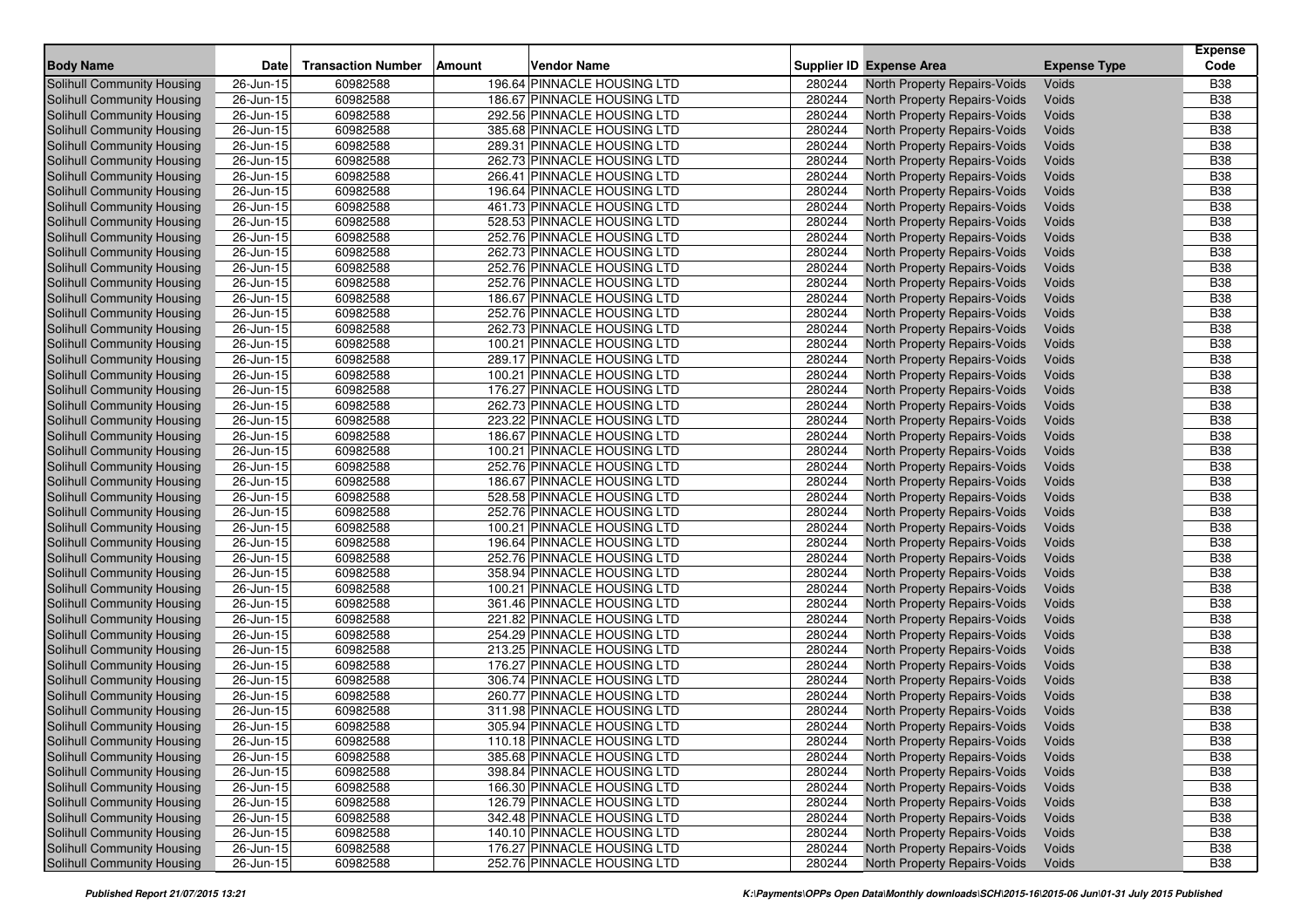| <b>Body Name</b>                  | Date                    | <b>Transaction Number</b> | <b>Amount</b> | <b>Vendor Name</b>                          |         | Supplier ID Expense Area                               | <b>Expense Type</b>            | <b>Expense</b><br>Code |
|-----------------------------------|-------------------------|---------------------------|---------------|---------------------------------------------|---------|--------------------------------------------------------|--------------------------------|------------------------|
| Solihull Community Housing        | 26-Jun-15               | 60982588                  |               | 166.30 PINNACLE HOUSING LTD                 | 280244  | North Property Repairs-Voids                           | Voids                          | <b>B38</b>             |
| Solihull Community Housing        | 26-Jun-15               | 60982588                  |               | 126.79 PINNACLE HOUSING LTD                 | 280244  | North Property Repairs-Voids                           | Voids                          | <b>B38</b>             |
| Solihull Community Housing        | 26-Jun-15               | 60982588                  |               | 186.67 PINNACLE HOUSING LTD                 | 280244  | North Property Repairs-Voids                           | Voids                          | <b>B38</b>             |
| Solihull Community Housing        | 26-Jun-15               | 60982588                  |               | 252.76 PINNACLE HOUSING LTD                 | 280244  | North Property Repairs-Voids                           | Voids                          | <b>B38</b>             |
| Solihull Community Housing        | 26-Jun-15               | 60982588                  |               | 262.73 PINNACLE HOUSING LTD                 | 280244  | North Property Repairs-Voids                           | Voids                          | <b>B38</b>             |
| Solihull Community Housing        | 26-Jun-15               | 60982588                  |               | 89.73 PINNACLE HOUSING LTD                  | 280244  | North Property Repairs-Voids                           | Voids                          | <b>B38</b>             |
| Solihull Community Housing        | 26-Jun-15               | 60982588                  |               | 270.71 PINNACLE HOUSING LTD                 | 280244  | North Property Repairs-Voids                           | Voids                          | <b>B38</b>             |
| Solihull Community Housing        | 26-Jun-15               | 60982588                  |               | 180.64 PINNACLE HOUSING LTD                 | 280244  | North Property Repairs-Voids                           | Voids                          | <b>B38</b>             |
| Solihull Community Housing        | 26-Jun-15               | 60982588                  |               | 363.31 PINNACLE HOUSING LTD                 | 280244  | North Property Repairs-Voids                           | Voids                          | <b>B38</b>             |
| Solihull Community Housing        | 26-Jun-15               | 60982588                  |               | 489.35 PINNACLE HOUSING LTD                 | 280244  | North Property Repairs-Voids                           | Voids                          | <b>B38</b>             |
| Solihull Community Housing        | 26-Jun-15               | 60982588                  |               | 121.16 PINNACLE HOUSING LTD                 | 280244  | North Property Repairs-Voids                           | Voids                          | <b>B38</b>             |
| Solihull Community Housing        | 26-Jun-15               | 60982588                  |               | 86.46 PINNACLE HOUSING LTD                  | 280244  | North Property Repairs-Voids                           | Voids                          | <b>B38</b>             |
| Solihull Community Housing        | 23-Jun-15               | 60637735                  |               | 395.00 PINNACLE HOUSING LTD                 | 280244  | <b>Balance Sheet</b>                                   | <b>Creditors</b>               | S08                    |
| Solihull Community Housing        | 23-Jun-15               | 60637736                  |               | 395.00 PINNACLE HOUSING LTD                 | 280244  | <b>Balance Sheet</b>                                   | Creditors                      | S08                    |
| Solihull Community Housing        | 23-Jun-15               | 60637737                  |               | 56323.86 PINNACLE HOUSING LTD               | 280244  | <b>Balance Sheet</b>                                   | <b>Creditors</b>               | S08                    |
| Solihull Community Housing        | 04-Jun-15               | 59662550                  |               | 36475.44 R S MILLER ROOFING (WOLVERHAMPTON) | 75827   | <b>Pitched Re-roofing</b>                              | <b>Contractor Payments</b>     | <b>B70</b>             |
| Solihull Community Housing        | 09-Jun-15               | 59813728                  |               | 429.94 RANDSTAD EMPLOYMENT BUREAU LTD       | 54515   | <b>Estate Mgmt Team</b>                                | <b>Agency Staff</b>            | A60                    |
| Solihull Community Housing        | 05-Jun-15               | 59685547                  |               | 429.94 RANDSTAD EMPLOYMENT BUREAU LTD       | 54515   | <b>Estate Mgmt Team</b>                                | <b>Agency Staff</b>            | A60                    |
| Solihull Community Housing        | 16-Jun-15               | 60246870                  |               | 313.74 RANDSTAD EMPLOYMENT BUREAU LTD       | 54515   | <b>Estate Mgmt Team</b>                                | <b>Agency Staff</b>            | A60                    |
| Solihull Community Housing        | 09-Jun-15               | 59813638                  |               | 3050.00 REDACTED PERSONAL DATA              | 6390686 | Private Sector - Disabled Faciliti Contractor Payments |                                | <b>B70</b>             |
| Solihull Community Housing        | 09-Jun-15               | 59813643                  |               | 7500.00 REDACTED PERSONAL DATA              | 8452687 | Private Sector - Disabled Faciliti Contractor Payments |                                | <b>B70</b>             |
| Solihull Community Housing        | 09-Jun-15               | 59813645                  |               | 3804.35 REDACTED PERSONAL DATA              | 7339686 | Private Sector - Disabled Faciliti Contractor Payments |                                | <b>B70</b>             |
| <b>Solihull Community Housing</b> | 12-Jun-15               | 60037576                  |               | 2939.00 REDACTED PERSONAL DATA              | 8516687 | <b>Balance Sheet</b>                                   | <b>Movement Incentive Sche</b> | U32                    |
| Solihull Community Housing        | 29-Jun-15               | 61036548                  |               | 1780.93 REDACTED PERSONAL DATA              | 8569687 | <b>Balance Sheet</b>                                   | <b>Movement Incentive Sche</b> | U32                    |
| Solihull Community Housing        | 08-Jun-15               | 59732547                  |               | 2000.00 REDACTED PERSONAL DATA              | 8534687 | <b>Balance Sheet</b>                                   | Movement Incentive Sche        | U32                    |
| Solihull Community Housing        | 08-Jun-15               | 59734547                  |               | 1351.98 REDACTED PERSONAL DATA              | 4965686 | <b>Balance Sheet</b>                                   | Movement Incentive Sche        | U32                    |
| Solihull Community Housing        | 12-Jun-15               | 60037575                  |               | 2578.80 REDACTED PERSONAL DATA              | 162675  | <b>Balance Sheet</b>                                   | Movement Incentive Sche        | U32                    |
| Solihull Community Housing        | 16-Jun-15               | 60246873                  | 240.84 REED   |                                             | 260459  | <b>Call Centre</b>                                     | <b>Agency Staff</b>            | A60                    |
| <b>Solihull Community Housing</b> | 09-Jun-15               | 59813732                  | 265.28 REED   |                                             | 260459  | Anti Graffiti Team                                     | <b>Agency Staff</b>            | A60                    |
| Solihull Community Housing        | 23-Jun-15               | 60637739                  | 240.84 REED   |                                             | 260459  | <b>Call Centre</b>                                     | <b>Agency Staff</b>            | A60                    |
| Solihull Community Housing        | 03-Jun-15               | 59582945                  | 240.84 REED   |                                             | 260459  | <b>Call Centre</b>                                     | <b>Agency Staff</b>            | A60                    |
| <b>Solihull Community Housing</b> | 09-Jun-15               | 59813733                  | 436.23 REED   |                                             | 260459  | Anti Graffiti Team                                     | <b>Agency Staff</b>            | A60                    |
| Solihull Community Housing        | 09-Jun-15               | 59813729                  | 436.23 REED   |                                             | 260459  | Anti Graffiti Team                                     | <b>Agency Staff</b>            | A60                    |
| Solihull Community Housing        | 09-Jun-15               | 59813730                  | 347.81 REED   |                                             | 260459  | Anti Graffiti Team                                     | <b>Agency Staff</b>            | A60                    |
| Solihull Community Housing        | 16-Jun-15               | 60246872                  | 436.23 REED   |                                             | 260459  | Anti Graffiti Team                                     | <b>Agency Staff</b>            | A60                    |
| Solihull Community Housing        | 16-Jun-15               | 60246876                  |               | 808.13 RESOURCING GROUP                     | 131156  | <b>Capital Programmes</b>                              | <b>Agency Staff</b>            | A60                    |
| <b>Solihull Community Housing</b> | 09-Jun-15               | 59813735                  |               | 609.40 RESOURCING GROUP                     | 131156  | <b>Capital Programmes</b>                              | <b>Agency Staff</b>            | A60                    |
| <b>Solihull Community Housing</b> | 19-Jun-15               | 60543547                  |               | 629.45 RESOURCING GROUP                     | 131156  | <b>Capital Programmes</b>                              | <b>Agency Staff</b>            | A60                    |
| Solihull Community Housing        | 24-Jun-15               | 60756547                  |               | 604.85 RESOURCING GROUP                     | 131156  | <b>Capital Programmes</b>                              | <b>Agency Staff</b>            | A60                    |
| Solihull Community Housing        | 16-Jun-15               | 60246874                  |               | 488.25 RESOURCING GROUP                     | 131156  | <b>Capital Programmes</b>                              | <b>Agency Staff</b>            | A60                    |
| Solihull Community Housing        | 16-Jun-15               | 60246875                  |               | 510.85 RESOURCING GROUP                     | 131156  | <b>Capital Programmes</b>                              | <b>Agency Staff</b>            | A60                    |
| Solihull Community Housing        | 05-Jun-15               | 59685548                  |               | 218.85 RESOURCING GROUP                     | 131156  | <b>Mechanical &amp; Electrical</b>                     | <b>Agency Staff</b>            | A60                    |
| Solihull Community Housing        | 05-Jun-15               | 59685548                  |               | 615.15 RESOURCING GROUP                     | 131156  | <b>Mechanical &amp; Electrical</b>                     | <b>Agency Staff</b>            | A60                    |
| Solihull Community Housing        | 05-Jun-15               | 59686547                  |               | 29.38 RESOURCING GROUP                      | 131156  | Mechanical & Electrical                                | <b>Agency Staff</b>            | A60                    |
| Solihull Community Housing        | $\overline{05}$ -Jun-15 | 59686547                  |               | 1.00 RESOURCING GROUP                       | 131156  | <b>Mechanical &amp; Electrical</b>                     | <b>Agency Staff</b>            | A60                    |
| Solihull Community Housing        | 05-Jun-15               | 59686547                  |               | 1079.62 RESOURCING GROUP                    | 131156  | <b>Mechanical &amp; Electrical</b>                     | <b>Agency Staff</b>            | A60                    |
| <b>Solihull Community Housing</b> | 16-Jun-15               | 60246878                  |               | 570.00 REYNOLDS SIGNS                       | 7530    | <b>Endeavour House</b>                                 | <b>Other Premises Costs</b>    | <b>B90</b>             |
| Solihull Community Housing        | $\overline{22}$ -Jun-15 | 60579572                  |               | 1060.07 RICOH UK LTD                        | 54723   | <b>Endeavour House</b>                                 | <b>ICT Consumables</b>         | D33                    |
| Solihull Community Housing        | 26-Jun-15               | 60959599                  |               | 344.79 RICOH UK LTD                         | 54723   | <b>Endeavour House</b>                                 | <b>ICT Consumables</b>         | D33                    |
| <b>Solihull Community Housing</b> | 16-Jun-15               | 60246880                  |               | 2355.08 RICOH UK LTD                        | 54723   | <b>Endeavour House</b>                                 | <b>ICT Consumables</b>         | D33                    |
| Solihull Community Housing        | 17-Jun-15               | 60318547                  |               | 2290.80 ROOFTOP HOUSING GROUP LTD           | 252260  | <b>Housing Aid &amp; Homelessness</b>                  | <b>B&amp;B Accommodation</b>   | <b>B23</b>             |
| Solihull Community Housing        | $16$ -Jun-15            | 60272640                  |               | 258.00 SAPPHIRE MANAGEMENT SERVICES UK LT   | 209446  | Housing Aid & Homelessness                             | <b>Agency Staff</b>            | A60                    |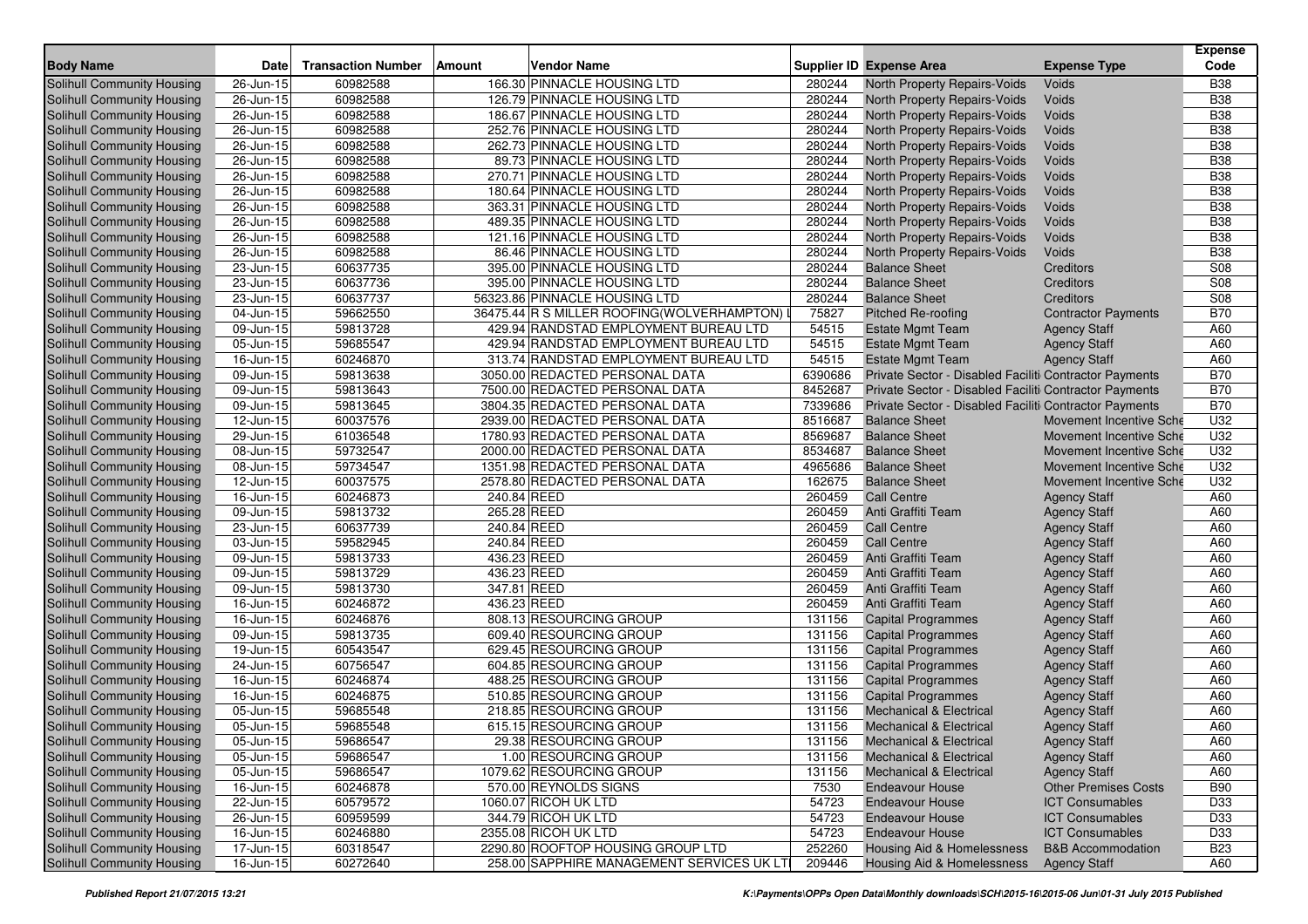| <b>Body Name</b>                                         | <b>Date</b>             | <b>Transaction Number</b> | Amount | <b>Vendor Name</b>                                   |                  | <b>Supplier ID Expense Area</b>                                 | <b>Expense Type</b>           | <b>Expense</b><br>Code   |
|----------------------------------------------------------|-------------------------|---------------------------|--------|------------------------------------------------------|------------------|-----------------------------------------------------------------|-------------------------------|--------------------------|
| Solihull Community Housing                               | 23-Jun-15               | 60637740                  |        | 1570.00 SCCI ALPHATRACK LTD                          | 2490687          | <b>Mechanical &amp; Electrical</b>                              | <b>Utility Related Works</b>  | <b>B34</b>               |
| <b>Solihull Community Housing</b>                        | 24-Jun-15               | 60757547                  |        | 1785.00 SECURITY DESIGN CENTRE LTD                   | 7723             | Business Support - MST Back O Other Premises Costs              |                               | <b>B90</b>               |
| <b>Solihull Community Housing</b>                        | 04-Jun-15               | 59657563                  |        | 263.19 SEVERN TRENT WATER LTD                        | 7745             | <b>Frontline Offices</b>                                        | Water                         | <b>B12</b>               |
| Solihull Community Housing                               | 12-Jun-15               | 60051547                  |        | 270.00 SOLIHULL COMMUNITY HOUSING                    | 102685           | Homelessness                                                    | Electricity                   | <b>B11</b>               |
| Solihull Community Housing                               | $29$ -Jun-15            | 61030547                  |        | 80.00 SOLIHULL COMMUNITY HOUSING                     | 102685           | Client - Fleet Management                                       | Fuel                          | C40                      |
| <b>Solihull Community Housing</b>                        | 29-Jun-15               | 61030547                  |        | 150.00 SOLIHULL COMMUNITY HOUSING                    | 102685           | North Property Repairs-Voids                                    | <b>Materials</b>              | D <sub>13</sub>          |
| Solihull Community Housing                               | $29$ -Jun-15            | 61030547                  |        | 37.95 SOLIHULL COMMUNITY HOUSING                     | 102685           | North Property Repairs-Day to d Materials                       |                               | D <sub>13</sub>          |
| <b>Solihull Community Housing</b>                        | 29-Jun-15               | 61030547                  |        | 6.33 SOLIHULL COMMUNITY HOUSING                      | 102685           | Direct-Adaptations-General                                      | <b>Materials</b>              | D <sub>13</sub>          |
| <b>Solihull Community Housing</b>                        | 12-Jun-15               | 60051547                  |        | 2.20 SOLIHULL COMMUNITY HOUSING                      | 102685           | Homelessness                                                    | <b>Public Transport</b>       | C20                      |
| <b>Solihull Community Housing</b>                        | 12-Jun-15               | 60051547                  |        | 10.00 SOLIHULL COMMUNITY HOUSING                     | 102685           | Housing Aid & Homelessness                                      | Other Supplies And Servi      | D90                      |
| Solihull Community Housing                               | 29-Jun-15               | 61030547                  |        | 40.70 SOLIHULL COMMUNITY HOUSING                     | 102685           | Roman Way                                                       | Office Expenses               | D <sub>20</sub>          |
| Solihull Community Housing                               | 04-Jun-15               | 59658547                  |        | 268.00 SOLIHULL MBC                                  | 80026            | Private Sector - Disabled Faciliti Contractor Payments          |                               | <b>B70</b>               |
| Solihull Community Housing                               | 04-Jun-15               | 59658547                  |        | 117.00 SOLIHULL MBC                                  | 80026            | <b>Private Sector - Minor Works</b>                             | <b>Contractor Payments</b>    | <b>B70</b>               |
| <b>Solihull Community Housing</b>                        | 17-Jun-15               | 60320547                  |        | 1654.90 SOLIHULL MBC                                 | 80026            | Housing Aid & Homelessness                                      | <b>B&amp;B Accommodation</b>  | <b>B23</b>               |
| Solihull Community Housing                               | 17-Jun-15               | 60327547                  |        | 1654.90 SOLIHULL MBC                                 | 80026            | <b>Housing Aid &amp; Homelessness</b>                           | <b>B&amp;B Accommodation</b>  | <b>B23</b>               |
| <b>Solihull Community Housing</b>                        | $\overline{26}$ -Jun-15 | 60972550                  |        | 521.52 SOLIHULL MBC                                  | 80026            | Housing Aid & Homelessness                                      | <b>B&amp;B</b> Accommodation  | <b>B23</b>               |
| <b>Solihull Community Housing</b>                        | 09-Jun-15               | 59813740                  |        | 314.17 SOLIHULL METROPOLITAN BOROUGH COU             | 9466             | <b>Auckland Hall</b>                                            | <b>Other Premises Costs</b>   | <b>B90</b>               |
| Solihull Community Housing                               | 19-Jun-15               | 60548557                  |        | 80.00 SOLIHULL METROPOLITAN BOROUGH COU              | 9466             | <b>Balance Sheet</b>                                            | <b>Creditor: Solihull MBC</b> | S09                      |
| <b>Solihull Community Housing</b>                        | 19-Jun-15               | 60548557                  |        | 212848.75 SOLIHULL METROPOLITAN BOROUGH COU          | 9466             | <b>Balance Sheet</b>                                            | <b>Creditor: Solihull MBC</b> | <b>S09</b>               |
| <b>Solihull Community Housing</b>                        | 19-Jun-15               | 60548557                  |        | 180.00 SOLIHULL METROPOLITAN BOROUGH COU             | 9466             | <b>Balance Sheet</b>                                            | <b>Creditor: Solihull MBC</b> | S09                      |
| Solihull Community Housing                               | 19-Jun-15               | 60548557                  |        | -212848.75 SOLIHULL METROPOLITAN BOROUGH COU         | 9466             | <b>Balance Sheet</b>                                            | <b>Creditor: Solihull MBC</b> | S09                      |
| <b>Solihull Community Housing</b>                        | $19$ -Jun-15            | 60548557                  |        | -180.00 SOLIHULL METROPOLITAN BOROUGH COU            | 9466             | <b>Balance Sheet</b>                                            | <b>Creditor: Solihull MBC</b> | S09                      |
| Solihull Community Housing                               | 19-Jun-15               | 60548557                  |        | -80.00 SOLIHULL METROPOLITAN BOROUGH COU             | 9466             | <b>Balance Sheet</b>                                            | <b>Creditor: Solihull MBC</b> | S <sub>09</sub>          |
| <b>Solihull Community Housing</b>                        | 19-Jun-15               | 60548557                  |        | 212848.75 SOLIHULL METROPOLITAN BOROUGH COU          | 9466             | <b>Balance Sheet</b>                                            | <b>Creditor: Solihull MBC</b> | S09                      |
| <b>Solihull Community Housing</b>                        | 19-Jun-15               | 60548557                  |        | 180.00 SOLIHULL METROPOLITAN BOROUGH COU             | 9466             | <b>Balance Sheet</b>                                            | <b>Creditor: Solihull MBC</b> | S <sub>09</sub>          |
| Solihull Community Housing                               | 19-Jun-15               | 60548557                  |        | 80.00 SOLIHULL METROPOLITAN BOROUGH COU              | 9466             | <b>Balance Sheet</b>                                            | <b>Creditor: Solihull MBC</b> | S <sub>09</sub>          |
| Solihull Community Housing                               | 19-Jun-15               | 60548623                  |        | 123347.79 SOLIHULL METROPOLITAN BOROUGH COU          | 9466             | <b>Balance Sheet</b>                                            | <b>Creditor: Solihull MBC</b> | <b>S09</b>               |
| <b>Solihull Community Housing</b>                        | 19-Jun-15               | 60548573                  |        | 186409.52 SOLIHULL METROPOLITAN BOROUGH COU          | 9466             | <b>Private Sector Services</b>                                  | Head Office: Charges          | H <sub>10</sub>          |
| Solihull Community Housing                               | 19-Jun-15               | 60548573                  |        | 28205.56 SOLIHULL METROPOLITAN BOROUGH COU           | 9466             | Handy Person / Garden Service Head Office: Charges              |                               | H <sub>10</sub>          |
| <b>Solihull Community Housing</b>                        | 05-Jun-15               | 59691547                  |        | 24365.56 SOUTHERN ELECTRIC PLC                       | 76903            | <b>Balance Sheet</b>                                            | Creditors                     | S08                      |
| <b>Solihull Community Housing</b>                        | 05-Jun-15               | 59692547                  |        | 25708.43 SOUTHERN ELECTRIC PLC                       | 76903            | <b>Balance Sheet</b>                                            | Creditors                     | S08                      |
| Solihull Community Housing                               | 17-Jun-15               | 60358736                  |        | 2427.57 SUPRA UK LTD                                 | 73055            | Stores-Stores and delivery                                      | <b>Stocks</b>                 | R <sub>10</sub>          |
| <b>Solihull Community Housing</b>                        | 04-Jun-15               | 59636716                  |        | 2427.57 SUPRA UK LTD                                 | 73055            | Stores-Stores and delivery                                      | <b>Stocks</b>                 | R <sub>10</sub>          |
| <b>Solihull Community Housing</b>                        | $\overline{16}$ -Jun-15 | 60272671                  |        | 595.00 SURVEY SOLUTIONS                              | 1602617          | New Build - Hallmeadow Road                                     | <b>Contractor Payments</b>    | <b>B70</b>               |
| <b>Solihull Community Housing</b>                        | 16-Jun-15               | 60272673                  |        | 399.00 SWIFT FIRE & SECURITY                         | 116287           | <b>Endeavour House</b>                                          | Security                      | <b>B43</b>               |
| <b>Solihull Community Housing</b>                        | 19-Jun-15               | 60548673                  |        | 6641.62 TATE FUEL OILS LTD                           | 4158688          | Stores-Stores and delivery                                      | <b>Stocks</b>                 | R <sub>10</sub>          |
| Solihull Community Housing                               | $\overline{17}$ -Jun-15 | 60315547                  |        | 1816.95 TOTAL GAS & POWER LTD                        | 687955           | <b>Balance Sheet</b>                                            | Creditors                     | S08                      |
| Solihull Community Housing                               | 17-Jun-15               | 60316547                  |        | 1921.86 TOTAL GAS & POWER LTD                        | 687955           | <b>Balance Sheet</b>                                            | Creditors                     | S08                      |
| Solihull Community Housing                               | 19-Jun-15               | 60548887                  |        | 7622.50 TYRER BUILDING CONTRACTORS                   | 104269           | <b>MST</b> -Structural Works                                    | <b>Contractor Payments</b>    | <b>B70</b>               |
| Solihull Community Housing                               | 04-Jun-15               | 59657561                  |        | 1198.69 TYRER BUILDING CONTRACTORS                   | 104269           | <b>MST</b> -Structural Works                                    | <b>Contractor Payments</b>    | <b>B70</b>               |
| <b>Solihull Community Housing</b>                        | 04-Jun-15               | 59670635                  |        | 1935.59 TYRER BUILDING CONTRACTORS                   | 104269           | <b>MST</b> -Structural Works                                    | <b>Contractor Payments</b>    | <b>B70</b>               |
| <b>Solihull Community Housing</b>                        | 04-Jun-15               | 59670634                  |        | 1241.94 TYRER BUILDING CONTRACTORS                   | 104269           | <b>MST</b> -Structural Works                                    | <b>Contractor Payments</b>    | <b>B70</b>               |
| Solihull Community Housing                               | $\overline{0}$ 4-Jun-15 | 59657562                  |        | -1198.69 TYRER BUILDING CONTRACTORS                  | 104269           | <b>MST</b> -Structural Works                                    | <b>Contractor Payments</b>    | <b>B70</b>               |
| Solihull Community Housing                               | 23-Jun-15               | 60637745                  |        | 384.09 VENN GROUP                                    | 115628           | Direct - Asbestos                                               | <b>Agency Staff</b>           | A60                      |
| Solihull Community Housing                               | $\overline{0}9$ -Jun-15 | 59813744                  |        | 444.74 VENN GROUP                                    | 115628           | Direct - Asbestos                                               | <b>Agency Staff</b>           | A60                      |
| Solihull Community Housing                               | 23-Jun-15               | 60637743                  |        | 481.74 VENN GROUP                                    | 115628           | Direct - Asbestos                                               | <b>Agency Staff</b>           | A60                      |
| Solihull Community Housing                               | 23-Jun-15               | 60637744                  |        | 481.74 VENN GROUP                                    | 115628           | Direct - Asbestos                                               | <b>Agency Staff</b>           | A60                      |
| Solihull Community Housing                               | 23-Jun-15               | 60637746                  |        | 12913.78 WARRIOR DOORS                               | 2084858          | <b>High Rise Works</b>                                          | <b>Contractor Payments</b>    | <b>B70</b>               |
| Solihull Community Housing                               | $\overline{10}$ -Jun-15 | 59841547                  |        | 1731.96 WEIGHTMANS LLP                               | 177841           | <b>Central Administration</b>                                   | <b>Legal Fees</b>             | D <sub>52</sub>          |
| Solihull Community Housing                               | $10$ -Jun-15            | 59841547                  |        | -1731.96 WEIGHTMANS LLP<br>720.00 WESSEX LIFT CO LTD | 177841           | <b>Central Administration</b><br><b>Private Sector Services</b> | <b>Legal Fees</b>             | D <sub>52</sub>          |
| Solihull Community Housing<br>Solihull Community Housing | 24-Jun-15               | 60732549<br>60246573      |        | 553.95 WESSEX LIFT CO LTD                            | 177799<br>177799 | Home Improvement Agency                                         | Adaptations<br>Adaptations    | <b>B83</b><br><b>B83</b> |
|                                                          | $16$ -Jun-15            |                           |        |                                                      |                  |                                                                 |                               |                          |